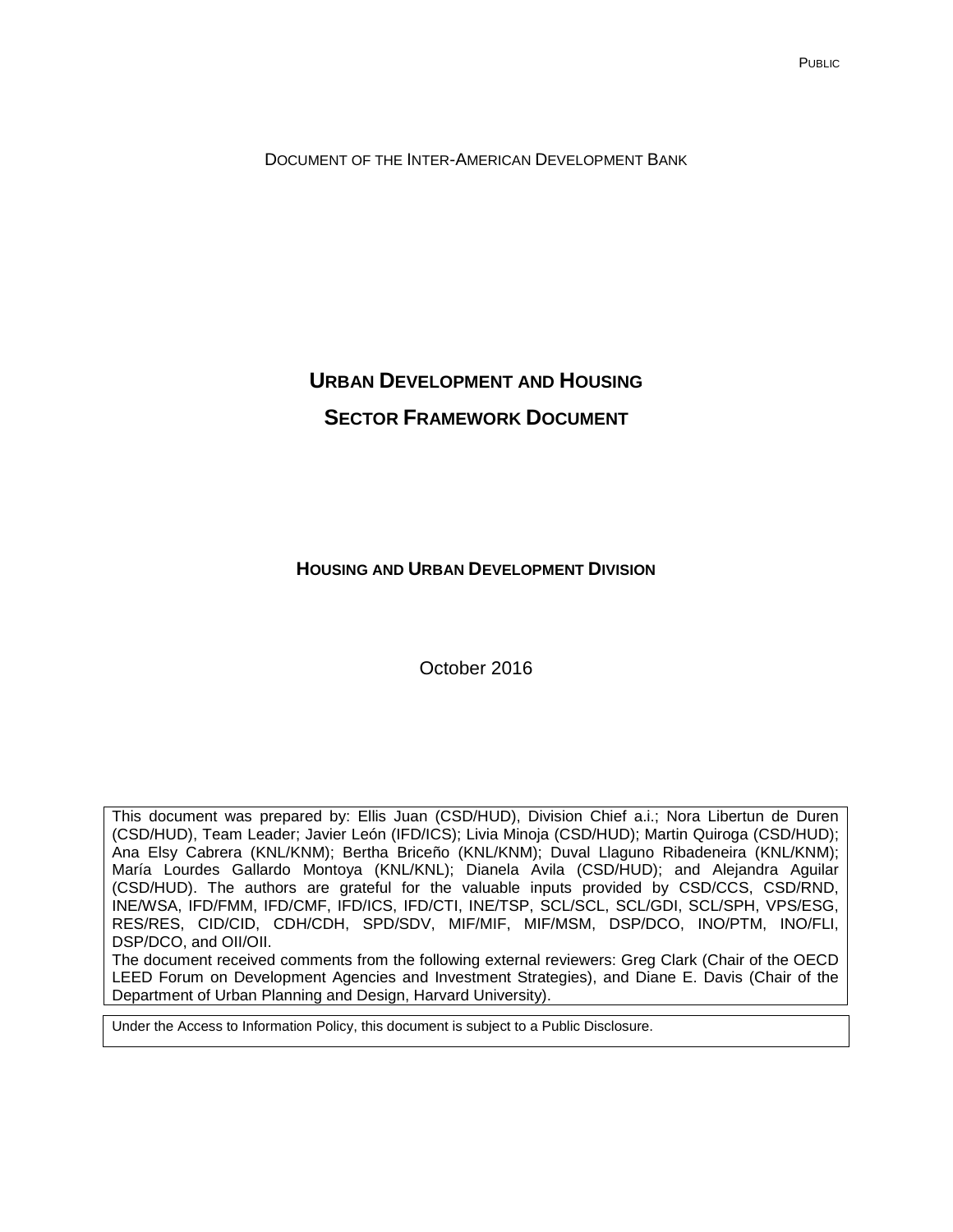# **CONTENTS**

| L.          | THE SECTOR FRAMEWORK DOCUMENT IN THE CONTEXT OF CURRENT REGULATIONS     |                                                                                                                                                                                   |  |
|-------------|-------------------------------------------------------------------------|-----------------------------------------------------------------------------------------------------------------------------------------------------------------------------------|--|
|             | Α.                                                                      | The Urban Development and Housing Sector Framework Document as part                                                                                                               |  |
|             | <b>B.</b>                                                               | The Urban Development and Housing Sector Framework Document and the                                                                                                               |  |
| II.         | INTERNATIONAL EVIDENCE ON THE EFFECTIVENESS OF POLICIES AND PROGRAMS IN |                                                                                                                                                                                   |  |
|             | А.<br><b>B.</b>                                                         | International policies and programs on issues of Bank interest in the Sector. 5                                                                                                   |  |
| III.        |                                                                         |                                                                                                                                                                                   |  |
|             | А.<br><b>B.</b>                                                         | The current state of urbanization in Latin America and the Caribbean 21<br>Main challenge and areas of Bank intervention in the Sector35                                          |  |
| IV.         |                                                                         | LESSONS LEARNED FROM THE BANK'S EXPERIENCE IN THE SECTOR 43                                                                                                                       |  |
|             | А.<br>B.<br>C.<br>D.                                                    | Evaluations by the Office of Evaluation and Oversight44<br>Results of the Development Effectiveness Matrix (DEM) 46<br>Lessons learned regarding the Sector portfolio 2013-201646 |  |
| $V_{\cdot}$ |                                                                         | GOAL, PRINCIPLES, DIMENSIONS OF SUCCESS, AND LINES OF ACTION GUIDING THE<br>BANK'S OPERATIONAL AND RESEARCH ACTIVITIES IN THE SECTOR61                                            |  |
|             | Α.<br>B.                                                                |                                                                                                                                                                                   |  |

# **BIBLIOGRAPHY**

**ELECTRONIC LINKS**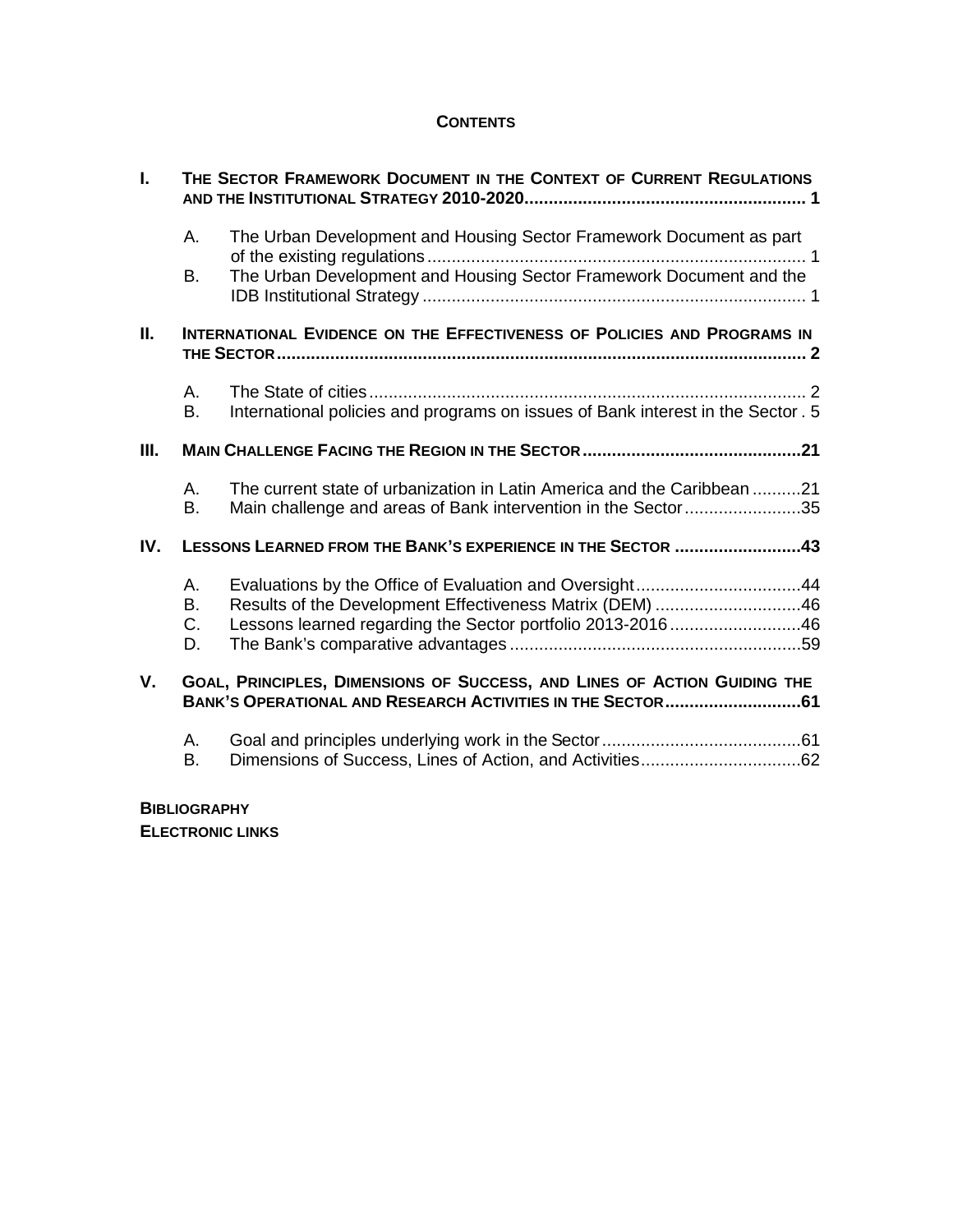#### **LIST OF FIGURES AND MAPS**

### **Figures**

- Figure 1: Population density in selected cities, 1780-2005
- Figure 2: Annual urban growth rate (%)
- Figure 3: Metropolitan GDP per capita and employment growth rates by region and development status, 2013-2014
- Figure 4: Average per-capita emissions in cities of more than 500,000 inhabitants, 2012
- Figure 5: Percentage of the urban population in informal neighborhoods by country for the years 2005 and 2015

#### **Maps**

- Map 1: Urban Gini coefficient for Latin America and the Caribbean
- Map 2: Vulnerability to climate change in LAC
- Map 3: Capacity to adapt to climate change in LAC
- Map 4: Basic statistics for cities in Latin America and the Caribbean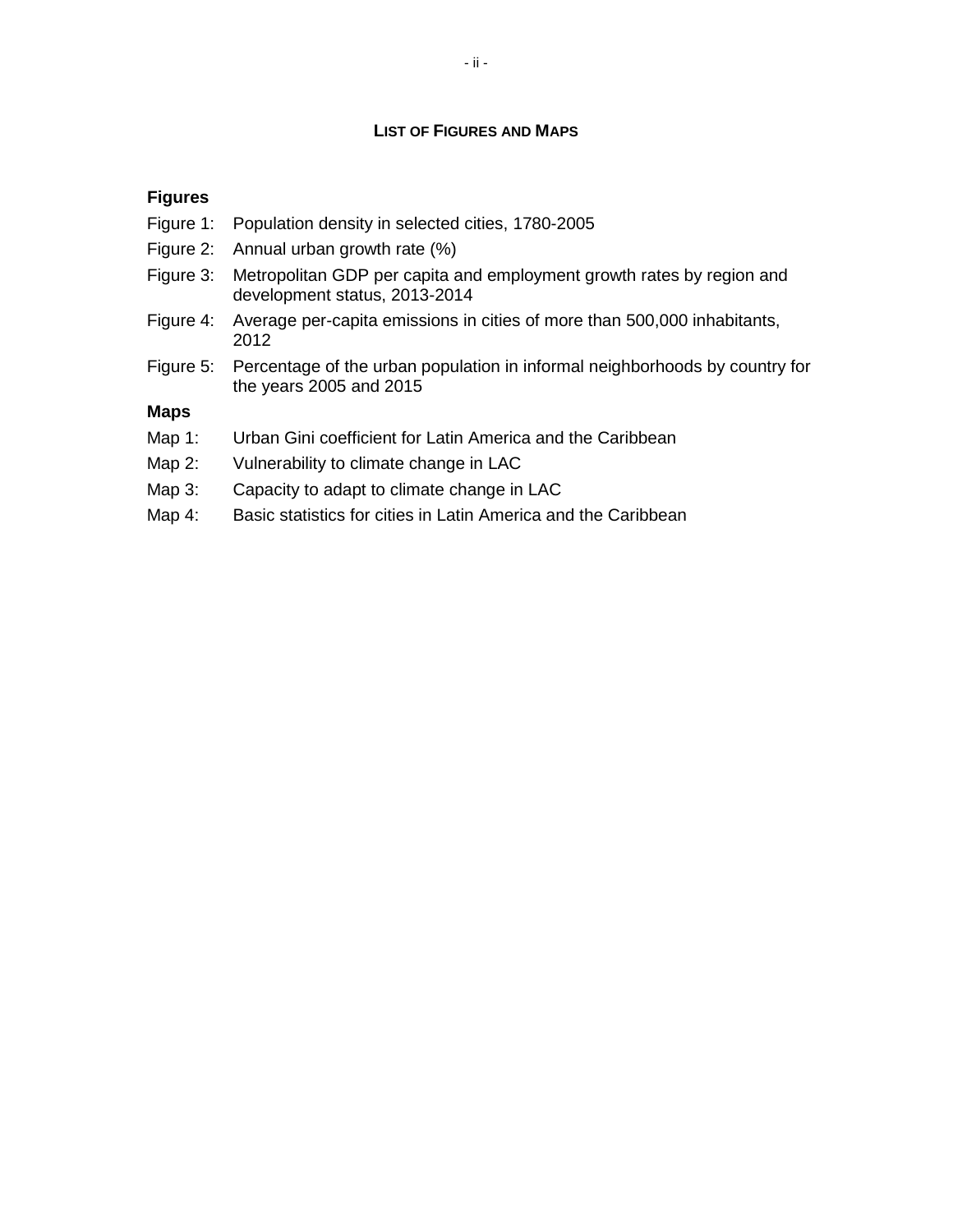# **ABBREVIATIONS**

| <b>ATES</b>       | <b>Aquifer Thermal Energy Storage</b>                                                                                      |
|-------------------|----------------------------------------------------------------------------------------------------------------------------|
| COP <sub>21</sub> | 21 <sup>st</sup> Conference of the Parties to the United Nations Framework                                                 |
|                   | Convention on Climate Change                                                                                               |
| <b>CRF</b>        | <b>Corporate Results Framework</b>                                                                                         |
| <b>CSD</b>        | Climate Change and Sustainable Development Sector                                                                          |
| <b>CTF</b>        | Clean Technology Fund                                                                                                      |
| <b>ECLAC</b>      | Economic Commission for Latin America and the Caribbean                                                                    |
| <b>ESCI</b>       | <b>Emerging and Sustainable Cities Initiative</b>                                                                          |
| <b>FMK</b>        | <b>Financial Markets Division</b>                                                                                          |
| GDI               | <b>Gender and Diversity Division</b>                                                                                       |
| <b>GDP</b>        | Gross domestic product                                                                                                     |
| <b>GHG</b>        | Greenhouse gases                                                                                                           |
| <b>GIS</b>        | Georeferenced information systems                                                                                          |
| HDI               | Human development index                                                                                                    |
| <b>HUD</b>        | <b>Urban Development and Housing Division</b>                                                                              |
| <b>INFONAVIT</b>  | Instituto del Fondo Nacional de la Vivienda para los Trabajadores de<br>México [National Housing Fund for Mexican Workers] |
| <b>IRR</b>        | Iniciativa Regional para el Reciclaje Inclusivo [Regional Initiative for<br>Inclusive Recycling]                           |
| <b>ISO</b>        | International Organization for Standardization                                                                             |
| <b>KNL</b>        | Knowledge and Learning Sector                                                                                              |
| <b>LAC</b>        | Latin America and the Caribbean                                                                                            |
| LAIF              | European Commission's Latin America Investment Facility                                                                    |
| <b>LCCF</b>       | <b>Low Carbon Cities Framework</b>                                                                                         |
| <b>LEED</b>       | Leadership in Energy and Environmental Design                                                                              |
| <b>MDG</b>        | Millennium Development Objectives                                                                                          |
| <b>NGO</b>        | Nongovernmental organization                                                                                               |
| <b>NSG</b>        | Non-sovereign guaranteed                                                                                                   |
| <b>OECD</b>       | Organization for Economic Co-operation and Development                                                                     |
| <b>OMJ</b>        | Opportunities for the Majority Sector                                                                                      |
| <b>OPC</b>        | <b>Operations Policy Committee</b>                                                                                         |
| <b>OVE</b>        | Office of Evaluation and Oversight                                                                                         |
| <b>PCR</b>        | <b>Project Completion Report</b>                                                                                           |
| <b>PMR</b>        | <b>Progress Monitoring Report</b>                                                                                          |
| <b>PPP</b>        | Public-private partnership                                                                                                 |
| <b>SDG</b>        | <b>Sustainable Development Goals</b>                                                                                       |
| <b>SFD</b>        | <b>Sector Framework Document</b>                                                                                           |
| SG                | Sovereign-guaranteed                                                                                                       |
| <b>SHF</b>        | Sociedad Hipotecaria Federal, S.N.C.                                                                                       |
| TIF               | <b>Tax Increment Finance</b>                                                                                               |
| <b>UN</b>         | <b>United Nations</b>                                                                                                      |
| UN DESA           | United Nations Department of Economic and Social Affairs                                                                   |
| <b>UNDP</b>       | United Nations Development Programme                                                                                       |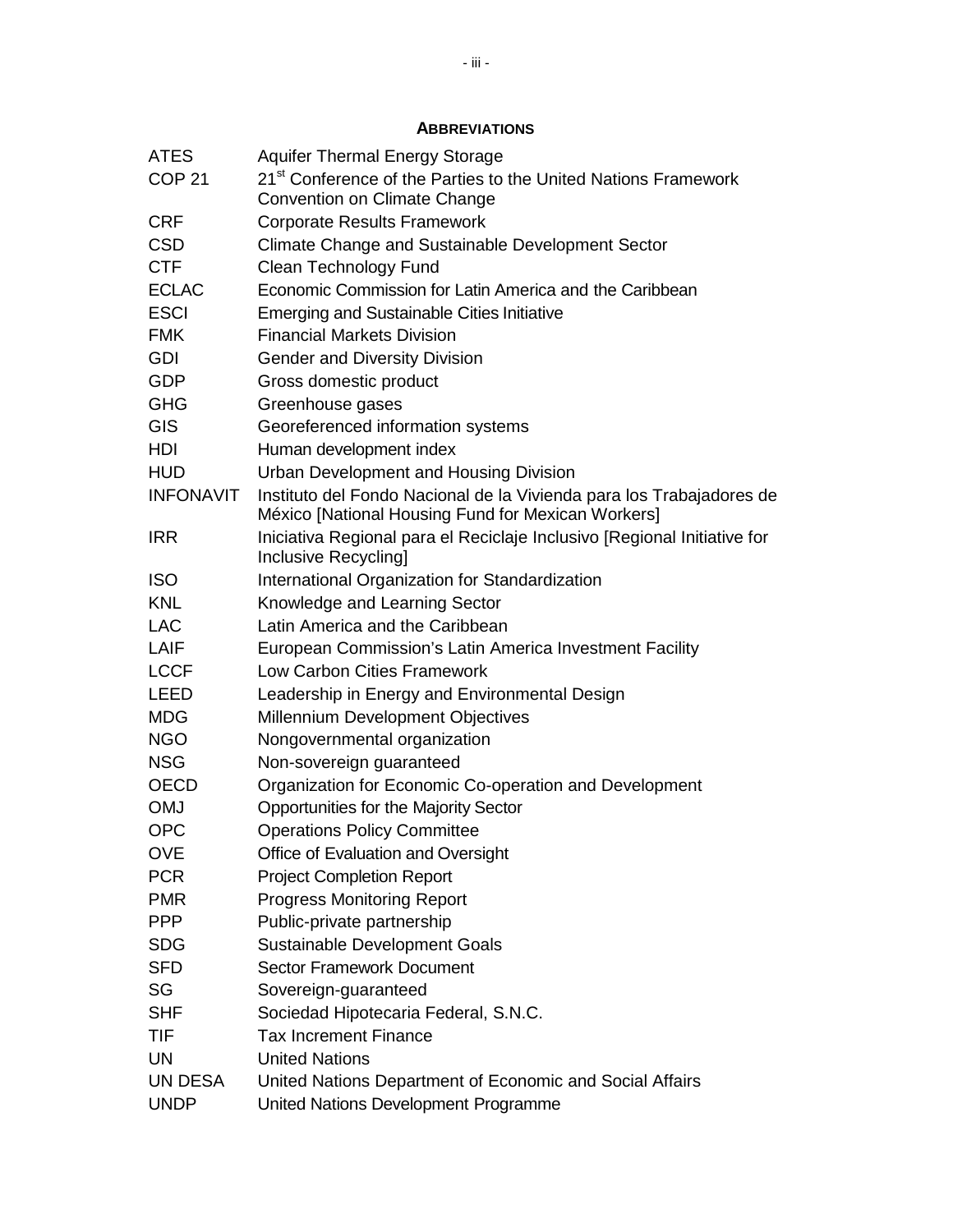| <b>UNESCO</b>     | United Nations Educational, Scientific, and Cultural Organization      |
|-------------------|------------------------------------------------------------------------|
| <b>UN-Habitat</b> | United Nations Human Settlements Programme                             |
| <b>UNISDR</b>     | United Nations Office for Disaster Risk Reduction                      |
| <b>UNODC</b>      | United Nations Office on Drugs and Crime                               |
| <b>WHO</b>        | World Health Organization                                              |
| <b>ZEIS</b>       | Zonas Especiais de Interesse Social [Special zones of social interest] |
|                   |                                                                        |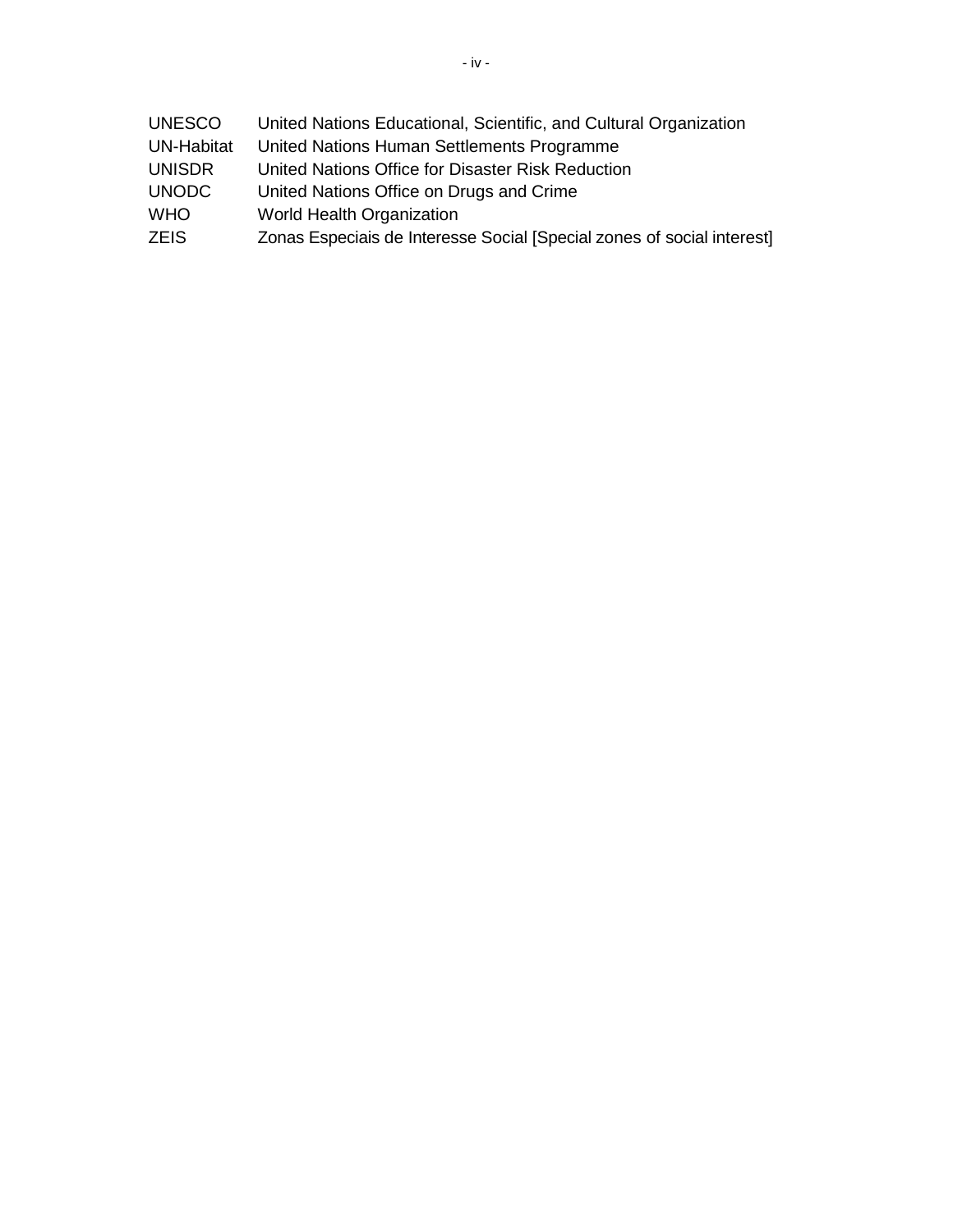# <span id="page-5-0"></span>**I. THE SECTOR FRAMEWORK DOCUMENT IN THE CONTEXT OF CURRENT REGULATIONS AND THE INSTITUTIONAL STRATEGY 2010-2020**

#### <span id="page-5-1"></span>**A. The Urban Development and Housing Sector Framework Document as part of the existing regulations**

- 1.1 This document replaces the Urban Development and Housing Sector Framework Document (document GN-2732-2) approved by the Operations Policy Committee (OPC) on 3 October 2013, in accordance with paragraph 1.20 of the document "Strategies, Policies, Sector Frameworks, and Guidelines at the IDB" (document GN-2670-1), which provides that Sector Framework Documents (SFDs) are updated every three years on a continuous basis. This SFD keeps the emphasis on addressing the deficits in urban governance, urban infrastructure and public services, housing, and the urban habitat. In addition, in response to the urgent need to improve environmental sustainability and reduce the urban population's vulnerability to climate change and to anthropogenic or geophysical hazards, this SFD focuses on improving the institutions that regulate urbanization and promoting sustainable and multisector interventions.
- 1.2 The Urban Development and Housing SFD is one of 20 SFDs prepared in the framework of document GN-2670-1, which together offer a comprehensive vision for addressing the development challenges faced by the region. This SFD complements: the Climate Change SFD by including measures to mitigate and adapt to climate change in all urban development and housing sector (hereinafter, "Sector") activities; the Water and Sanitation SFD by promoting access to quality urban infrastructure and public services; the Fiscal Policy and Management SFD by supporting efficiency in housing program and municipal government expenditures; the Decentralization and Subnational Governments SFD by seeking to improve intergovernmental arrangements in metropolitan areas; the Transportation SFD by supporting sustainable urban mobility systems planned in conjunction with land-use planning; the Social Protection and Poverty SFD by addressing the needs of the most vulnerable households; the Citizen Security and Justice SFD by promoting crime reduction in upgraded neighborhoods and urban centers; the Support to SMEs and Financial Access/ Supervision SFD by supporting expanded access to the housing market; the Tourism SFD by promoting the revitalization of urban areas of heritage value; and the Gender and Diversity SFD by including the gender and diversity perspective in all Sector activities. Furthermore, this SFD is framed in the Bank's five sector strategies, particularly the Integrated Strategy for Climate Change Mitigation and Adaptation, and Sustainable and Renewable Energy (document GN-2609-1) and the Sector Strategy on Institutions for Growth and Social Welfare (document GN-2587-2).

#### <span id="page-5-2"></span>**A. The Urban Development and Housing Sector Framework Document and the IDB Institutional Strategy**

1.3 This document is consistent with the Update to the Institutional Strategy 2010-2020 (AB-3008), contributing to the crosscutting theme of mitigating climate change and improving environmental sustainability, and helping to address two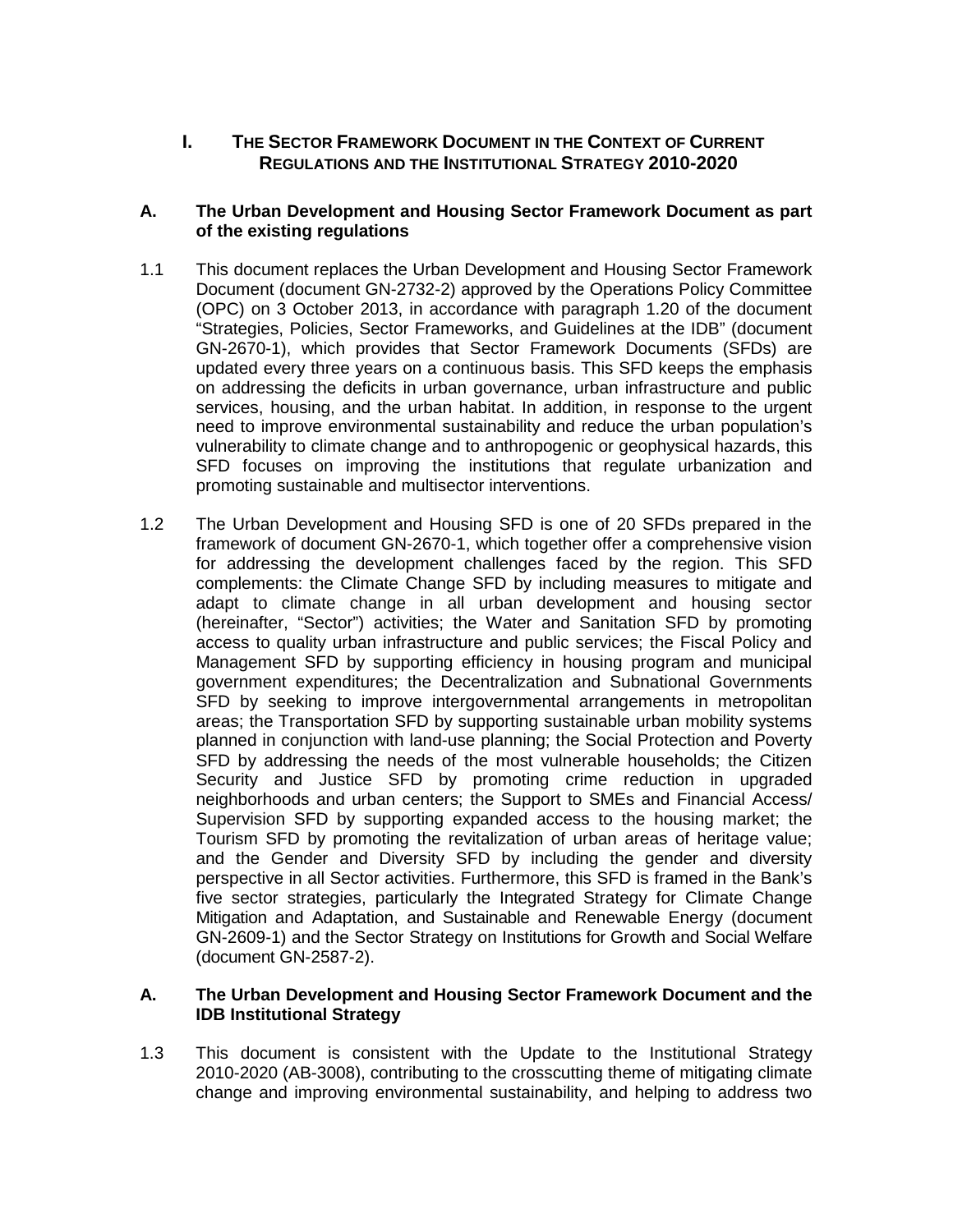of the three structural challenges faced by the region: (i) reducing social exclusion and inequality; and (ii) boosting productivity and innovation (IDB, 2015). In addition, the Bank's work focuses on developing sustainable, productive, and inclusive cities and settlements where all residents have access to adequate housing and to the full benefits of urbanization. This objective is aligned with the United Nations Sustainable Development Goals (SDG) approved in 2015 by 193 world leaders. For 2030, there are 17 SDGs focusing on: "eradicating extreme poverty, reducing inequality and injustice, and combatting climate change" (United Nations (UN), 2015). Comprehensive work in cities is vital for achieving these SDGs in Latin America and the Caribbean (LAC), since unplanned urban growth increases inequality in access to services and infrastructure in urban areas and deepens the social and economic impact of both natural and anthropogenic disasters. To achieve these objectives, this SFD underscores the importance of multisector work and comprehensive planning of urban programs and policies, conceiving of cities as the basis for sustainable and productive development of the region.

# <span id="page-6-0"></span>**II. INTERNATIONAL EVIDENCE ON THE EFFECTIVENESS OF POLICIES AND PROGRAMS IN THE SECTOR**

# <span id="page-6-1"></span>**A. The State of cities**

- 2.1 Cities continue to be the main engine of economic and social development both in LAC and worldwide. One hundred cities currently account for 40% of the world's total gross domestic product (GDP), and the trend is for this share to continue to rapidly increase, primarily due to improved performance by medium-sized cities in China, India, and Latin America (McKinsey, 2016). This trend reinforces the role of cities as centers of consumption and production (Glaeser, 2014) where a variety of inputs, skilled labor, and knowledge is concentrated, generating economies of agglomeration that are essential for economic productivity (Combes & Gobillon, 2014).
- 2.2 The average annual rate of change in the world's urban population between 2010 and 2015 was 2.05%; in LAC, it was 1.45%. Projections to 2020 indicate a decline in the growth rate: 1.84% worldwide and 1.28% in LAC (United Nations Department of Economic and Social Affairs (UN DESA), 2016). Even with these relatively low rates, more than 320 million inhabitants were added to the global urban population between 2010 and 2015. This growth was concentrated mainly in developing regions, particularly in Sub-Saharan Africa and Asia-Pacific.<sup>[1](#page-6-2)</sup> Over the same period, the urban population in LAC expanded by 30 million inhabitants (World Bank,  $2016$  $2016$ ). $^2$
- 2.3 An increase in the urbanization rate is associated with a decrease in poverty and indigence; more than three quarters of the extremely poor population of developing countries live in rural areas, and poverty rates in rural areas continue to be substantially higher than in urban areas (World Bank, 2016). Urbanization has also led to improvements in access to public health and education services for

<span id="page-6-3"></span><span id="page-6-2"></span><sup>&</sup>lt;sup>1</sup> In terms of countries, the first three are Oman, Rwanda, and Burkina Faso.<br><sup>2</sup> The population growth was concentrated in Brazil, Mexico, and Colombia.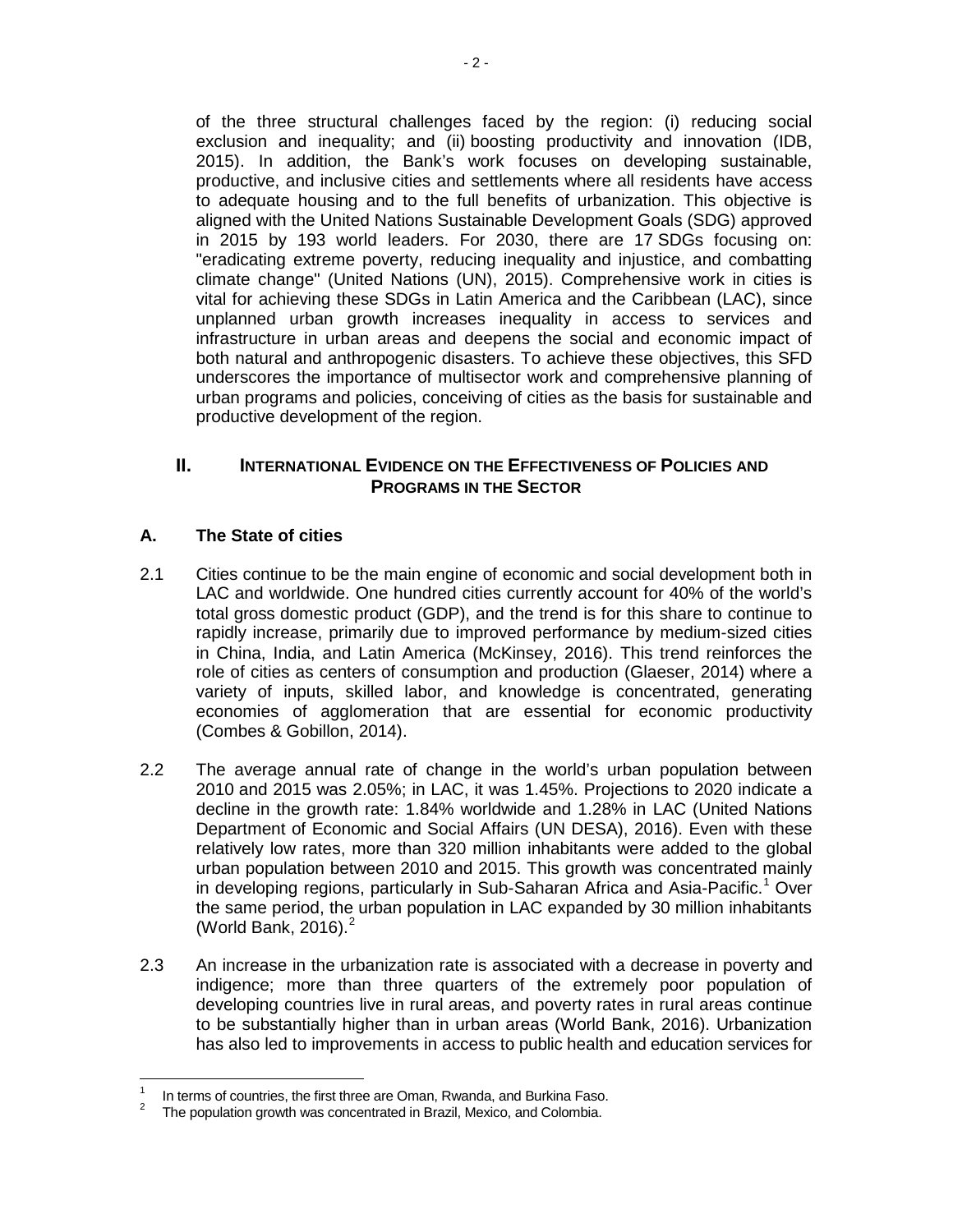residents by providing better urban infrastructure and public services (Eckert and Kohler, 2014). This differential in favor of urban residents is present even in developed countries (World Health Organization (WHO), 2016). For example, a recent study showed that life expectancy for the rural population in the United States is two years lower than for the urban population (Singh, 2014). In addition, social interaction in cities is driving innovation and creativity (Jacobs, 1969; Kratke, 2011), giving rise to cutting-edge technological and cultural production systems; social movements to extend full rights to women, indigenous and Afrodescendant peoples, and other minorities; and the promotion of democratic forms of government (Castells, 2012).

- 2.4 Despite contributing to economic and social development, cities have high levels of inequality in terms of access to these benefits. The urban population still suffers deficits in urban governance capacity, access to urban infrastructure and public services, housing, and quality of the urban habitat. These deficits are particularly evident in developing countries, where the growth rate of the urban population exceeds the growth rate of the urban GDP, making it difficult to address the demand for adequate urban public services<sup>[3](#page-7-0)</sup> for all residents. As a result, in 2014 it was estimated that 45% of the urban population in developing countries live in informal settlements, under inadequate housing conditions, in homes that are overcrowded or makeshift, with insecure tenure, lacking in water and sanitation, or highly exposed to disasters (United Nations Human Settlements Programme (UN-Habitat), 2015).
- 2.5 Improving the quality and equity of urban development and expanding access to housing are key actions on the path to advancing SDGs in LAC. Cities affect all areas of human development, but they have a direct impact on several of the SDGs. Specifically, they affect SDG 7, which seeks to improve household access to water and sanitation; SDG 8, which promotes access to decent jobs and inclusive economic growth; SDG 9, which promotes industrialization, innovation, and resilient infrastructure; SDG 12, which promotes educating the citizenry with a view to creating responsible production and consumption patterns; and the crosscutting SDGs in support of gender equality (SDG5) and climate change prevention (SDG 13).
- 2.6 In addition, SDG 11 calls attention specifically to the challenge of urban inequality and unsustainability, promoting cities that are "inclusive, safe, resilient, and sustainable" (UN, 2016).<sup>[4](#page-7-1)</sup> The relationship between environmental sustainability and urbanization has become a prevalent theme for developed as well as developing countries. Cities account for 70% of greenhouse gas (GHG) emissions, 70% of solid waste generation, and 60% of energy consumption in the world (UN-Habitat, 2015). Moreover, this share rises in tandem with the urbanized surface area, since urban expansion leads to an increase in the consumption of natural resources and the use of motorized transportation. This

<span id="page-7-0"></span>The term urban public services refers to the set of services provided to urban residents, including but not limited to basic infrastructure services (water, sanitation, electricity), municipal public space maintenance services (cleaning and lighting of public roadways and waste collection), basic social services (police and

<span id="page-7-1"></span>firefighters), and mobility services (transportation and traffic management).<br>The City Prosperity Initiative index measures advances in more than 60 cities with regard to SDG 11. This indicator measures advances in six dimensions of development: infrastructure, productivity, quality of life, governance, and environmental sustainability (UN-Habitat, The City Prosperity Initiative, 2016).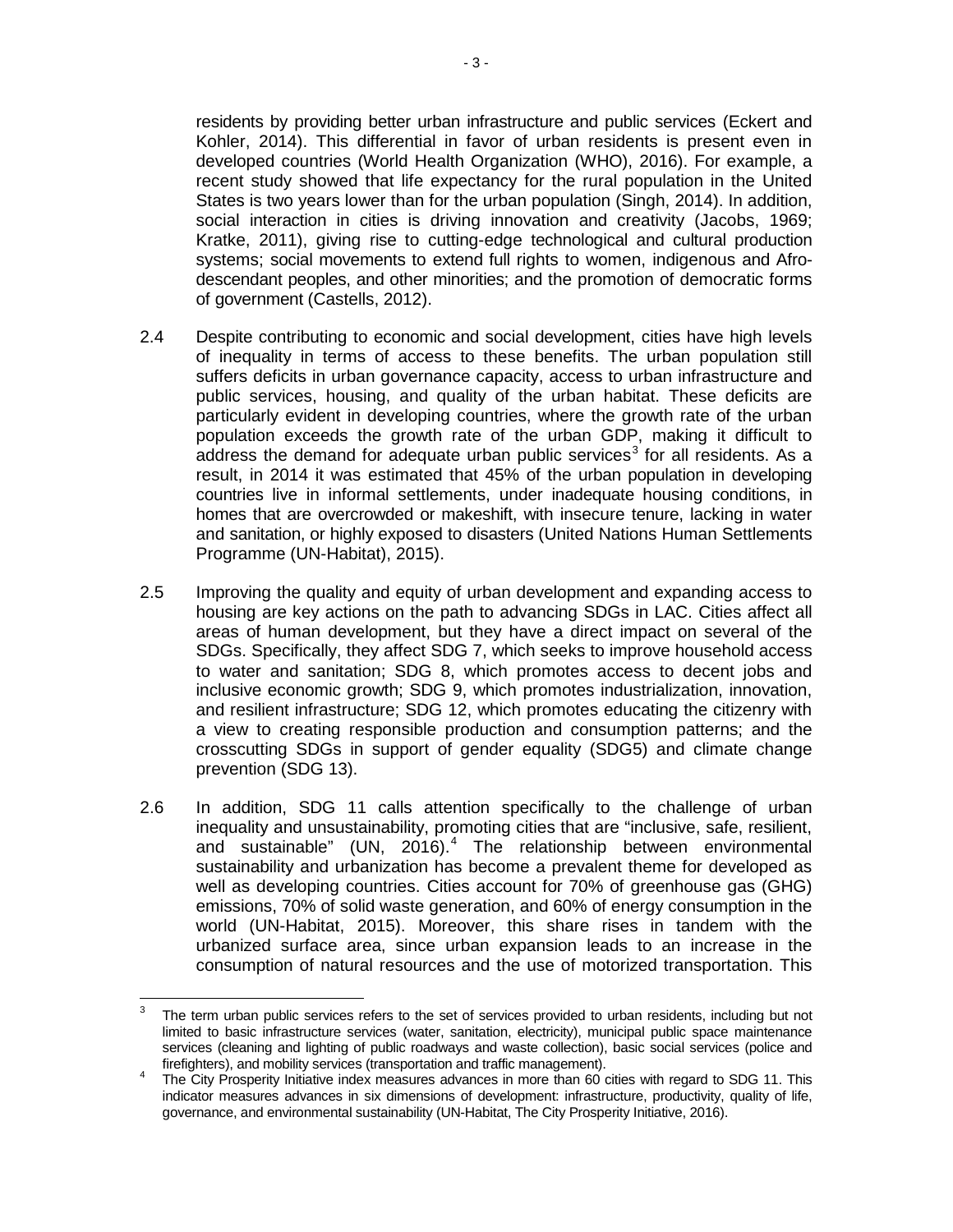trend toward expansive urbanization is present throughout the world, even in regions where the growth rate of the population is stable or negative (Angel, 2014), and is one of the reasons for the growing interest in territorial planning policies (Organization for Economic Co-operation and Development (OECD), 2014).

- 2.7 The need to foster a sustainable urbanization is reflected in the development of agreements to enhance environmental sustainability. At the international level, these notably include the Paris Agreement, negotiated at the most recent United Nations Climate Change Conference (COP21).<sup>[5](#page-8-0)</sup> This is the first global agreement aimed at holding the global average temperature rise to "well below 2ºC" above pre-industrial levels and to "pursue efforts to limit the temperature increase to 1.5ºC". To this end, the 175 countries that have adhered to COP21 undertook to carry out mitigation and adaptation measures, supporting and financing developing countries to help them contribute to the aforementioned goal (UNTC, 2015). Sustainable urbanization is an unprecedented challenge that simultaneously affects the comprehensive development of our societies and the sustainability of our planet (UN-Habitat, 2015). This issue plays a key role in the New Urban Agenda of Habitat III, the United Nations global conference that is scheduled to take place in October 2016 in Quito, Ecuador. This agenda advocates for environmental sustainability with social inclusion –which comprises both improving urban productivity as well as the quality of urban employment– and proposes an important role for national urban plans and comprehensive territorial planning. The contribution of LAC to the urban agenda is summarized in the 2016 Toluca Declaration (DT, 2016). This declaration identifies eight key issues for urban and territorial planning: urban governance, adequate housing, water and sanitation, sustainable mobility, land management, environment, climate change, and resilience.
- 2.8 A wide variety of policies and programs have addressed urban deficits at all levels of government, in developed and developing countries alike. This section identifies examples of sustainable good practices in addressing the four objectives that cities in LAC need to achieve in order to be inclusive, resilient, and sustainable: (i) capable urban governance; (ii) universal access to quality services and infrastructure; (iii) adequate affordable housing; and (iv) a quality urban habitat. The examples provided were selected on the basis of the impact they created and their broad bibliographical coverage. This international empirical evidence reflects the basic principles for the development of policies and programs in the Sector. These principles may be summarized as: (i) multisector interventions with territorial integrity, designed as a function of the specific characteristics of a territory; (ii) sustainable and effective interventions, considering their short- and long-term impact on the society, environment, public finances, and urban governance; and (iii) interventions focused on the citizenry, improving quality of life and inclusion in the productive activities of urban households, particularly the most vulnerable households.

<span id="page-8-0"></span> $5$  COP21: 21<sup>st</sup> Conference of the Parties of the United Nations Framework Convention on Climate Change.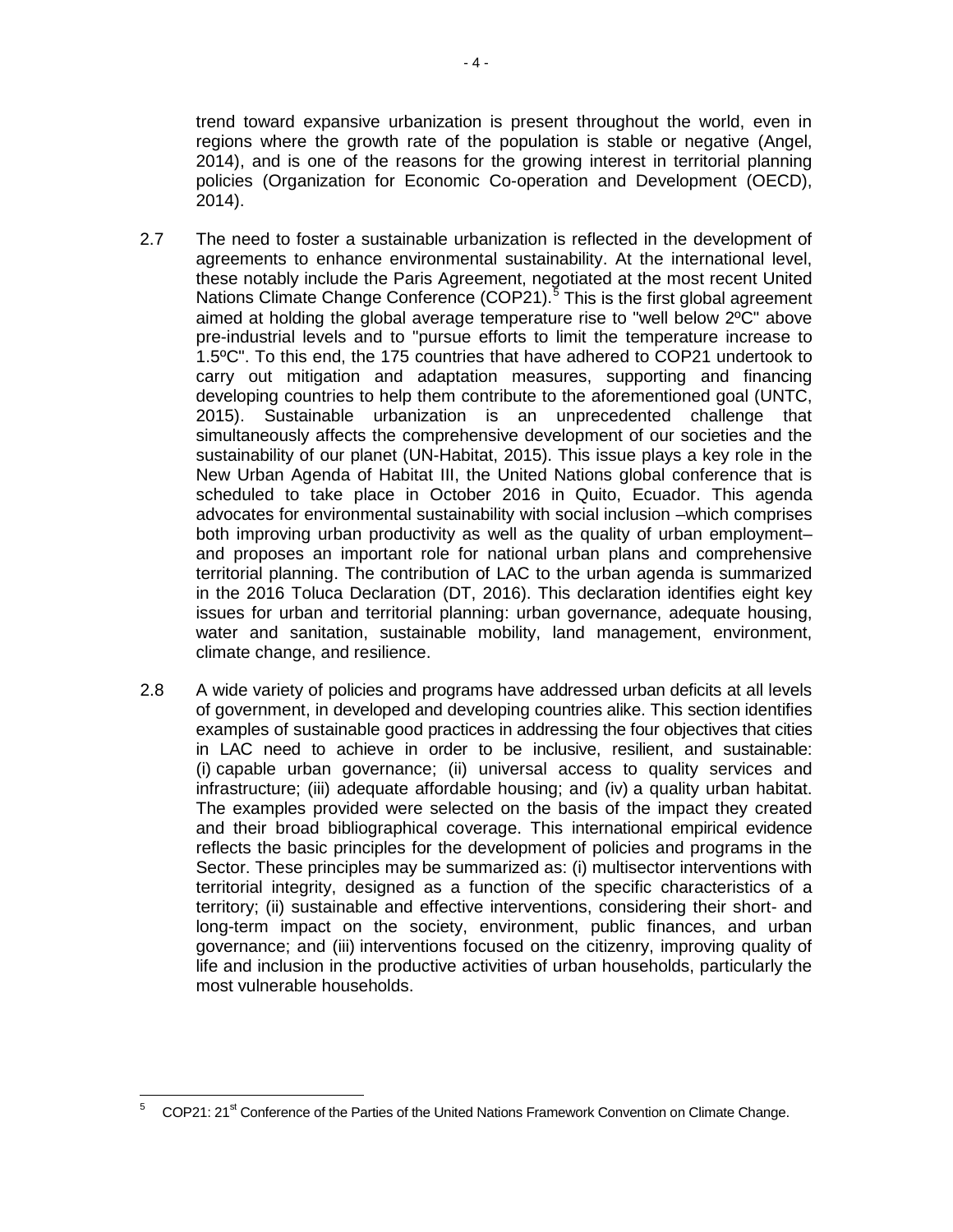#### <span id="page-9-0"></span>**B. International policies and programs on issues of Bank interest in the Sector**

### **1. Deficits in urban governance**

- 2.9 The State plays an essential role in promoting private-sector activity without disregarding equitable access to urban public services (Davis, 2004). Paradoxically, although municipal governments<sup> $6$ </sup> are the ones that have the most direct contact with residents, they tend to be the least capable, technically and economically, to properly serve their population (UN-Habitat, 2013). This dependency on the central government erodes the management capacity of local governments. Thus, most urban master plans are not implemented due to a lack of proper tools, especially in the smaller municipalities in the region (Atkins, 2012). Successful policies and programs are those that generate a positive development dynamic for the society at large, improve the physical environment in which people live, and make appropriate use of fiscal resources. Considering that most of the cities in the region have limited capacity for governance, there is value in experiences that strengthen the institutions involved in urban governance, boost productivity, and innovate in the management of metropolitan areas.
- 2.10 **Strengthening of the institutions involved in urban governance**. Although 30% of the responsibility for public expenditure in LAC falls on subnational governments, the latter are only responsible for 10% of tax revenue (Corbacho et al., 2013). This asymmetry is an obstacle on the path to better urban governance. There are various strategies that urban municipalities can use to raise revenue, both by optimizing expenditures and by promoting progressive and efficient tax systems. Denser urban models make it possible to reduce municipal expenditures in the provision of water, sanitation, and residential waste collection services (Libertun de Duren and Guerrero Compeán, 2015). One way of encouraging greater population density in cities is to impose higher rates of property tax on vacant lots and underused properties, or to levy the property tax on the land itself rather than on what is built on it (Ladd, 1998). For example, the city of Tomar, in Portugal, changed the formula for calculating property tax in order to capture the cost of municipal investment in a property's infrastructure and maintenance, thus reducing the attractiveness of properties in the periphery in favor of centrally located properties (Almeida et al., 2013).
- 2.11 The fiscal sustainability of municipalities depends on their ability to increase their own sources of revenue. Cadastral updates are one of the most effective means of increasing tax revenue. For example, Bogota, Colombia, increased tax collection by US\$24 million per year after bringing more than 100,000 properties on their fiscal database at a cost of US\$4 million (UN-Habitat, 2013). The use of georeferenced information systems (GIS) makes it possible to perform cadastral updates effectively, lowering the rate of errors due to omission or duplication, which affect several of the databases of low-income municipalities (Ojiako et al., 2015). At the same time, the combination of GIS and digital systems improves the punctuality and tracking of collected payments (Bonet et al., 2014).

<span id="page-9-1"></span> $6$  The term "municipal government" refers to the first tier of government with a specific territorial jurisdiction, and responsible for the smallest territorial unit within a country.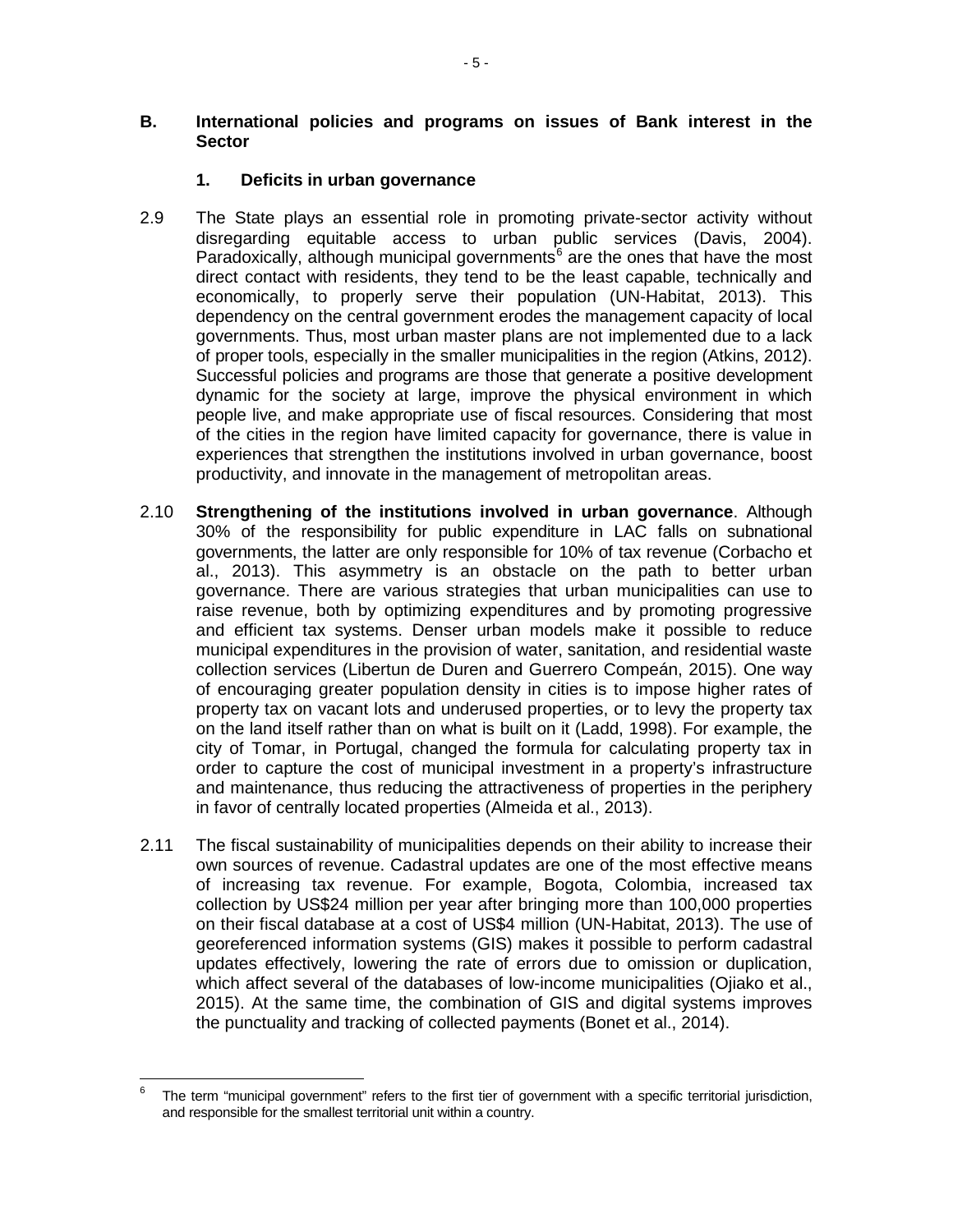- 2.12 Another effective funding strategy is to capture appreciation in the value of urban land in advance by increasing the tax rates through the Tax Increment Finance (TIF) tool. TIFs are calculated on the basis of the expected future increases in property value as a result of new public infrastructure in order to underwrite the issuance of public bonds to fund this infrastructure (Carroll, 2008). Recently, Rio de Janeiro decided to sell future building permits to finance improvements in Porto Maravilha. In terms of tax revenue, the cases of the levy on increased property values in Bogota, Colombia, and the sale of building permits in São Paulo/Rio de Janeiro, Brazil, are emblematic. The first case brought in US\$1 billion in revenue, and the second, US\$1.5 billion for the sale of 2.25 million square meters of building space (UN-Habitat, 2013). In addition, PPPs incorporate the private sector into the financing of urban infrastructure (Harnick, 2011). For example, in Hong Kong, China, metro stations combine commercial and office developments on the same site, in both cases financed by PPPs (Jim, 2002). Recently, several cities have made use of PPPs to renew their infrastructure. For example, Barcelona, Spain, uses this model to manage its public bicycles program (O'Brien, 2014).
- 2.13 Another strategy available to municipalities for increasing tax revenue is to encourage voluntary taxpayer compliance. One way of achieving this is to improve communications between the municipalities and those who pay for municipal services. For example, the municipality of Junín, Argentina, sent messages to a group of taxpayers, describing the penalties for failure to make timely and proper payment of taxes. This action resulted in an increase of five percentage points in the rate of municipal tax payment by these taxpayers with respect to taxpayers who did not receive these messages (Castro and Scartascini, 2015). These results match the outcomes of similar experiences in Venezuelan municipalities (Ortega and Sanguinetti, 2013). Furthermore, personal communications are more effective than letters or e-mails. In Colombia, the Dirección de Impuestos y Aduanas Nacionales [National Tax and Customs Agency] found that 88% of tax delinquent households visited by a tax collector made some tax payment following the visit (Ortega and Scartascini, 2015). Lastly, it is worth noting the impact that rewards for compliant taxpayers can have in encouraging payment of taxes; this practice is widespread in the region, but is only now being studied (Dunning et al., 2015).
- 2.14 Municipal funding systems are part of the toolkit available to promote urban sustainability, making it possible to encourage the use of materials with low environmental impact and energy savings. The European Union uses the Energy Performance Contract*,* a contract that takes into account the energy performance of private-sector companies. This contract makes a portion of the service providers' revenue conditional on the achievement of energy savings (OECD, 2012). Service charges are another mechanism to encourage savings in water and energy use or foster the use of less polluting modes of transportation. For example, vehicle congestion charges are successfully levied in London on those using private automobiles in peak hours, contributing to an annual reduction of 20% in carbon dioxide emission levels in the city (Kennedy et al., 2010).
- 2.15 In addition to improving their finances, cities need to respond to the needs of residents. This requires reinforcing and expanding the availability of avenues for citizen participation (Jaramillo and Alcázar, 2013). The participatory budget,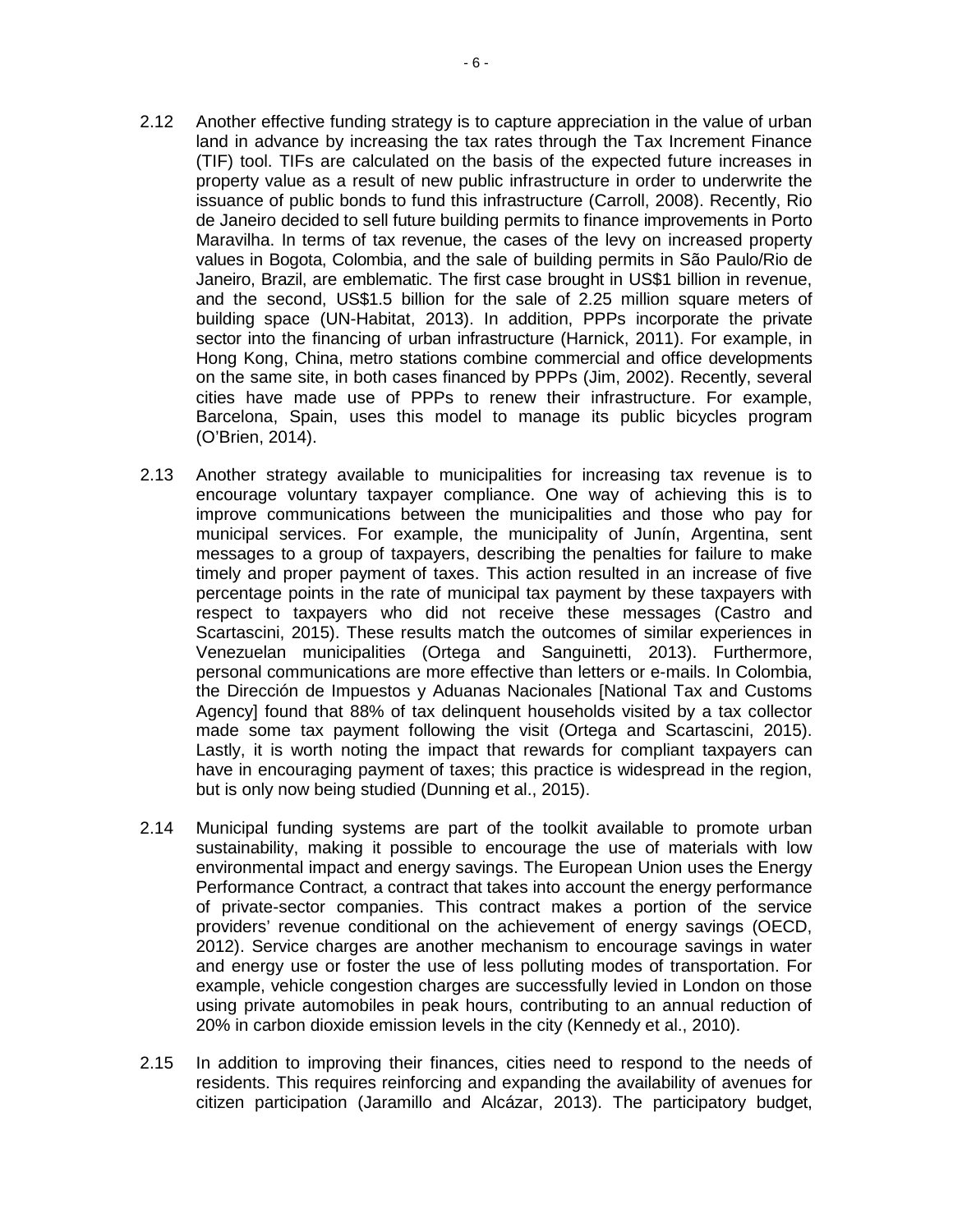pioneered by Porto Alegre, Brazil, in the 1980s, was replicated in more than 200 municipalities in Brazil and other countries around the world. This instrument allows direct participation by citizens in the allocation of up to 15% of the budget, and in monitoring the results (UN-Habitat, 2013). Experiences with voluntary citizen participation, such as the Bogotá Cómo Vamos program in Colombia and the Observatorio do Recife in Brazil, have also improved urban management (Quiñones, 2011). These citizen initiatives thrive when they are consensus-based and supported by planned targets that are measurable and visible by the society (Fundación Avina, 2012).

- 2.16 An essential concern in urban governance is to ensure consistency across sector investments. To achieve this, one strategy is to regulate the environmental consequences of projects instead of their characteristics. For example, several cities in the United States have abandoned traditional zoning in favor of establishing limits on the impact of building construction (in the form of variables such as noise level and energy consumption) (Baker et al., 2006). Another alternative is to propose principles of urban design that must be met by land developers in the various urban areas (Duany et al., 2003). Yet another method is to establish density criteria to optimize infrastructure, water, sanitation, and electricity service costs. In Toronto, Canada, providing infrastructure for an urbanization of 150 inhabitants per hectare costs 40% less than providing it for an urban area of half that density (UN-Habitat, 2013).
- 2.17 Lastly, an area that is witnessing great innovation is the use of information and communication technologies to monitor and evaluate the impact of multisector urban projects (United Nations Development Programme (UNDP), 2013). Examples include: (i) access to big data,<sup>[7](#page-11-0)</sup> which makes it possible to identify and measure the impact of urban operations at the individual level, while georeferenced systems make it possible to better delineate the territorial impacts of these operations; (ii) participatory mapping platforms, which are one of the new ways of monitoring and evaluating urban issues; for example, the use of this mapping modality made it possible to monitor the transformation of New Orleans, United States, following hurricane Katrina (grassrootsmapping.org); and (iii) the use of satellite-based nocturnal lighting sensors in an area to measure the impact of urban projects on the economic productivity of a particular locality (Ebener et al., 2005). The most reliable results are obtained when these new sources of data are combined with other, more traditional sources, such as household surveys and official censuses. For example, in Rwanda, a domestic water-filter installation project was evaluated on the basis of combined data from remote sensors that detected the use of the filters and from surveys of the beneficiary households (Thomas et al., 2013).
- 2.18 **Promoting urban productivity**. One strategy to promote economic activity is to redevelop large urban areas, offering opportunities to new commercial enterprises. The 15-hectare redevelopment in the commercial port of Rheinauhafen, in Cologne, Germany, includes housing, offices, commercial

<span id="page-11-0"></span><sup>7</sup> The term big-data refers to a database so large and complex that it exceeds the capabilities of the traditional data collection and management methods. In the last decade, the number of big-data sources has grown exponentially. These sources now include cellular telephones, satellite imagery, and platforms that use the Internet for bank transactions, trade, social interaction, and news searches, among others (UNDP 2013).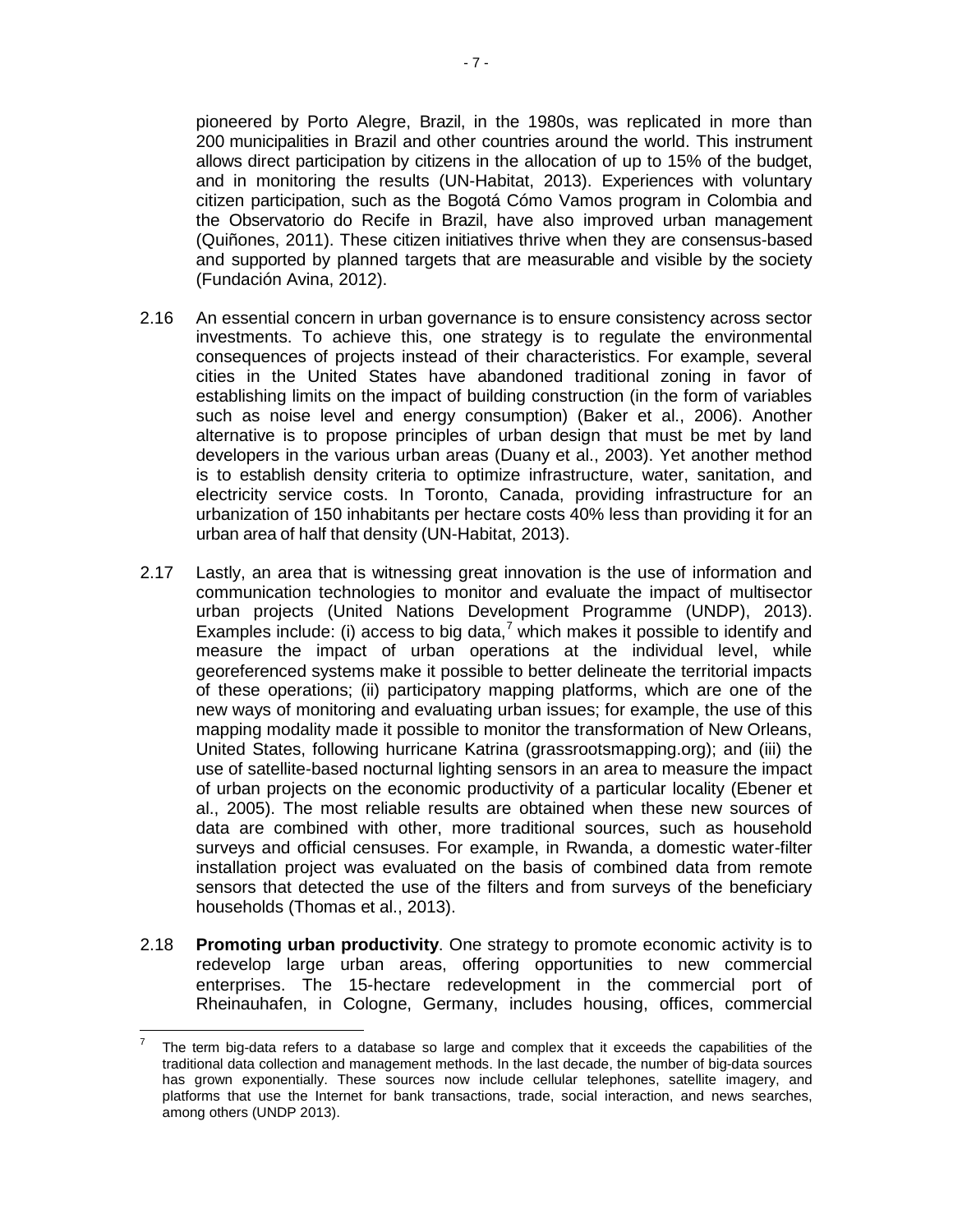space, and public parking. Some original buildings were left standing in an effort to preserve the identity of the site. The project, completed at a cost close to €650 million, received public and private financing and is estimated to have helped create 2,500 new jobs (Maliene et al., 2011). Marseille-Euroméditerranée, the largest urban economic promotion project in southern Europe, spans 480 hectares in the city of Marseille, France. This project finances 8,000 housing units, 1 million square meters of office space, 200,000 square meters of commercial and public activities, and 60 hectares of public parks. The investment has a cost of  $\epsilon$ 7 billion and is helping to create more than 35,000 new jobs (Martone et al., 2014).

- 2.19 Cities do not always have the resources needed to promote large-scale urban investments, turning to other strategies to encourage urban economic activity. Enterprise zones foster the creation of jobs in certain geographic areas through tax incentive programs (Kolko and Newman, 2010). The result of these initiatives is uneven, since they can lead to the relocation of employers rather than to a true creation of new jobs (Bondonio and Greenbaum, 2007). The United Kingdom has a similar economic promotion system. Known as regional selective assistance, it subsidizes the establishment of private-sector companies in depressed urban areas. While this system has increased the quantity and longevity of companies in these areas, it has failed to attract new companies (Criscuolo et al., 2008). An alternative strategy is the business improvement districts, which provide a mechanism for upgrading commercial urban neighborhoods. The owners of the businesses contribute funds to finance additional services, such as lighting, private surveillance, and advertising, designed to enhance the area's attractiveness. These districts have a governing council composed of representatives from the private sector and from the municipal government, and have proven extremely effective in upgrading neighborhoods in dense urban areas, although not in peripheral or marginal areas (OECD, 2012).
- 2.20 Over the last decade, various local efforts have promoted the "economy of culture." Governmental support for artistic and entertainment venues –whether permanent, such as museums and theaters, or temporary, such as craft fairs and exhibits– seeks to promote urban economic activity. Several cities have tried to attract residents belonging to the so-called "creative class," who engage in artistic or innovative activities (Florida, 2002). This idea, although an interesting one for local governments, has not led to effective policies (Peck, 2005). However, support for specialization in specific cultural activities has proven more successful. For example, the city of Los Angeles, United States, redeveloped an old textile production neighborhood as an international fashion design center, with good results (Scott, 2004).
- 2.21 **Innovations for urban and metropolitan governance**. Urban governance is evolving toward a smart city $^8$  $^8$  model (Bouskela, 2016). This model leverages technological infrastructures, human communication, and processes to make urban governance more transparent and efficient. This improves the quality of services and encourages more active and inclusive citizen participation

<span id="page-12-0"></span><sup>8</sup> A smart city puts people at the center of the development objectives and incorporates information and communication technologies into urban management, thus encouraging efficient governance, with collaborative planning processes and citizen participation (Bouskela 2016).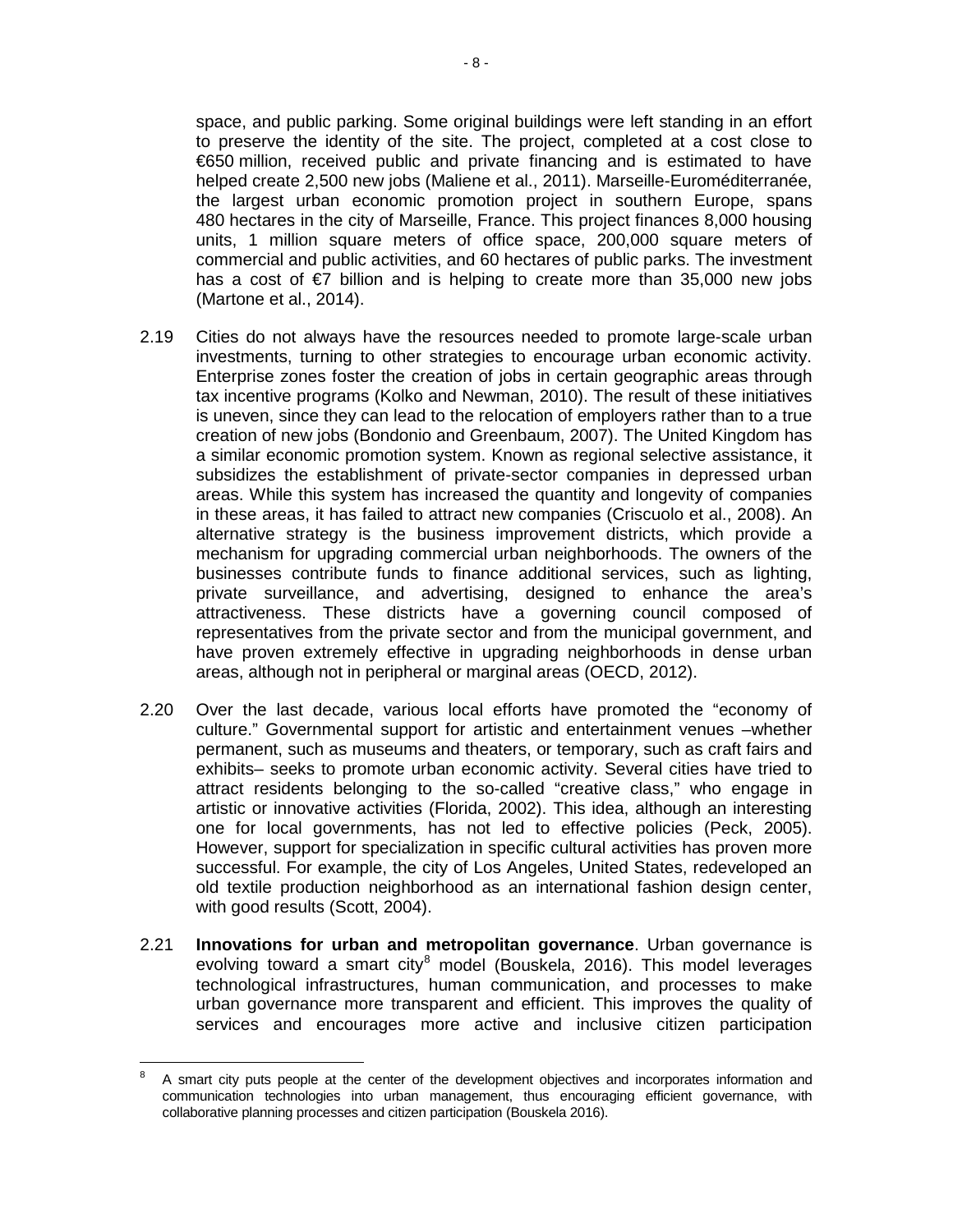(Townsend, 2013). For example, the city of Melbourne, Australia, is including citizens in urban planning through "Future Melbourne," an editable Internet platform in which more than 15,000 residents and institutions have already participated. Copenhagen, Denmark adopted the principle of "cities for people," in which the urban plan reflects the city's inhabitants' mobility needs, leading to the creation of highways exclusively for bicycle use (Gehl, 2010). The Government of Singapore has an online platform known as "Virtual Singapore." It is a threedimensional virtual representation of the city that incorporates a multitude of data in real time, obtaining them by means of sensors distributed throughout the city. The system collects dynamic data on climate, demographics, energy consumption, traffic, and other factors which can be used to study and mitigate the impact of new projects (NRF, 2014).

- 2.22 Effective management of cities requires coordination beyond the municipal borders. Metropolitan areas are the economic drivers of the region; however, with few exceptions, governance is not strategically coordinated among different municipalities so as to maximize functionality, integration, and competitiveness (UN-Habitat, 2015). For the most part, the administrative limits between municipalities are not reflective of the growth patterns of human settlements or their economic activity. Therefore, the governance structures should stretch beyond the jurisdictional limits, particularly with regard to environmental issues, land-use, and transportation systems (OECD, 2015). This requires wellorganized institutions that enable strategic territorial development at the national level, providing incentives that align regional competitiveness with balanced urban development. This helps to prevent excessive urban primacy. For example, there is a strong correlation between the extent of a country's trade liberalization and the spatial decentralization of its economic activities (Krugman and Elizondo, 1996). From an urban point of view, comprehensive planning is one of the keys to improving the functionality of metropolitan areas and preventing a disorganized conurbation of municipalities.
- 2.23 To address the challenge of metropolitan coordination, various national and regional governments have created territorial development plans. Spain has a National Smart Cities Plan, which is a policy aimed at promoting and disseminating the growth of the technology sector in every city (Government of Spain, 2015). The Greater Stuttgart Region, in Germany, is a regional association comprising 179 local governments, including the city of Stuttgart, and is responsible for regional and public transportation planning, tourism promotion, and coordination of urban-rural issues (Andersson, 2015). The Lille metropolitan area, shared between France and Belgium, handles issues of common interest through the European Grouping of Territorial Cooperation, an organization with autonomous legal status created to address the challenges of transnational cooperation (Solitander et al., 2011). Worth noting in LAC is the participatory experience of Belo Horizonte, Brazil, which identifies "areas of metropolitan interest" for urban-regional transformation (RMBH, 2016).
- 2.24 A critical component of urban governance is the ability to coordinate and carry out multisector projects, particularly projects that are under the responsibility of several institutions and in the absence of a pre-established hierarchy among them. To address this challenge, various countries and metropolitan regions have resorted to creating ad hoc institutions known as collaborative intermediary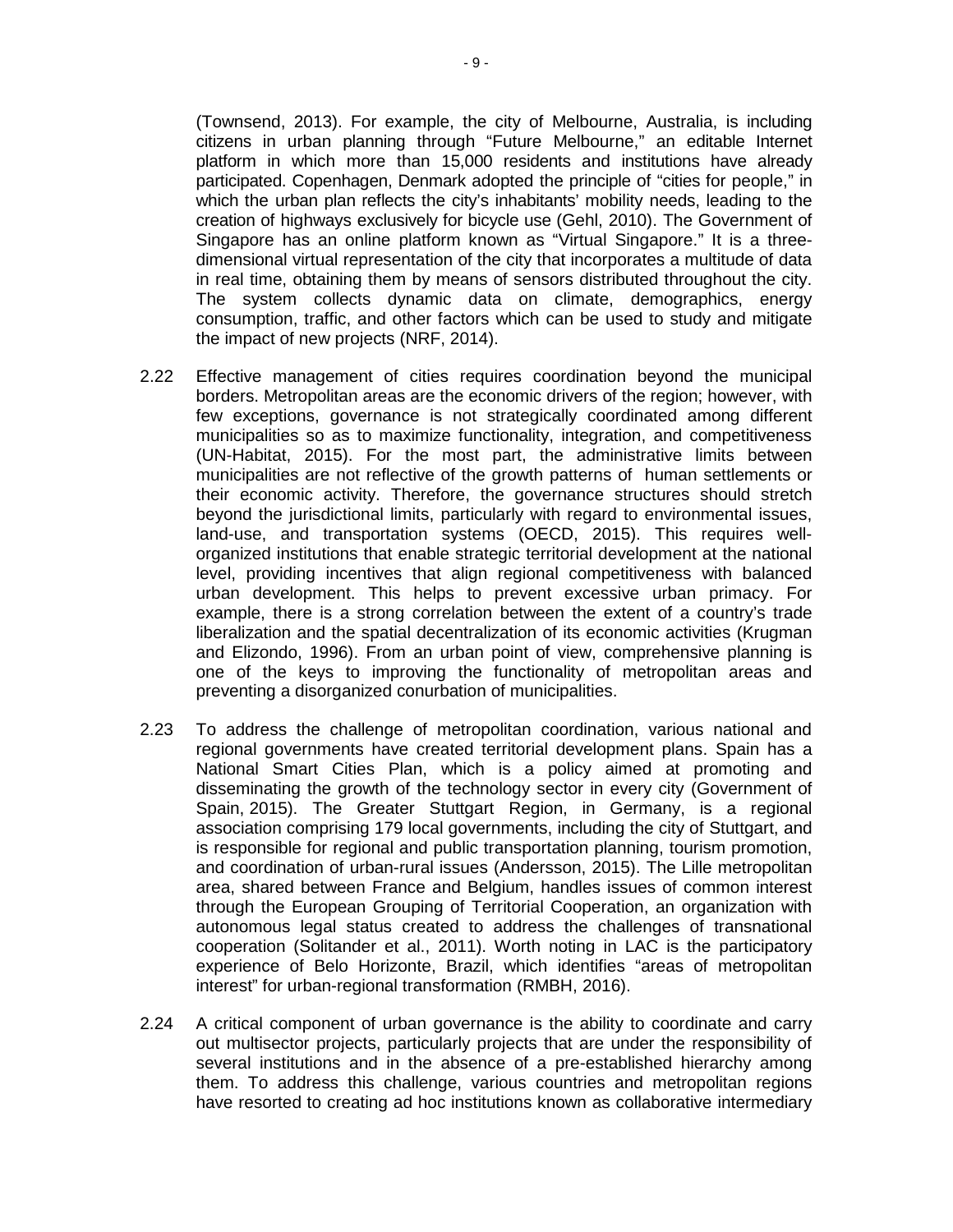organizations (CIOs). CIOs provide institutional and funding stability to projects that involve multiple actors and institutions, and enable a dialogue between sectors with diverse intervention logics (Sanyal, 2006). For example, the Development Bank of South Africa used a CIO arrangement to implement a sustainable development initiative in Grabouw, South Africa. This initiative was aimed at fostering better social interaction between communities of different races and cultures as well as promoting the economy of various localities. Having created a CIO, the initiative succeeded in establishing a channel for inclusive and effective dialogue for planning urban interventions. The CIO proved to be a determining factor in the selection of lots for the development of low-income housing, leading to a plan with better environmental performance and preventing arrangements that would have perpetuated the social fragmentation of the city (Hamann and Kurt, 2013).

- 2.25 The institutional design of CIOs should take into account cultural as well as situational characteristics. In this regard, the development of participatory and inclusive forms of leadership is critical (Crosby and Bryson, 2010). In addition, the work of CIOs is structured into a series of stages. First, a legal framework or memorandum is created, establishing an agreement between the parties involved. Second, a platform for dialogue is developed to arrive at relationship parameters between the parties and a common urban vision. Third, a technical document is prepared on the basis of this vision, focusing on a comprehensive land-use plan that incorporates the requirements and data of the various sectors (Hamann and Kurt, 2013). The reconfiguration of the regulatory institutions has also proven to be essential for implementing new technologies with a lower environmental impact (Schroeder et al., 2013). This is the case in the United Kingdom, where creating a platform to coordinate policy-making institutions, generate knowledge, and implement policy has made it possible to revitalize the construction industry and enhance the sustainability of the industry's practices (Killip, 2013).
- 2.26 The issues of sustainability, resilience, and mitigation in the face of geophysical and climate disasters have given rise to various cooperation networks among cities. In terms of environmental sustainability networks, there are several worth noting at the metropolitan level, including: 100 Resilient Cities, which supports cities worldwide in developing urban strategies that take climate change considerations into account; the RioResiliente strategy, which was developed in coordination with the municipality of Rio de Janeiro, Brazil; NAZCA (Non-State Actor Zone for Climate Action), which records commitments by 2,364 cities and more than 2,000 companies worldwide to enhance environmental sustainability and combat climate change (UNFCC, 2016); and lastly the Red de Áreas Metropolitanas de las Américas [Network of Metropolitan Areas in the Americas] (RAMA), which fosters cooperation among cities in the LAC region.
- 2.27 The majority of municipalities lack the resources needed to finance the cost of implementing adaptation and mitigation strategies. National and multilateral funds for combatting climate change do exist, but they tend to be inaccessible to the municipalities (ICLEI, 2015). One way of skirting this problem is by presenting comprehensive metropolitan projects that can qualify for this purpose, requiring municipalities to design comprehensive interventions at a regional scale. For example, the city of Amsterdam, Holland, together with ABN Amro Bank and the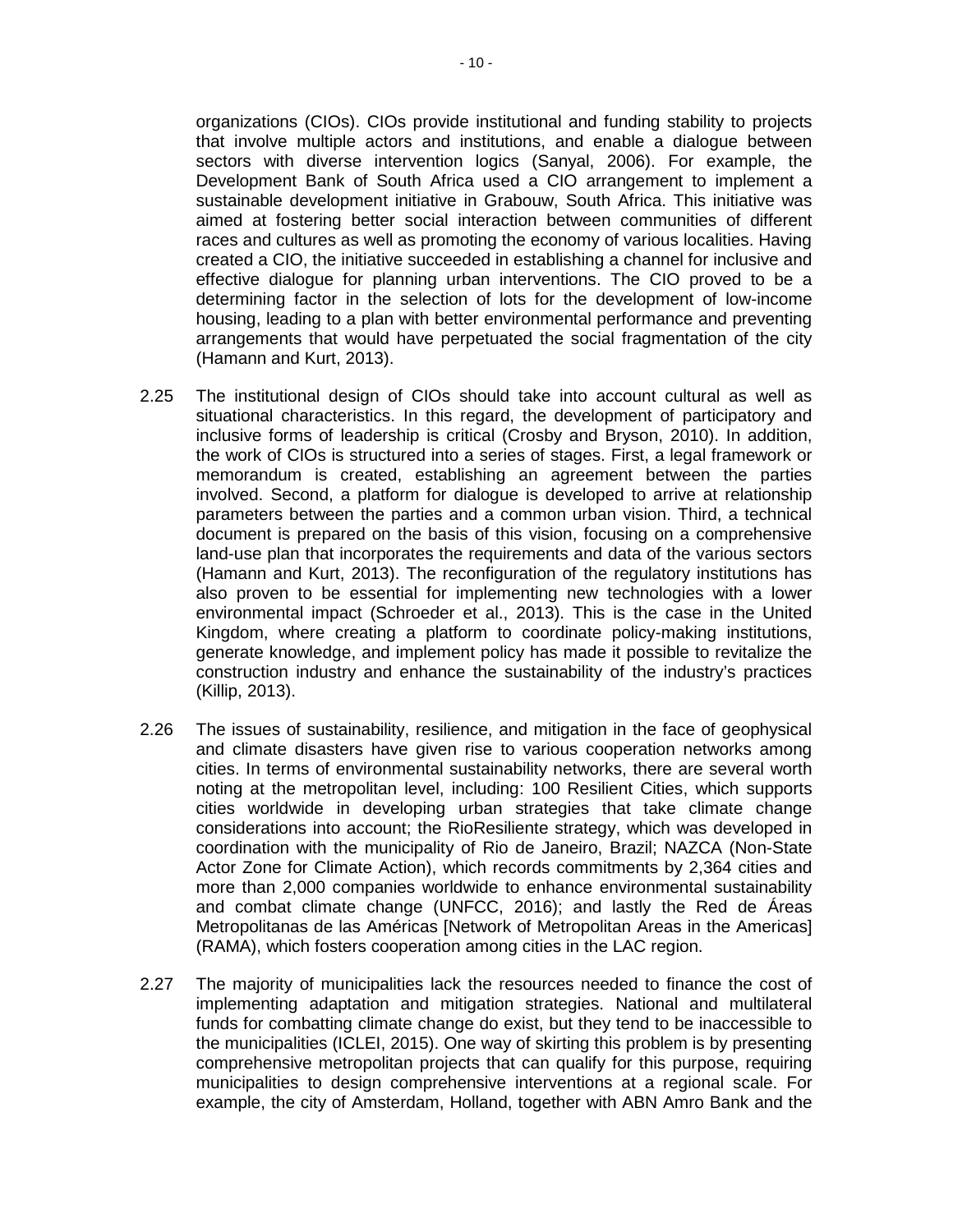Dutch National Government, launched the Green Finance Lab. This initiative promotes new financing arrangements for the city's transition to a sustainable metropolis, including ecosystem services, energy, water, raw materials, and transportation. The first lab focused on financing green areas, and it was followed by a second lab aimed at creating private sponsorship chambers and urban investment zones. Each chamber brings together private-sector, social-sector, and public-sector entrepreneurs to formulate acceptable financial risk parameters for promoting investments in urban sustainability (OECD, 2012).

2.28 One innovation in the financing of works for urban sustainability is the issuance of green municipal bonds (Della Croce et al., 2015). Green bonds still only account for a small fraction of the current municipal financing market of US\$17 billion, but the demand for these instruments is quickly rising. The World Bank has started to issue green bonds with an AAA rating. The United States federal government also offers this type of bond, supporting cities through tax incentives and subsidies to improve their risk rating (Canuto and Liu, 2010). The city of Chicago, which has a robust borrowing capacity, has developed its own system of green bonds. Lastly, there are bonds issued by private investors willing to finance climate change adaptation in urban areas, such as the Institutional Investors Group on Climate Change (IIGCC) (OECD, 2012). In all cases, the success of these financing models depends on solid coordination between national and urban policies and on comprehensive long-term development plans.

#### **2. Deficits in urban public infrastructure and services**

- 2.29 Access to public infrastructure and services is vital for the social and economic development of a city's population, whether at the individual household level or in the city as a whole. When households lack water, sanitation, and electricity services, health indices decline. Similarly, if these households are located in areas that lack adequate roads and transportation, their possibilities of having access to quality education and jobs are reduced. In addition, when an urban mobility system is dysfunctional, GHG emissions rise and productivity falls; and when there are no adequate systems to manage natural or anthropogenic disaster risks, the human and material losses due to disasters grow. In this context, housing (which is the second of the Sector's challenges) should be viewed as a platform for household access to a bundle of urban public services. In line with this perspective, below is a description of interventions that improve the provision of services both in informal neighborhoods and citywide and promote sustainable systems. It is worth noting that the success of these interventions depends on comprehensive urban planning in a well-regulated institutional context, including incentives to encourage proper use of the land at all scales: national, metropolitan, and municipal (Weingast, 2009; Bird, 2011).
- 2.30 **Improvement of informal neighborhoods**. A lack of comprehensive planning, coupled with insufficient investment in infrastructure, has helped fuel a proliferation of informal neighborhoods. Neighborhood improvement programs are remedial and cannot replace good planning, since their cost is three to seven times higher than the cost of formal urbanization (Bouillon, 2012). These programs combine investments in basic infrastructure with social services through comprehensive solutions that incorporate physical improvement components, landholding regularization programs, and social improvement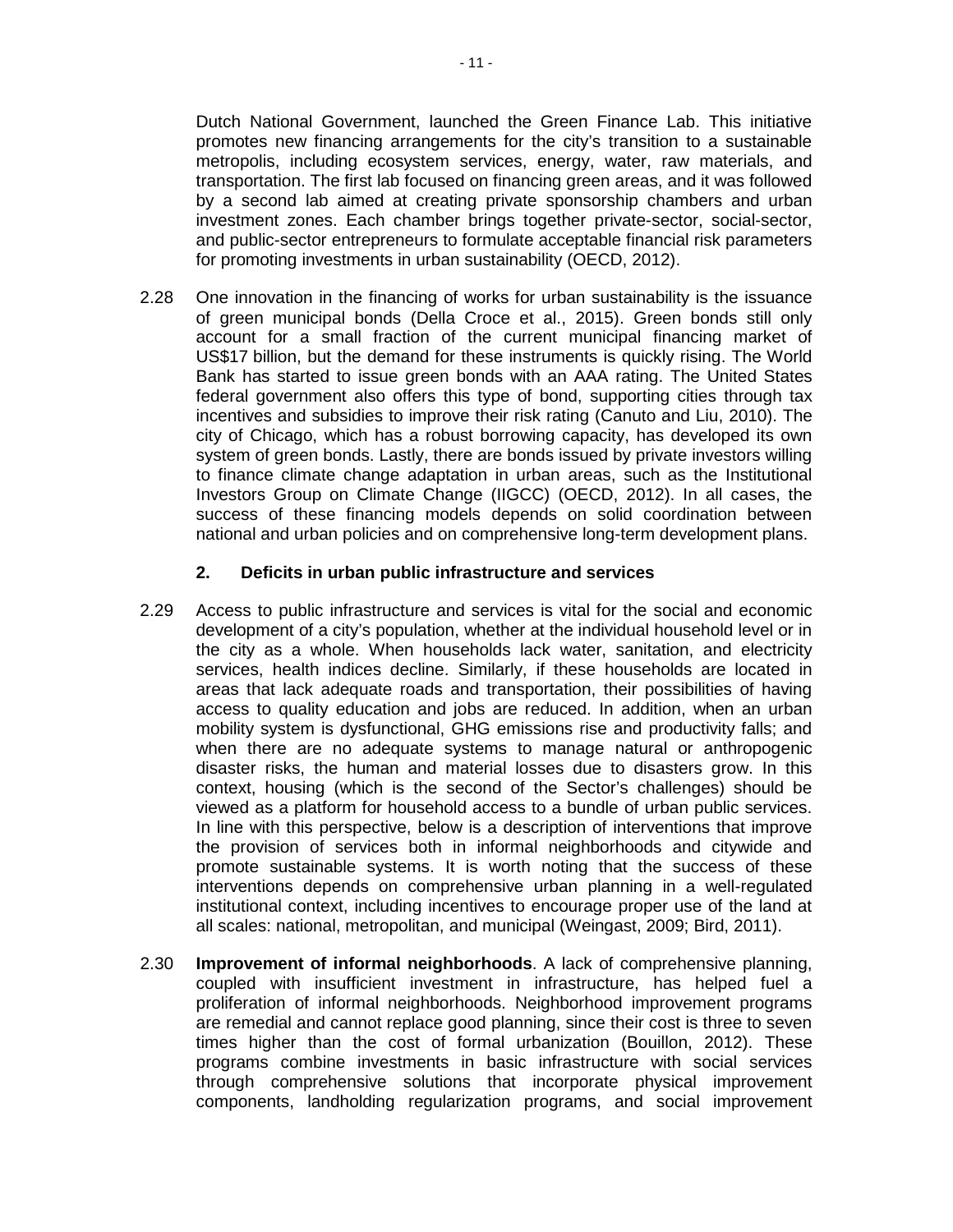real estate speculation and allow public-private partnerships (PPPs) in housing

financing (Lago, 2007).

- 2.31 The case studies and quasi-experimental evaluations of informal neighborhood improvement programs suggests that service delivery should be comprehensive and complementary (UN-Habitat, 2011). This is consistent with the experience of the Emerging and Sustainable Cities Initiative (ESCI), which indicates that these programs need to be designed comprehensively and on multiple scales ranging from the neighborhood to the region, and must take their formation process into account (Rojas, 2009). For example, the Integrated Urban Program in Medellín, Colombia, complements improvements to infrastructure and public spaces with cultural activities that preserve local traditions. This program has helped to significantly improve citizen security in the neighborhoods where it was implemented, tripled commercial activities in the area, and strengthened resident participation and community leadership (UN-Habitat, 2011). Other regions have achieved similar impacts. In Soweto, South Africa, comprehensive neighborhood improvements helped to lower local rates of violence and raise the value of housing per square meter (UN-Habitat, 2013). However, in the Caribbean, integrating informal neighborhoods into their respective formal cities has had uneven results. This is partly due to the fact that Caribbean cities that have arisen as extractive ports typically lack a cohesive urban structure (Donovan and Sanjak, 2015). Moreover, while a large proportion of the informal neighborhoods in the Southern Cone resulted from massive land invasions organized by community leaders, in the Caribbean most of these neighborhoods were formed gradually, without significant community organization (Rajack and Barhate, 2004).
- 2.32 Neighborhood improvement programs have been evaluated positively in terms of access to and coverage of basic services and health and education services, satisfaction with living standards and security, and rise in property values. However, a challenge to be addressed is the possibility that these programs will encourage informal urbanization, since they enhance the expected benefits of invading government-owned land (Abramo, 2003). For example, in Buenos Aires, Argentina, informally built-up areas increased by 12% after a change in national policies reduced the risk of eviction (Galiani and Schargrodsky, 2010). To mitigate this undesired effect of neighborhood improvement programs, these programs need to be complemented with policies aimed at expanding the supply of urbanized land and affordable housing. Lastly, the impact assessments do not show broader access to mortgage credit and are inconclusive regarding an increase in individual incomes and access to formaljobs (Perlman, 2010).
- 2.33 **Promoting access to urban public services.** Access to quality urban services and infrastructure stands in correlation with an improvement in indices of citizen health and satisfaction (UN-Habitat, 2013). An impact assessment of the improvement of the water supply in Argentina found an 8% reduction in infant mortality (Galiani et al., 2005). Urban public services also boost land values and promote private investment in housing. In Mexico City, paving local roads doubled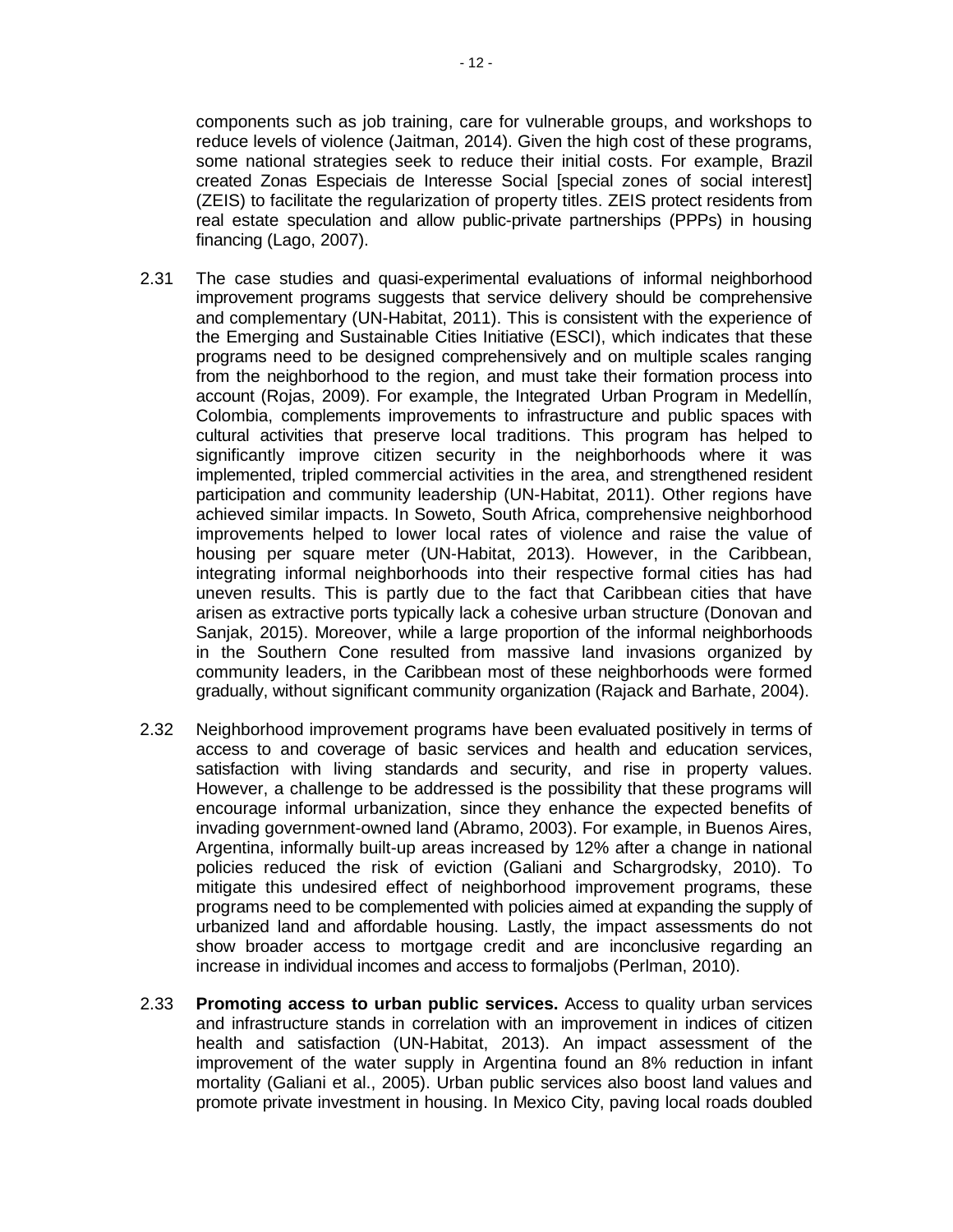the number of internal home improvements and increased home sale values by 16% (González-Navarro and Quintana-Domeque, 2010). This outcome was also achieved in the case of the Acayucan municipality in Veracruz, Mexico, where a cost-benefit analysis showed that the costs of paving roads are equal to or lower than the direct benefits for neighboring households (Gonzalez-Navarro and Quintana-Domeque, 2016). In addition, urban lighting and public spaces with cultural and recreational activities increase residents' satisfaction with their quality of life. This association is robust in studies based on the willingness to pay for services and in studies that quantify the equivalent monetary value of urban services (Lora et al., 2008).

- 2.34 Burgeoning population growth and limited budgets challenge the response capacity of municipal governments. Recent technological advances can improve this situation by enabling the emergence of new models of urban public service provision, driving holistic transformations on issues of planning, governance, and regulation. For example, Auckland, New Zealand, has implemented a traffic monitoring system for real time decision-making, optimizing the system's efficiency based on big-data analysis. The city of Kalundborg, Denmark, is developing an innovative open platform to show how the city can optimize its energy consumption by coordinating the use of water, heating systems, transportation, and housing design. In addition, this platform allows participating companies to trade excess energy capacity (World Economic Forum, 2016).
- 2.35 An increasingly significant concern in the area of urban public services is ensuring that they are properly managed, since this directly affects the quality of the service delivered to the users. The concept of service quality is complex insofar as it depends on objective measures as well as on user expectations (Lovelock and Gummerson, 2004). Effective management of the entities that provide urban public services combines institutional management with an education of residents (Osborne et al., 2013). The former component notably includes long-term strategic plans that properly take into account the financial and fiscal implications of the service. The latter component includes campaigns designed to teach the population how to better use the services. For example, in the city of Gold Coast, Australia, the water utility installed a system in a group of homes that allowed households to monitor their own water consumption. Percapita consumption in these households dropped from 157 to 148 liters of water per day, creating significant savings for users as well as for the providers (Jones et al., 2011).
- 2.36 **Improvement in urban sustainability.** Among the services aimed at improving sustainability, mobility plays an essential role. The transportation sector is the largest contributor to the carbon footprint in LAC, generating 42% of GHG emissions (Rodríguez Tejerina, 2015). For this reason, there is a need to foster the use of non-motorized transport and mass transit as well as to improve the functioning of multimodal transportation. Facilitating pedestrian and cyclist transportation reduces congestion and pollution and improves the health of the population. For example, during peak hours, traveling times within urban areas can be 40% shorter by bicycle than by automobile. Investments to foster bicycle use, such as bicycle paths and shared bicycle systems, are low-cost and high-yield (World Economic Forum, 2016).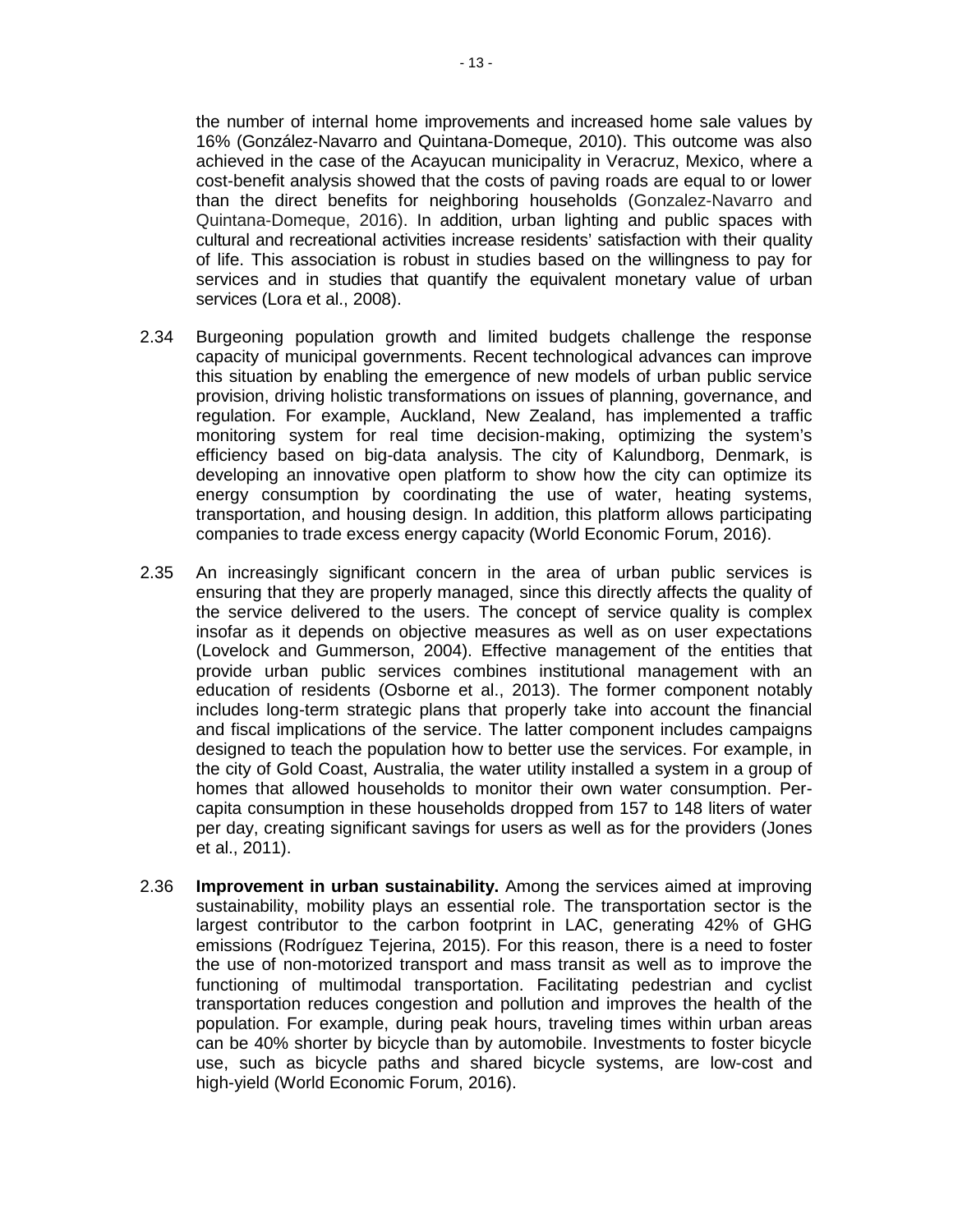- 2.37 The sustainability of cities also depends on their green infrastructure. Having an interconnected network of green spaces helps to cleanse the air and the water, replenish aquifers, reduce the risk of floods, and mitigate excessive temperatures. It also benefits public health by promoting exercise and social interaction. The city of Philadelphia, United States, has developed a green infrastructure plan to protect the watersheds by managing rainwater. This plan helps to reduce GHG emissions and provides green spaces in marginal neighborhoods. Over a period of 25 years, the cost of this green project is estimated to be US\$1.2 billion, as compared to the US\$6 billion that the project would have cost with a traditional infrastructure of concrete tunnels. Urban agriculture, such as green roofs and community gardens, also enhances sustainability. The Future City plan in Detroit, United States, supports these interventions to make use of vacant lots, improve food quality for the poorest population groups, and reduce GHG emissions from food transportation (American Society of Landscape Architects (ASLA), 2016).
- 2.38 The interest in urban sustainability also manifests itself in development models that consume less energy and produce less carbon. For example, the Low Carbon Cities Framework (LCCF) program in Malaysia promotes the development of low-emission cities at the national level. Worthy of note in LAC is the Low Carbon City program in Rio de Janeiro, the initial phase of which includes urban reforestation and upgrading of bicycle paths (World Bank, 2013). Cities can also use territorial planning to foster greener cities, as in Japan, where cities have five times the population density of Canadian cities but consume up to 60% less energy per household (OECD, 2010).

### **3. Housing deficits**

- 2.39 Access to adequate housing is a universal human right (UN, 1948). Adequate housing involves access to urban public services and to labor markets. When this is fulfilled, it helps in improving the health of residents, children's school performance, and family life (Magalhães and Di Villarosa, 2012). However, regulatory flaws at the metropolitan level and cumbersome municipal land use regulations discourage land urbanization and contribute to the high cost of housing (Glaeser and Warn, 2008). Moreover, the lengthy and burdensome housing production process makes it difficult for supply to respond rapidly to changes in demand. This is further aggravated by the lack of an adequate financing system for housing suppliers and consumers (Cesa-Bianchi, 2012). In addition, housing is subject to location externalities, such as access to social services, labor markets, and quality public spaces, which generates differentiated demand and leads to segmented markets (O'Sullivan, 2009). The policies of greatest interest to LAC are those which improve the functioning of the institutions that regulate mortgage and housing markets and which expand affordable housing access and the production of housing with low environmental impact.
- 2.40 **Expanded access to housing.** The national and local authorities must reclaim a leadership role in formulating, regulating, implementing, and monitoring comprehensive and long-term public policies to address the housing deficits. These policies should promote a curative approach that fosters an improvement in existing property values, and a preventive approach that encourages the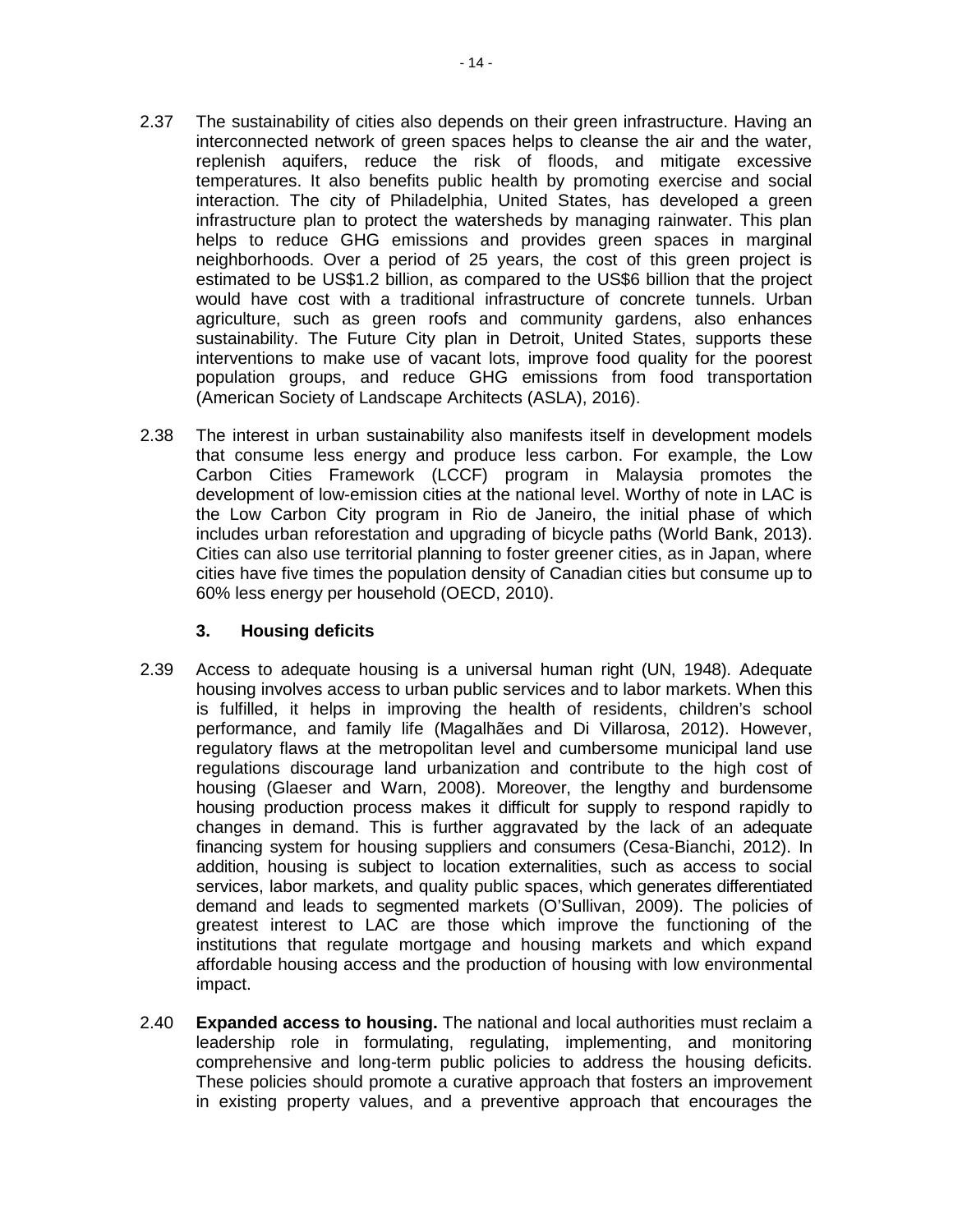provision of new housing in coordination with financial institutions, the private sector, and civil society (UN-Habitat, 2015). The most effective policies are those that take the diversity of the population into account. Demographic changes, such as the rise in female-headed, senior-headed, and unmarried-partner households, should be reflected in housing design solutions and credit systems (Joint Center for Housing Studies of Harvard University, 2014). For example, the city of Pasadena, United States, has a Master Plan for Seniors, which takes into account the housing needs (as well as mobility and health service needs) of households headed by seniors. This plan is the result of coordination work between the municipal government and the local communities and is updated on the basis of municipal demographic data (Kelly et al. 2013).

- 2.41 In view of the limitations in the size of and access to the mortgage market in developing countries, housing policies need to enhance housing programs by including financial solutions that serve the poorest households. Policies need to encourage private-sector participation in the financing and production of finished and incrementally built owner-occupied and rented housing (Chong et al., 2008). In addition, policies need to expand property tenure modalities, including support for rental housing, in order to reach all segments of the population (Blanco et al., 2013). The quality of rented housing is similar to that of owner-occupied homes, and better than that of informal housing (Moya, 2012). Moreover, rented housing tends to be better located and occupy more densely populated land, thus contributing to sustainability (Peppercorn and Taffin, 2013). Furthermore, rental housing is an efficient means of serving population sectors with high spatial mobility, such as students, short-term workers, informal workers, or workers in industries that require continuous relocation. In these cases, the potential capital gains of an owner-occupied home are not enough to offset the sale transaction costs (Belsky and Drew, 2008).
- 2.42 One of the barriers to the development of the rental market is excessive or inadequate regulation, which discourages private-sector participation in this market and leads to a decline in supply. In the United Kingdom, deregulation of rents and of the mechanisms to finance potential renters, as well as the streamlining of rent-related lawsuits, helped to reactivate the rental market (UK-DCLG, 2010). Following these institutional reforms, the number of renter households grew from 2.4 million in 2001 to 3.8 million in 2009, while the number of homeowner households remained constant. In Switzerland, where homeownership and ownership transfer are heavily taxed, only 34% of households own the homes in which they reside (Fretes et al., 2013). China has taken a different policy approach to support the rental market. The Chinese government sponsors a low-rent program, which subsidizes housing rentals by low-income households, and a public rental housing program, which finances the construction of affordable rental housing (Yonghui 2014). The plan is to gradually reduce the financing for affordable housing construction and increase the funding for direct household subsidies (Libertun de Duren, 2014).
- 2.43 Housing policies that support low-income households have not always proven beneficial. For example, in the United States, housing subsidies for single mothers have discouraged beneficiaries from marrying, in turn decreasing household income and the quality of children's education (McLanahan and Beck, 2010). An empirical study of this program's impact on household composition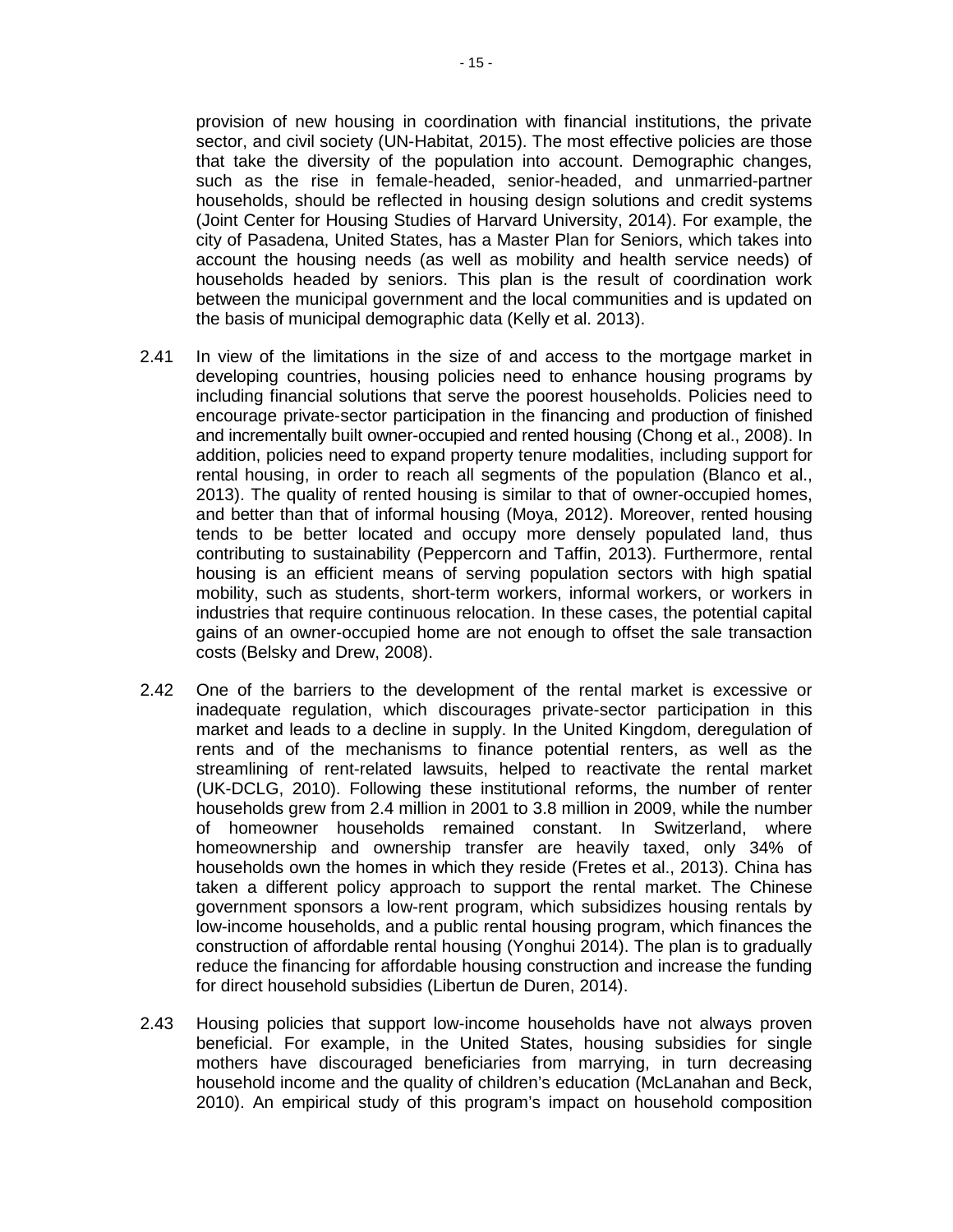shows that, after three years, one third of the female heads of household that received this subsidy were still living alone, while this was the case for only one fifth of female heads of household who were not receiving the subsidy (Curtis 2007). Another undesired potential effect of the housing subsidy is to discourage household members from obtaining employment (Collinson, Ellen, Ludwig, 2015). In this regard, the evidence is contradictory. In the United States, an income comparison of households with similar characteristics but different places of residence found that the income of households living in subsidized housing was 19% lower (Olsen et al., 2005). However, other studies show that if the subsidy allows the household to settle in a neighborhood that offers more employment opportunities, household income improves. This is the case for those who receive housing vouchers in California,<sup>[9](#page-20-0)</sup> since these vouchers give households the mobility needed to rent outside the most marginal neighborhoods (Patterson et al., 2004).

- 2.44 Another serious flaw in affordable housing policies is that they still fail to adequately address location, which significantly affects a household's chances of breaking out of poverty (Litman, 2015). Mass low-income housing construction in peripheral areas creates a vicious cycle of social and urban decline with environmental damage (Newmark & Hass, 2015). There are hidden costs for households and for the society in having neighborhoods that create excessive transportation spending for their residents (Mulliner et al., 2015). In addition, creating a concentration of peripheral areas of poverty increases social segregation, adversely affects municipal budgets, and intensifies vehicle congestion (Fisher et al., 2009). For example, in Mexico, 14.2% of the housing stock is vacant (OECD, 2015) likely because it is located in areas that have no services and are far from the workplace (Herbert et al., 2012). Several studies show the advantage of encouraging the growth of low-income housing in areas with high-density infrastructure. In South Africa, the need to provide infrastructure raises the unit cost of housing in the urban periphery by US\$1,300 with respect to the unit cost in central urban areas (Venter et al., 2014).
- 2.45 Most housing support programs have focused on urban demand. The reasons are that this demand encompasses a majority of residents and these programs anticipate an increase in urbanization rates in developing regions (UN-Habitat, 2011). However, the rural population also suffers from serious housing deficits and is often subject to more extreme deprivation than the population in urbanized areas (Ferre et al., 2012). The most recent experiences in rural areas have focused on applying new technologies to facilitate access to basic services and on rural housing reconstruction projects in areas affected by disasters. For example, in Malaysia, most rural households receive a subsidy to cover their costs of electricity, which is generated from the nation's oil. However, this tecnology is inefficient and highly polluting (Byrd, 2010). As a result, more than twenty years ago, the national government launched a series of initiatives aimed at promoting the use of photovoltaic cells in rural homes. These initiatives include subsidies for photovoltaic cell installation, tax benefits for producers, and educational programs for children in rural areas. This program has played a key role in expanding electricity service coverage for rural households in the Sabah region from 67% in 2000 to 81% in 2010 (Mekhilef et al., 2012).

<span id="page-20-0"></span>These vouchers are known as Voucher 8.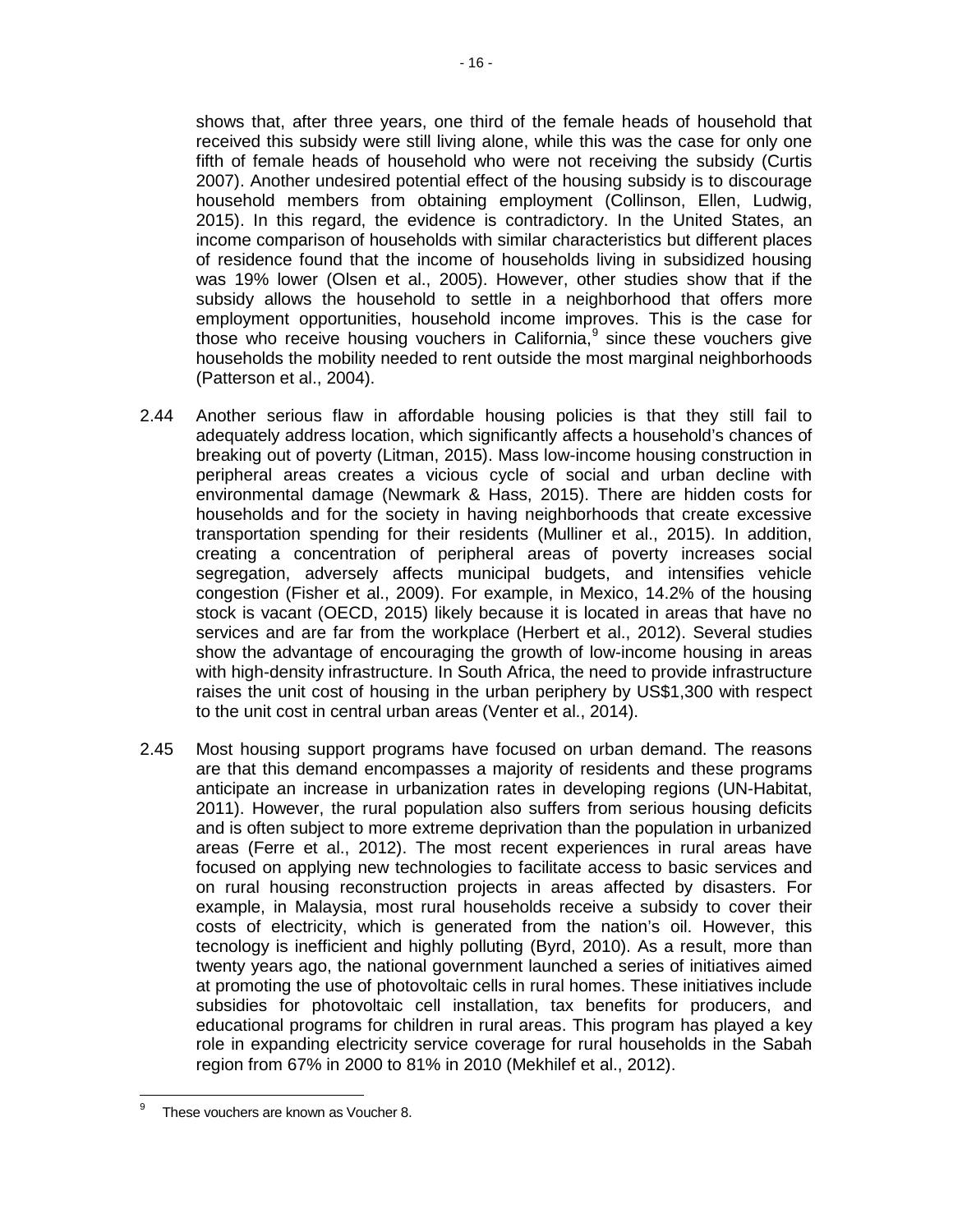- 2.46 Post-disaster reconstruction of rural homes requires a quick response, but with a long term view to the future development of the population. A prime example of this is the rural housing reconstruction program directed by the Government of Pakistan with US\$210 million in technical and financial support from the World Bank. This program was launched in November 2005, one month following the earthquake that caused 73,000 deaths and rendered more than 2.8 million people homeless. The program financed do-it-yourself construction of earthquake-resistant housing, providing households with funds through the existing bank network and with technical assistance through local organizations. As of June 2010, the program had supported the construction of 463,000 homes and served all eligible beneficiaries. The keys to this program's implementation were an institutional arrangement based on an ad-hoc unit specifically created to act as the sole window for program coordination; local capacity to quickly identify those affected by the disaster; a transparent banking system that was effective in connecting with households; and a network of local community organizations committed to the success of the program (Arshad and Athar, 2013).
- 2.47 **Affordable housing with low environmental impact.** The concept of housing quality has in recent years expanded to include environmental efficiency. In LAC, the residential sector is responsible for close to one quarter of GHG emissions in the region (Rodríguez Tejerina, 2015). To cover the housing deficit in cities until 2020 would mean doubling the current emissions level (UNEP, 2009). Sustainable architecture enhances energy efficiency and reduces the consumption of resources (UN-Habitat, 2015). This architecture includes smart designs (attention to the orientation of the home, sun exposure and solar protection, thermal insulation, and ventilation), low-impact materials (zerokilometer, recyclable, and biodegradable materials), and technologies designed to optimize the use of natural resources (solar panels, low energy consumption appliances, and water recycling systems). For example, the municipality of Ljubljana, Slovenia, implemented a program to reduce energy consumption in low-income rental apartments by financing climate-adaptation interventions in existing housing and building passive homes. The interventions included insulating the exterior walls and roofs, installing energy-efficient windows and doors, and installing external shutters with thermal protection. These interventions led to a reduction of almost 40% in domestic energy consumption (UN-Habitat, 2015).
- 2.48 Tax incentives can encourage the use of green technology in homes and foster the construction of low-consumption buildings. For example, in the United States, incentives for green buildings include a "zero-cost option"[10](#page-21-0) as well as options that require investments by the public sector. The federal and local governments offer tax incentives, density bonuses, expedited issuance of construction permits, subsidies, loans, technical assistance, tax abatement, and discounts on products, the first three of these being the most attractive to the private sector. For example, Arlington County, Virginia, United States, provides extra density bonuses to private-sector projects with a Leadership in Energy and Environmental Design (LEED) certification (AIA, 2012). There are voluntary

<span id="page-21-0"></span> $10$  The term "zero-cost option" is applied to those incentives that do not require upfront direct investment by the public sector. They include density bonuses, expedited issuance of construction permits, and reduced collection rates, among others.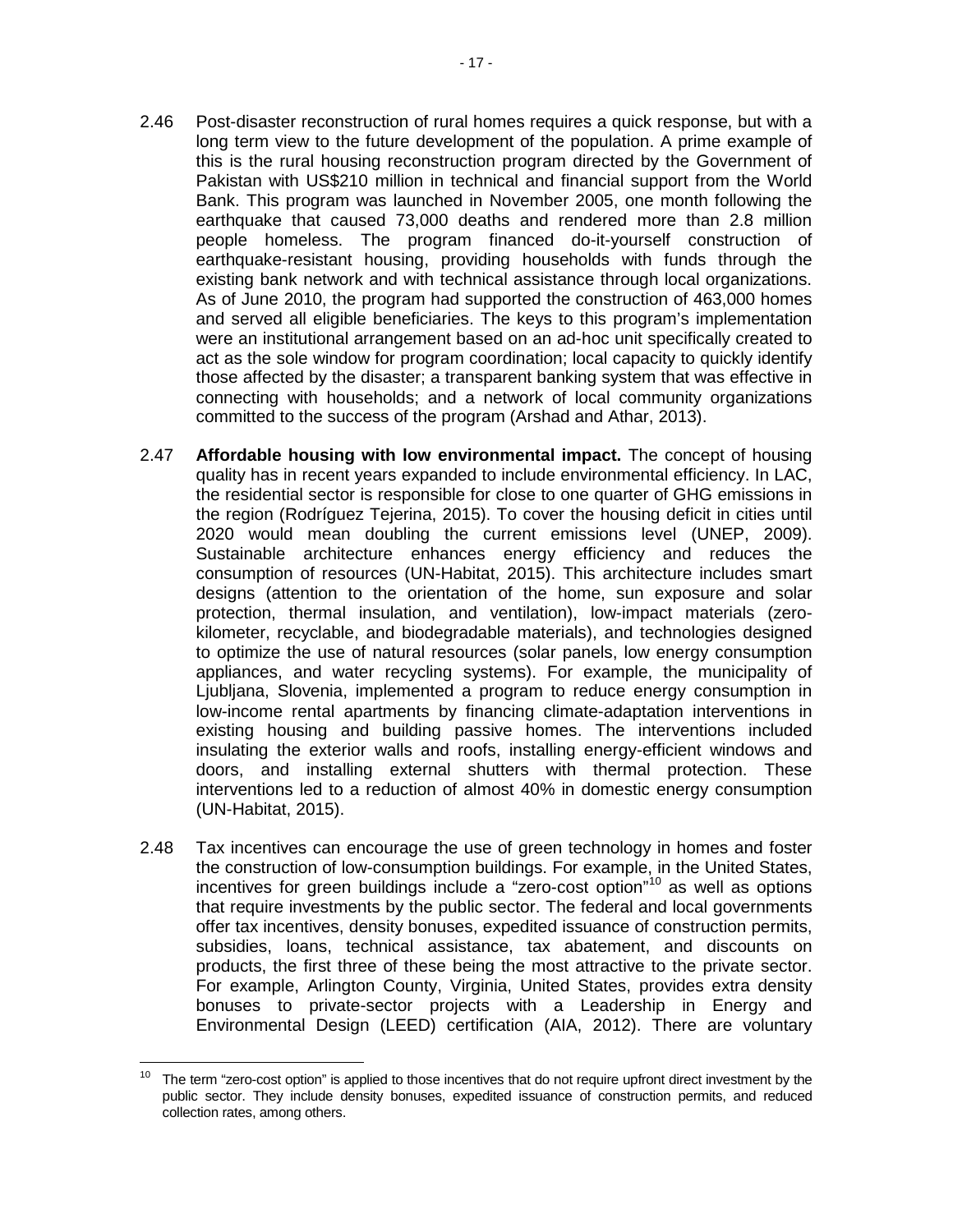assessment systems in addition to LEED, including the Building Research Establishment Environmental Assessment Method (BREEAM) in the United Kingdom and the Green Star method in Australia. At the municipal level, Canada's Vancouver has implemented a Greenest City Action Plan to reduce energy consumption and GHG emissions in existing buildings and in new construction. Thanks to this plan,  $CO<sub>2</sub>$  emissions from residential and commercial buildings decreased by 5% between 2007 and 2014 (Vancouver, 2015).

2.49 In the region, Argentina, Chile, Colombia, Ecuador, El Salvador, Honduras, Mexico, Peru, and Uruguay regulate the design of housing with a view to reducing energy consumption (Vergara et al., 2013). For example, the Instituto del Fondo Nacional de la Vivienda para los Trabajadores de México [National Housing Fund for Mexican Workers] (INFONAVIT) offers a "green mortgage" program to low-income households. The program finances 22 efficient electricity saving technologies (low-consumption light bulbs, thermal insulation, reflective coatings, voltage optimization, solar heaters) and water saving technologies (ecological toilets, flow-control valves) (UN-Habitat, 2015). The monthly cost of this mortgage is lower than the electricity savings enjoyed by households thanks to the use of these technologies. In 2010, the Green Mortgage program was a recipient of the IDB's Beyond Banking award; in 2011, it was recognized by the United Nations Development Programme (UNDP) as the best practice in solar water heater application in the housing category; and in 2012, it received the World Habitat Award from the Building & Social Housing Foundation.

#### **4. Deficits in habitat quality**

- 2.50 Improving the quality of the urban habitat is of great importance for the region. Well-designed and well-maintained public and green spaces bring about numerous environmental benefits (Ahem, 2013), improvements in the physical and mental health of the population (Lee and Maheswaran, 2011), reductions in the rates of violence (HCN 2004), and increases in municipal revenue (Mell et al., 2013). However, the quality of urban public spaces has been undermined by the absence of proper management and of institutional arrangements to ensure these spaces are well maintained, as well as by the trend toward suburbanization. The role of the urban habitat is becoming even more significant as average temperatures rise and rainfall increases in urban areas. It is extremely important for the region to learn from successful experiences in revitalizing degraded urban areas and in expanding the offering and enhancing the sustainability and quality of public spaces.
- 2.51 **Revitalization of degraded urban areas**. Reviving these areas contributes to urban sustainability, since it promotes better utilization of existing urban infrastructure systems (drainages, water, electricity) and introduces economies of scale in the use of transportation networks. At present, the notion of historical heritage applies not only to urban architecture but also to urban landscape (UNESCO, 2011). Furthermore, the current approach to preservation conceives of historical heritage as an ensemble of tangible and intangible values. This approach seeks a sustainable urban design that values the natural and the built environment as well as social diversity and the identity of the local community (Bandarin and van Oers, 2014). In addition, reviving historical city centers helps to revitalize the economy, particularly local commerce and tourism activities. An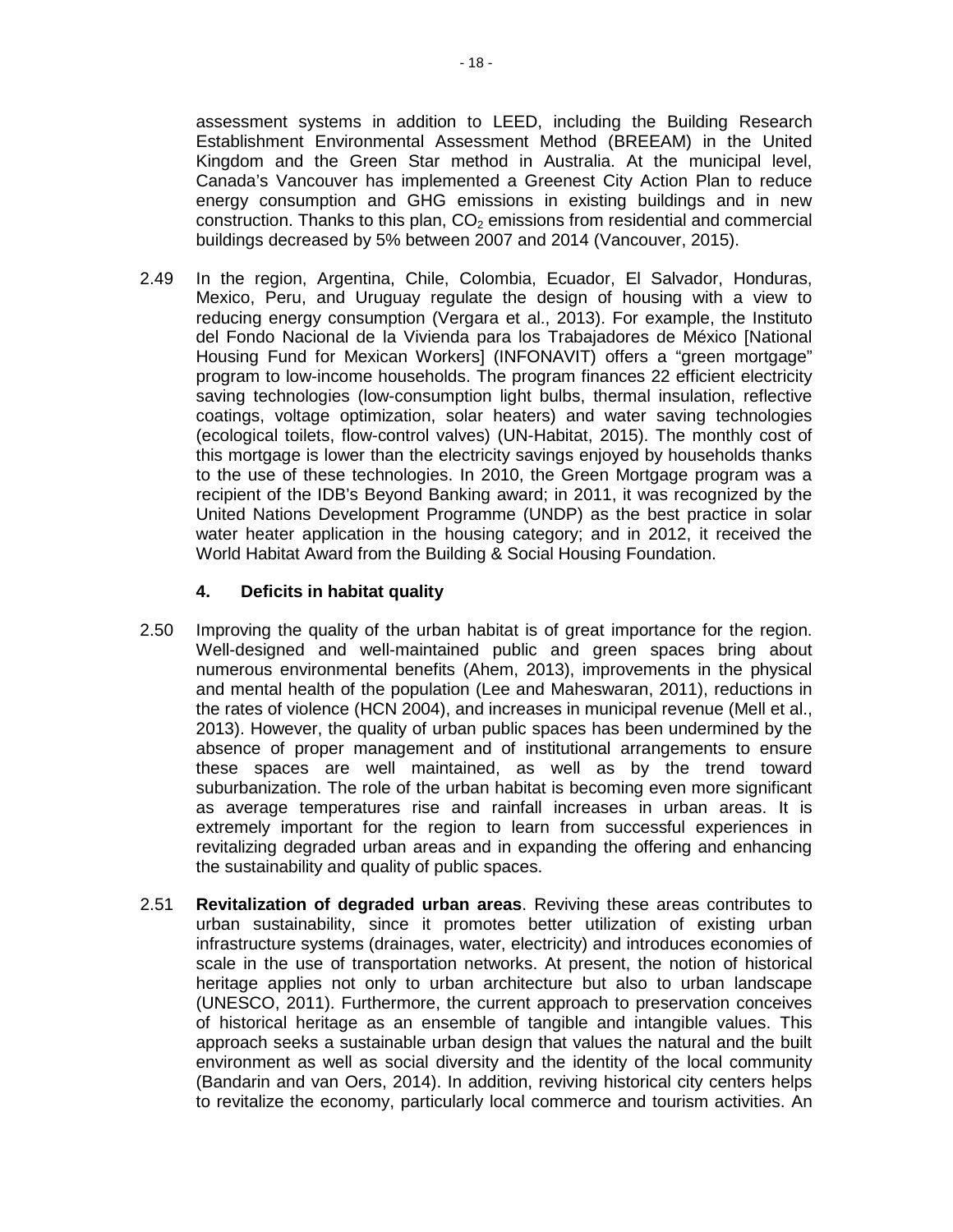economic appraisal of the historical heritage of Edinburgh, Scotland, shows that 36% of merchants are willing to pay up to £429 per year to preserve the urban heritage and that residents would pay up to £67 per year for the same purpose (Batas, 2016).

- 2.52 A comprehensive and inclusive vision ensures that lower-income residents will not be driven out when heritage areas are renovated. The local population needs to actively participate in urban transformation processes so as to create an inclusive vision that encompasses all interested parties, spurring private-sector investments and generating sustainable economic uses of the rehabilitated structures (Martone et al., 2014). Urban revitalization policies, if well applied, can reverse the abandonment of city centers. For example, the center of Bordeaux, France's sixth-largest city, had lost 100,000 inhabitants between 1950 and 1955. As a result, more than 20% of the properties in the historical city center had become vacant and 12% were in unsanitary condition. The comprehensive revitalization program "Active, Attractive, and Inhabited Center" modernized the transportation system, reclaimed public spaces, and supported the renovation of public and private buildings and the development of cultural programs. This program succeeded in reducing the property vacancy rate to less than 5% (RI, 2015).
- 2.53 Policies to preserve areas of heritage value also promote the development of the cultural industry. This industry accounts for 6% of the GDP of the European Union and 8% of the GDP of the United States (Quartesan, 2007). When included as part of a comprehensive urban plan, these policies can create significant economic benefits. For example, the restoration of the historical center in Quito, Ecuador, helped to raise the square-meter price of the restored buildings nearly twelvefold over an eight-year period (Rojas and Lanzafame, 2012). Cultural tourism also benefits the local economy, since "culture tourists" tend to spend a third more than other travelers. Lima, Peru, obtained US\$1.8 million in revenue from the expenditures of the more than 5 million tourists who visited the city in 2014 (Hedrick et al., 2014).
- 2.54 One of the issues to be addressed in the design of projects aimed at revitalizing areas of heritage value is the impact of the increase in land value on the current residents. When these are legal owners, they tend to benefit by the appreciation in property values. However, when they are renters or illegal occupants, they tend to be displaced to other urban areas in worse condition. This process is known as gentrification and can exacerbate sociospatial fragmentation to the detriment of urban development (Smith, 1996). To prevent this from occurring requires integrating promotion and preservation plans with social programs. For example, in the neighborhood of Brockton in Toronto, Canada, the existence of strong community participation well-coordinated with the local government, coupled with neighborhood household access to mortgage loans, tempered the adverse effects of gentrification. In addition, the existence of various sources of employment in the area, including for low-income workers, helped neighborhood households to remain (Walks and August, 2008).
- 2.55 **Expanding the number and quality of urban public spaces.** Public spaces enhance the environmental, fiscal, and social soundness of a city. Green public spaces filter the air and mitigate environmental and acoustic pollution (Wolch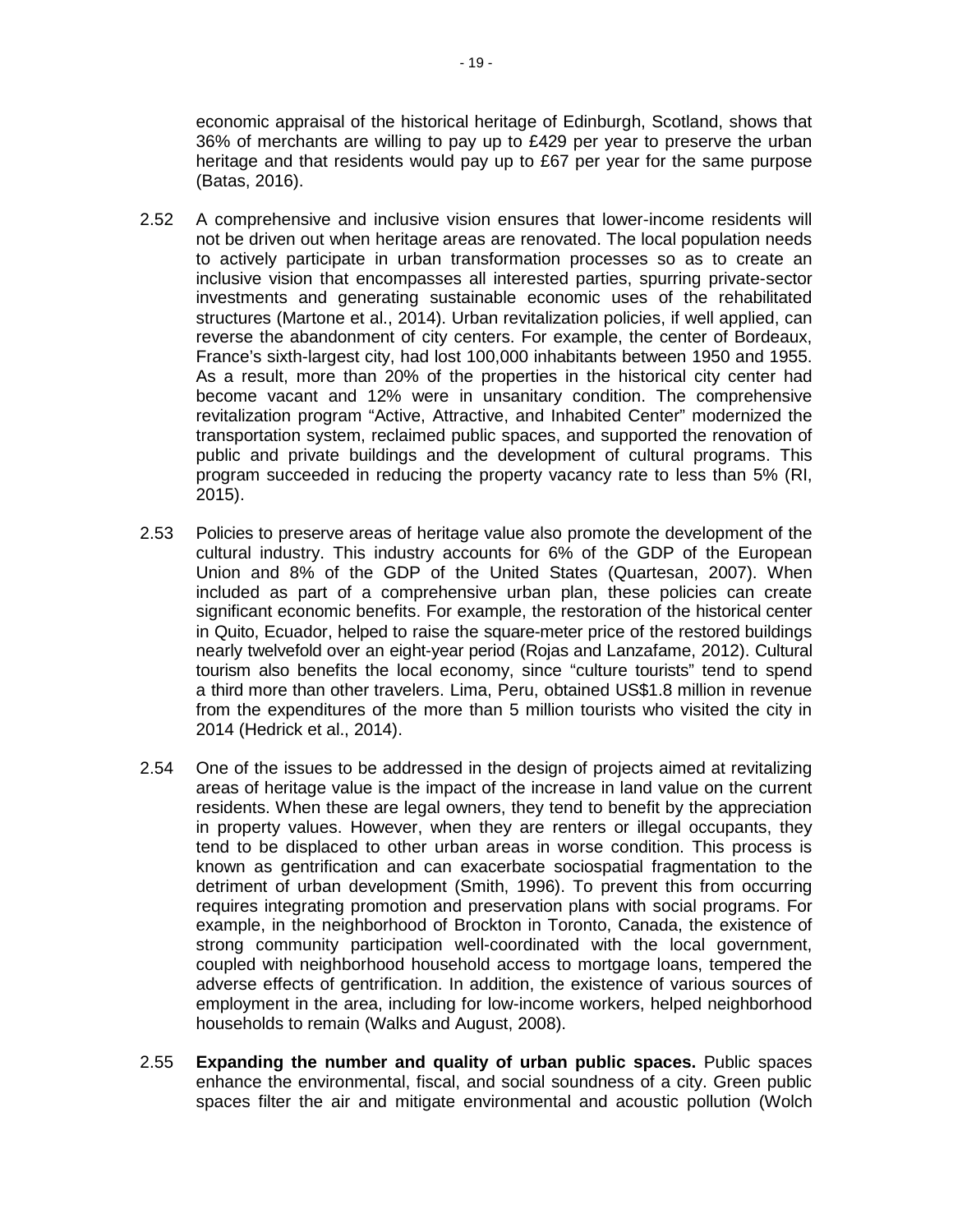et al., 2014). These advantages are compounded by fiscal benefits, since these spaces raise the appraised value of real estate properties in their vicinity (Liu et al., 2015). In addition, public spaces increase citizen security if they are well designed and well-lit and offer activities (UN-Habitat, 2015).

- 2.56 Various cities have focused on public spaces in promoting urban development, this being one of the central themes of the UN New Urban Agenda.<sup>[11](#page-24-0)</sup> In New York, United States, the High Line Park is based on repurposing a 2,500-meter section of an old railroad line. This park was developed at a cost of US\$260 million and it currently generates US\$900 million per year in tax revenue for the city, attributable to the increase in property values in the area and to tourism activities (NYCEDC, 2011). In the region, worth noting is the city of Medellín, Colombia, which went from being notorious for its violence levels to being an exemplar of urban innovation with social inclusion (Heinrichs & Bernet, 2014). Medellín has restructured its transportation system, public spaces, and cultural offerings, introducing high-quality design and services, especially in formerly marginalized neighborhoods (Navarrete, 2011). Another emblematic case is the revitalization of the urban waterfront in Rosario, Argentina. This project is a good example of the use of PPPs in promoting large investments in urban areas (ESCI, 2015) and the capture of increases in property values through levies, which in this case enabled an investment of US\$52 million in infrastructure and public spaces (Blanco et al., 2016).
- 2.57 Urban parks help to reduce the use of private vehicles as a part of strategies to combat climate change. In Seoul, Republic of Korea, the restoration of the Cheonggye River created a public recreational space of 16.3 hectares, resulting in a fivefold increase in the number of pedestrians in the area (Lim et al., 2013). In Edinburgh, Scotland, the plan to revitalize the public spaces in the historical center was aligned with the city's plan for adaptation to climate change to 2020 (Banadarin and von Oers, 2014). In Toronto, Canada, the Sherboune Common Park has a system of ultraviolet light disinfection to treat the runoff water and then discharge it into Lake Ontario by cascading it through art sculptures in a water channel (WT, 2016).
- 2.58 In addition to enhancing the quality and increasing the number of urban parks, several cities are redeveloping industrial areas formerly abandoned due to pollution or obsolete infrastructure. These redevelopment processes are also an opportunity to rationalize the use of urban resources. The remodeling of an abandoned industrial zone in Eindhoven, Holland, created an opportunity to install heat pumps to save energy, using an underground hot water storage system known as Aquifer Thermal Energy Storage (ATES). The use of the ATES system lowered carbon dioxide emissions by almost half (3000 tons), also reducing natural gas consumption. While electricity use increased from 2.4 million kilowatts/hour to 4.7 million kilowatts/hour due to the heat pumps, overall heating and cooling costs decreased by 35% (Slenders et al., 2010).
- 2.59 **Initiatives to enhance the sustainability and resilience of cities**. The effects of climate are elevating the rate of occurrence of catastrophic events. To diminish

<span id="page-24-0"></span> $11$  One of the metrics of SDG 11 is "By 2030, provide universal access to safe, inclusive and accessible, green and public spaces, in particular for women and children, older persons and persons with disabilities."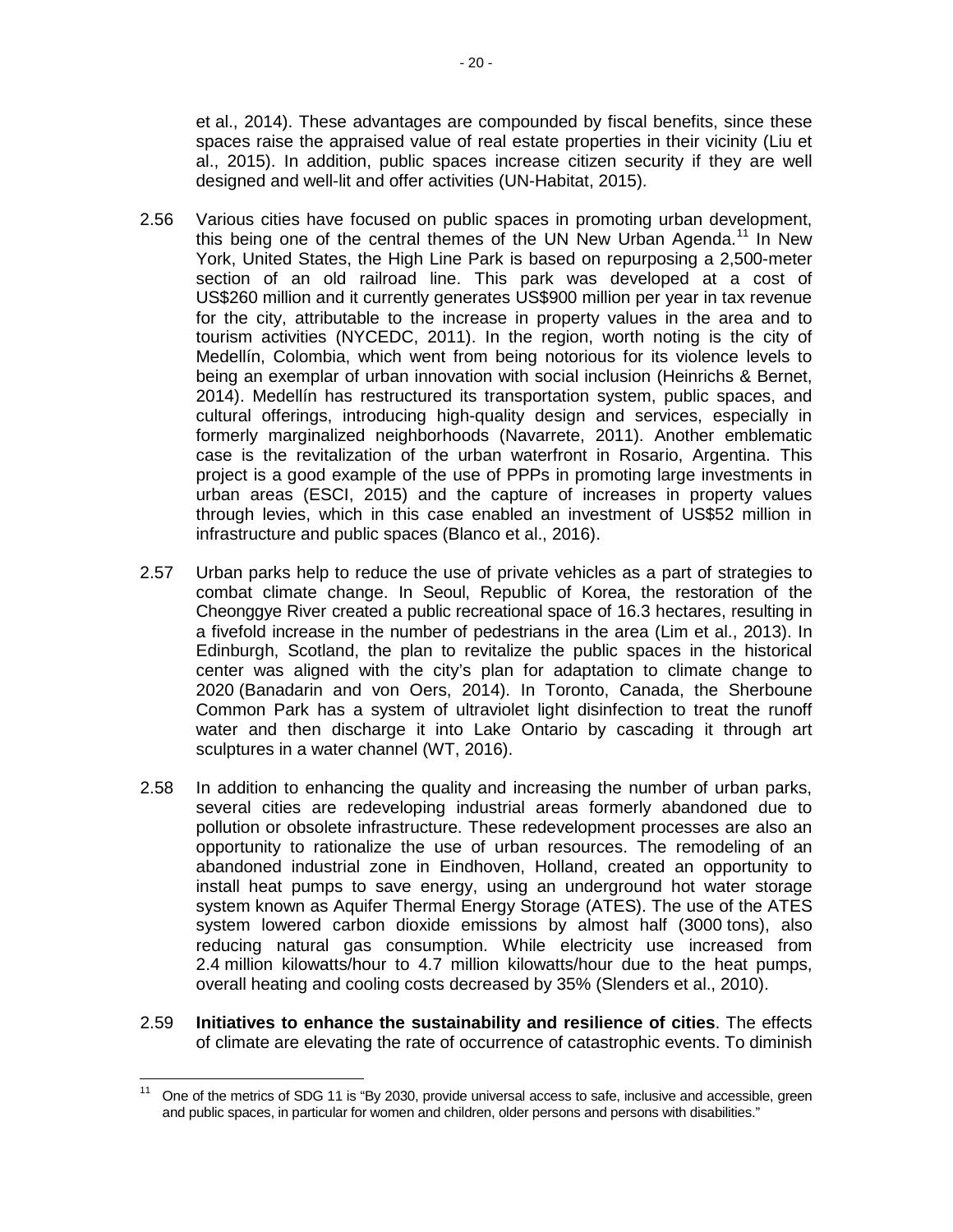the impact of natural or anthropogenic disasters, urban planning should respond to these events on the basis of probabilistic risk calculations. In addition, it should provide proper standards and techniques for construction and treatment of drainages, solid waste, and urban rivers (Simpson, 2012). Proper coordination between different levels of government and at the metropolitan scale is essential in preventing and addressing catastrophic events (Jabareen, 2013).

- 2.60 Probabilistic risk planning is highly profitable, as documented for cases in countries including Mexico, Colombia, Peru, and the United States (Multihazard Mitigation Council, 2005) (United Nations Office for Disaster Risk Reduction (UNISDR), 2013). In Sorsogon, Philippines, vulnerability maps have been used to plan the relocation of more than 22,000 families and reinforce 30,000 buildings, thus saving US\$3.3 million per year on reconstruction costs (UN-Habitat, 2013). In recent years, responses to catastrophic events have been made easier by the use of open mapping technologies such as Open Streets Maps. For example, in Katmandu, Nepal, the damage from the 2015 earthquake was quickly recorded thanks to information provided by the local community. Fast data collection facilitated rescue efforts and planning for reconstruction. After being hit with hurricane Sandy, the city of New York launched a plan known as A Stronger, More Resilient New York (NYC, 2013). This plan promotes more than 250 initiatives to reduce the city's vulnerability to coastal flooding and storms. London, United Kingdom, has implemented an initiative, known as Managing Risks and Increasing Resilience, to prevent floods, droughts, and heat waves. This initiative increases the number of parks and amount of vegetation and improves the energy efficiency of more than one million homes, among other actions (London, 2011).
- 2.61 Educating the population is critically important in order to enhance urban sustainability. Copenhagen, Denmark, has Europe's lowest level of emissions per capita, thanks in part to the fact that 40% of its population travels by bicycle on a daily basis. Appropriate coordination of land uses and transportation is framed within the city's climate adaptation plan, the objective of which is to achieve zero carbon emissions by 2025 (Copenhagen, 2011). In the region, Quito, Ecuador, approved Quito's Climate Change Strategy (Quito, 2009), which promotes integrating adaptation and mitigation policies with urban planning policy. More recently, Rio de Janeiro presented RioResiliente, a program designed to reinforce the city's climate change adaptation and mitigation actions. The program's main objectives include the dissemination of environmental stewardship practices and the promotion of quality public spaces (PRJ, 2016).

# **III. MAIN CHALLENGE FACING THE REGION IN THE SECTOR**

#### <span id="page-25-1"></span><span id="page-25-0"></span>**A. The current state of urbanization in Latin America and the Caribbean**

#### **1. Urbanization in Latin America and the Caribbean is in the midst of a transformation**

3.1 The urban characteristics of a territory –the number, size, and order of magnitude of its cities– are in correlation with the technological changes in the means of production (Henderson and Wang, 2005), each city's geographical advantages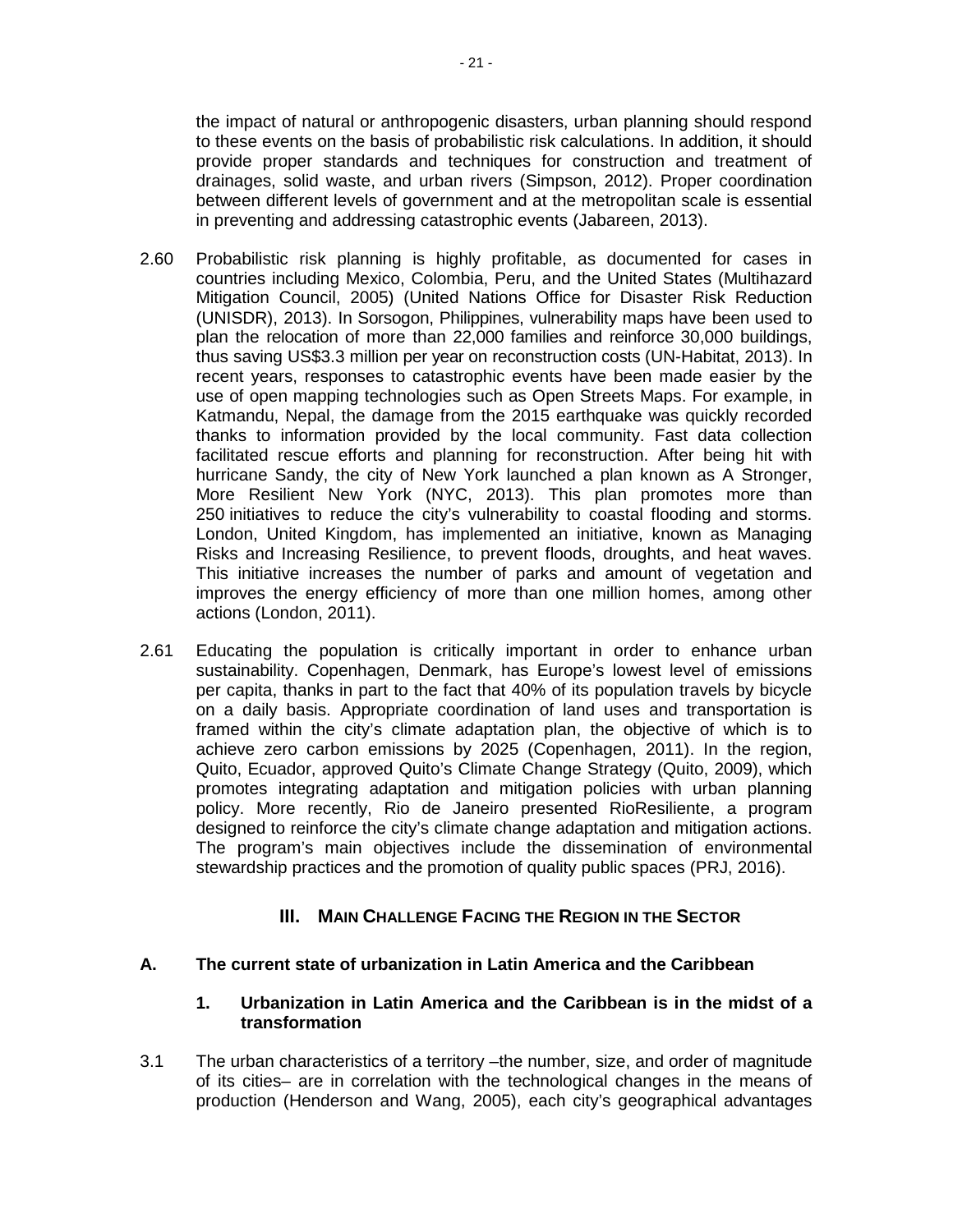and access to international markets (Krugman and Elizondo, 1996), and the performance of the country's national and subnational institutions (North, 1990). Institutional arrangements become incentives that benefit one economic activity over another (for example, services over agriculture), eventually affecting the geographic distribution of the population (Glaeser, 2013). In the case of LAC, the persistence and depth of urban deficits in a context of high urban primacy<sup>[12](#page-26-0)</sup> are evidence of serious institutional shortcomings. These shortcomings are reflected in a lack of national plans to regulate the network of cities (Clark and Clark, 2014), in the weaknesses in municipal governance (Fuchs 2012), and in the absence of effective agreements between the various levels of government acting in a single territory (Davis 2004) and between contiguous territorial entities within a single level of government (Bird and Slack 2007).

- 3.2 In turn, the characteristics of a city are derived from a society's interaction within a specific territory, constrained by both physical and institutional factors (Weber, 1968). Physical factors include the characteristics of the urban infrastructure, housing stock, and habitat<sup>[13](#page-26-1)</sup> (Kain and Quigley, 1970), while the institutional factors are the social standards and legal provisions that regulate urban governance (Ostrom, 2012). For this reason, it is important to understand the urban deficits in LAC as manifestations of a dysfunctional system that encompasses the national as well as subnational levels<sup>[14](#page-26-2)</sup> and which needs to be addressed comprehensively. Cities in LAC continue to grow in disorderly fashion, with deficits in the provision of urban public services and with weak and obsolete planning instruments (Beall et al., 2009). The two conditions are connected, since the lack of coordination in territorial interventions makes it impossible to efficiently address the existing deficits. This lack of coordination leads to cities with fragmented development, with high disparities in the quality of life of their residents, and with limited capacity to prevent and address environmental risks (Ravaillon et al., 2009). In addition, this lack of coordination is evident in the policies meant to address basic urban problems. This is the case with the housing deficit, which persists even as the production of new housing and the rate of vacant housing continue to increase (OECD 2015). It is also the case with disinvestment in basic infrastructure (Serebrisky, 2015), despite the fact that this adversely affects urban and national productivity levels.
- 3.3 After more than 50 years of urban growth, the region exhibits an unsustainable urbanization pattern, both because of its extensive use of land and because of its low level of productivity and high level of social exclusion. The urban form that

<span id="page-26-0"></span> $12$  Primacy is the demographic preponderance of a country's largest city with respect to that country's national urban network. This ratio (Pr) is calculated as Pr=Pi/r, where Pi is the number of inhabitants in the country's largest city and r is its size range. A country has high primacy if the population of its most populous city is double the population of its second-largest city (Jefferson, 1939).

<span id="page-26-1"></span>populous city is double the population of its second-largest city (Jefferson, 1999). 13 The term urban habitat brings together urban ecology and urban design concepts (Lynch, 1984), encompassing both the natural environment and the built environment, its most evident manifestation

<span id="page-26-2"></span>being the public space (Pickett et al., 2008).<br><sup>14</sup> Subnational refers to the levels of governments that govern territorial jurisdictions that are contained within a nation, these include provincial and state governments, and municipal and county governments, among others.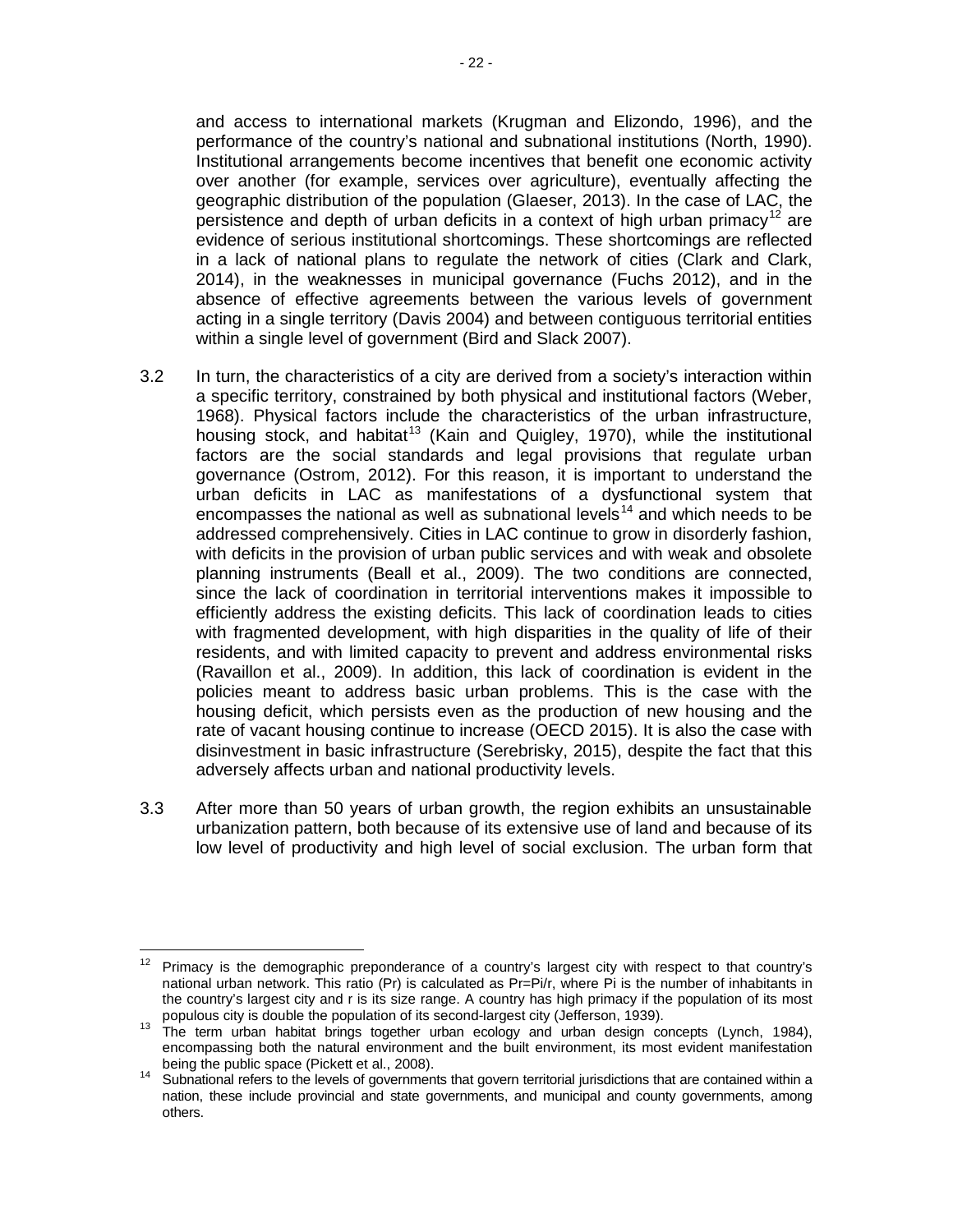characterizes it is one of rapid expansion and low population density<sup>[15](#page-27-0)</sup> in a context of high environmental vulnerability (Romero Lankao et al., 2015). The average growth rate of the urban population in the region is relatively low, with very little growth in the Southern Cone and with gains in Central America, the Caribbean, and medium-sized cities (UN DESA 2015). Urban productivity is diminished by diseconomies of scale in the region's ten most populated cities, although it shows vitality in medium-sized cities (Brookings, 2015). In all cities and regions, social indices are improving but inequality levels are persistently

high (Davis, 2015). The main characteristics of current urbanization in LAC are:

**a. Expanded urban form**. The annual rate of territorial expansion (4%) is double the population growth rate (1.9%). This accelerates the consumption of natural resources and diminishes the sustainability of cities and their environment (Angel, 2014). The ESCI diagnostic assessment shows that the urban footprint of medium-sized cities in LAC expands very rapidly, with rates that can reach up to almost 9% per year (ESCI, 2016). This expansion tends to come at the expense of agricultural or forest areas and thus diminishes the region's capacity to absorb gas pollutants (Des Fries et al., 2010). Moreover, a more extensive urban area correlates with greater automobile use, bring about a concomitant increase in traffic congestion and pollution. Motorized transport is responsible for more than 42% of gas pollutant emissions, and LAC has the highest motorization rate of any developing region, with figures that are quickly rising. In 1990, 100 of every 1,000 vehicles were motorized, while at present the figure is in excess of 175 (Rodríguez Tejerina, 2015). In addition, density correlates with the level of municipal expenditure, describing a U-shaped function which reaches an optimum density value, following which the congestion costs begin to increase (Ladd 1992). The trend toward expanded urbanization is present worldwide, but given the serious shortcomings in the provision of urban public services in LAC, the externalities of this urbanization model are greater in the region. An empirical study of expenditures in the municipalities of Brazil, Mexico, Ecuador, and Chile finds that the costs of providing water, sanitation, and garbage collection decline up to an optimum value of 9,000 inhabitants per  $km<sup>2</sup>$  which is a density level exceeding that of 85% of the municipalities in the region (Libertun de Duren and Guerrero Compeán, 2015). While it is true that high levels of population density can lead to a rise in crime rates (Glaeser and Sacerdote, 1999), land prices (Glaeser et al., 2001), and labor costs (Weathon and Lewis, 2001), most of the municipalities in LAC, with the exception of the central areas of the region's large metropolises, are still well below the density levels that would make these negative externalities evident. In addition, when an adequate fiscal policy is in place, governments can capitalize on the density to generate the funds needed to manage it, so that "density pays for itself" (Altshuler and Gómez-Ibáñez, 2000). Lastly, expansion of the urban footprint hinders the governance processes, since it requires greater metropolitan coordination and coordination among service providers, which is critically important for

<span id="page-27-0"></span><sup>15</sup> Density is a typical indicator of the spatial distribution of the population (Forsyth, 2003). Its prominence in empirical studies suggests that, despite its limitations in representing the continuity, nuclearity, and centrality of urbanization, it is a useful indicator for identifying the urban form (Angel et al., 2005). Density indices make it possible to establish comparisons between cities and are less prone to errors of interpretation (Rapoport, 1977).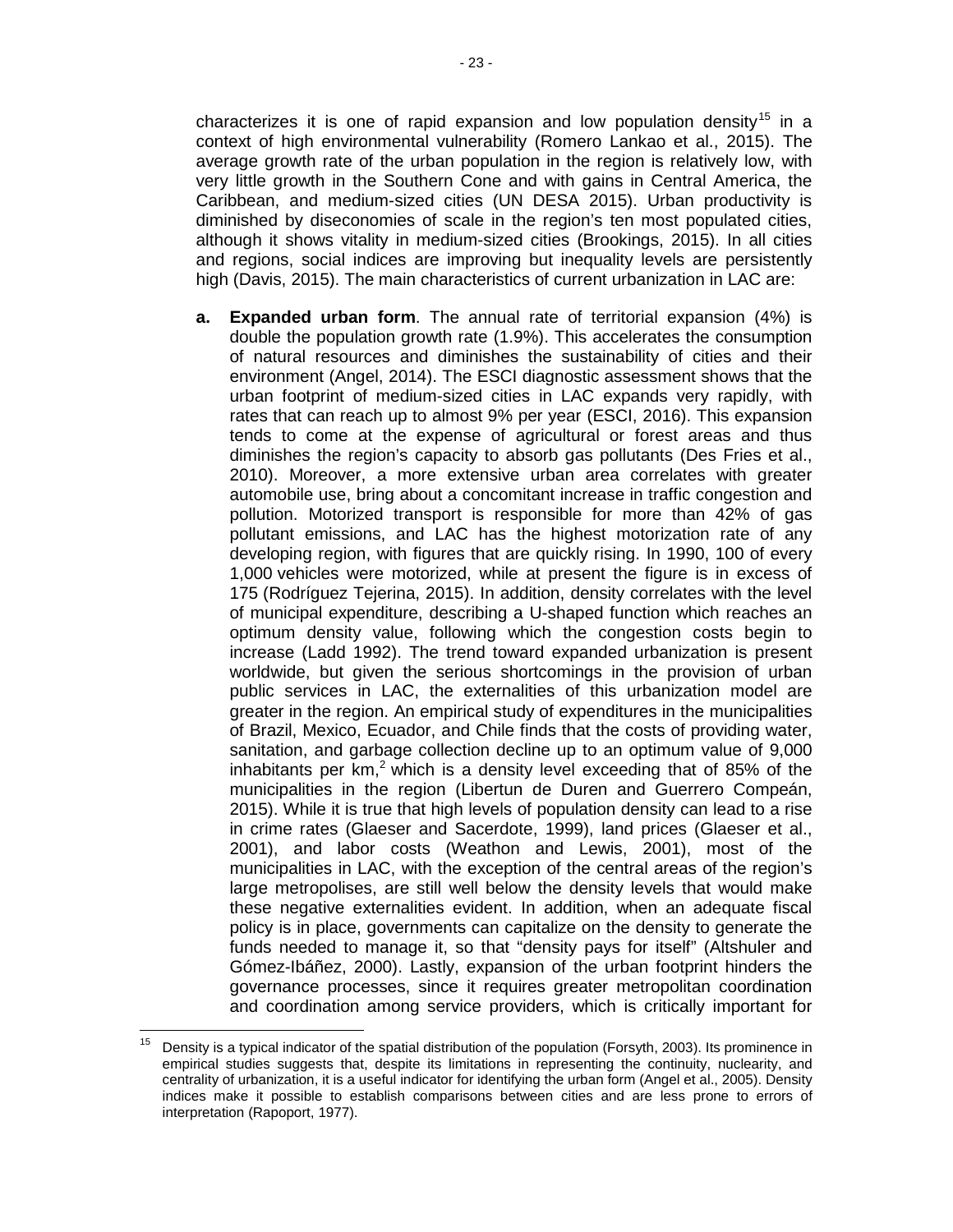sustainable urbanization coupled with environmental risk management (Romero Lankao, 2015). (See Figure 1.)



**Figure 1: Population density in selected cities, 1780-2005**

Source: Lincoln Institute of Land Policy, Making Room for a Planet of Cities (2011).

**b. Vegetative demographic growth**. While the urban area in LAC continues to grow, the growth rate of the population is stabilizing and is now less than half of the 4.5% yearly rate that characterized the demographic explosion in the decade of 1950 (UN DESA, 2015). The diversity of LAC is also evident in the region's urbanization process. The percentage of the population residing in urban centers is greater than 85% in the Southern Cone, greater than 70% in Mexico, 70% in the Andean region, 60% in the Caribbean, and 50% in Central America. As expected, the less urbanized a region, the higher its urban population growth rate. Thus, the growth rate of the urban population exceeds 4% in Central America and is less than 1% in the Southern Cone. In addition, in line with the high rates of national urbanization, the demographic share of interurban migrations is greater than that of migrations from rural areas to urban areas. In 1980, one of every three new urban inhabitants in LAC was of rural origin, while the proportion is now less than one of every six (ECLAC, 2012). This demographic growth is concentrated in medium-sized cities (from one million to five million inhabitants), although the weight of the population of the large metropolises continues to be very significant. With a few exceptions, which include Colombia, Brazil, Barbados, Costa Rica, and Chile, the countries in the region lack territorial planning for a network of cities that integrates mediumsized cities (World Bank, 2009; DNP-WB, 2012; OECD, 2013; CDB, 2014; MVA, 2012; MINVU, 2014). LAC continues to be the region with the world's largest percentage of its population in megacities (UN DESA, 2015). The eight most populated cities in the region –Mexico City, Sao Paulo, Buenos Aires, Rio de Janeiro, Lima, Bogotá, Santiago, and Belo Horizonte– account for close to 15% of all residents of Latin America, while Havana, Port-au-Prince, and Santo Domingo house 15% of the population of the Caribbean. At the same time, medium-sized cities house 20% of the region's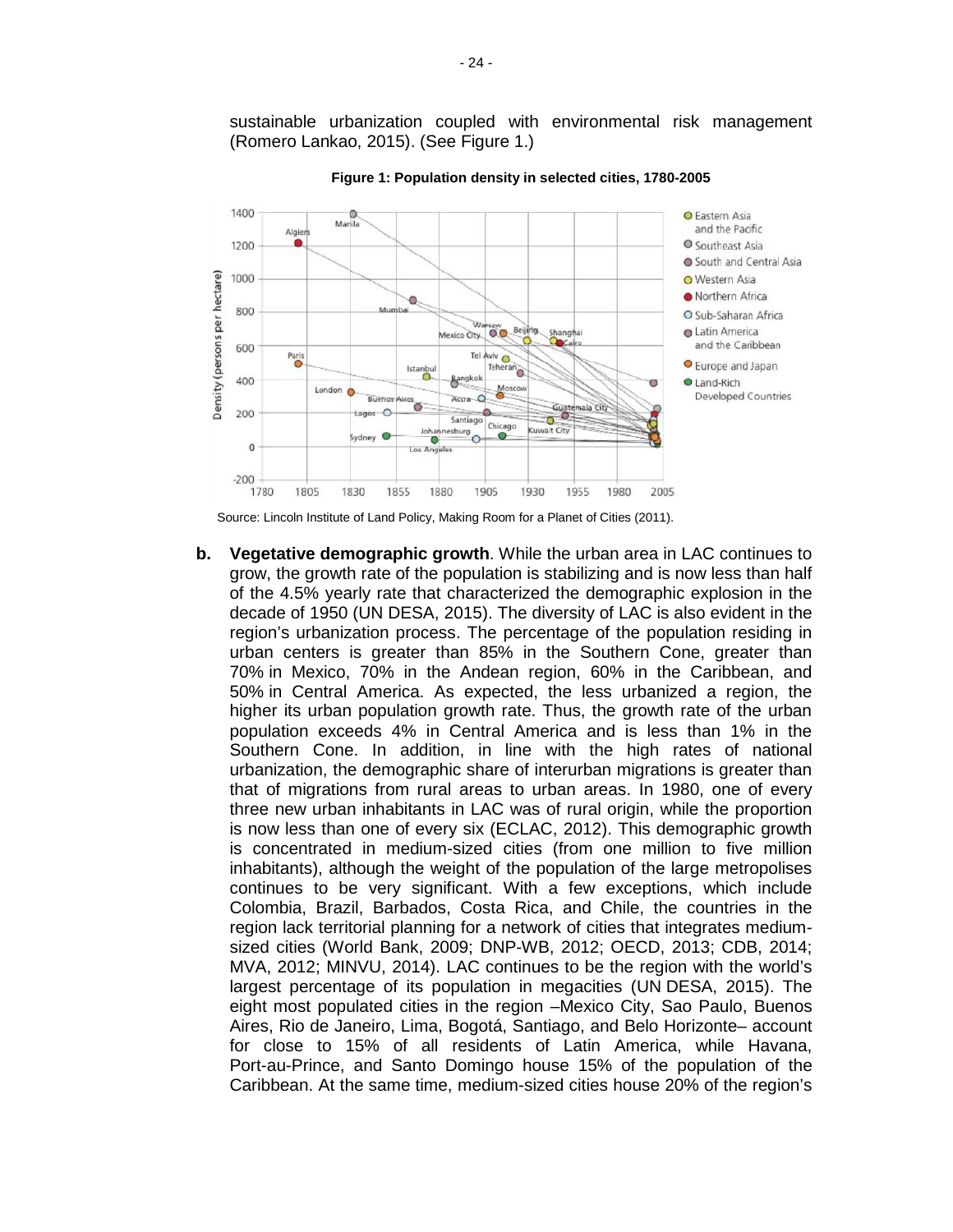Annual Urban Growth Rate (%) w è Africa Asia Middle East and North Africa  $\sim$ LAC 1920-1930-1950-1960-1970-1980-1990-2000 1900-

population and are growing at a rate of 3%, exceeding the growth rate of the larger cities, which is less than 1.9%. (See Figure 2.)

#### **Figure 2: Annual urban growth rate (%)**

Source: Jedwab, R; Christiansen, L; Gindelsky (2015) Demography, Urbanization and Development: Rural Push, Urban Pull and…Urban Push? Journal of Urban Economics.

2000

2010

1990

1920

1930

1950 1960

1970

1980

**c. Stagnant productivity.** Sixty percent of the gross domestic product (GDP) of LAC is generated in the region's 198 cities with more than 200,000 inhabitants. This share of GDP is 1.5 times greater than the contribution of the European Community's cities to their region's GDP (Cadena et al., 2011). The heavy dependence of the LAC economy on the region's cities is worrisome in view of the management, service provision and metropolitan governance shortcomings that undermine urban productivity. Between 2013 and 2014, the GDP of the 22 largest cities in LAC contracted at an annual rate of 0.3%, making LAC the only region in the world with negative growth rates in its cities (Brookings, 2015). Under this scenario, the economic contribution of medium-sized cities has tended to rise as the contribution of large cities stagnates. Curitiba in Brazil, Mérida in Mexico, and Medellín in Colombia have exceeded the economic growth rate of their respective countries, while most of the larger cities have grown at a lower rate than their respective countries (Euromonitor, 2012). This dynamic demonstrates the high costs of urban congestion in the large metropolises, which now need to reinforce their fiscal and planning capacity in order to boost their competitiveness. This leads to a vicious cycle of loss of quality of life,  $16$ starting with disinvestment in infrastructure and the resulting difficulty of urban areas in attracting investments and creating well-paid formal jobs. In turn, job informality harms productivity in urban areas even further while shrinking tax revenue, degrading the quality of the urban habitat, and deepening racial segregation (Satchi and Temple, 2009). Monterrey in

<span id="page-29-0"></span> $16$  Urban quality of life based on: environmental and climate change sustainability, comprehensive and sustainable urban development, and fiscal sustainability and governance (ESCI 2012).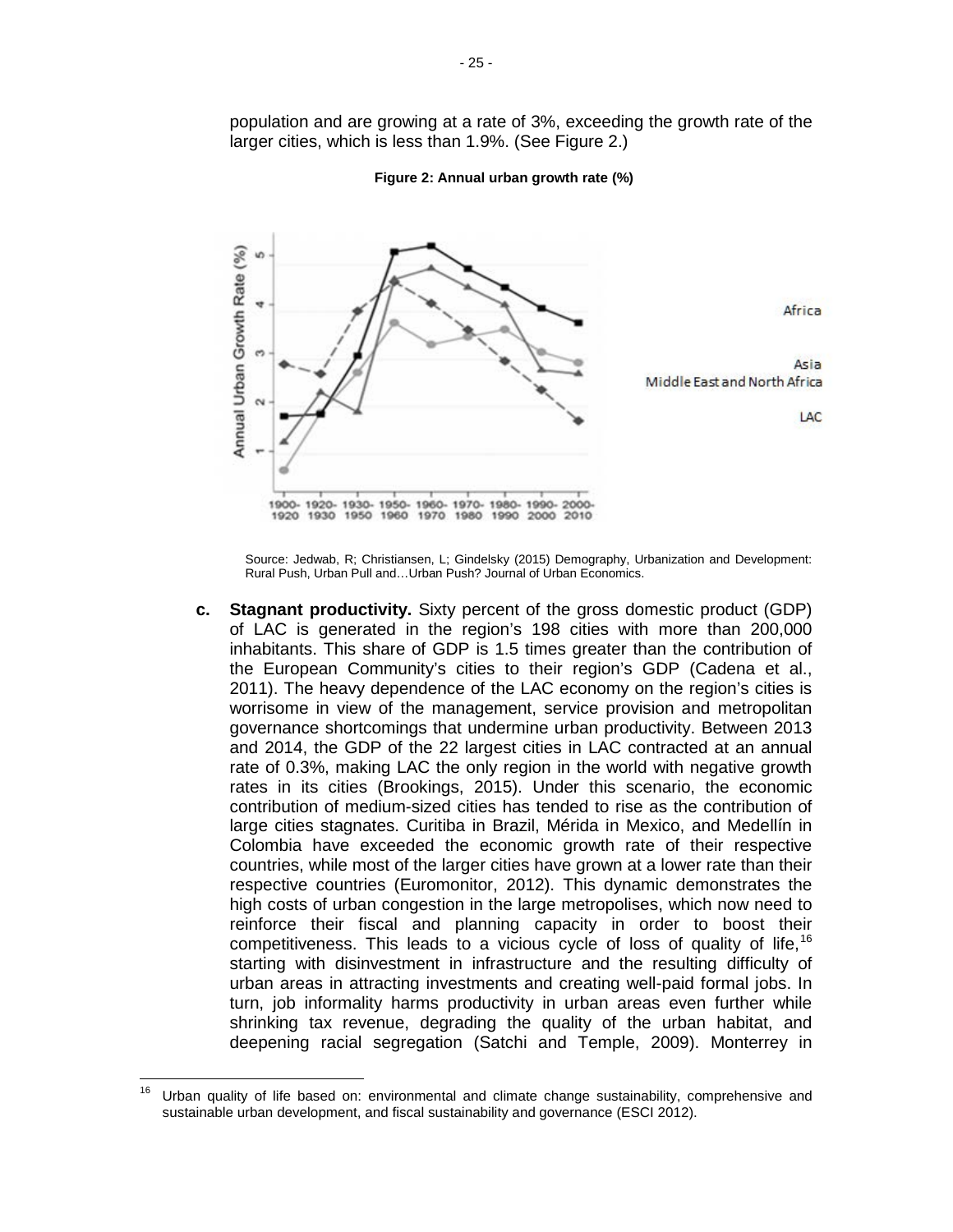Mexico, San José in Costa Rica, Sao Paulo in Brazil, and Santiago de Chile in Chile have been proactive in developing an ecosystem of support for innovation (Scheel, 2014). However, the vast majority of cities in the region lack programs for job creation, local economic development, and innovation hubs<sup>[17](#page-30-0)</sup> (Engel and del Palacio, 2009). Lastly, urban governments need to expand their interaction with the private sector, improving the design, risk sharing, and management of PPPs (Guasch et al., 2014) and introducing a prospective vision of the potential impact of new and emerging technologies for the trading and financing of services –such as the *Internet of Things*, crowdfunding, and web-based transportation services– on the urbanization of the region. (See Figure 3.)



**Figure 3: Metropolitan GDP per capita and employment growth rates by region and development status, 2013-2014**

Source: Brookings Institute based on data published by Oxford Economics, Moody's Analytics, and US Census Bureau.

**d. Societal inequality**. The past decades saw the proportion of poor households decline in LAC, from 48% of total households in 1990 to less than 30% at the present time, as more than 73 million of the region's inhabitants raised their income above US\$10 per day (Ferreira et al., 2013). However, social inequality continues to be high, with an average Gini coefficient of 0.49 that is even higher at the intra-urban level (OECD, 2011). For example, the Gini coefficient for Montevideo is almost ten points higher than for Uruguay. This phenomenon, in which a city's Gini exceeds the Gini of its respective country, also occurs in Mexico City, Guatemala City, Managua, Barranquilla, Quito, Santiago de Chile, Asunción, Buenos Aires, Rio de Janeiro, and other cities (UN-Habitat 2012). Urban income inequality persists even when there is a decline in the national Gini coefficient or an increase in average income (UN-Habitat, 2011). At the same time, spatial segregation in Latin American cities becomes more entrenched (Davis, 2015). Recent decades have also witnessed changes in the characteristics of households. A lower birth rate, a higher life expectancy, and new social patterns have transformed the profile of urban households. In 1980, there was an average of four children per household; since 2010, the average is less than two (CEDB, 2010). At the same time, the percentage of people older than 60 continues to grow in all countries. By 2014, for the first time,

<span id="page-30-0"></span> $17$  Concentrations of interconnected organizations in which proximity leads to advantages for all participants through an aggregation of knowledge and resources (Porter 1990).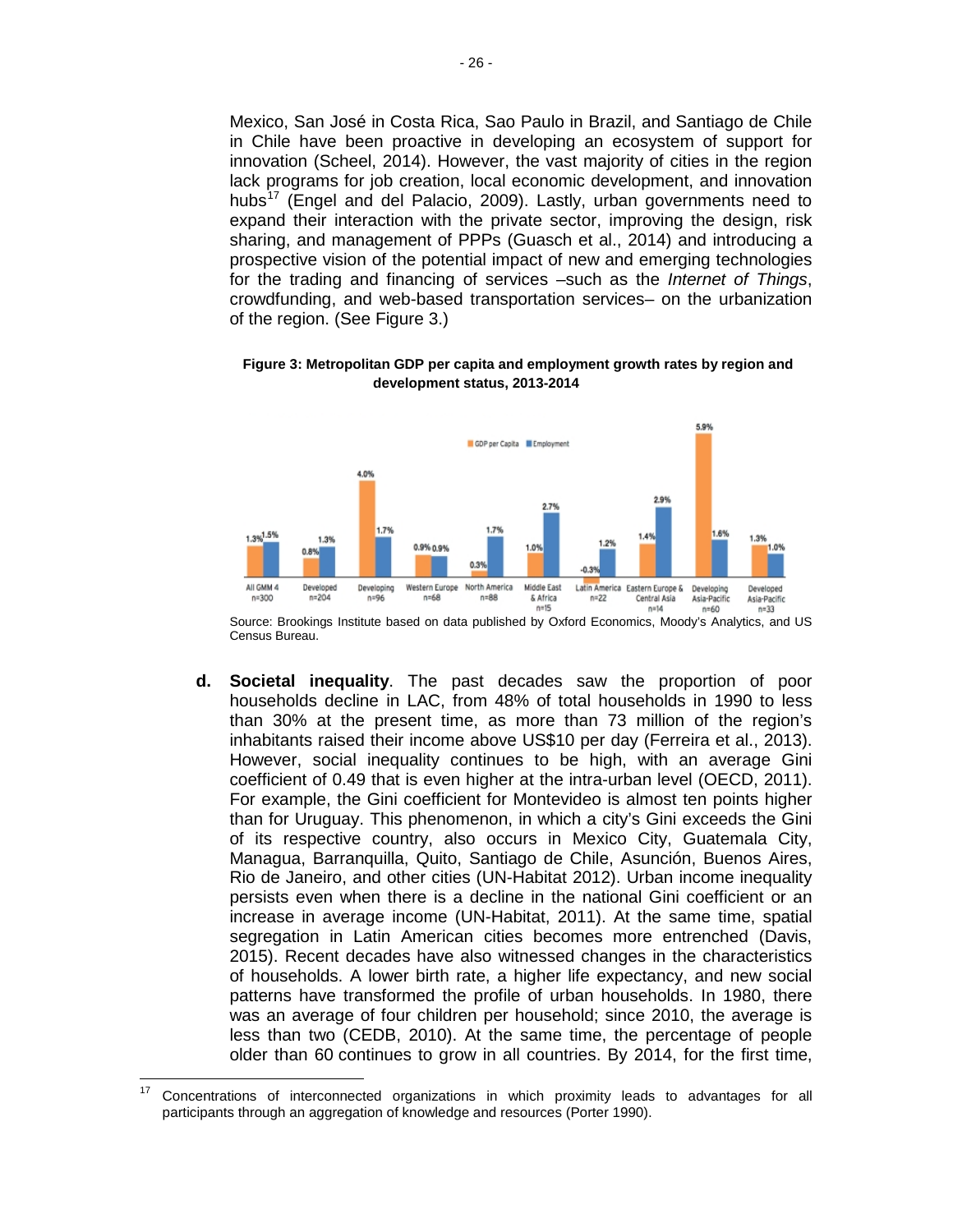this segment of the population will be more numerous than the percentage of those under the age of 15, thus reversing the demographic growth pattern in the region [\(Economic Commission for Latin America and the Caribbean](http://www.cepal.org/en) (ECLAC), 2011). In addition, the number of civil marriages has declined and the number of unmarried-partner households has increased significantly. According to the 2000 census, the region's cohabitation rate households with women 25 to 29 years of age was 35%, and more than 50% in Colombia, Cuba, Nicaragua, Panama, Peru, and Venezuela (Esteve, 2013). In the 2010 census, Argentina, Brazil, El Salvador, and Uruguay also show a cohabitation rate exceeding 50% in the case of the above-described household cohort (López-Gay et al., 2014). (See Map 1.)

#### **Map 1: Urban Gini coefficient for Latin American and the Caribbean**



Source: UN-Habitat (2012) State of the World's Cities 2010/2011 – Cities for All

### **2. Urban deficits persist in LAC**

3.4 The valuable improvements in the region's social indicators are not enough to close the gaps in access to housing and urban public services or to significantly improve the urban habitat and urban governance (World Bank, 2013). Moreover, the increase in average income of the urban population boosts the demand for quality in services (IDB, 2015). This is particularly significant in areas such as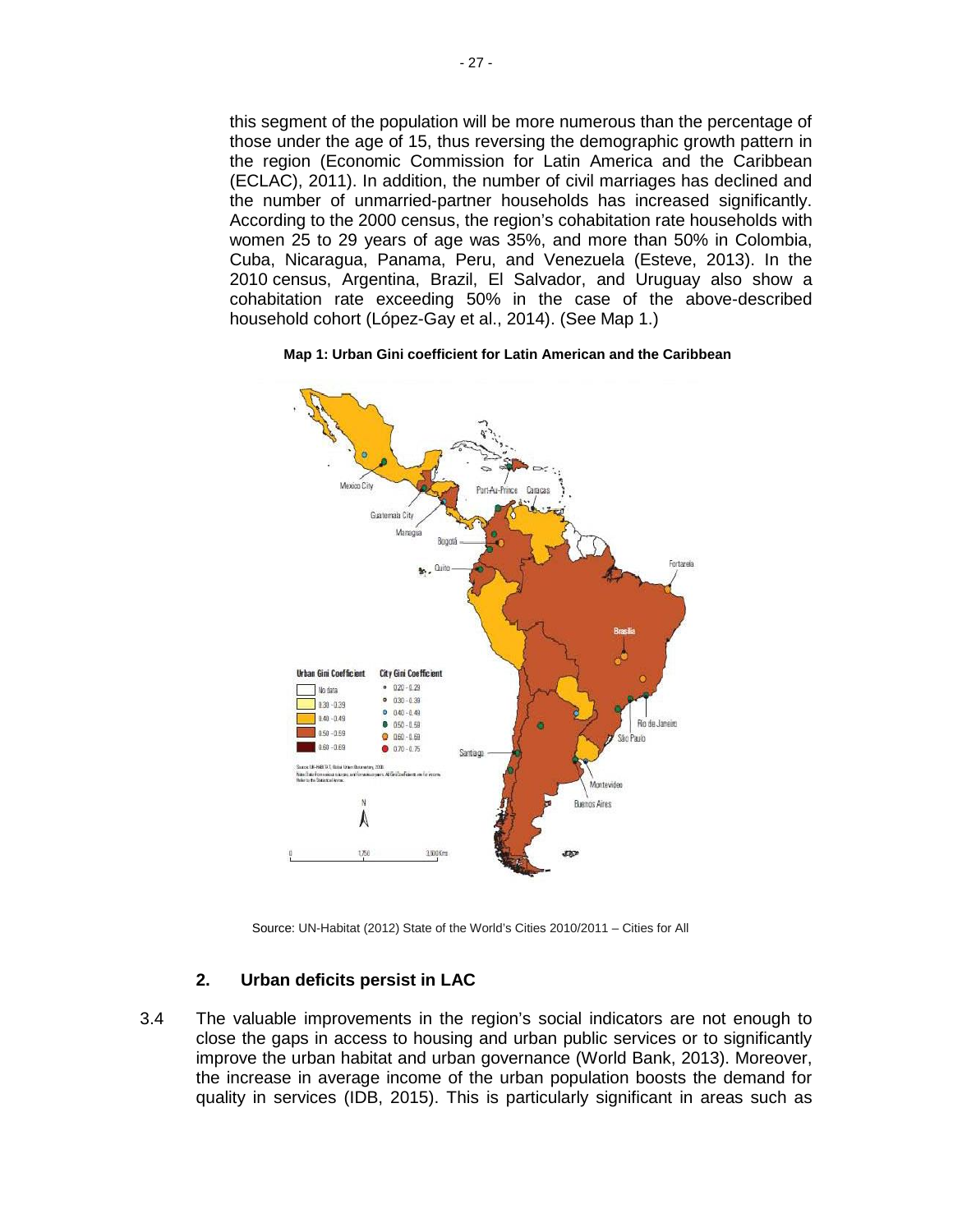housing and public spaces, where households understand that the value of these services declines if they are not supplemented by access to adequate transportation, investment in maintenance, and security.

- 3.5 Most cities face serious problems in managing their territory, protecting their historical heritage, and providing quality public spaces. Many of these problems are accentuated in the region's major cities, which have not yet succeeded in establishing appropriate metropolitan arrangements. One positive change is that these issues have started to appear on the agendas of both the national and subnational governments. In both cases, governments understand the need for territorial development plans at several scales in order to prevent the management problems of large cities from being replicated in medium-sized cities. However, major difficulties persist in institutionalizing territorial planning, coordinating the development plans of different jurisdictions, and creating longterm urban policies (ESCI, 2015). Municipal governments lack the resources and institutional capacity required to address these deficits; and to effectively coordinate the response to the new demands of this urbanization stage with other levels of government, civil society, and the private sector. The housing deficit shows some relative improvements in terms of expanded low-income housing programs and private sector participation, yet the demand for affordable housing is rising more rapidly than the supply. The percentage of households with a housing deficit declined between 1995 and 2009, and it is estimated that this trend is continuing (Bouillon 2012). However, in absolute numbers, the situation is different: it is estimated that in 1990, 51 million households had a housing deficit of some sort, while the current figure for households with a housing deficit is more than 55 million (UN-Habitat, 2015). Lastly, a high percentage of the urban population remains without access to basic services and, despite improvements, informal neighborhoods continue to be home to one third of the region's residents (UN-Habitat, 2016).
- 3.6 All countries in the region have deficits in terms of governance, access to housing and urban public services, and quality of the urban habitat. However, there are clear differences from country to country. While substandard housing affects less than 15% of Chilean households, it is estimated that more than 30% of Peruvian households are affected (UN-Habitat, 2015). The deficits in services are significant in large and medium-sized cities and are particularly high in the Caribbean. In Haiti, the most extreme case in LAC, more than 70% of households lack adequate sanitary services, while in Costa Rica the figure is less than 13% (UN-Habitat, 2016). It is estimated that addressing the deficits in services and basic infrastructure in the region would require adding 2% to 2.5% of the 2103 GDP to the current investment level<sup>[18](#page-32-0)</sup> (Serebrisky et al., 2015). In all countries, public spaces need to be better maintained and improved; insecurity rates in cities in LAC continue to be the highest in the world (IDB, 2014). Lastly, the fiscal capacity of subnational governments is limited and the potential for improvement is uneven: property tax revenue per capita in the Caribbean is one third of the figure in the Andean countries (Sánchez and España, 2014).

<span id="page-32-0"></span> $18$  This value does not include the costs of adaptation to climate change until 2050, which are projected to range from US\$16.8 billion to US\$21.5 billion per year (World Bank, 2010).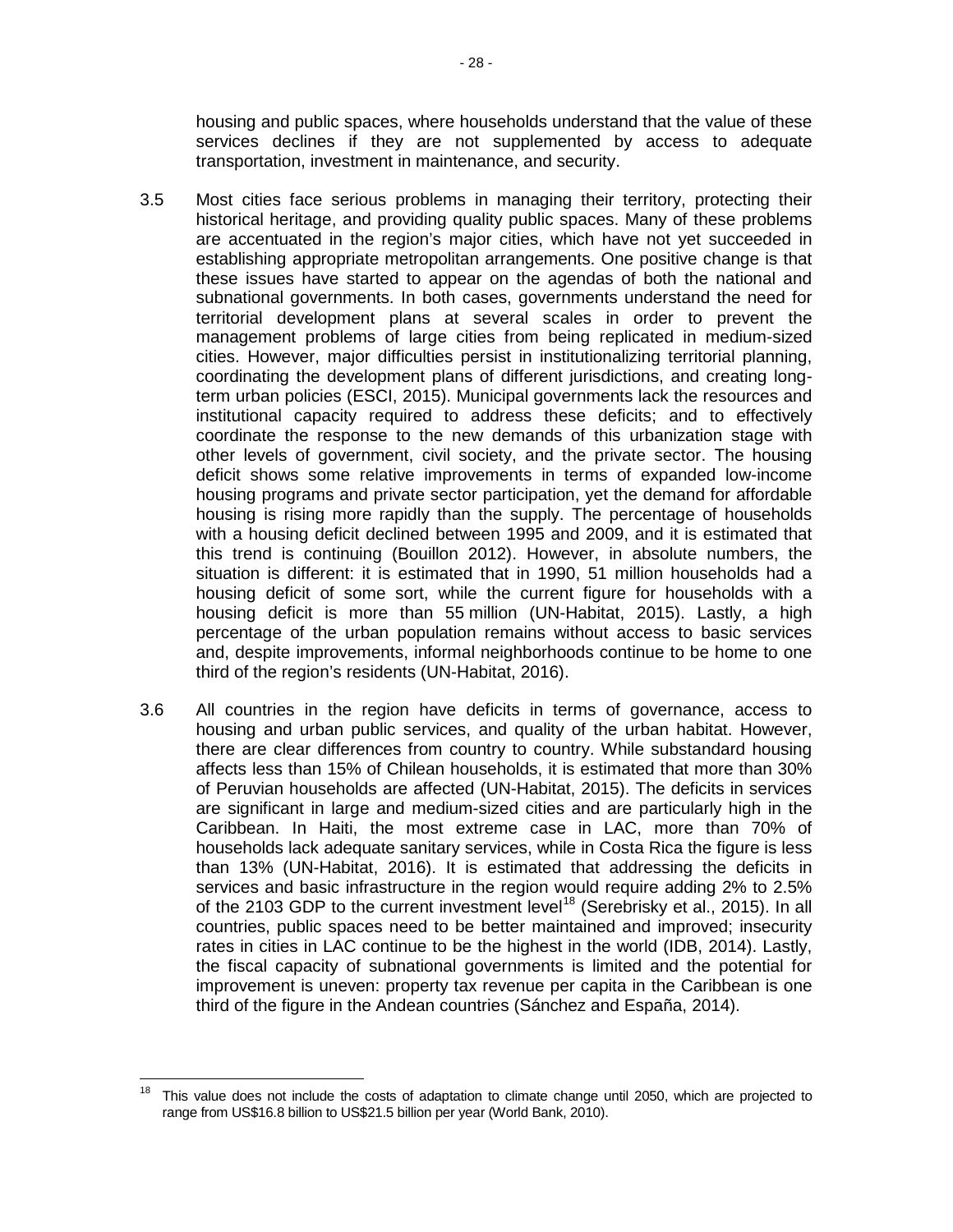#### **3. Environmental vulnerability is the new urban challenge**

- 3.7 Cities in LAC face an asymmetrical situation with respect to climate change: their contribution to climate change is relatively low, since they account for only 10% of total global emissions, but their vulnerability<sup>[19](#page-33-0)</sup> to the negative effects of climate change is extremely high (ICLEI, 2014). Five of the world's ten countries most affected by extreme climate events between 1994 and 2014 are located in the region. They are, in order of magnitude: Honduras, Haiti, Nicaragua, Dominican Republic, and Guatemala (Kraft, 2015). In addition, 56% of the population of Suriname and 20% of the population of Bahamas is located in flood zones (World Bank, 2010). In all cases, cities account for the majority of households vulnerable to extreme climate events (Intergovernmental Panel on Climate Change (IPCC), 2014). Should this trend continue, it is estimated that by 2050, the losses in the LAC region's economy from the impact of climate change could be equivalent to almost 5% of the region's GDP (ECLAC, 2015).
- 3.8 The high vulnerability of cities in LAC contrasts to their low level of per-capita emissions, which is still well below the level of cities in more developed countries. For example, per-capita emissions of carbon dioxide in Sao Paulo are almost eight times lower than in Washington, D.C., United States (Romero Lankao, 2008). However, as income per capita and urbanized land increase in LAC, the region's vehicle fleet also tends to expand, leading to a rise in per-capita emissions. For example, between 1980 and 2000, Mexico's urbanized surface area grew by 600%, from 192,000 hectares to 1.14 million hectares. Over the same period, the motorization rate (number of vehicles per 100,000 inhabitants) grew from 90 to 300 (UN-Habitat, 2015), with transportation being responsible for more than one third of urban carbon emissions (Romero Lankao et al., 2004). (See Figure 4.)



**Figure 4: Average per-capita emissions in cities of more than 500,000 inhabitants, 2012**

Source: London School of Economics (LSE) Cities 2014 (based on an analysis of data developed by Oxford Economics (data in tons)).

3.9 The population and the infrastructure of the cities in the region are particularly vulnerable to heat, floods, droughts, and extreme climate events such as

<span id="page-33-0"></span> $19$  The European Commission considers that vulnerability is composed of susceptibility and resilience, defined as the capacity to resist and recover (ECLAC, 2012).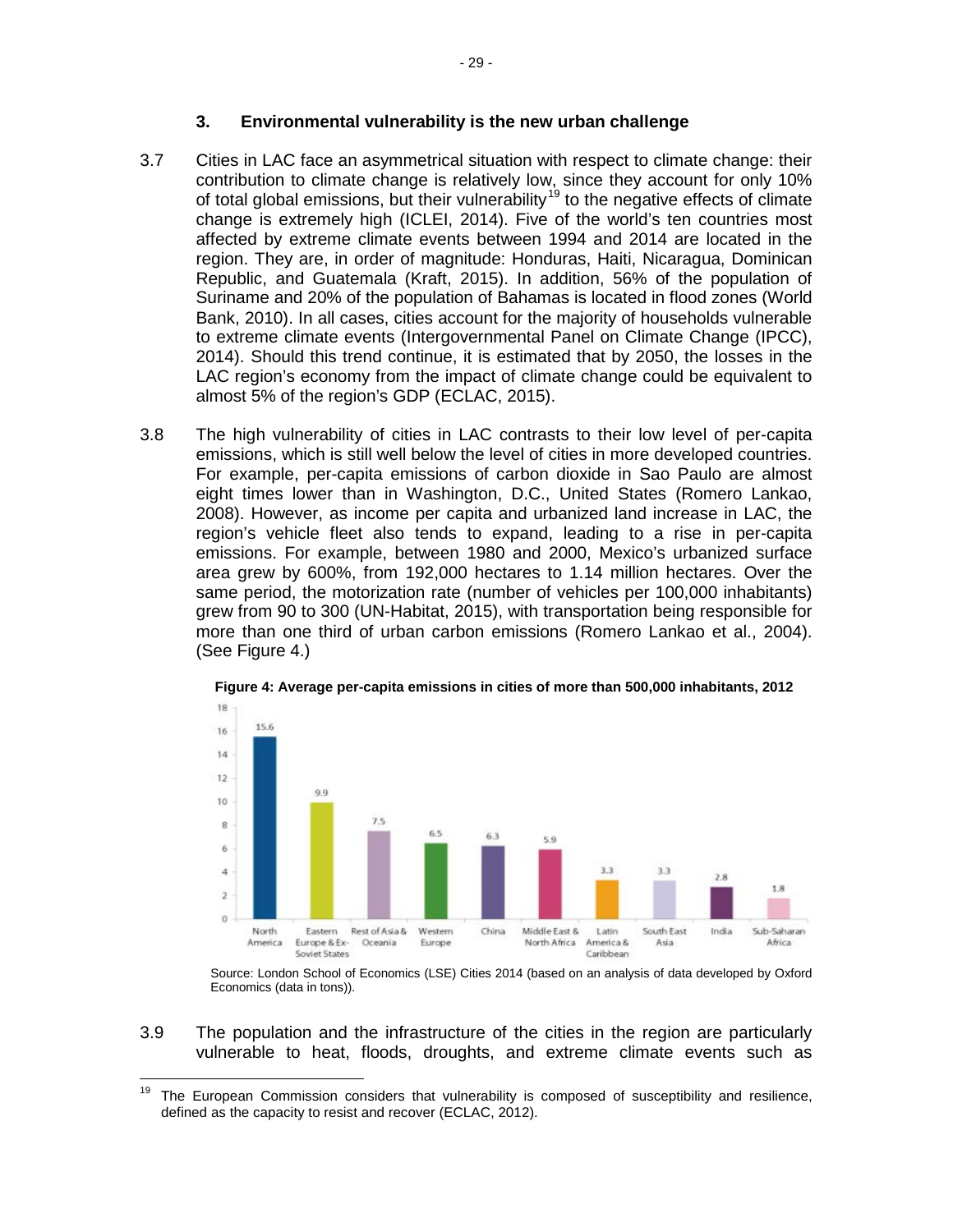earthquakes, storms, and tsunamis (IPCC, 2007). Heat waves boost the rate of respiratory and cardiovascular disease in the population, especially in cities with high levels of air pollution. There is a correlation between the rise in maximum daily temperature and mortality in cities with poor air quality, such as Mexico City, Bogotá, and Santiago de Chile (Romero Lankao et al., 2013). The rise in average temperatures also puts water sources at risk, particularly in Central American and Andean cities. In Central American cities, this risk is associated with the pronounced trend toward lower rainfall and an extended drought season (Bates, 2008). In Andean cities, the risk of water shortage is due to the fact that water is dependent on glaciers masses such as the Cordillera Real, which has seen its volume decline by 50% since 1970. This mountain range is the source of one fourth of the water consumed in La Paz, Bolivia, and large part of the water consumed in Quito, Ecuador, while Lima, Peru, obtains its water from rivers that originate in glaciers (Rodríguez Tejerina, 2015). Floods are a serious threat, since three quarters of the population in LAC lives in low-lying coastal areas. Cities in the Caribbean and those bordering on the Atlantic Ocean are particularly vulnerable, both because of rising ocean levels and due to the lack of adequate infrastructure to handle storms and intense rains. In the Caribbean, Georgetown, Havana, and Kingston are particularly susceptible to floods, and this is also true of Buenos Aires, Montevideo, Sao Paulo, Rio de Janeiro, and Salvador de Bahia

3.10 Cities in the region are also highly vulnerable to natural disasters, which take a very high human and economic toll (Hardoy, 2011). For example, the damage caused by the earthquake that hit Port-au-Prince in 2010 amounted to 120% of Haiti's GDP (ECLAC, 2010). The flood in Santa Fe, Argentina, in 2003 caused losses equal to more than a third of the annual provincial budget (World Bank, 2012). The earthquake in Ecuador in April 2016 –the most intense since 1949– caused 633 deaths and forced the relocation of more than 26,000 people to temporary shelters, with damage and losses estimated at US\$3 billion. In addition to these high-intensity disasters, there are climate and geophysical events of lesser impact but of high frequency, and they also cause extensive damage and losses. For example, in Mexico, minor disasters occurring in 2012 and 2013 resulted in 613 deaths, directly affected 3,073,037 people, and destroyed 29,901 homes (UNISDR, 2013).

on the Atlantic (Satterthwaite et al., 2007).

### **4. All levels of government play a part in urban sustainability**

- 3.11 Addressing environmental vulnerability and enhancing the sustainability of cities require coordinated efforts by the various levels of government and sectors of society (IPCC, 2014). The Paris Agreement of COP21 reflects the commitment of 175 countries to support policies that will enhance sustainability, recognizing that this requires work at "the national, subnational, and local levels" (UN 2016 Art. 11.2). In addition, SDG 11 is a call to "make cities and human settlements inclusive, safe, resilient, and sustainable" (UN, 2015). Along the same lines, the New Urban Agenda of Habitat III, scheduled to take place in Quito, Ecuador, in October 2016, proposes actively seeking "inclusive urban sustainability" (Habitat III, 2016).
- 3.12 Consistency between initiatives by the various government levels and multisector plans is crucial for purposes of implementing sustainable urban plans (Elliot,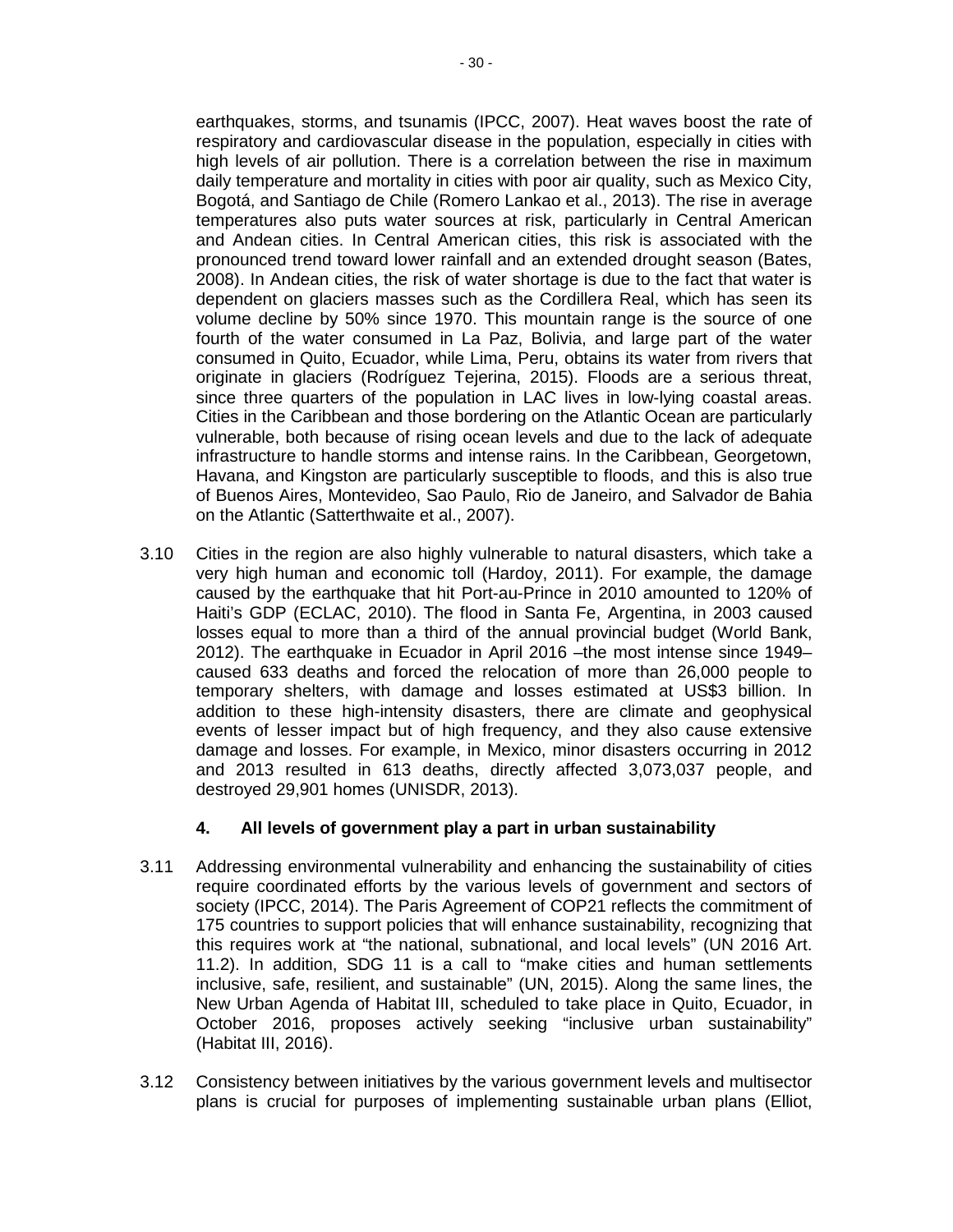2012). It falls to the national governments to establish long-term objectives and provide resources to help in achieving them. In addition, the national governments are responsible for supporting interjurisdictional coordination of municipal risk plans and the systematic inclusion of these plans in sector policies (Echenique et al., 2012). At the same time, the private sector, nongovernmental organizations, and local communities play a key role in improving urban sustainability, both by creating synergies between public and private-sector investments and by fostering the adoption of sustainable practices (Carley et al., 2013).

- 3.13 The high rate of urbanization and primacy in LAC can be an opportunity for encouraging a more sustainable growth, since large agglomerations make it possible to amortize the cost of adopting technologies with a lower environmental impact, such as mass transit or conversion to alternative energy sources (Helsey and Strange, 2014). Cities also enable fast and mass dissemination of new patterns of behavior (Castells, 2015). However, most cities lack the resources needed to carry out effective environmental policies. Subnational governments lack the data and capacity to create environmental vulnerability maps that can identify population groups and infrastructure in critical condition (Smith, 2013). This lack is compounded by fiscal management and funding problems.
- 3.14 Recent years have witnessed a growing interest in introducing the issue of environmental sustainability into urban planning. Increasing numbers of cities in LAC participate in activities aimed at mitigating the carbon footprint and improving the capacity to adapt to climate change. Eleven cities in the LAC region are members of C40 [\(www.c40.org\)](http://www.c40.org/), the global network of megacities that promotes good practices for reducing environmental risk. These 11 cities, as well as 9 others in LAC, became signatories of the Covenant of Mayors, a commitment by city governments to reduce their emissions levels [\(www.c40latammayorsforum.org\)](http://www.c40latammayorsforum.org/). Cities in LAC are also active members of ICLEI –Local Governments for Sustainability [\(www.iclei.org\)](http://www.iclei.org/), a global association for sustainability comprising more than one thousand local governments, with an office in Mexico City for cities in Central America and the Caribbean, and another in Sao Paulo for South American cities. In addition, 23 cities in LAC participate in the Metropolis network, while more than one thousand smaller municipalities in two Caribbean countries and seventeen Latin American countries participate in the Federación Latinoamericana de Ciudades, Municipalities y Asociaciones [Latin American Federation of Cities, Municipalities, and Associations] (FLACMA) [\(www.flacma.com\)](http://www.flacma.com/). Both organizations are part of United Cities and Local Governments (UCLG), which supports knowledge sharing among local governments [\(www.uclg.org\)](http://www.uclg.org/). (See Map 2 and Map 3)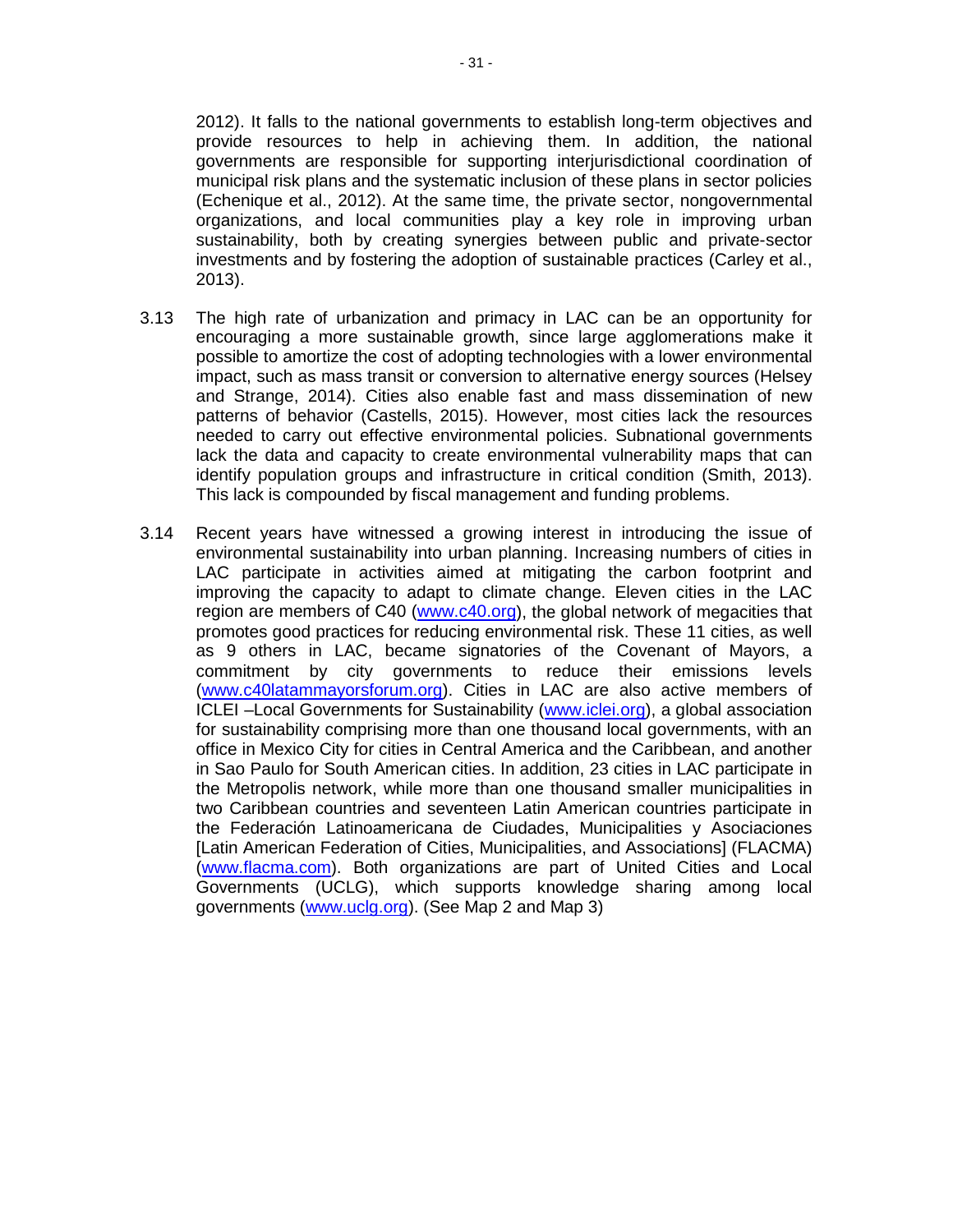

#### **Map 2: Vulnerability to climate change in LAC**

Source: CAF & Maplecroft. (2014). Vulnerability and adaptation to climate change in LAC



**Map 3: Capacity for adaptation to climate change in LAC**

Source: CAF & Maplecroft. (2014). Vulnerability and adaptation to climate change in LAC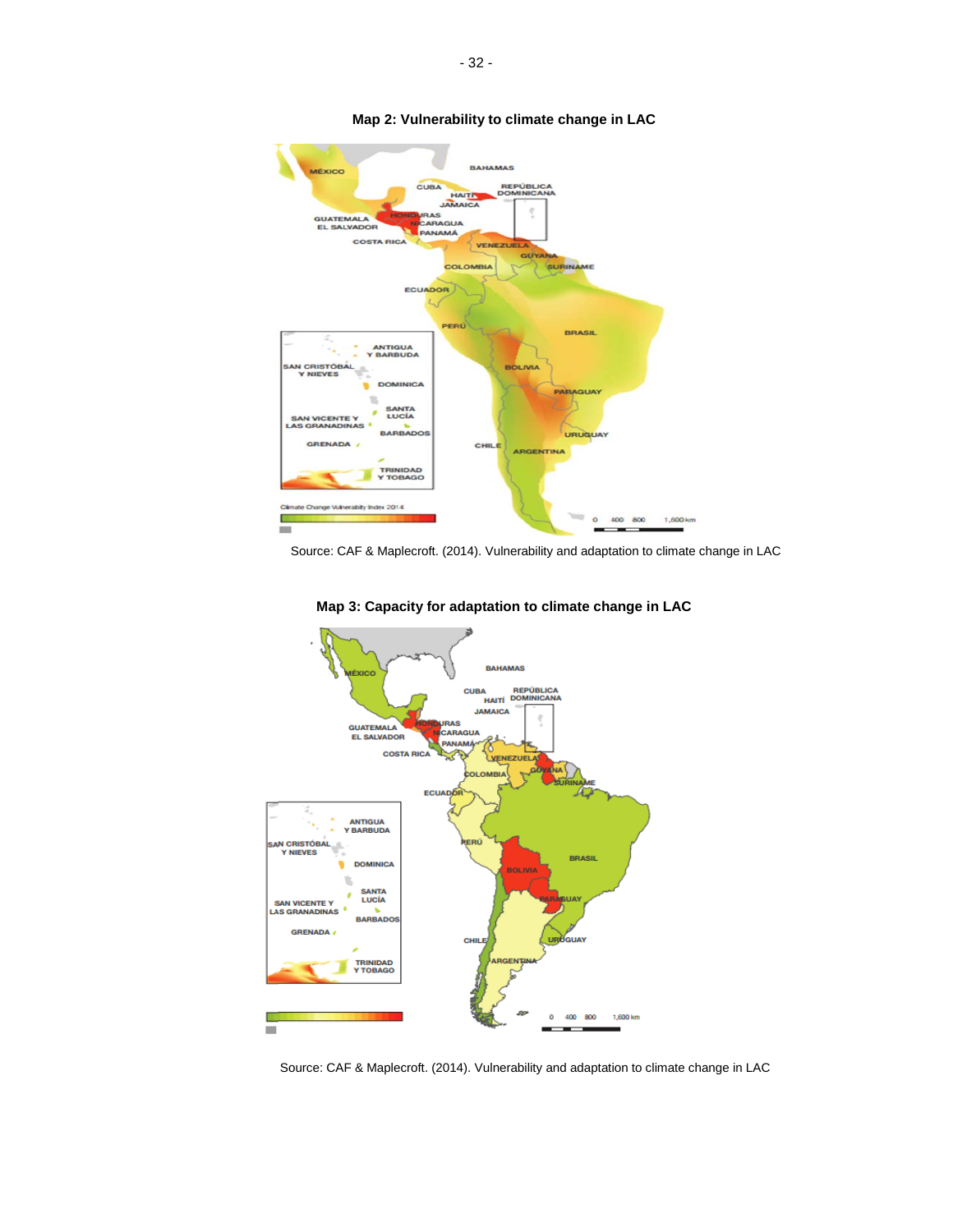- 3.15 The households most vulnerable to climate change are those located in areas with poor infrastructure, as well as low-income households, female-headed households, senior-headed households, and households with a disabled member (Awuor and Adwerah, 2008). In the majority of cities in LAC, these households are largely concentrated in informal housing developments in environmental risk areas (Hardoy and Pandiella, 2009). For example, more than a million people reside on the slopes of Tijuca, in Rio de Janeiro, and are therefore subject to great risk from rain-induced mudslides (de Sherbinin, 2007). This is similar to the situation faced by the informal neighborhoods of Caracas (Mata and Nobre, 2006). In addition, as temperatures rise, these households, having no sanitary infrastructure, are at greater risk of contracting endemic tropical diseases such as dengue, malaria, and zika (Fauci and Morens, 2016). For example, in Salvador de Bahia, Brazil, the risk of leptospirosis<sup>[20](#page-37-0)</sup> infection is four times greater for those lacking sanitary sewerage than for the rest of the urban population (Airol et al., 2011). Furthermore, residents of formal neighborhoods which nevertheless have obsolete infrastructure are at high risk in the event of a flood or earthquake. Moreover, heat waves reduce the longevity of the urban population, particularly of people above the age of 60 (Bell et al., 2008), which is the fastest-rising population segment in the region.
- 3.16 Mitigation involves promoting practices that minimize the negative environmental impacts of urbanization. In countries with higher per-capita income, the State frequently resorts to market mechanisms to encourage such practices on the part of individuals and businesses (Merritt and Stubbs, 2012) by, for example, granting tax benefits to those who adopt sustainable technologies, raising the relative cost of polluting practices, and/or monetizing the value of the environment (International Monetary Fund (IMF), 2016). To date, the only countries in LAC that have elected to explicitly tax carbon emissions are Chile and Mexico (World Bank, 2015), while Sao Paulo has become a pioneer at the subnational level by creating an emissions market (Tejerina, 2015). Other strategies utilized in the region are based on a differential cost structure that rewards sustainable practices. This is the case with the Brazilian Development Bank (BNDES), which offers loans at preferential rates for sustainable infrastructure projects (Miller and Viscidi, 2016). Various countries regulate the construction industry with a view to improving its environmental performance. Peru, Guatemala, and Costa Rica support sustainable architecture programs; Argentina, Brazil, Chile, Colombia, Mexico, and Panama include energy efficiency criteria in low-income housing projects (UNEP, 2014). In addition, the private sector in LAC has shown interest in voluntarily adhering to LEED standards [\(www.usgbc.org/leed\)](http://www.usgbc.org/leed) or to the sustainable construction standards of the International Organization for Standardization (ISO) [\(www.iso.org\)](http://www.iso.org/iso/sustainable_development).

<span id="page-37-0"></span> $20$  Leptospirosis, or Weil's disease, is an infectious disease transmitted to humans by animals through [direct contact with an infected animal or an environment that has been contaminated by the germ.](http://www.msal.gob.ar/index.php/programas-y-planes/111-leptospirosis) Frequent infectious agents in urban areas include rodents and dogs or stagnant water. Infection in humans can produce a variety of reactions ranging from fever to death.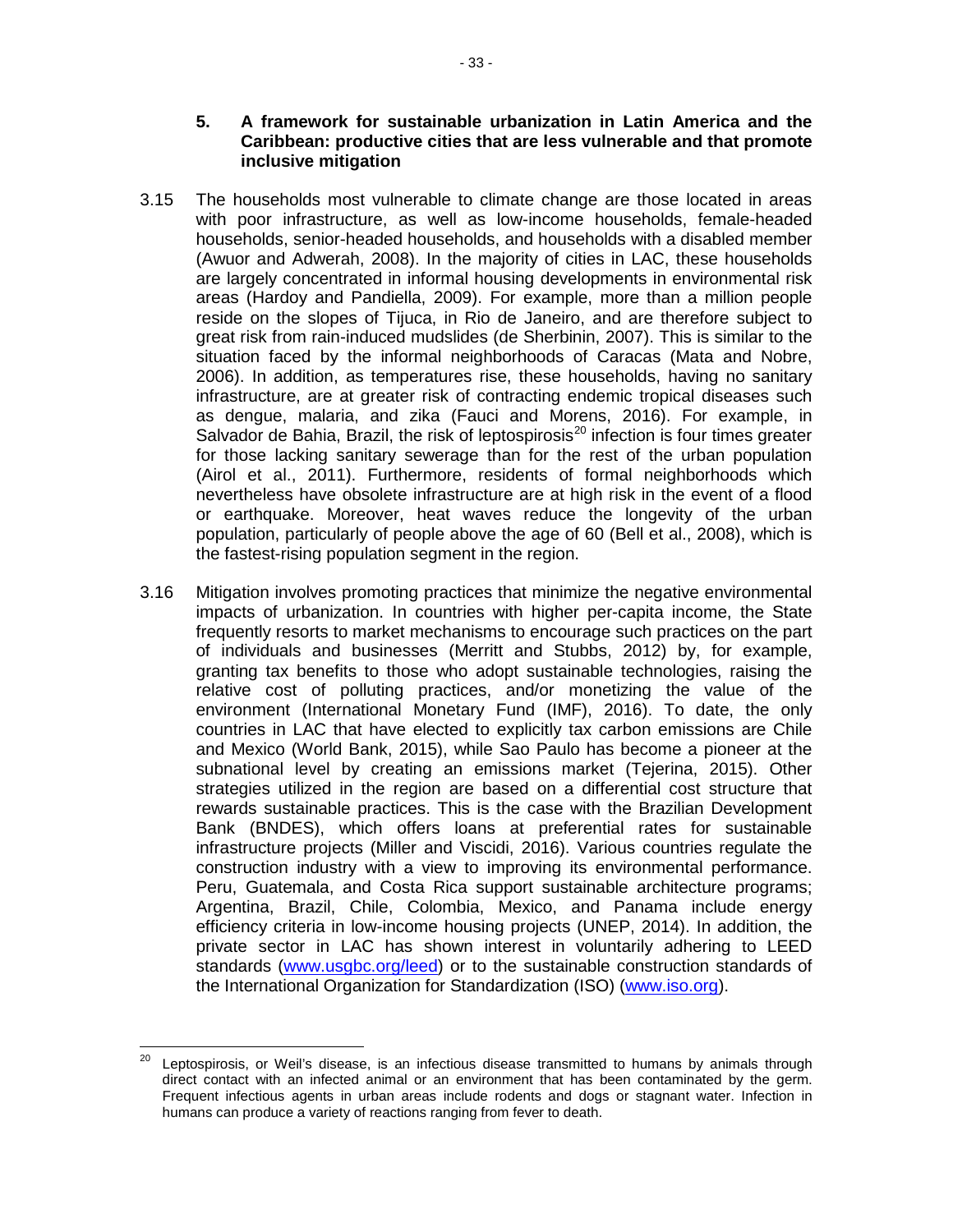- 3.17 Given the high degree of informality in the construction industry and in the provision of urban public services in LAC, it is important to supplement approaches based on tax incentives and regulation with measures that promote a denser urbanization pattern and access to urban infrastructure for all households. Considering the high cost of expanding service networks, there is a need to encourage the use of the existing infrastructure, rehabilitating urban areas and increasing the affordability of housing in city centers. In turn, there is a need to increase the number of trees in urban areas and protect natural reserves from land invasions and commercial development. These reserves are the most efficient means of improving air quality and lowering average temperatures and urban GHG emissions by 5% to 20% (Akbari and Konopacki, 2003). Lastly, there is a need to include local communities in efforts to disseminate and educate households on environmental protection (Carley et al., 2013).
- 3.18 Despite evidence of LAC's vulnerability, adaptation and mitigation actions<sup>[21](#page-38-0)</sup> are not yet predominant in the region's agenda, often due to the assumption that support for sustainability comes at the expense of investment in social equity. Yet neglecting environmental sustainability further deepens the problems of vulnerability and sociospatial exclusion in LAC cities. Addressing vulnerability simultaneously advances the sustainability and development agendas in accordance with the COP21 agreements and the SDGs. $^{22}$  $^{22}$  $^{22}$  The concept of vulnerability encompasses physical, ecological, and socioeconomic aspects (ECLAC, 2012). The poorest households are the first and most seriously affected by environmental problems, and they are also those with the least resources to recuperate after these problems (World Bank, 2011). Floods are worse in neighborhoods with no sanitary or storm water infrastructure, while the lack of adequate streets and pavements hinders the evacuation of residents in cases of emergency (Satterthwaite et al., 2007). In addition, households with no title on their homes lack access to a disaster insurance system and have fewer savings to offset any material losses caused by such disasters (Moser, 2010). Lastly, the poorer the population, the greater its exposure to the problems of environmental pollution, which are worsened by the higher temperatures (Baker, 2012).
- 3.19 Social exclusion encourages disorganized urban expansion, and vice versa, undermining the effectiveness of mitigation policies in urban areas. The high cost of housing –due to a lack of urbanized land– has contributed to the construction of informal neighborhoods in periurban areas (Roy, 2005). At the same time, the lack of adequate urban public services, including security and public spaces, has driven the construction of private housing developments in periurban areas (Libertun de Duren, 2009). Furthermore, unequal access to public services lowers the returns of adopting less polluting technologies. This is the case with solid waste recycling, the benefits of which decrease when one fourth of the population disposes of its waste in informal ways, often polluting watercourses or burning toxic substances. Less than 60% of urban solid waste in LAC –400,000 daily tons– is recycled or properly treated (Marello and Helwege, 2014). Similarly,

<span id="page-38-0"></span><sup>21</sup> IPCC proposes the following definitions (IPCC, 2007): **Adaptation** is an adjustment in natural or human systems in response to actual or expected climatic stimuli or their effects, which moderates harm or exploits beneficial opportunities. **Mitigation** is an anthropogenic intervention to reduce the anthropogenic forcing of the climate system; it includes strategies to reduce greenhouse gas sources and emissions and enhance greenhouse gas sinks.

<span id="page-38-1"></span>greenhouse gas sinks. <sup>22</sup> [www.un.org/sustainabledevelopment/cities](http://www.un.org/sustainabledevelopment/cities)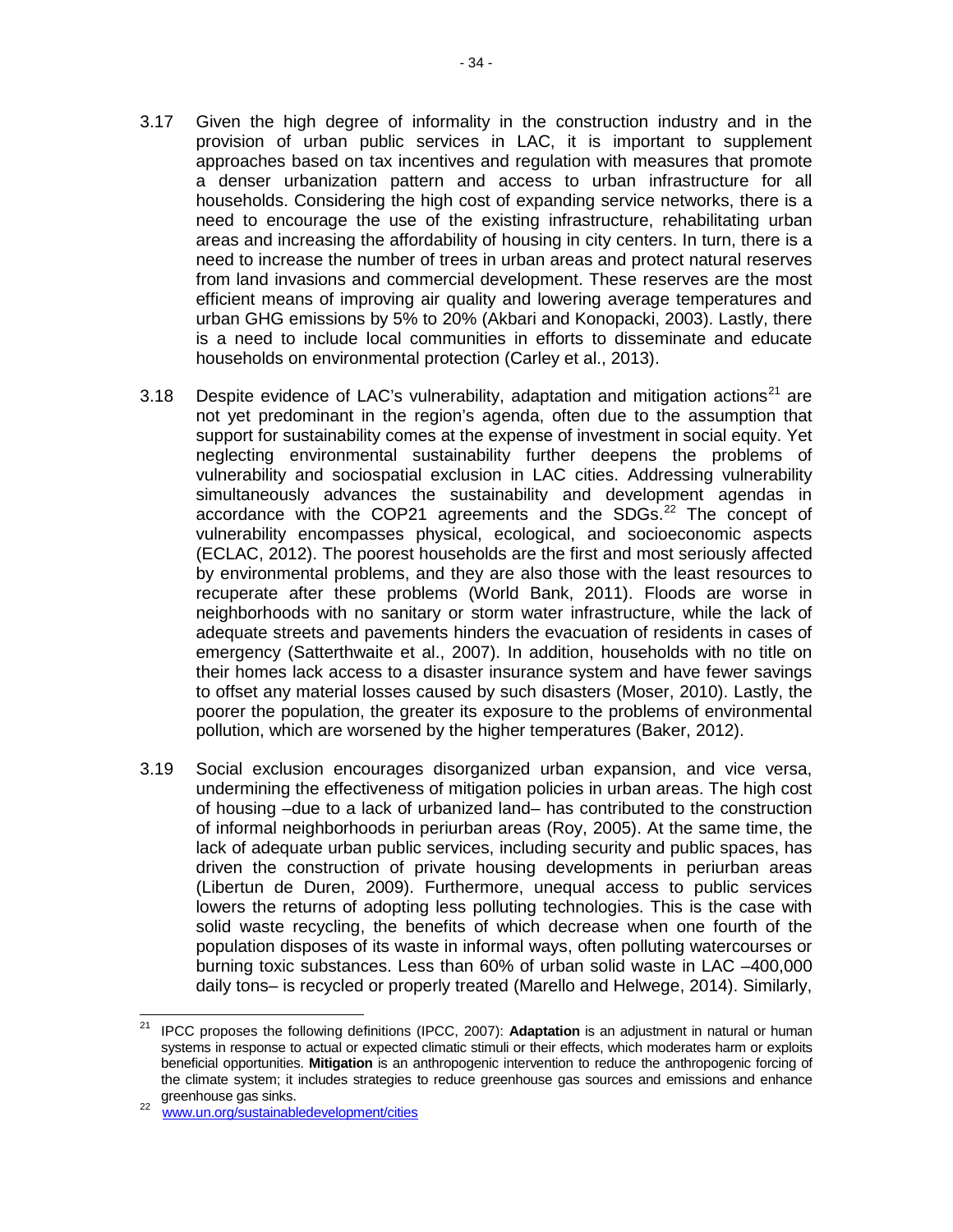limits on vehicle pollution and municipal regulations for the protection of forest reserves are not effective in the presence of high levels of informality (Satterthwaite, 2008).

3.20 Lastly, the region needs to develop a homegrown urbanization model that creates synergies between productive activities and those supporting a reduction in the urban carbon footprint. This suggests a concept of sustainability based on the premise that green projects offset their cost and generate savings that benefit the entire urban system (Conelly et al., 2013). These synergies draw inspiration from the notions of circular economy and urban metabolism (Roseland and Spiliotopoulou, 2016). The former posits that productivity can be substantially boosted by applying designs and technologies that use resources ecologically (von Weizsacker et al., 2009). Urban metabolism establishes efficiency relationships between the use of energy and human waste levels, looking at the complete production and consumption cycle of goods and services (Moore et al., 2013). These strategies have the potential for higher economic and environmental returns when they are implemented at conurbation levels and are coordinated with national policies (Marull et al., 2013).

#### **B. Main challenge and areas of Bank intervention in the Sector**

3.21 The main challenge facing the region in the urban development and housing sector is to extend the full benefits of a sustainable and productive urbanization to all residents of the region's cities. Unsustainable urbanization punishes the poorest the most, while the lack of social inclusion erodes the effectiveness of mitigation actions. In addition, a decline in urban productivity affects national development and the chances to prosper of those who need it most. Therefore, in the urban area, there is a need to integrate policies that pursue equity with those that promote sustainability and productivity, and to do so in coordination with the various levels of government as well as with the local communities and private sector. Institutional weaknesses in regulating urbanization, whether at the national, regional, or municipal level, are evident in the four great problems that affect the cities in the region: (1) deficits in urban governance; (2) deficits in urban infrastructure and public services; (3) deficits in housing; and (4) deficits in the urban habitat.

#### **1. Deficits in urban governance**

3.22 As a result of rapid urbanization without a proper institutional structure to guide it, there is an endemic lack of national and subnational territorial planning policies, leading to fragmented governance of the urban territory. This absence of institutional mechanisms and incentives for coordination between the different levels of government reduces the productivity of metropolitan areas (Ahrend et al., 2014), increases sociospatial segregation (Aquino and Gainza, 2014), and hinders sustainable management of urbanization (Belsky et al., 2014). Municipal governments have neither the proper tools nor the regulatory context required to manage common natural resources, such as watersheds and forest areas (Merlinsky, 2016); (Pauchard, 2013). Intermunicipal coordination is still weak; even the major metropolitan areas lack the appropriate legal mechanisms to formalize coordination arrangements between municipal urban plans and budgets (Bahl and Bird, 2013). Coordination is even weaker in conurbated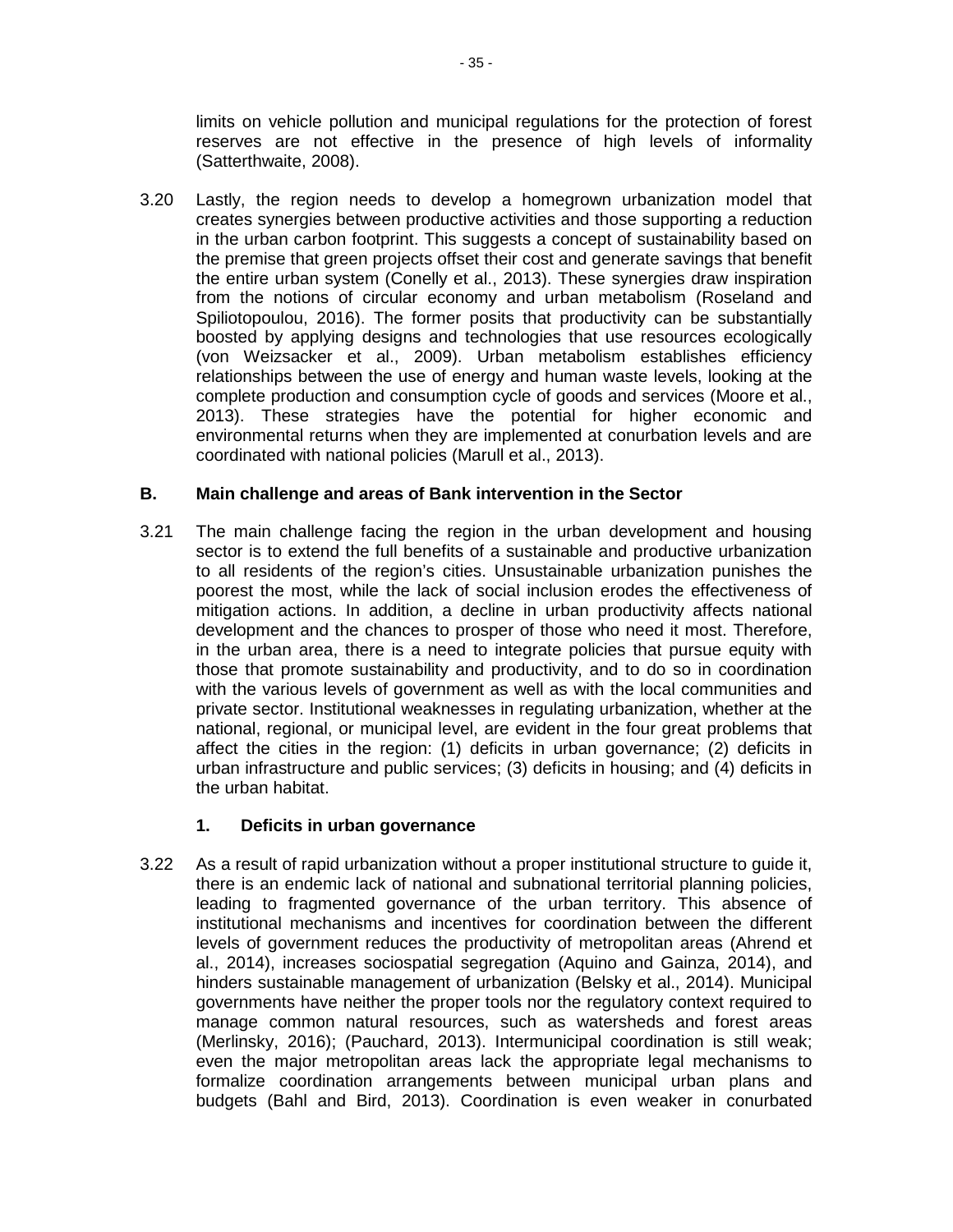municipalities, which lack an adequate institutional structure to manage issues related to climate change and environmental risk (Hardoy et al., 2013). It is important to recognize the diversity of governing institutions within the region. In particular, the territorial organization of the Caribbean presents low levels of fiscal and political decentralization. In addition, local institutions lack the data and the technical capacity needed to manage environmental risks, and do not have a system of municipal reserve funds or insurance in place to mitigate disasters (Jones and Strand, 2013). It is essential that municipalities have access to smart management and proper planning instruments, as well as the proper means of migrating to them. Lastly, local governments need to proactively promote sustainable practices and low-polluting technologies (Lehman et al., 2015) in collaboration with the private sector and the local communities.

- 3.23 In view of this context, it is not surprising that the governance capacity of cities is weak and characterized by limited financial autonomy, low competitiveness, scant and unrepresentative citizen participation, and difficulties in managing territory and environmental risks (Clarke and Pineda, 2007). There is a need to reverse the trend toward urbanization without productive development (Fay and Opal, 2000). In LAC, unlike the case in industrialized countries, there is no correspondence between advances in the urbanization rate and an increase in productivity per capita (Jedwab and Wollrath, 2015). National governments play a key role in promoting long-term territorial development, which prevents migrations to large cities due to a lack of opportunities in rural areas and smaller cities (Portes and Walton, 2014). In turn, cities need to have infrastructure investment plans that integrate urban planning with productive development (Glaeser and Joshi-Ghani, 2014).
- 3.24 The weaknesses in municipal governance impair urban competitiveness. On average, it takes 55 days to complete the procedures needed to open a new business in one of the region's cities, one third less time than ten years ago, but still twice as long as in OECD cities (World Bank, 2013). Only a few city governments in LAC have units devoted to promoting competitiveness and innovation. Sao Paulo, Mexico City, Santiago de Chile, and Bucaramanga, Colombia, have achieved significant improvements in their competitiveness indices thanks to economic development plans (Economist Intelligence Unit (EIU), 2013; World Bank, 2015). Strengthening governance and the economy enables the implementation of mitigation policies, which need to be coordinated with the private sector. In addition, governance's weaknesses disincentive private investment, inasmuch as they increase transaction costs and risk levels.
- 3.25 At present, 80% of the region's citizens receive services through municipal governments, making it essential to improve the governments' capacity to serve their citizens. To this end, it is critically important to boost the level and representativeness of citizen participation (Devas, 2014). At the present time, less than 8% of LAC residents participate in municipal councils (half as many as in the United States), and women as well as residents of large cities are severely under-represented (Montalvo, 2008; Helms et al., 2016). While subnational governments have begun to introduce new virtual platforms for communicating with residents, this does not of itself ensure that the population is well represented. Internet use has been significantly expanded, from an average of fewer than 2 broadband subscribers per 100 inhabitants in 2006 to more than ten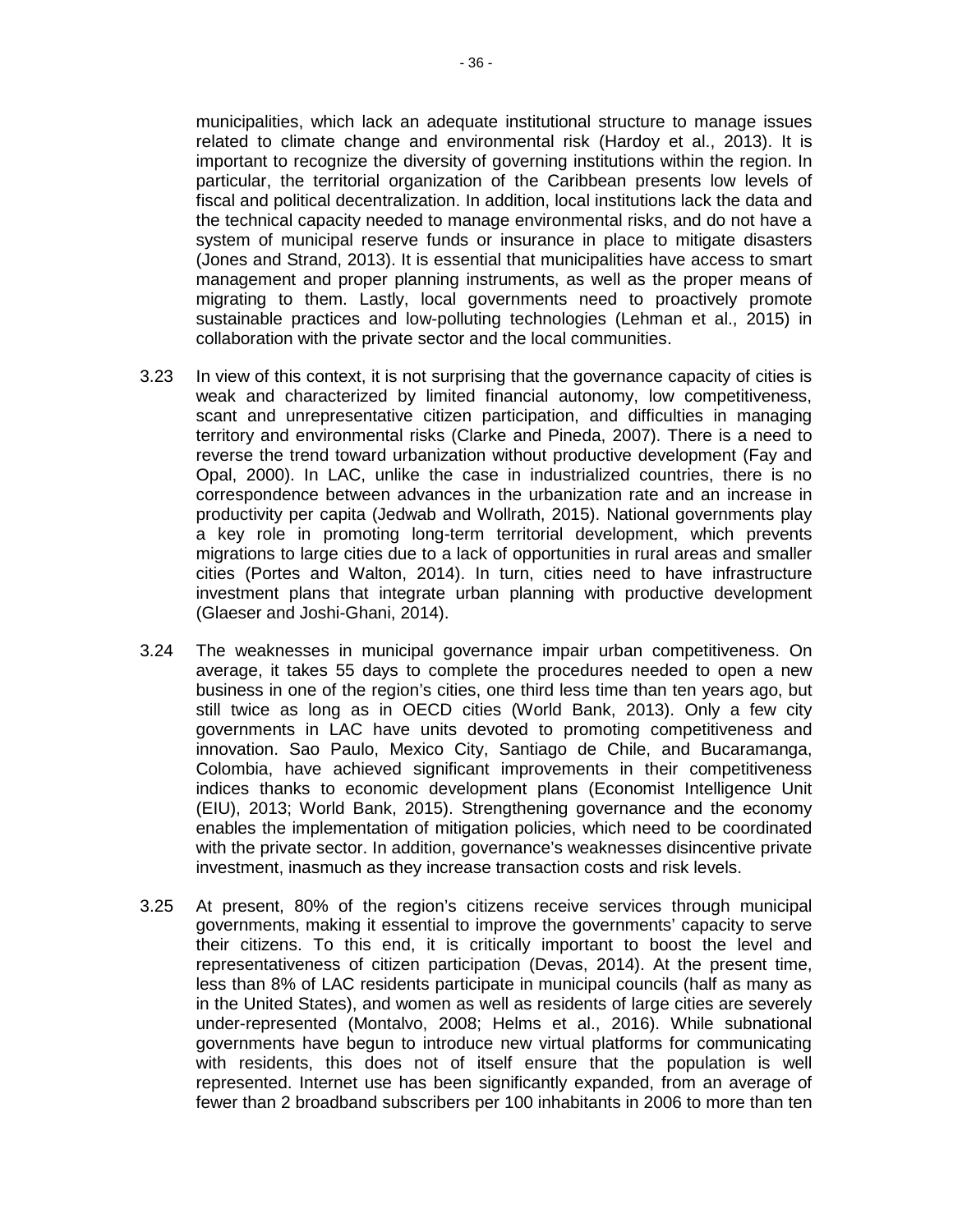broadband subscribers per 100 inhabitants today, but access to digital information is still highly stratified by income level (Gallego and Gutiérrez, 2015). (See Map 4.)

| <b>Number of cities</b><br>with >200,000<br><i>inhabitants</i>                | 198             |
|-------------------------------------------------------------------------------|-----------------|
| <b>Total urban</b><br>population                                              | 280 millions    |
| <b>GDP</b> of cities                                                          | US\$ 4trillions |
| % of GDP growth in<br>the region<br>accounted for by<br>the 10 largest cities | 27%             |
| <b>Number of people</b><br>annually added<br>to the urban work<br>force       | 3 millions      |

**Map 4: Basic statistics for cities in Latin America and the Caribbean**



Source: Clark, G (2015). Examination of the IDB Urban Environments Program and the future role of the Emerging and Sustainable Cities Initiative (ESCI). Final version. IDB.

### **2. Deficits in urban infrastructure and public services**

3.26 The region has serious shortcomings in the provision of urban infrastructure and public services, in spite of which State investment in infrastructure has declined with respect to 1980 (Serebrisky, 2015). According to ESCI estimates, close to US\$29 billion would be needed to close the gaps in infrastructure provision in 34 medium-sized cities in the region. Addressing this demand requires improving territorial planning to take better advantage of the service capacity of the existing infrastructure and anticipating the demand for new infrastructure due to an expanding urban footprint. It also requires diversifying the sources of financing available to subnational governments, boosting their tax revenue collection, stabilizing intergovernmental transfers and making them more transparent, and attracting private-sector capital to finance urban infrastructure. However, local governments in LAC have difficulty in moving forward in this direction.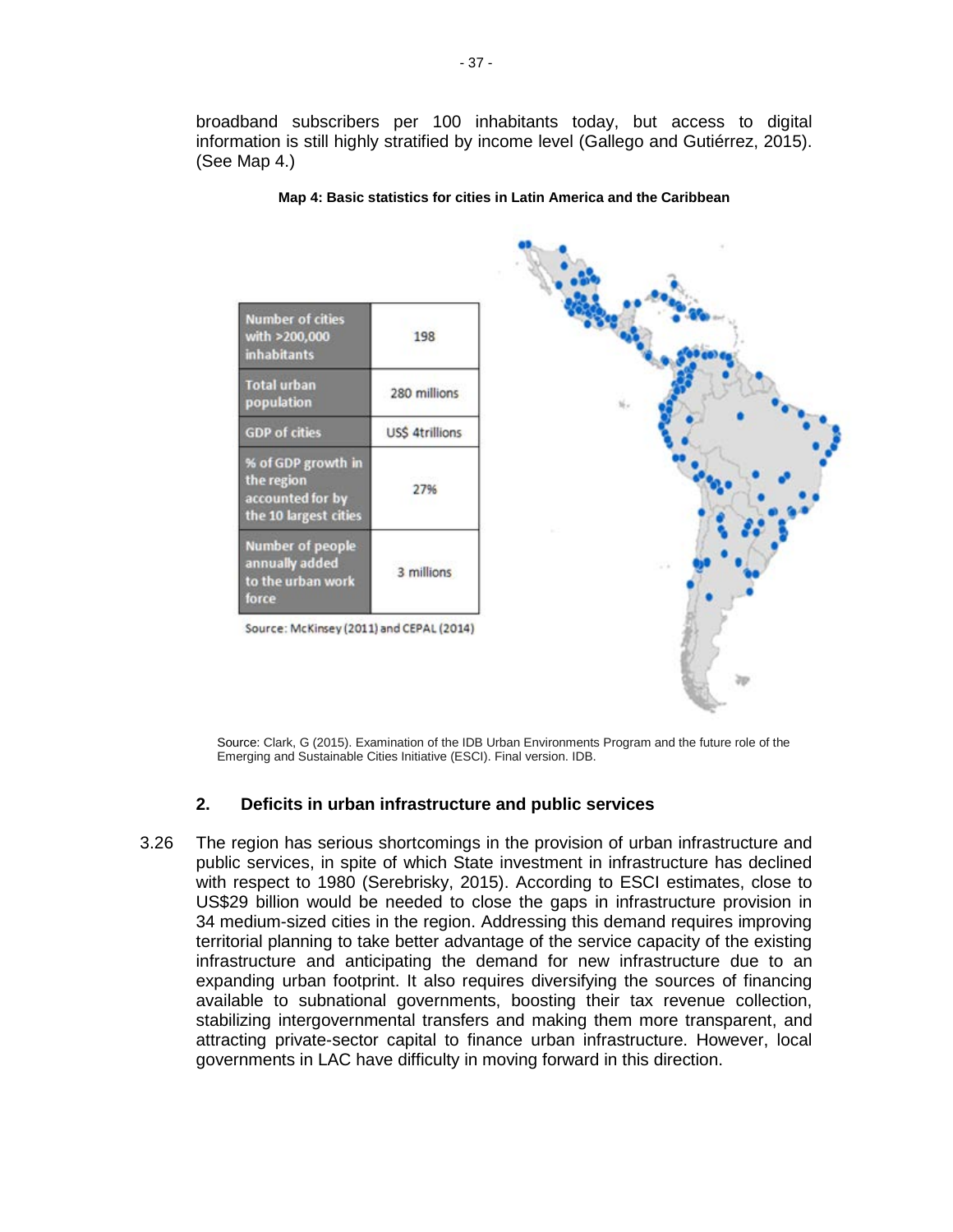- 3.27 Subnational governments face technical limitations that limit their capacity to increase their own revenue and to address demand for urban public services. In addition, the institutional framework of subnational governments does not always maximize their performance. This is particularly the case when there are no incentives to improve spending or own revenue collection (Fretes and Ter-Minassian, 2015). Recent figures indicate that property tax collection constitutes 0.3% of the region's GDP, six times less than in OECD countries (IDB, 2015). In addition, intergovernmental transfers, which account for close to 67% of the region's subnational revenue, are typically allocated by the central governments on a discretionary basis. This impairs the capacity of local governments to prepare multiyear investment budgets and to obtain access to loans and other debt instruments (IDB, 2015).<sup>[23](#page-42-0)</sup>
- 3.28 Despite persistently high deficit and informal urbanization levels, the region continues in its trend toward improved provision of water and sanitation services to urban households. From 2005 to the present date, the proportion of urban households with access to drinking water, which is one of the SDG objectives, has increased slightly in the region, from 93% to 94%. The greatest progress over this period has been made by Belize and Paraguay, while coverage of water service for urban households in Haiti has dropped from 76% to 65%. LAC has also witnessed an improvement in the percentage of urban households with homes connected to sanitation networks. This percentage has gone from 83% to 86%, with improvements in all countries in the region and gains of more than five percentage points in Barbados, Bolivia, Ecuador, Honduras, and Nicaragua (UN, 2016). Approximately 45% of the LAC population has daily waste collection service, while 53% receives this service every two to five days and 2% receives it once a week (Grau, Terraza et al., 2015). Expanding access to basic municipal services, such as water, sanitation, and waste collection, lowers the impact of heat waves on the vulnerable population groups and at the same time reduces soil and groundwater contamination.
- 3.29 Informal neighborhoods with deficient water and sanitation infrastructure, and neighborhoods located in areas at high risk of environmental disasters, are home to more than 86 million households in LAC, almost 25% of the region's urban population. While high, this percentage is significantly lower than in other developing regions (Habitat III, 2015).<sup>[24](#page-42-1)</sup> Furthermore, the positive trend in LAC continues, with a reduction of 5 percentage points over the last ten years and of more than 20 percentage points since 1990. Since 2005, 20 million urban residents –for the most part Brazilian and Argentinian– have gone from living in an informal settlement to living in a formal one. However, Bolivia, Guatemala, Guyana, and Peru have added residents despite reducing the percentage of their population in informal neighborhoods. Moreover, since 2005, Ecuador, Panama, Haiti, and Suriname have recorded an increase of 2% to 15% in households living in informal neighborhoods, with almost 1.5 million households being added in Haiti and 1.8 million households in Ecuador (UN, 2016).

<span id="page-42-0"></span> $23$  Private-sector participation in urban infrastructure is relatively low, due to both the limited development of the

<span id="page-42-1"></span>financial markets and the limited borrowing capacity of local governments (ESCI, 2016). <sup>24</sup> The percentage of households living in informal neighborhoods in Africa and in Asia is 62% and 30%, respectively. UN-Habitat (2013), The State of the World Cities Report 2012/13.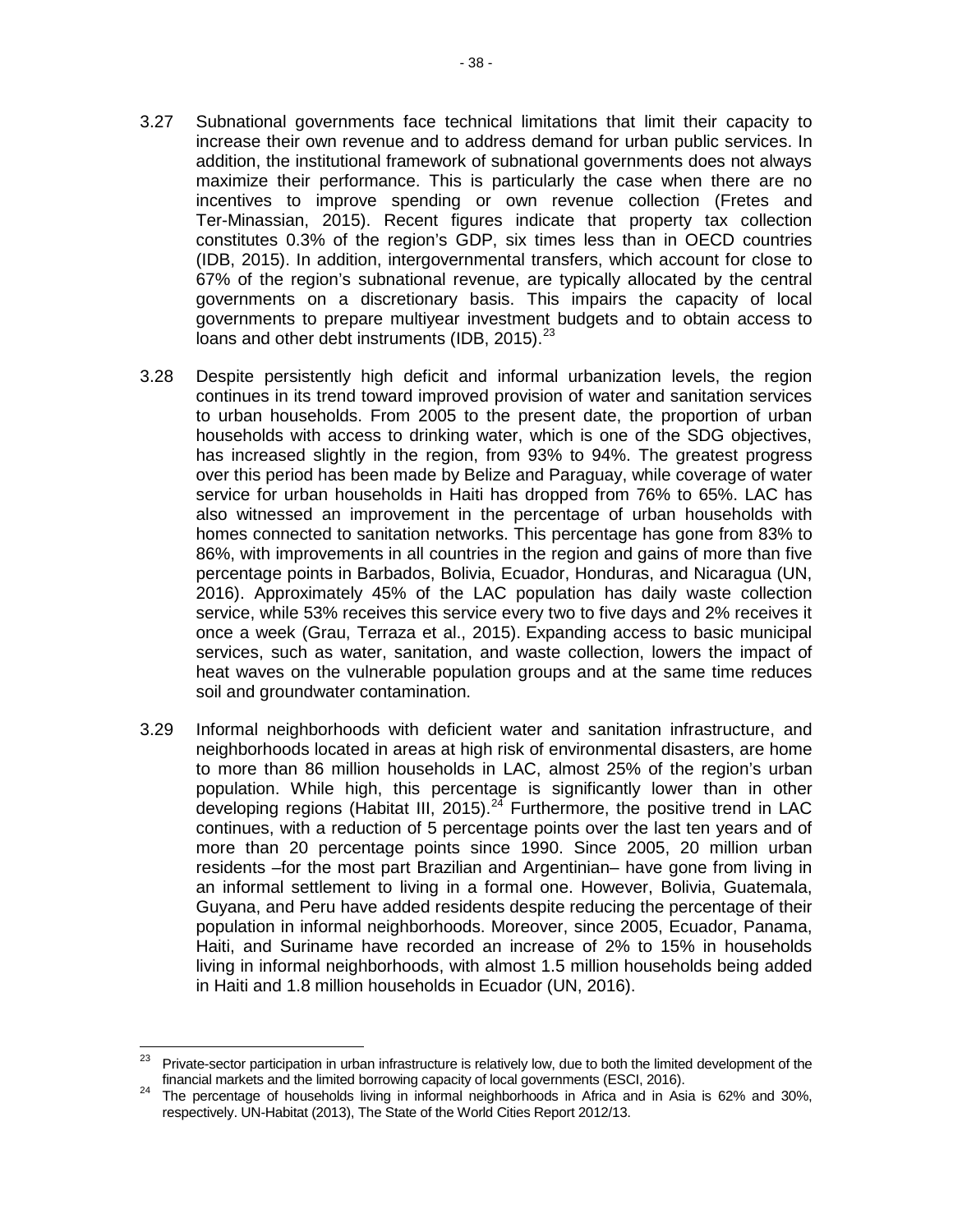3.30 Rapid territorial expansion and an increase in the motorization rate have worsened urban mobility (Suzuki, Cervero, and Luchi, 2013). For example, in Mexico City, two new vehicles are added for every new inhabitant (Jirón, 2011). A resident of any of the region's 15 largest cities devotes on average an hour per day to intra-urban travel, with the exception of Mexico City and Santiago de Chile, where the average time is more than one and a half hours (CAF, 2016). The lack of mobility reduces household productivity, creating negative externalities equivalent to almost 15% of the average income of an urban household and as high as 30% in Lima (Hidalgo and Huizenga, 2013). In addition, vehicle congestion increases environmental pollution and GHG emissions (Jirón, 2013). The poorest segments of the urban population are the most affected by mobility problems, since they typically reside in areas with limited connectivity and spend a larger percentage of their income on transportation (Cervero, 2013). Despite this, only a few cities integrate investments in transportation with the urban planning modality known as transitoriented development (TOD) (Cervero, 2014). In addition, the region has a long way to go in applying intelligent systems (Smart Cities) to optimize expenditure in services and better regulate urban energy consumption, reduce vehicle congestion, and monitor urban security (Townsend, 2013) (see Figure 5).

**Figure 5: Percentage of urban population in informal neighborhoods by country for the years 2005 and 2015**



**\*** Data extrapolated from 2005 to 2015; \*\* Data extrapolated from 1995 to 2005 Source: [Prepared in-house based on United Nations data regarding the Millennium Development Goals](http://data.un.org/) (MDG, 2016)

#### **3. Deficits in Housing**

3.31 The region has improved in terms of the percentage of households with access to housing. However, 55 million households are still affected. It is estimated that 45% of the LAC population is in a housing-deficit situation, although at the national level, this percentage ranges from less than 20% in Chile to more than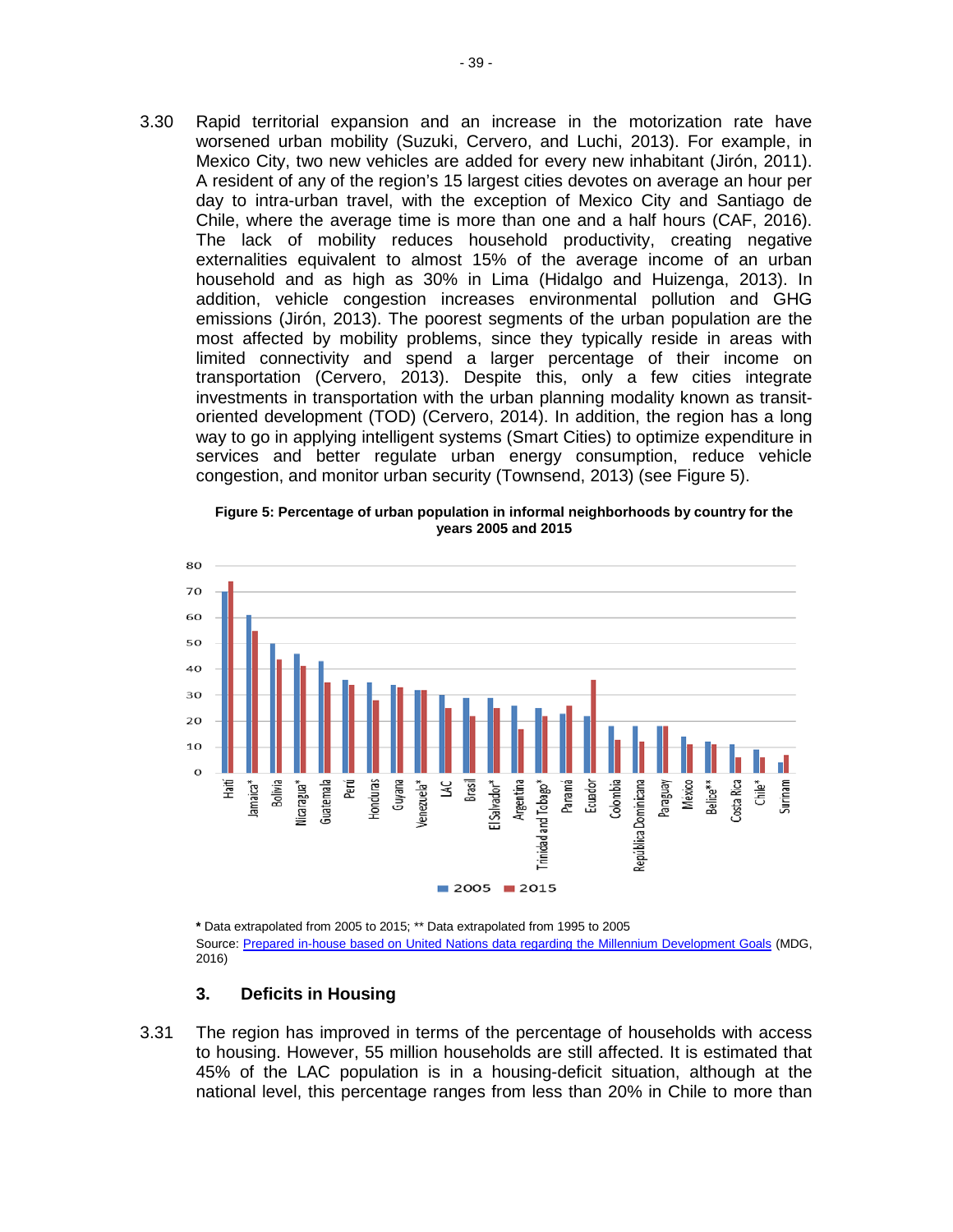75% in Bolivia. Of the households with deficits, 75% are subject to a qualitative deficit (overcrowding with three or more people per room, lack of water, sanitation, or electricity services, or lack of secure tenure), and the remainder is subject to a quantitative deficit (makeshift housing or housing shared with another household). While the housing deficit affects all quintiles, one third of housing-deficit households belong to the poorest quintile (Rojas and Medellín, 2011).

- 3.32 Several countries have a long history of policies in support of access to lowincome housing, Brazil, Mexico, and Panama being the countries that have invested the most in this sector between 2001 and 2012, with an average annual investment of 1.8% of GDP (OECD, 2015). While the OECD countries typically fund low-income housing through the capital markets, the less developed countries do so based on national savings and sovereign-guaranteed loans, which increases the sensitivity of housing finance to the countries' economic cycles. In addition, this means that investment in housing competes with investment in other essential social services, such as health and education (Dasgupta et al., 2014).
- 3.33 Most policies in support of low-income housing have favored tenure over rental housing, even when assisting households with limited home purchasing ability or interest. More than 70% of households are self-declared homeowners, but this figure includes both formal and informal housing and does not indicate the quality of the home (Bonomo, 2015). However, current housing policies based on demand subsidies and regularization of informal neighborhoods are not fiscally sustainable (Blanco, Fretes, and Muñoz, 2014). In addition, owner-occupied housing is not the most appropriate solution for every household, particularly for young, divorced, and migrant worker households. For both reasons, there is a need to promote a diversification of the housing supply, simplifying the regulatory framework, which discourages private-sector investment in rental housing (Gilbert, 2016). Recently, several countries have shown growing interest in policies aimed at supporting rental housing, such as rental support in Chile through demand subsidies in response to demand for well-located homes (Bain et al., 2014) and rental legislation reform in Peru and Colombia to streamline the housing market (Ramírez, 2014; Calderón, 2014).
- 3.34 With the exception of Chile, development of the mortgage market in the LAC countries is limited, even in comparison with other developing regions, accounting for 7% of GDP and less than 20% of private-sector bank portfolios. It is worth noting the strides made in the last decade by several countries in the region, including Brazil, Chile, Colombia, Mexico, Peru, and Uruguay, in expanding mortgage availability. This progress has been made possible by a series of structural reforms in the systems regulating real estate properties and mortgage lending. For example, Brazil in 2005 and Mexico in 2007 reformed the regulatory provisions regarding bankruptcy and property rights and updated the systems for recording credit history (Cubeddu et al., 2012). However, as long as high levels of job informality and instability continue to exist in the region's economies, there will be serious barriers to expanding access to household credit (Bouillon, 2012). In addition, deficiencies in financial regulations and credit institutions limit the supply of mortgage loans (Bebczuk and Demaestri, 2014).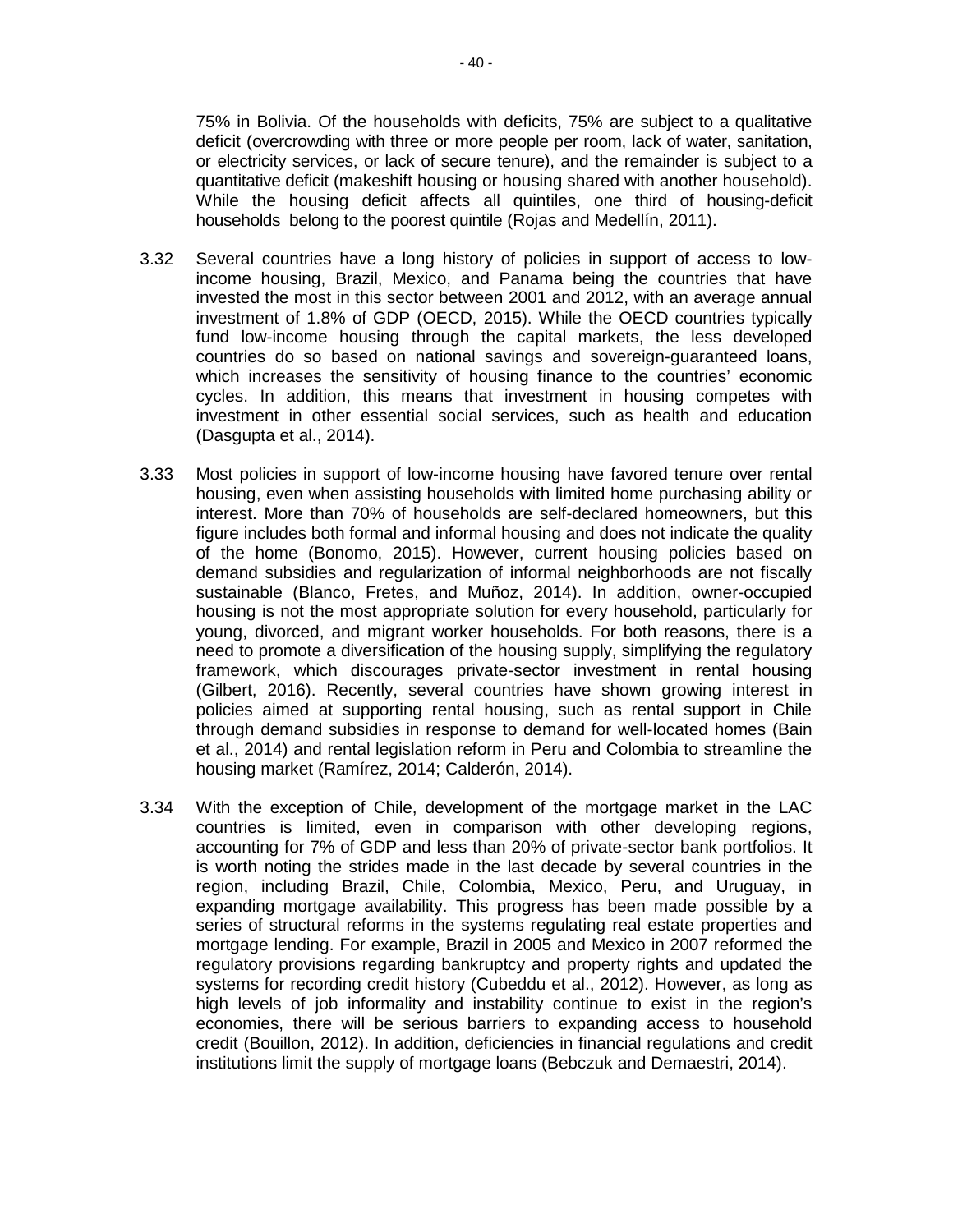- 3.35 The deficit in urban housing is attributable not only to the shortcomings of the mortgage market but also to the high cost of homes. A lack of urban lots with services makes housing a scarce good, unaffordable for low-income households (Smolka and Biderman, 2011). For this reason, in the absence of State intervention, the construction industry does not build homes for the low-income segments of the population (Bouillon, Medellín, and Boruchowicz, 2012). In recent years, several countries in the region, such as Brazil, Colombia, and Mexico, have created subsidy arrangements to foster private-sector construction of low-income housing. These arrangements have succeeded in expanding the housing supply, but at the expense of increasing sociospatial segregation (Gilbert, 2013). In addition, covering the distance from these homes to the employment hubs is too onerous for households (Libertun de Duren, 2016). For example, in Mexico, one of every seven homes –five million units– is vacant (Monkkonen, 2014). The vacancy percentage in Ciudad Juárez, Nueva Laredo, and Reynosa exceeds 20% (OECD, 2015). It is estimated that 400,000 of these homes are abandoned and 200,000 are illegally occupied (Bloomberg, 2013). In all countries, a large part of urban housing is empty (18% in Argentina and 14% in El Salvador and in Ecuador), revealing the disparities between housing supply and demand prices, the legal weaknesses of the rental market, and the shortcomings in coordination between national housing policies and municipal plans. A critical issue in housing production is the availability of land with services in urban areas, where private-sector participation is still very limited (Stickney, 2014). The programs that promote affordable housing in urban areas discourage periurban growth and lower the use of motorized transport, minimizing the negative environmental impacts of urbanization.
- 3.36 The region continues to lag in the use of sustainable construction techniques, particularly in low-income housing (Sullivan and Ward, 2012). In addition, the housing stock in LAC continues to be insufficient. Thus, the rate of housing units per 1,000 inhabitants is 300, one quarter lower than in Western Europe (Gilbert, 2012). In addition, the legal framework governing the tenure of homes is obsolete. Despite efforts to update the construction codes, environmental practices in the housing sector are still not properly regulated (Peña, 2015). Furthermore, housing allocation and design policies do not consider demographic changes, such as the rise in senior or female-headed and unmarried-partner households.
- 3.37 Lastly, in line with the region's high rate of urbanization, large part of the housing deficit –more than 70%– is concentrated in urban areas. However, housing deficit in rural areas is profound (UN-Habitat 2011). For example, in Brazil, where only 15% of the population lives in rural areas, 19% of households with a housing deficit are located in these areas. In El Salvador, the situation is even more extreme: rural areas account for 45% of the nation's population and for 75% of households with a housing deficit. The most frequently shortcomings that classifyrural homes as subject to a housing deficit are different than for homes in urban areas. While overcrowding is more prevalent in cities, makeshift housing affects the majority of households in rural areas. More than half of rural homes subject to a housing deficit lack water, sanitation, and electricity services. In addition, homes with poorly constructed floors and ceilings are common, thereby increasing their residents' exposure to endemic vector-borne diseases (Tarleton et al., 2007).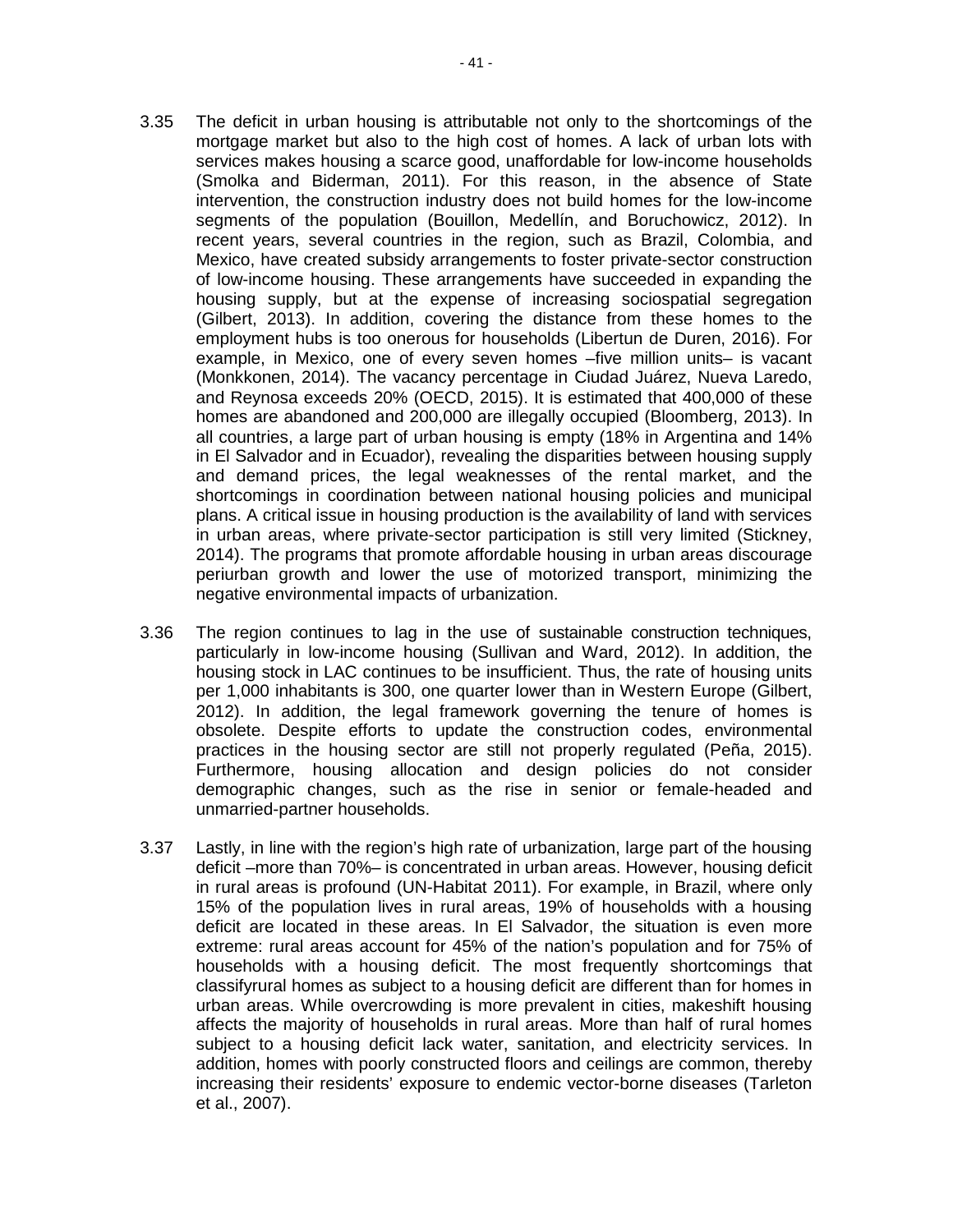### **4. Deficits in the urban habitat**

- 3.38 For the most part, the urban habitat in LAC has not been properly planned or maintained. Large part of the region's heritage areas is deteriorated in terms of both architecture and functionality. Urban expansion has not followed territorial plans that seek to balance the availability of built-up areas with public spaces. As a result, formal as well as informal neighborhoods lack access to adequate green spaces (Libertun de Duren, 2009). During the past decade, the quality of the urban habitat in LAC has worsened in several key aspects. Maintenance of urban parks and recreational spaces is inadequate and scarce. With the exception of Curitiba, the average number of square meters of green spaces per inhabitant is 20, well below the average of 50 at cities in the United States and Western Europe (ESCI, 2015). These spaces are the foundation of the so called urban green infrastructure (Sandström, 2002), helping to control flooding and acting as GHG sinks (Wu, 2010). In addition, they are vital to promoting the physical health of the population, improving coexistence and social welfare, and lowering the rate of chronic diseases, especially in neighborhoods with vulnerable households (Cohen et al., 2007).
- 3.39 Habitat degradation is also reflected in a neglect of urban heritage. LAC has 108 historical and cultural heritage sites (as declared by the United Nations Educational, Scientific and Cultural Organization (UNESCO)), 80 of which are in urban areas. Less than half of these sites have mechanisms to preserve their value, and four of them are at risk (UNESCO, 2016). This is compounded by the frequent formation of slums in historical areas and the use of streets for informal trade, which further deteriorates the architectural heritage and promotes social fragmentation (UN-Habitat, 2005). The cultural industry accounts for less than 2% of the region's GDP, barely a quarter of its relative size in the United States (Quartesan, 2007). Considering the rich heritage of local traditions and historical districts in the region, this industry has great potential in LAC.
- 3.40 In addition, cities are increasingly exposed to the risk of serious disasters. A large percentage of cities in the region are vulnerable to rising sea levels, and more than 26 million inhabitants of Latin America live less than 5 kilometers from the coastline<sup>25</sup>. In the Caribbean, approximately 70% of the population resides in flood zones (ECLAC, 2012). Some cities have started to develop plans to mitigate climate change. These plans include promoting architectural designs that enable low energy consumption, reforesting parks, and supporting lowemission mass transit programs, the latter being the most widely adopted initiative in LAC cities (Broto and Bulkeley, 2013). Nonetheless, only one third of the region's cities have plans for identifying and reducing disaster risks (Fraser and Lima, 2012). In addition, there is a lack of databases that can systematically document environmental risks or identify the cities that are most vulnerable to these risks (Hardoy and Pandiella, 2009).
- 3.41 Insecurity and the prevalence of crime continue to be a serious urban problem; the homicide rate in the region, 24 homicides per 100,000 inhabitants (United

<span id="page-46-0"></span> $25$  It is worth mentioning that coastal cities exhinit their own set of competitive advantage, which could be utilized to increase theur productivity and the life quality of their citizens. These advantages include facilities for establishing trade agreements, and tourist and recreational activities.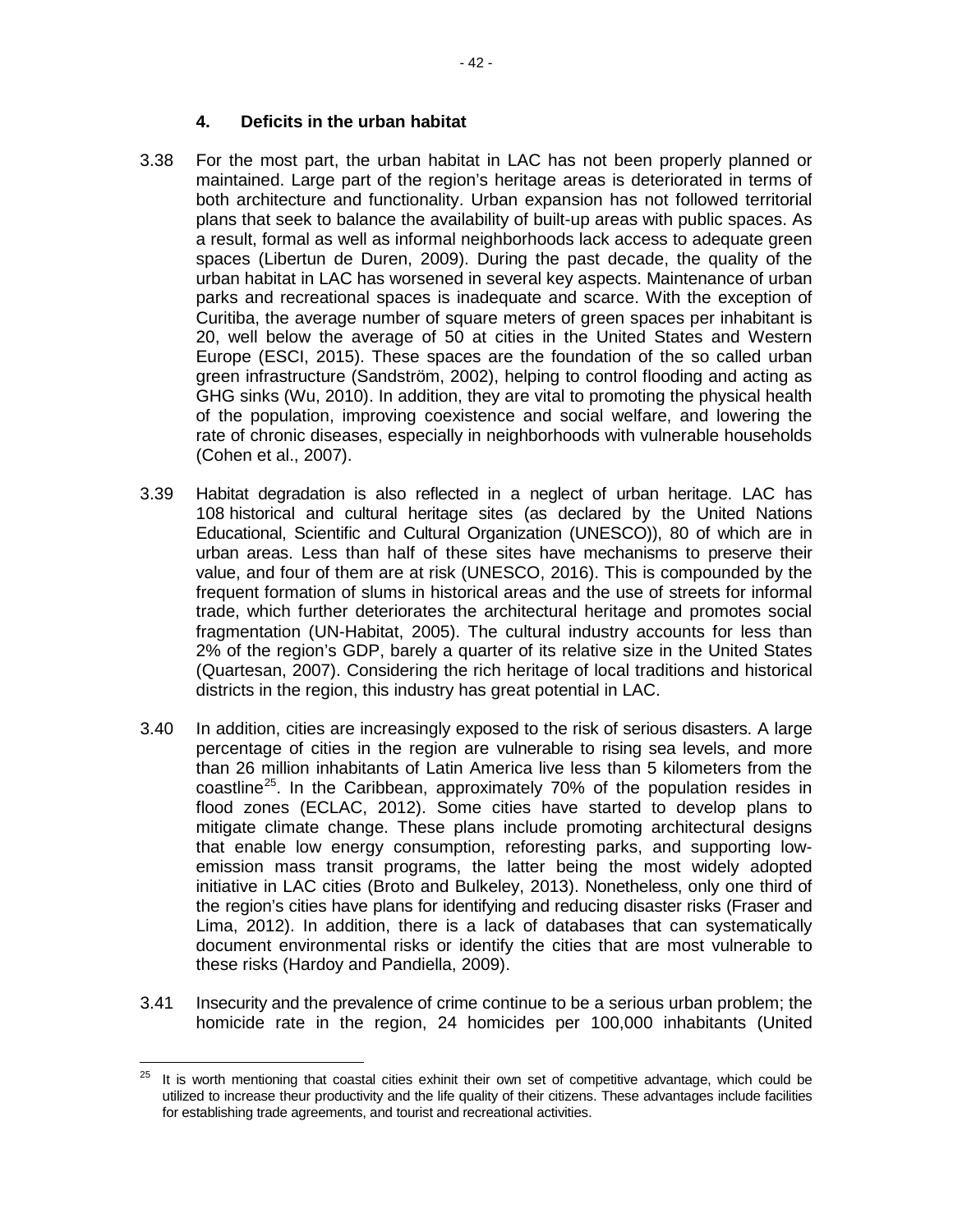- 43 -

average rate. In addition, nine of the ten cities with the highest number of homicides worldwide are in the region (UNODC, 2011). Other types of crime are disproportionately more prevalent in urban areas and primarily affect youths and women (Imbusch, 2011). While there are differences among the various countries, insecurity continues to be one of the primary concerns in LAC. Almost 40% of the population reports having been the victim of a crime, and LAC is the only developing region in which violence has been continuously rising since 2005 (Latinbarómetro, 2015). Crime has a high human and economic cost. It is estimated that crime absorbs 3% of the region's GDP, this amount being equal to LAC's annual expenditure in infrastructure or to the income of the poorest 20% of the region's inhabitants (Jaitman, 2015). As expected in view of the sociospatial disparities in the region's cities, the geographic distribution of crime in urban areas is not homogenous. A recent study of four cities shows that 50% of urban crime is concentrated in less than 8% of street segments (both sides of a city block between two intersections) (Jaitman and Ajzenman, 2016). The distribution and patterns of crime in the cities have implications for urban design and for crime prevention and control policies.

3.42 Lastly, cities are less sustainable as they become increasingly less dense, with a fragmented pattern of land use and a high dependence on motorized transport. Over the past five years, cities have lost population in urbanized areas while growing toward the periphery, with land occupancy rates that are double the demographic growth and with a decline in average population density (Ángel, 2012). The spread of low-density urbanized areas reduces the advantages of agglomeration economies (Glaeser, 2011) and raises the cost of expanding water, sanitation, and waste management networks, the time and resources devoted to transportation, GHG emissions (Liddle, 2013), and the occupation of polluted land areas or high disaster risk areas (UN-Habitat, 2016). In addition, expansive growth of the urban footprint is associated with an increase in energy consumption. This is because housing units located far from one another use up more energy for heating, as well as because of increased energy losses throughout the distribution network (Ewing and Rong, 2008).

# **IV. LESSONS LEARNED FROM THE BANK'S EXPERIENCE IN THE SECTOR**

4.1 In the last three years, the urban development and housing sector has displayed intensive activity, both in operational terms and in terms of knowledge generation and dissemination. During these years, 18 sovereign-guaranteed operations were approved in an aggregate amount of US\$1,426,170,000, distributed among the Bank's 4 regions.<sup>[26](#page-47-0)</sup> During the same period, ESCI has applied its methodology in 55 cities, serving 20 countries in the 4 regions. By year-end 2016, ESCI will have reached 70 cities in all LAC countries. In addition, over the course of these years, the Bank has produced more than 50 original publications and ten regional events, $27$  disseminating innovation themes. Below is a

<span id="page-47-0"></span><sup>&</sup>lt;sup>26</sup> Includes two fiscal operations, by the Fiscal and Municipal Management Division, with urban components exceeding 50% of the total amount.<br>Noteworthy events include events with the Korean Research Institute for Human Settlements (KRHIS), with

<span id="page-47-1"></span>the Chinese Academy of Social Sciences, on the revitalization of historical urban centers, and ESCI cities forums.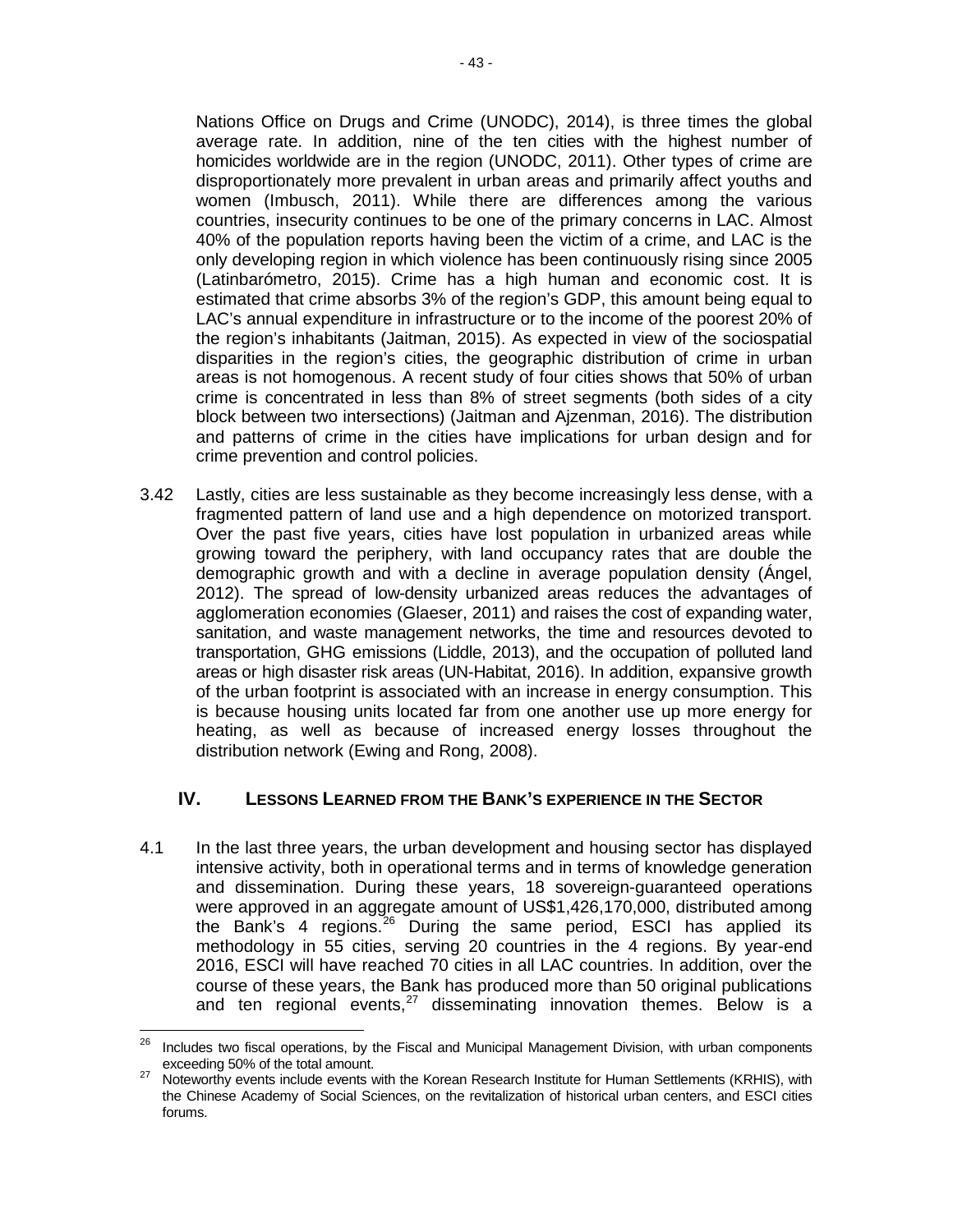description of: (A) evaluations by the Office of Evaluation and Oversight (OVE); (B) the results of the Development Effectiveness Matrix; (C) the main lessons learned from the Bank's experience; and (D) the Bank's comparative advantages in the Sector. The lessons set forth herein reflect the Bank's experience in the Sector between 2013 and 2016, based on an analysis of sovereign- and nonsovereign guaranteed loans $^{28}$  $^{28}$  $^{28}$  and the experience of ESCI.

### **A. Evaluations by the Office of Evaluation and Oversight**

4.2 Between 2013 and 2016, OVE evaluated the PROCIDADES program (2015) and the Bank's country programs with Colombia 2011-2014, Bolivia 2011-2015, and El Salvador 2009-2012, which were significant for the Sector portfolio.<sup>[29](#page-48-1)</sup> The main conclusions and recommendations of these evaluations are as follows:

#### **1. PROCIDADES**

- 4.3 PROCIDADES is a lending mechanism designed to finance comprehensive urban interventions by means of direct loans to municipalities in Brazil. This mechanism was approved in 2006 in the amount of US\$800 million, making loans of up to US\$50 million available to each of the eligible municipalities. Municipalities with populations of 100,000 to one million and with sufficient capacity to finance up to 50% of the proposed project with their own resources were considered eligible. Between 2007 and year-end 2015, the Bank approved 22 PROCIDADES projects for a total amount of US\$512 million, of which 42% (US\$212.5 million) has been disbursed and 14% (US\$70.8 million) has been cancelled. Out of these 22 projects, five has been closed and three has been cancelled. It is particularly important to understand the achievements and challenges of this program as the Bank moves forward with the strategy of reinforcing its partnership with subnational governments and creating multisector urban development programs (Eguino, 2012).
- 4.4 PROCIDADES was an effective and innovative mechanism in terms of positioning the Bank as a source of financing for municipalities and promoting multisector work at the urban level. At the same time, PROCIDADES was a pioneering program in decentralizing the responsibilities for the design and supervision of operations from Headquarters to the country offices. This program's experience has generated interest in the Bank's subnational work outside of Brazil, and has advanced the Bank's knowledge of how to create sovereign loans based on comprehensive urban operations. The OVE evaluation report and the supplementary studies from the Knowledge and Learning Sector (KNL) provide particularly significant lessons for multisector programs that involve subnational governments.
- 4.5 **The institutional capacity of municipalities needs to be reinforced, particularly in programs in which municipalities are responsible for the execution and maintenance of the interventions**. The design of projects should identify the weaknesses of the executing units and include specific

<span id="page-48-0"></span><sup>&</sup>lt;sup>28</sup> The analysis of the reports of the Office of Evaluation and Oversight (OVE) and of the sovereign-guaranteed (SG) and non-sovereign guaranteed (NSG) loan operations was carried out with the KNL team.

<span id="page-48-1"></span> $\frac{29}{2}$  The evaluations of the Bank's country programs with Argentina (2003-2008) and Ecuador (2007-2011) predate the period of this SFD.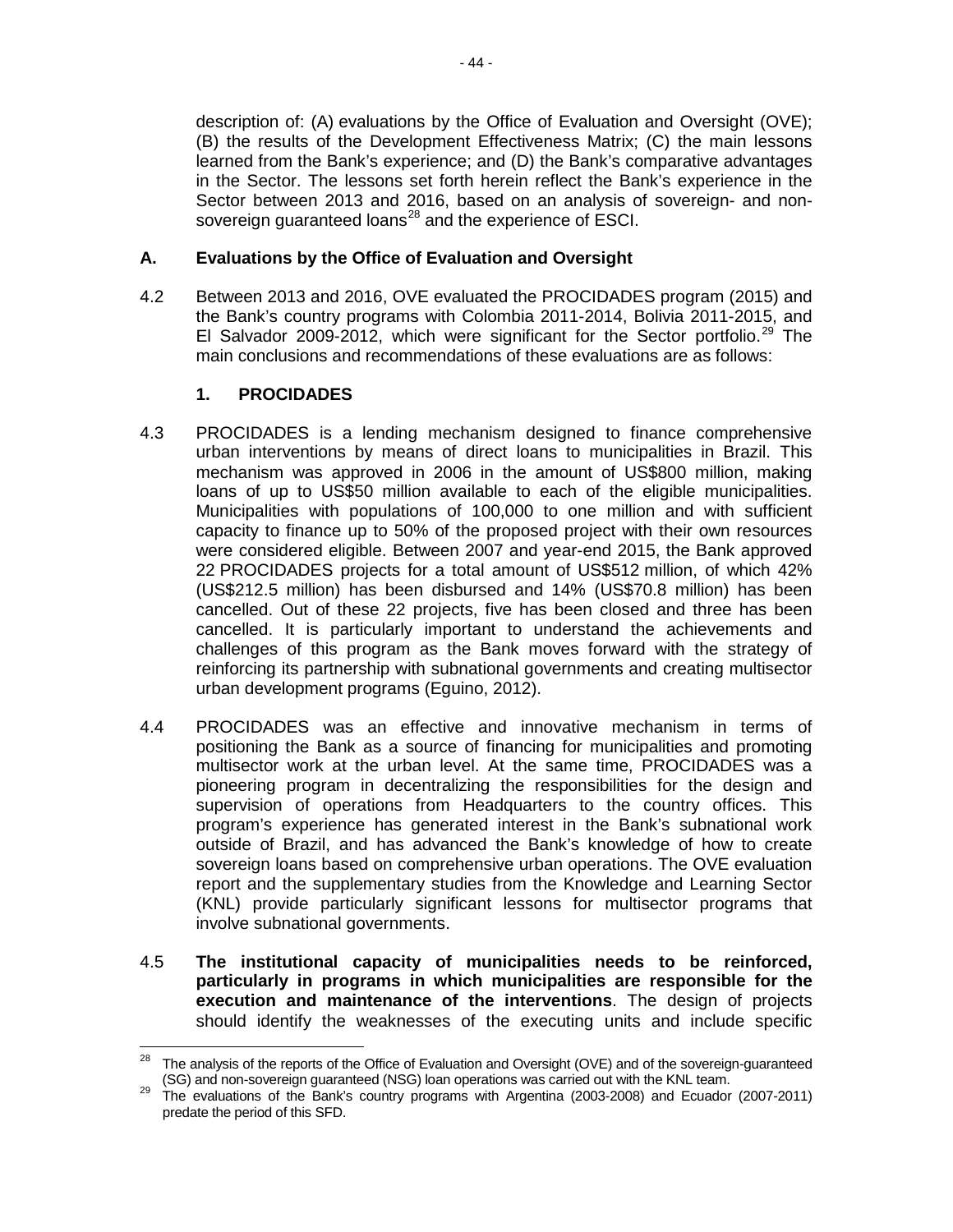components to strengthen them, aside from the support of external consultants. One of the tools that reinforce the municipal management capacity for these projects is the inclusion of master plans in the operating regulations of the program.<sup>[30](#page-49-0)</sup> In addition, the existence of local community participation from the outset promotes maintenance of the interventions. Without this commitment on the part of the residents and without municipal resources, works rapidly deteriorate.

- 4.6 **Subnational programs should compensate for the disparity in municipal government resources**. There is great diversity in the financial and technical capacities of municipal governments. In general, only a few municipal governments have been able to satisfy the technical and fiduciary demands of PROCIDADES. The vast majority of the poorer municipalities failed to meet the eligibility criteria and, as a result, loans have been concentrated in the most prosperous areas of the country rather than in the most deprived.
- 4.7 **The national government is a key to improving the operativeness of the subnational programs**. Facilitating a robust relationship between levels of government helps in overcoming the difficulties that arise from the differences between the municipal and national political cycles. The former tend to be shorter and more volatile, leading to delays in loan implementation. National governments can simplify the internal loan approval processes, thereby shortening the timeframes prior to disbursement.
- 4.8 **The transactional costs of subnational projects need to be properly taken into account**. It is recommendable to carry out a small-scale pilot program before creating a sizeable line of credit. The cost of preparing the PROCIDADES projects was twice as large as for other municipal loans provided in Brazil between 2007 and 2014. This was attributable to the low approval amount per project as well as to the fact that most of the municipalities servedwere new Bank clients.
- 4.9 **Sector outcome indicators do not reflect the impacts of comprehensive urban projects**. The complexity of these projects makes it difficult to capture their outcomes by means of the typical sector indicators. The quality of life index is also a less than adequate indicator, since it reflects measurements at the urban level while these projects only target certain urban areas. Similarly, the results of satisfaction surveys are influenced by factors that are not dependent on the project. The Bank needs to develop new ways of measuring the benefits and impacts of multisector urban operations.

# **2. Country Programs**

4.10 **A multisector and territorial vision improves the outcomes of operations.** Neighborhood improvement interventions are still weak in terms of integrating the targeted neighborhoods into their environment (Bolivia). Similarly, housing operations still fail to include the appropriate mechanisms for integrating

<span id="page-49-0"></span> $30$  This lesson is derived from the KNL report PROCIDADES, El Observatorio de Procidades – Fase II [PROCIDADES – The Procidades Observatory – Phase II] (KNL, 2012).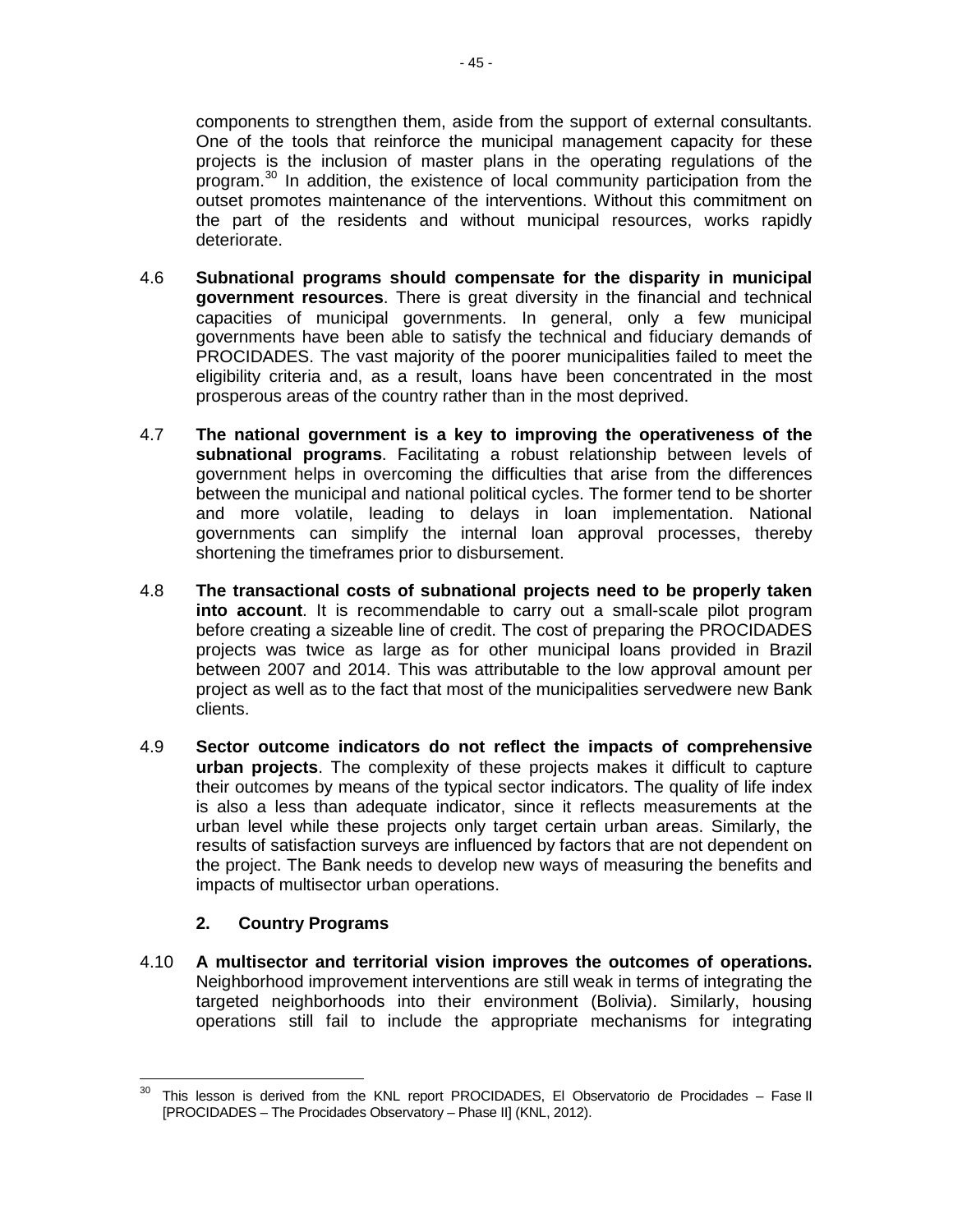low-income housing into the existing urban fabric, leading to homes being located in peripheral and isolated areas (El Salvador ).

4.11 **The financial sustainability of housing programs needs to be reinforced.** This includes taking into account the daily maintenance and travel expenses of beneficiary households. In addition, the high costs of the executing units weaken the financial sustainability of the programs. It is useful to leverage efforts with remittance and private-sector funding sources (El Salvador) and reinforce the work with public entities with a national reach that support territorial bodies (Colombia).

#### **B. Results of the Development Effectiveness Matrix (DEM)**

- 4.12 The evaluability of operations in the Sector improved between 2013 and 2016, thanks to the efforts expended on the ex-ante economic analyses included in the loan proposals. All operations benefitted from a cost-benefit analysis of the economic returns of the interventions financed by their main components. In addition, these analyses described the incremental costs of the investment as well as the operating and maintenance costs associated with the expected outcomes of each project.
- 4.13 However, it should be noted that the typical evaluation methodologies still fail to fully capture the synergistic benefits of comprehensive urban projects. This is due to the difficulties both in compiling adequate data and in attributing the perceived changes in the targeted territories and households to a specific intervention (World Bank, 2016). As the OVE evaluation of the PROCIDADES program correctly identified, the DEM does not reflect a large part of the impacts derived from multisector urban interventions (Crespo et al., 2015).
- 4.14 In recent years, as a result of the mass dissemination of new information and communication technologies (big data), new possibilities have opened for measuring the impact of comprehensive urban interventions. At the present time, there is a possibility of obtaining and processing georeferenced longitudinal data series. These data can also make up for shortcomings in the frequency and scale of national statistics, which are often generated on the basis of jurisdictions that do not match the area of the proposed urban interventions (Glaeser et al., 2015). For this reason, both the Sector and several of the international development agencies<sup>[31](#page-50-0)</sup> are exploring the best way of incorporating big data in the economic evaluation of urban interventions [\(http://unstats.un.org/bigdata/\)](http://unstats.un.org/bigdata/).

# **C. Lessons learned regarding the Sector portfolio 2013-2016**

4.15 The lessons for the 2013-2016 cycle regarding operations in the Sector are derived from: (i) an analysis of the portfolio of sovereign-guaranteed (SG) loans, both closed and underway; (ii) the non-sovereign guaranteed (NSG) loan

<span id="page-50-0"></span>The United Nations, together with national and academic statistics institutions, are carrying out research on how to incorporate bid data in measuring the SDGs. The list of participating institutions includes: Harvard University; Instituto Nacional de Estadísticas y Geografía [National Statistics and Geography Institute] (INEGI); Massachusetts Institute of Technology (MIT); NASA/Jet Propulsion Laboratory; Paris COP21; UN DESA; and the World Bank [\(http://unstats.un.org/bigdata/taskteams/sdgs/\)](http://unstats.un.org/bigdata/taskteams/sdgs/).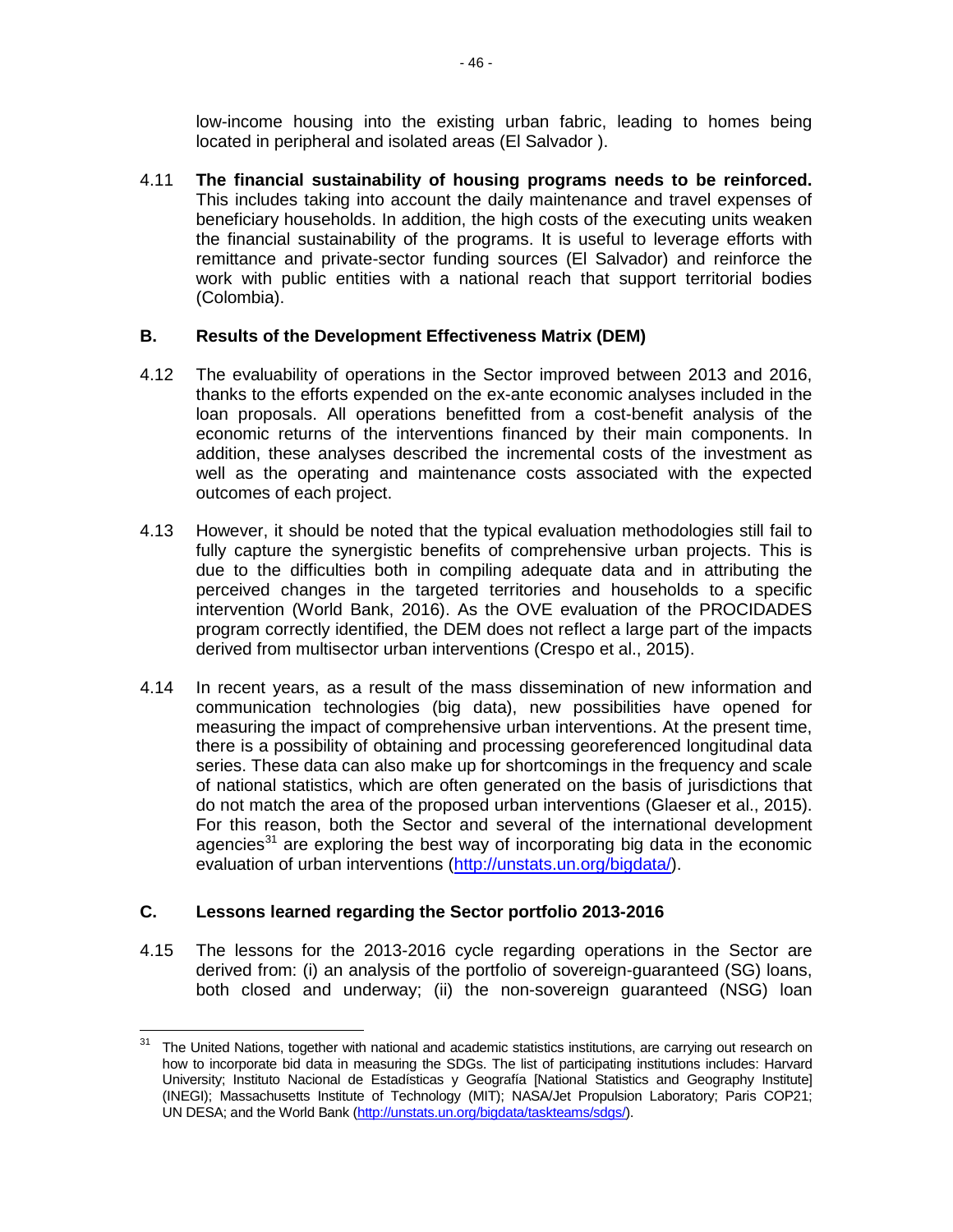portfolio; and (iii) the operational experience of ESCI. The active SG loan portfolio between 2013 and 2016 consists of 55 projects at various stages of progress: 17 new operations, ten closed operations, and 28 operations underway. The lessons for the NSG loans are based on a review of the project documents for a sample of ten housing operations. The lessons from the ESCI are derived from the initiative's experience of having applied the ESCI methodology in more than 50 cities in the region.

# **1. Sovereign-Guaranteed (SG) loans**

- 4.16 The Project Completion Reports (PCR) have two recurrent operational themes: (i) support the executing units; and (ii) improve coordination between the institutions involved in the project. In terms of the design of operations, the focus continues to be on generating comprehensive projects, ensuring the sustainability of the investments, and improving the quality of the preinvestment studies. In line with the OVE analysis, the PCRs emphasize the need to have appropriate impact indicators for comprehensive operations, since sector outcomes do not properly measure the impacts of these operations (Crespo et al., 2015). In addition, various specific lessons have been learned for each dimension of the Sector.
- 4.17 All Project Monitoring Reports (PMR) point to the challenges of coordination among multiple subexecuting units, delays due to the large number of procurement processes, and scheduling changes caused by budget cuts and turnover of authorities. In general, as observed throughout the Bank's portfolio, the PMRs describe various problems yet fail to focus on their causes or identify execution strategies that have proven effective. The lessons learned are listed as applicable to: (a) execution issues; and (b) design issues, including lessons on how to introduce questions related to climate change and gender, into the Bank's operations in the Sector.

# **a) Lessons on execution issues**

- 4.18 **Urban development programs are more effective when their interventions use a multisector approach in terms of both project design and project implementation.** This approach makes it possible to achieve synergies among various interventions in a single territory, thus lowering the transaction costs of the operations both within the Bank and for the counterparts, while boosting the positive impact of the operations. For example, upgrading an informal neighborhood may require investments in infrastructure, in housing, in job training for the local population, and in strengthening the cadastral and property tax collection systems. Each of these interventions requires specific sector knowledge. However, the absence of proper coordination leads to a loss of potential synergies among the interventions and delays in the expected benefits of the project.
- 4.19 **New executing units also need to be supported during execution of the interventions.** Executing units with no experience in external financing contracts need continuous Bank support in implementing ex-ante evaluation processes, preparing terms of reference, and adopting management systems, among other responsibilities. This need is even more pressing in cases of high turnover of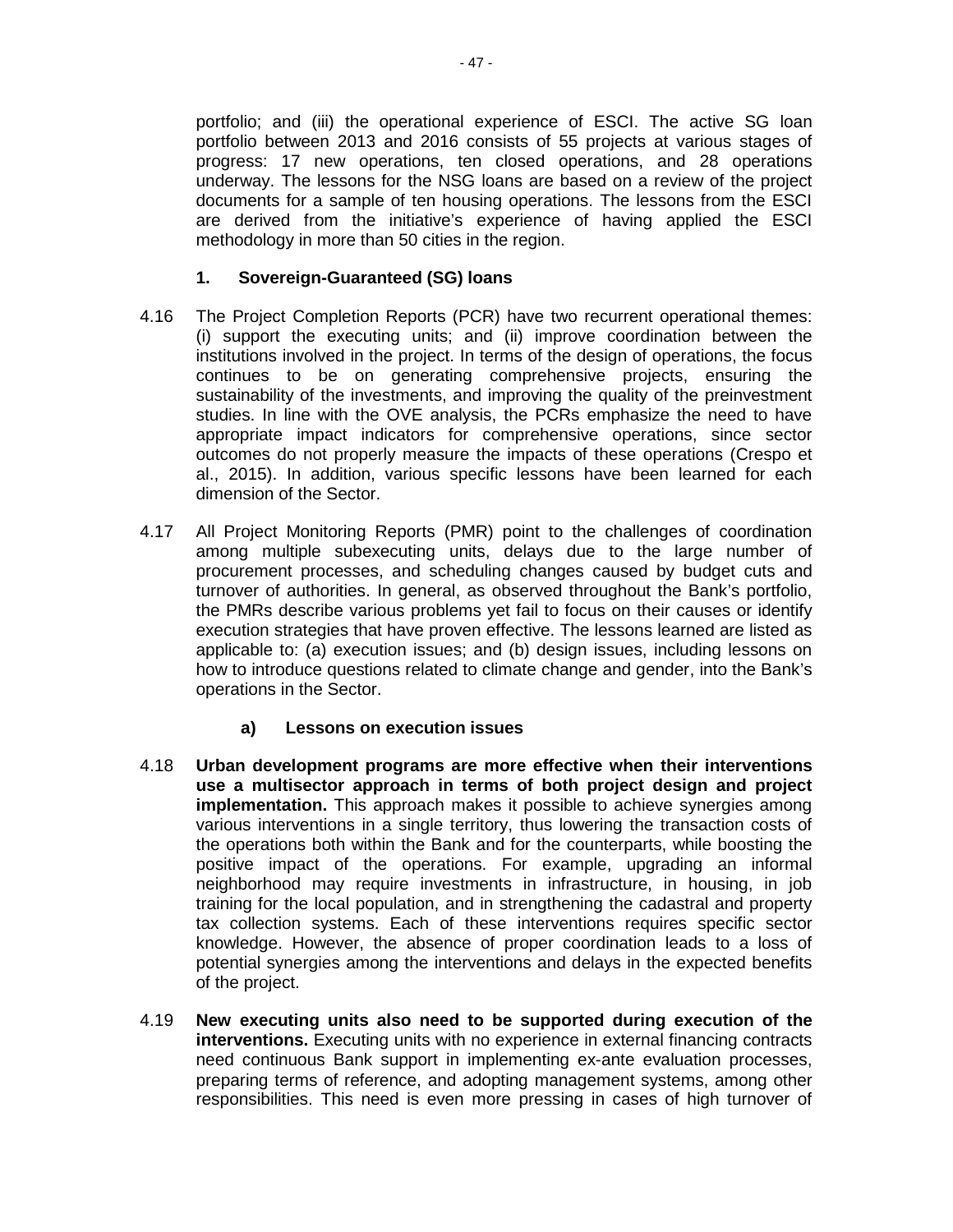authorities, administrative personnel, and government priorities (1786/SF-HO, 1479/OC-BR, 2072/OC-PN). In contrast, other programs have benefitted from capacities built in prior operations with the same executing unit (3458/OC-AR).

- 4.20 **The executing units need support in selecting suppliers and contractors.** This support includes the stages of due diligence on bidders, monitoring and supervision of the construction of infrastructure works, and provision of services to users. This support is needed because, if the executing units lack the capacity to properly evaluate bidding terms and conditions, there is a risk that contracts will be incorrectly awarded. For example, it frequently happens that companies bid on the construction of small infrastructure works without having the requisite financial or technical capacity, sometimes even presenting bids containing false information. If these companies are awarded the contract by the executing units, the result is poor-quality construction or termination of the contract. In either case, there are cost overruns and delays.
- 4.21 **There is a need to reinforce the coordination of roles between the executing agencies, the levels of government, and the Bank.** Previously signed collaboration agreements are not enough to ensure communication between the parties. The bodies responsible for regularizing property ownership and those approving urban plans and services should be aligned. A lack of coordination with the service operators has prevented prompt connection to the water and sewerage or natural gas networks, at times even requiring the rebuilding of already completed streets (2082/BL-BO). Interinstitutional agreements and ad-hoc technical coordination committees at both the design and the construction stages enhance coordination with the service operators.
- 4.22 **Preinvestment studies should improve their cost and benefit calculations.**  Preinvestment studies of good quality are essential in order to avoid multiple adjustments during execution. Land use, service quality, easements, property rights, and climate change adaptation, among other variables, require time to be studied. These studies can prevent eligibility problems, cost overruns during execution, and subsequent deterioration of the financed works (2082/BL-BO, 3458/OC-AR, 1960/OC-BR).
- 4.23 **Post-disaster urban reconstruction programs require both a short- and a long-term vision when being implemented.** These programs typically consist of two clearly defined stages. The first is very short but is clearly focused on the most urgent needs, such as providing minimum emergency services. The second stage is less urgent but requires a greater level of coordination among participants and a long-term vision that can help transform the reconstruction processes into an opportunity to build a more inclusive city. The success of this stage depends on effectively coordinating the physical reconstruction processes with the interests of the affected communities and the various levels of government.

# **b) Lessons on design issues**

4.24 **The design of urban operations needs to be even more comprehensive.** This combined with a multisector vision prevents the fragmentation of investments, making it possible to achieve greater impacts with fewer resources.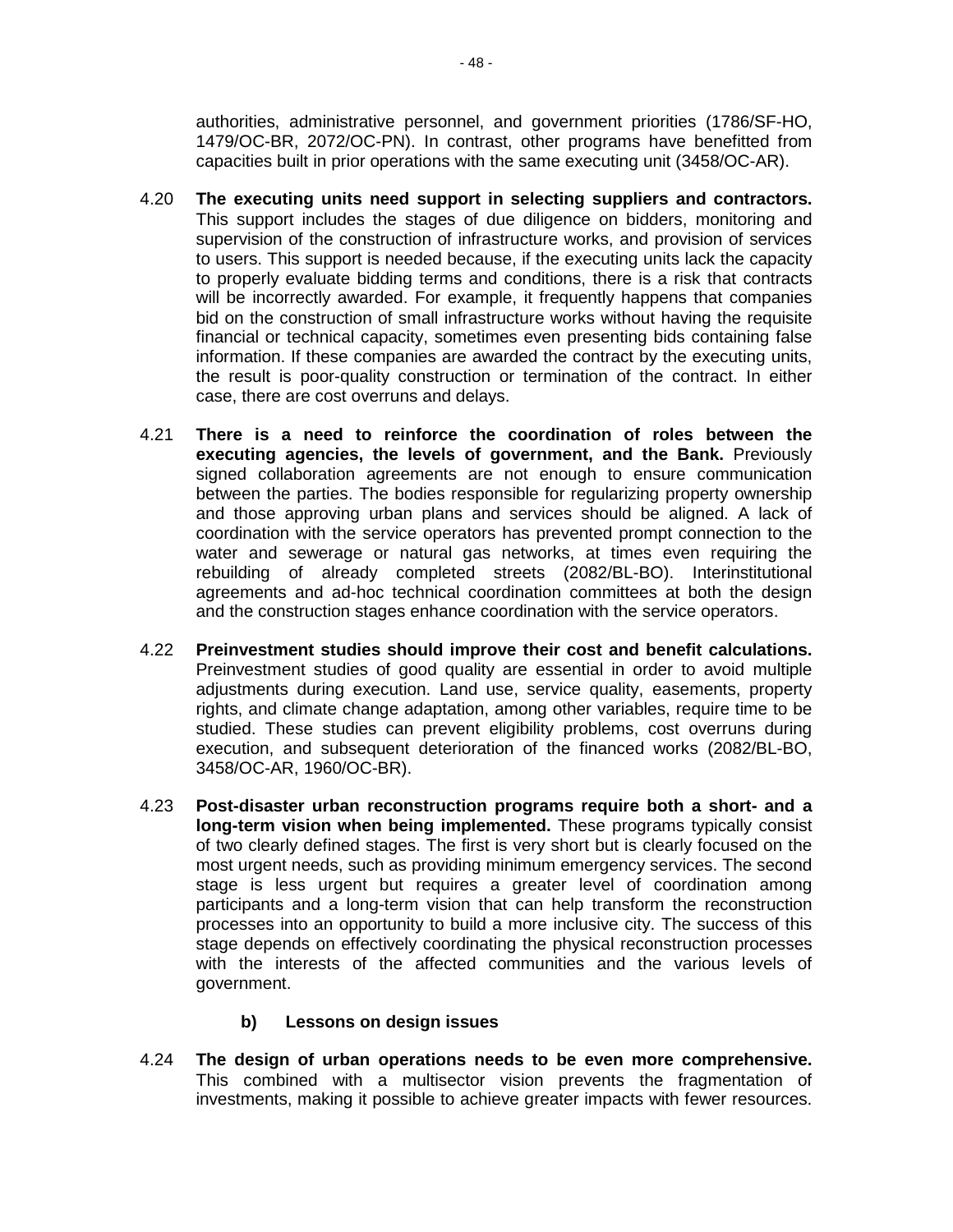Despite agreement on this principle, the smaller scale of works, tight preinvestment time frames, and budget limitations create challenges to working comprehensively in each intervention. In addition, the authorities do not always support the supplementary actions needed to maximize the impact of the investments (2082/BL-BO, 1960/-BR).

- 4.25 **There is a need to develop specific strategies aimed at generating synergies with the private sector and increasing private-sector participation in addressing urban deficits.** Although some strides have been made in securing private-sector participation in the production of affordable housing, these efforts are still not sufficient or properly regulated under national territorial plans. These shortcomings are even more pronounced with regard to the private sector's participation in providing urban infrastructure, where there have been no incentives for private firms to take part in creating urbanized land in the framework of a territorial development plan.
- 4.26 **The plans for maintenance of the investments to be financed should be included from the outset.** Some operations have encountered difficulties in terms of the capacity of the municipal counterparts to maintain the works once completed. For example, this has been the case with the wastewater treatment plants in Bolivia (2082/BL-BO), the parks in Catanduva, Brazil (2268/OC-BR), the Orla Ferroviária linear park in Campo Grande, Brazil (1960/OC-BR), and the residential complexes in Olarias and Parque do Gato park in Sao Paulo. Brazil (1479/OC-BR). The PCRs identify several strategies to improve the sustainability of the works. One is to include components to promote community and civil society participation, as in the cases of the association of friends of Orla Morena in Campo Grande, Brazil (1960/OC-BR) and the water communities of the colonias of Villafranca and Villa Cristina, Honduras (1786/SF-HO). Another strategy is to create sustainability and preventive maintenance units, as in La Paz, Bolivia (2082/BL-BO). Lastly, a third strategy is to include contractual provisions designed to encourage maintenance, such as lower interest rates when the activities envisaged in the plans for transfer to the relevant entities are fully carried out (2268/OC-BR).
- 4.27 **Programs that insert interventions into large-scale master plans yield better outcomes.** The neighborhood improvement program in Argentina includes general strategic projects for more extended areas, making economies of scale possible in the interventions and successive financing stages (3458/OC-AR). Similarly, the series of programs in Paraná, Brazil, structures the interventions in the context of the urban development plans and the programming of local investment, thereby creating a virtuous synergy between the interventions and the municipal planning capacity (3458/OC-BR) and facilitating the subsequent maintenance of the completed works (2054/OC-BR).
- 4.28 **Neighborhood improvement programs need to analyze the legal mechanisms for granting property rights to the beneficiary households**. Managing property rights demands time and coordination. On occasion, it is subject to independent municipal entities, which in turn requires arriving at prior agreements to streamline procedures. To address this issue, it is necessary to coordinate actions between municipal and national institutions. For example, PROMEBA, in Argentina (3458/OC-AR), uses general administrative acts to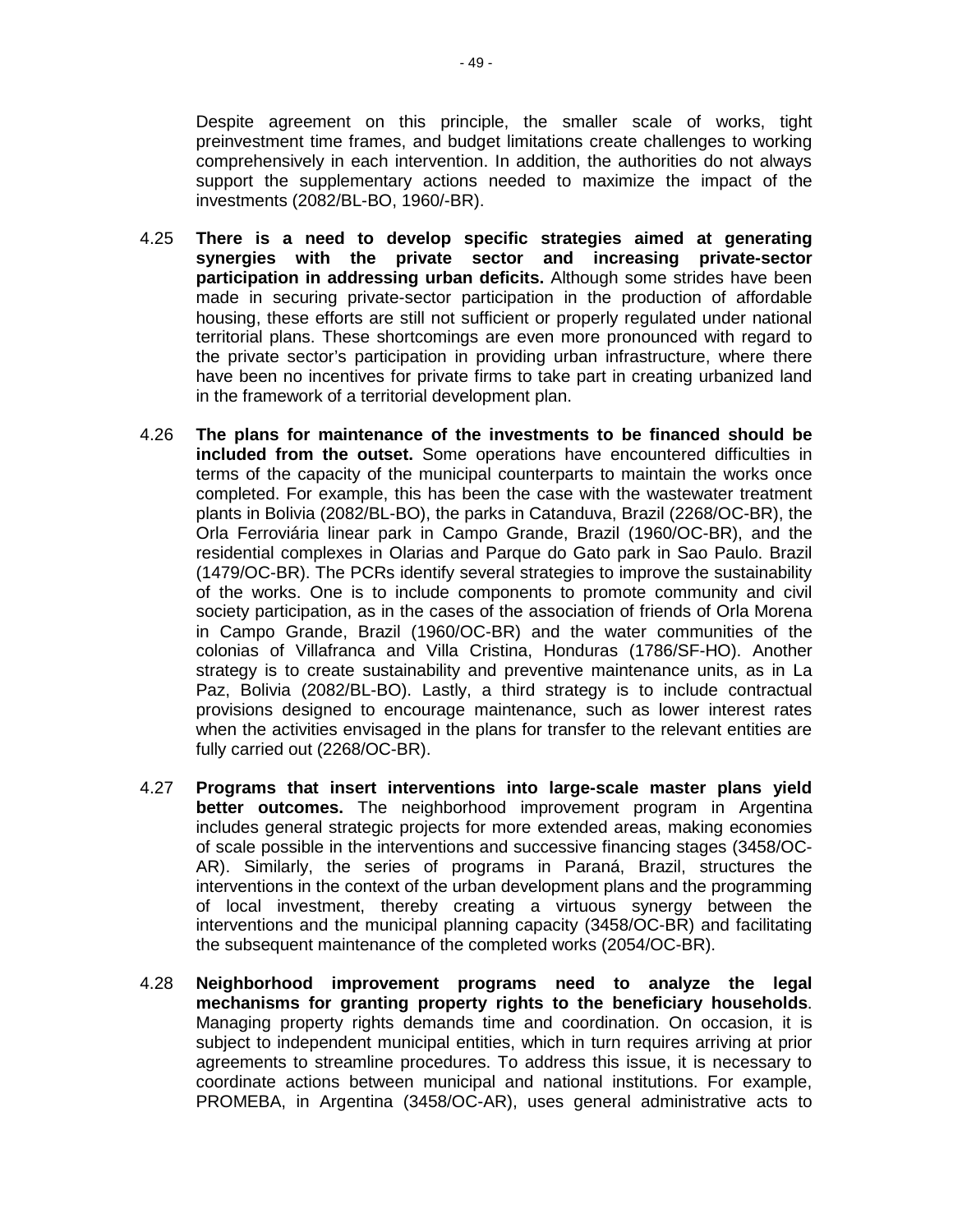solidify household's tenure security. In addition, it makes State ownership of the targeted land parcels a condition precedent to disbursement.

- 4.29 **Programs that address housing deficits need to strengthen the controls of eligibility for household subsidies.** In some cases, financial intermediary institutions succeed in absorbing the extra cost of reaching poorer beneficiaries, serving cohorts of ever lower average income (1786/SF-HO). In other cases, however, as the program moves forward, the proportion of beneficiaries with monthly income below the threshold decreases, indicating poor eligibility controls (1982/OC-PN; 2025/OC-PN). In addition to taking into account the extra costs of reaching low-income households, it is necessary to reinforce the mechanisms for beneficiary identification. In the absence of adequate controls, some programs have tried to compensate for this shortcoming with sworn statements by the potential beneficiaries. This strategy is onerous and of questionable effectiveness, in addition to requiring an amendment of the operating regulations (2279/OC-EC).
- 4.30 **Programs aimed at revitalizing urban areas of heritage value need to include components to serve the vulnerable households in those areas.**  Several downtown renewal programs include mechanisms for providing social services on a priority basis to the vulnerable population sectors (3312/OC-BR). For example, the program in Sao Paulo (1479/OC-BR) includes support for comprehensive service programs for the homeless population as well as the provision of low-income housing solutions. However, these mechanisms have to a large extent faced management and coordination problems that prevented their implementation, showing that there is still work to be done in merging heritage renewal interventions with social service interventions.
- 4.31 **Post-disaster housing reconstruction programs require a long-term urban vision.** The proposed intervention needs to consider how the housing fits into an urban fabric that allows residents to have access to basic urban services outside their home. For example, several of the housing reconstruction projects designed to address Haiti's population following the earthquake of 2010 failed to adequately consider the relationship between the home and its environment, resulting in neighborhoods that lack public spaces and quality services. Moreover, in order to create positive synergies with other development programs, housing projects should take into account existing urban plans as well as tenure regularization plans in the process of being implemented.

# **i. Lessons on issues related to climate change**

4.32 In recent years, the Bank has been intensively involved in financing green projects, supporting the sharing of experiences in the region and positioning housing at the center of the sustainable development agenda. The Sector has 135 approved projects, which include specific climate change adaptation and mitigation interventions for a total amount of US\$2.45 billion. Of this total, US\$456.52 million was allocated to housing, US\$150 million to sustainable cities, and US\$12 million to urban development and housing. At the present time, the Bank is involved in sustainable housing projects in Mexico, Argentina, Jamaica, Panama, and Peru, among other countries. The best-known of these projects is ECOCASA, a program designed by the Mexican government, through Sociedad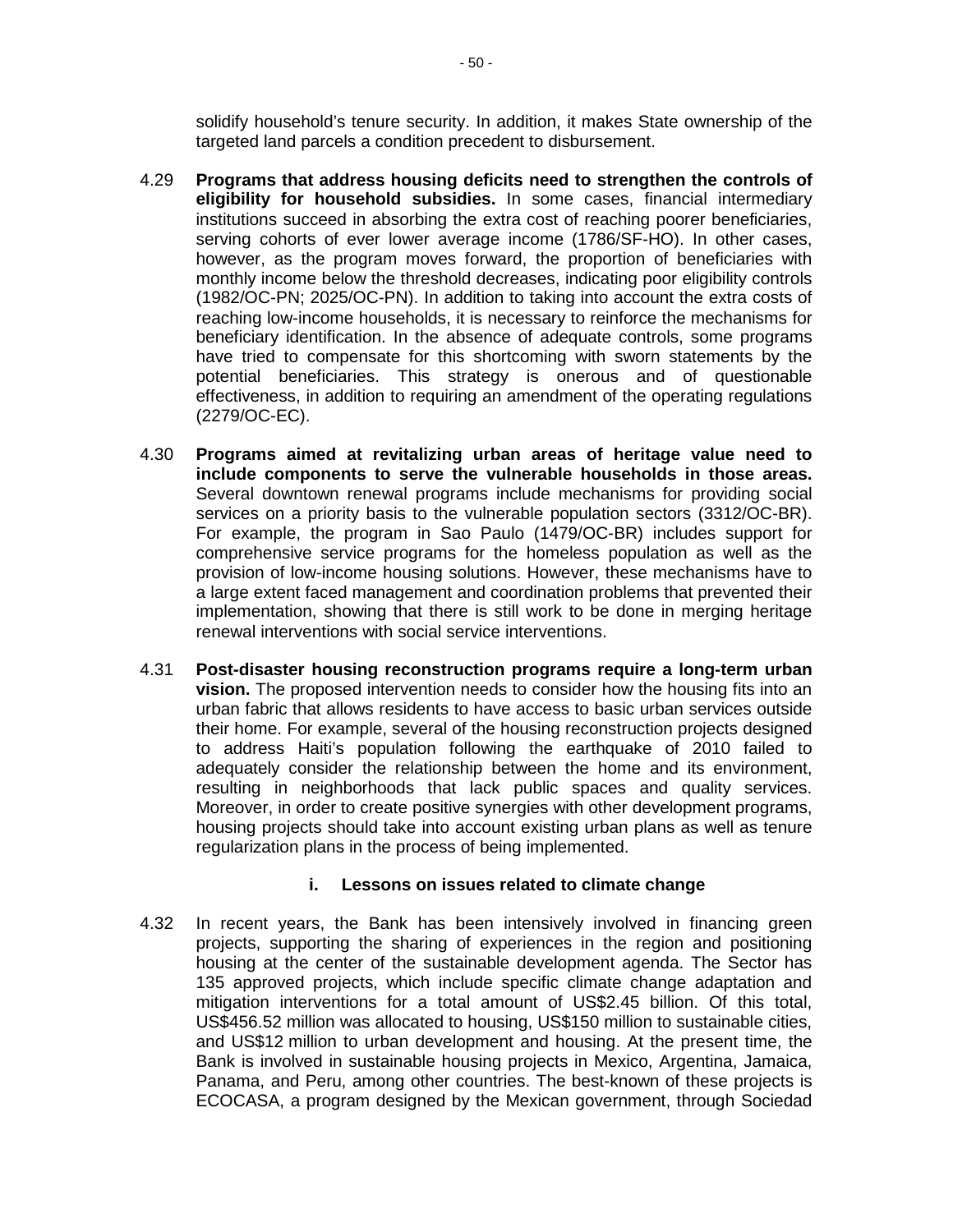Hipotecaria Federal, S.N.C. (SHF), jointly with the IDB and the German bank KfW. ECOCASA finances 27,000 low-income green housing units. These units produce GHG emissions that are 20% lower than homes built using traditional techniques. The program yields a series of important lessons for green housing in the region, including the following:

- 4.33 **The costs of building green homes can be offset by arraying a diversity of financing sources.** The Bank channeled concessional grant resources in the amount of US\$52 million from the Clean Technology Fund (CTF). These favorable terms enabled SHF to cover the extra costs of building the ECOCASA housing and leverage resources from the private sector. Added to this is US\$9.3 million from the European Commission's Latin America Investment Facility (LAIF) for a pilot program of passive homes,  $32$  arranged for by the Bank together with KfW. The success of the program is largely attributable to promoting interventions for which there is already an available supply of funding. In addition, the public policy conditions in the country were exceptionally favorable, since ECOCASA was structured within a national legal framework.
- 4.34 **The large scale of the green-housing program is an incentive to privatesector participation.** The manufacturers and suppliers of ecotechnology have an interest in being listed as suppliers in programs that generate high demand. In the case of Mexico, the size of the INFONAVIT operations is a stimulus for the private sector to improve its green construction standards. Transparency and coordination between the supervising institutions and the technical experts is essential in order to ensure consistent standards.
- 4.35 **Educating users on the use and maintenance of a green-house enhances the home's sustainability.** ECOCASA educates residents, which facilitates the use and maintenance of the equipment and improves household satisfaction with the house. It is also important to update the technical training of the government's project team and the financial institutions to enable them to properly evaluate the project proposals submitted by developers.
- 4.36 **Fluid communication and coordination between the public and private sectors is critically important for introducing innovations into the housing sector.** SHF worked intensively with housing developers to create an efficient avenue for cooperation and design innovation and for estimating potential reductions in carbon emissions. This avoids a duplication of efforts and makes it easier to standardize tools. In addition, by having a technical database at the national level, different housing prototypes can be proposed to suit the various bioclimate zones, allocating estimated costs and expected GHG reductions.

# **ii. Lessons on gender-related issues**

4.37 **Gender issues need to be addressed as early as in the design stage.** The Sector has focused its efforts on introducing gender issues as soon as a project is identified, using the tool "address social vulnerability in urban development and housing operations" (IDB 2014). This tool prioritizes a diagnostic assessment of the specific needs of vulnerable population groups in the territory covered by the

<span id="page-55-0"></span>This is the name given to homes that have maximum energy and resource efficiency.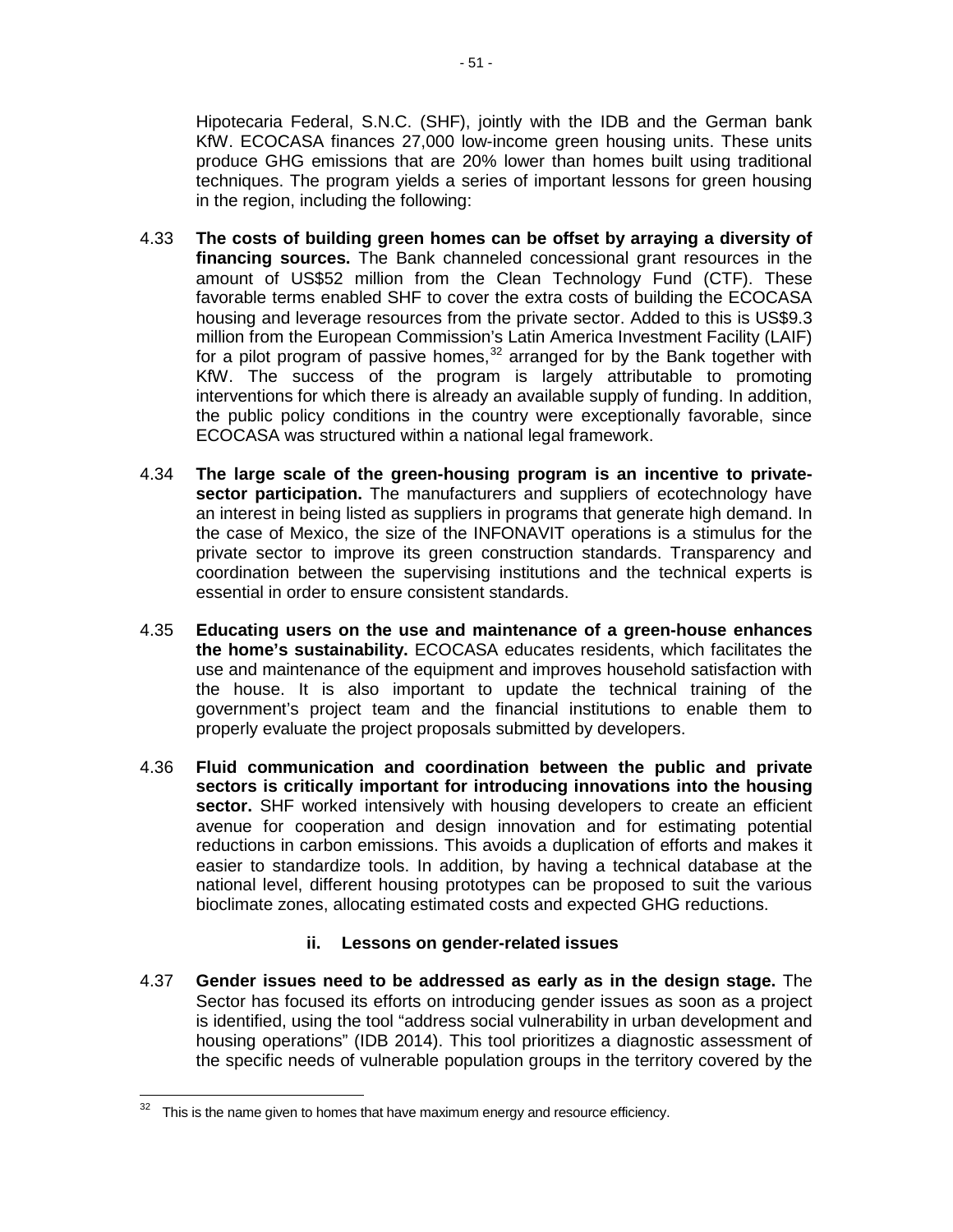- 52 -

interventions. Implementing this strategy has allowed the Sector to improve the quality of gender indicators according to the quality parameters used by the Bank's Gender and Diversity Division (GDI). Between 2013 and 2016, half of the operations in the Sector included specific indicators to treat the issue of gender in their results matrix. In 2015, 83% of the interventions included crosscutting gender themes.<sup>[33](#page-56-0)</sup> Particularly worth of note are the Neighborhood Improvement Programs in Uruguay (3097/OC-UR) and Argentina (3458/OC-AR), for US\$70 million and US\$200 million respectively, and the Improvement of Housing and Habitat Program in Paraguay (3538/OC-PR), for US\$30 million.

- 4.38 **National data on gender cannot be extrapolated to the urban territory.** One of the difficulties that have arisen in the execution stage is that despite increasing collection of gender data (as specified in the results matrices of the operations), these data are typically collected at the national or major-cities level, leading to a lack of data at the territorial level and thereby preventing the gender theme from being addressed more effectively.
- 4.39 **There is scant evidence on the effectiveness of measures promoting gender equality.** Between 2013 and 2016, with a view to closing the knowledge gap on what works in promoting gender equality in urban development and housing operations, quasi-experimental impact assessments with gender indicators were begun for three Sector projects with gender indicators: (i) Barrios de Verdad [Real Neighborhoods] in Bolivia<sup>[34](#page-56-1)</sup> (2908/BL-BO), which titled women, built daycare centers, and installed sanitary facilities in homes and lighting in streets to reduce violence against women; (ii) neighborhood improvement program in Guyana (2102/BL-GY), which upgraded homes and titled women heads of household; and (iii) urban integration and coexistence program in Tegucigalpa (2017/BL-HO), which compares the social and economic conditions of women in neighborhoods with and without interventions. It is expected that the design of new operations in the Sector will be informed by the knowledge generated by these evaluations.

# **2. Non-Sovereign Guaranteed (NSG) loans and operations**

4.40 The Bank's work with for-profit and not-for-profit nongovernmental organizations is very relevant for the Sector. Between 2013 and 2016, operations by Opportunities for the Majority (OMJ) and the Financial Markets Division (FMK) helped produce more than 819,000 housing units. These units are distributed among 10 countries in the region but area heavily concentrated in Mexico, where program 2559/OC-ME was responsible for more than 690,000 units. In addition, the work of the Multilateral Investment Fund (MIF) is of interest for the Sector since it fosters innovation aimed at building networks among urban companies and leverages private-sector resources to promote territorial economic development.

<span id="page-56-0"></span><sup>&</sup>lt;sup>33</sup> The gender theme is deemed to be comprehensively included when it is reflected in the diagnostic

<span id="page-56-1"></span>assessment, interventions, and monitoring indicators.<br><sup>34</sup> Together with the Department for International Development, the World Bank, and the United Nations Entity for Gender Equality and the Empowerment of Women.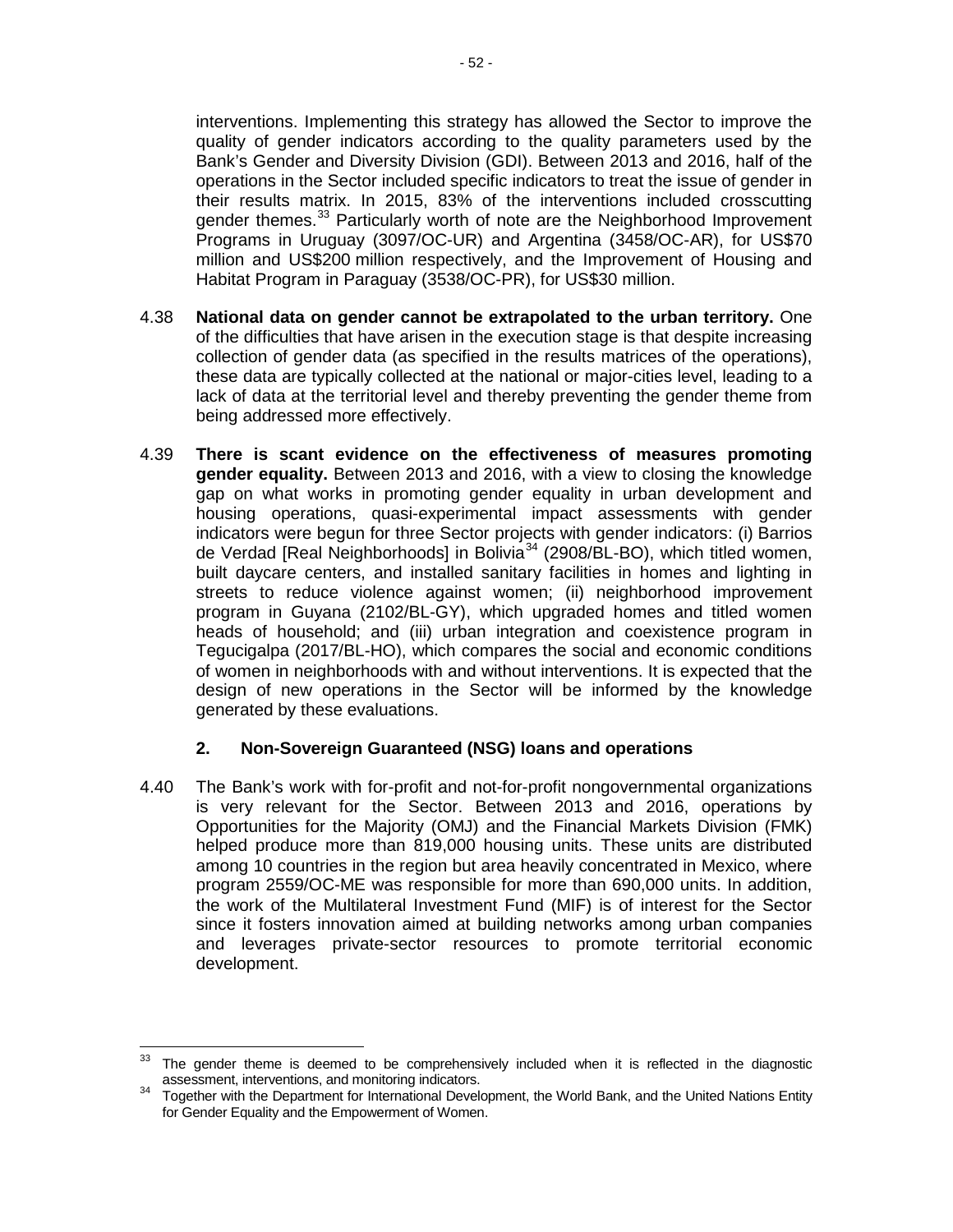- 4.41 The lessons set forth below are based on operations that were in their implementation phase during the 2013-2016 period<sup>[35](#page-57-0)</sup> and focus on operational and design considerations as well as on coordination between the private and public sectors.<sup>[36](#page-57-1)</sup> The operations selected for the sample support the purchase or construction of new or incremental housing as well as home improvement. The beneficiaries of the financing are primarily formal workers in the case of new housing and informal workers in the case of home improvement. In terms of economic level, the majority of the operations benefit the population at the base of the pyramid, that is, individuals with per-capita income of up to US\$10/day (2005).
- 4.42 Since many of the lessons from SG operations are applicable to NSG operations, the lessons described below emphasize aspects that were not previously included. Specifically, these are: (a) operational lessons classified by type of sponsoring client (financial institution, housing developer, not-for-profit organization, or State enterprise); (b) private financing for green-housing; $37$  and (c) support for private-sector productivity in urban areas, based on the experience of the MIF.
	- **a) Operational lessons classified by type of sponsoring client**
		- **i. Operations with financial institutions**
- 4.43 **A combination of financing for home improvement or construction of incremental housing and technical assistance to the beneficiaries mitigates the operational risks of the loans.** Many of the institutions that support home construction or improvement have developed partnerships with nongovernmental organizations and with suppliers of construction materials to provide technical assistance to the beneficiaries. The combination of financing and technical assistance improves and standardizes the quality of the homes. Large-scale financial institutions such as Visión Banco and EDYFICAR-MIBANCO have the capacity to build these major partnerships.
- 4.44 **Home improvement and home construction credit drives the financial inclusion of households at the base of the pyramid.** The impact assessment of the Visión Banco project in Paraguay reports this finding and attributes it to two reasons: (i) when home improvement financing is a household's first credit, this household immediately acquires a credit history and thereby moves from financial informality to formality; and (ii) the home improvement enhances the

<span id="page-57-0"></span> $35$  The lessons are based on a sample of ten housing operations led by the private sector (IIC): 2488/OC-PR, 2722/OC-ME, 3208A/OC-ES, 3421A and 3421B/OC-DR, 3310/CH-PE and 3310A/OC-PE, and 3056A and 3056B/OC-PE (3 IIC-VINTE). These lessons are derived from a review of the project documents for the operations; interviews with the respective investment and supervision officers; and the OMJ publication "Many Paths to a Home" (OMJ, 2014). Operation PE-L1170 was not included in the sample since it has had

<span id="page-57-1"></span>no disbursements to date. 36 The main questions were: (i) What is the most valuable thing you learned from housing operations? (ii) What could we improve or avoid in operations in the Sector, both in the design and execution phases? (iii) How do private-sector projects contribute to the development objectives of the IDB Group? and (iv) In your opinion, what are the opportunities to improve coordination between the private and public sectors in housing operations?

<span id="page-57-2"></span><sup>&</sup>lt;sup>37</sup> Green housing refers to support for home construction or improvement with little environmental impact, including low consumption of energy and of polluting or nonrenewable materials.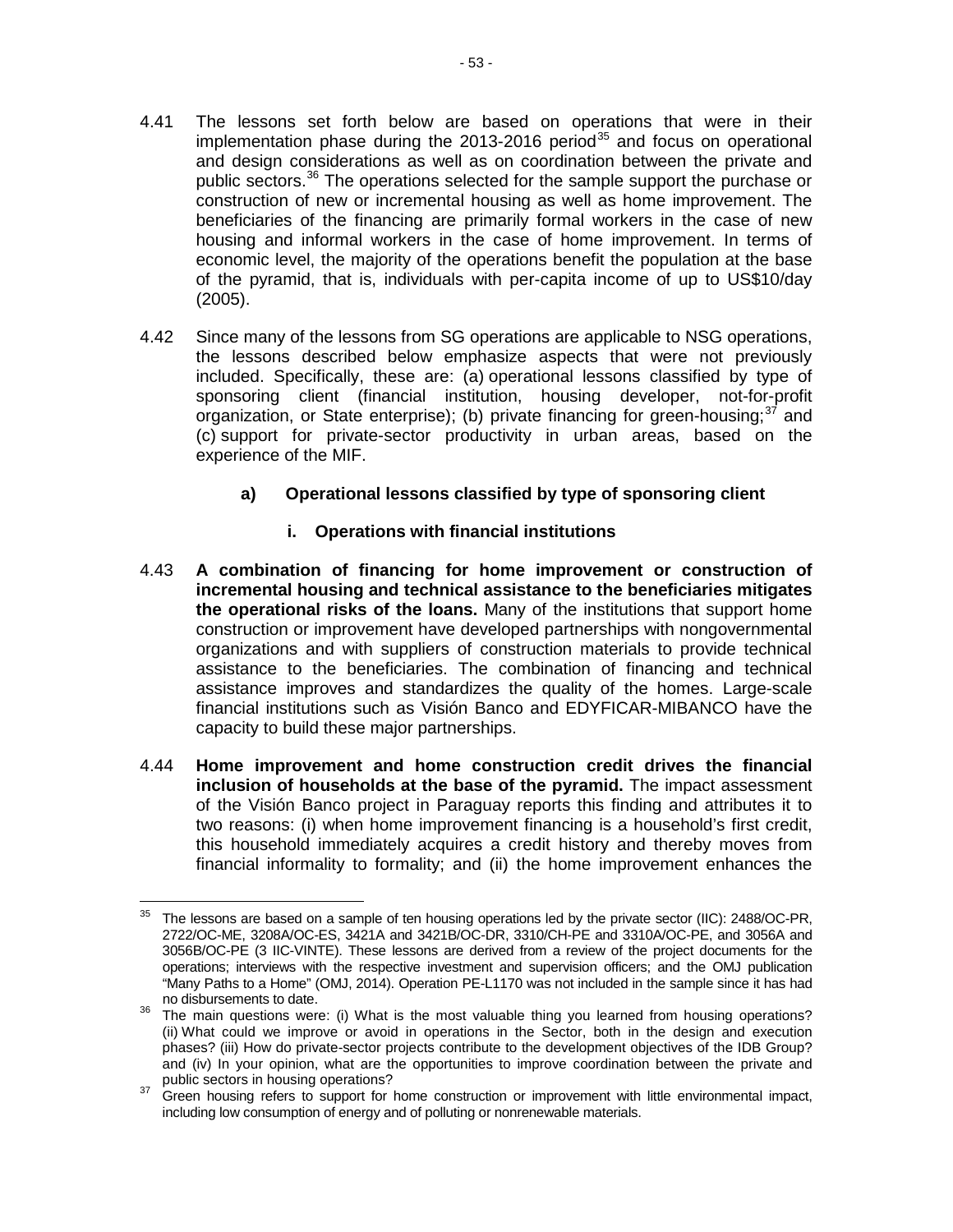value of this asset, which can then be used as collateral to secure new loans. Financial institutions are discovering the benefits of home improvement loans as an attractive business opportunity to reach new markets, retaining clients and diversifying their portfolio with a low-risk product.

# **ii. Operations with housing developers**

- 4.45 **Heavy dependence on government subsidies poses a risk to the financial sustainability of developers.** Subsidies have made housing more affordable for the poorest households, but they have also posed a financial risk for developers given the potential for changes in housing policy. In these cases, it was important to assess the financial sustainability of the operation, analyzing criteria such as the diversity of the financing sources available to the developer, the medium-term government support for the low-income housing sector, the company's compliance with low-cost housing standards, and the existence of alternative financing solutions, such as micromortgages. The evidence showed that there is capacity for repaying home improvement loans at the base of the pyramid, provided the loans take into account the socioeconomic characteristics of the beneficiaries, including their informal worker status.
- 4.46 **The formal partnerships between developers and microfinance institutions make it easier for households without access to traditional mortgages to participate in housing programs.** Loans that follow the basic principles of microfinance (small amounts, short terms, and no collateral) are affordable and in demand by low-income households. The Bank's successful experience indicates that these solutions can allow households at the base of the pyramid to find a viable financing option for purchasing a home. Another good practice is to combine financial advice with financial literacy programs for beneficiaries.
- 4.47 **Developers with long-term financial flexibility, good land development policies, and capacity to offer products aligned with available mortgage loans are the ones with the greatest impact on the housing market.** VINTE, a strategic client that has already carried out four operations with the IDB Group, has long-term planning capacity, with annual targets and financial flexibility. However, in the case of most small developers that lack enduring capacity, NSG operations in the low-income housing sector require medium-term financing in local currency. Local currency financing minimizes the foreign exchange risk, since the sources of revenue of IDB Group clients in the sector are primarily in local currency.

#### **iii. Operations with not-for-profit organizations and State enterprises**

4.48 **The management capacity of nonprofit organizations is critically important to the success of the operation.** These organizations are the ones that succeed in reaching the most vulnerable population sectors, but they are very uneven in terms of institutional capacity. For example, an operation in El Salvador is exceeding its targets thanks to the housing expertise, financial soundness, and volunteer staff of the responsible organization. However, in other countries, implementation of the operations is delayed because of a lack of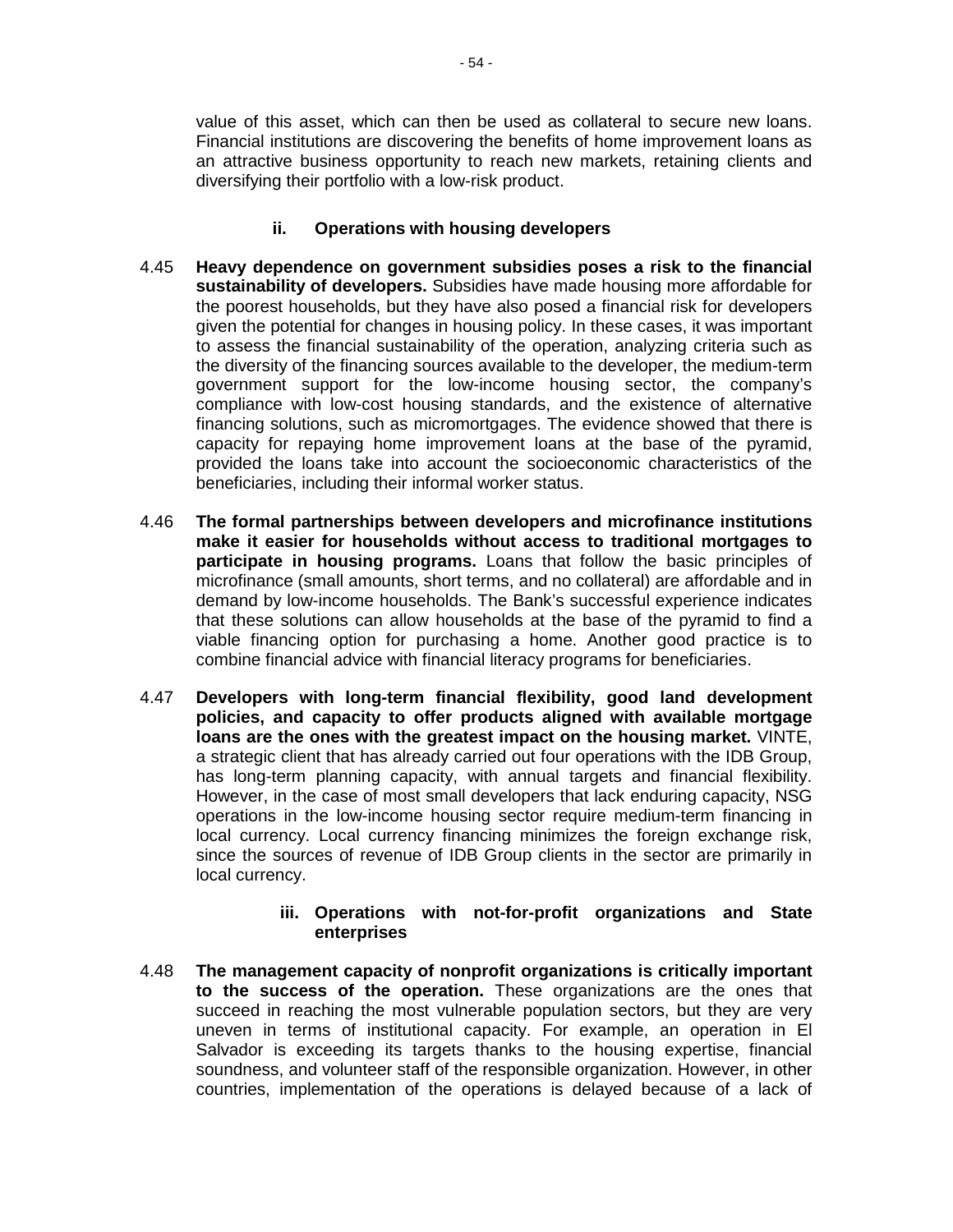capacity to execute the home improvement projects originated by the partnering financial institution.

- 4.49 **Operations with State enterprises typically take longer to materialize but have greater impact.** Operations with the enterprises responsible for implementing national housing policy can be delayed due to internal administrative processes, sensitivity to political cycles, or the economic situation. However, it is still in the Bank's interest to carry out operations with this type of client because of the enormous impact that these enterprises can achieve, particularly in terms of scale and dissemination of best practices. An example of this is the introduction of innovations, such as the green-mortgage market.
	- **b) Private-sector financing of green-housing**
- 4.50 **Green housing. The IDB Group can drive green housing and mortgages in emerging markets by leveraging technical cooperation resources related to climate change.** For example, as a preliminary stage to an NSG loan operation, the Bank arranged for a knowledge exchange between Peru and Mexico in collaboration with INE/CCS. As a result of this exchange, the IDB Group was invited to take part in developing nationally appropriate mitigation actions (NAMAs) to reduce GHG emissions by the housing sector.
- 4.51 **Educating the beneficiary on the uses and benefits of ecotechnology is essential in order to generate demand for green housing.** The majority of households are still unaware of the benefits of green housing in the form of energy savings and environmental quality. VINTE, a leader in green housing, combines its marketing strategy with client education on available technology alternatives and their costs in energy and water. In addition, clients are educated on how these technologies work and the time it takes to obtain a return on the investment made when opting for them.
	- **c) Support for private-sector productivity in urban areas**
- 4.52 **Productivity**. **Revitalizing urban centers through productive activities requires partnerships between public- and private-sector developers.** The MIF project for urban and social redevelopment in the district of San Benito, El Salvador (ES-M1027), promotes economic activity in the targeted territory based on partnerships, without the need for new legislation. The project has focused on improving public spaces, promoting tourism, attracting new private-sector investments, and creating social integration by revitalizing informal sectors and small businesses in the district.
- 4.53 **Informal workers can be included in productive value chains for urban**  sustainability. The Regional Initiative for Inclusive Recycling (IRR),<sup>[38](#page-59-0)</sup> in partnership with the public and private sectors, promotes the inclusion of informal recyclers in the municipal solid waste management systems. The IRR involves more than 40 municipalities in 16 countries, with approximately 17,000 recyclers. There are approximately four million informal recyclers in the region, recycling

<span id="page-59-0"></span><sup>&</sup>lt;sup>38</sup> IRR is led by the MIF, INE/WSA, Avina Foundation, the Latin American Recyclers Network, Coca-Cola Latin America, and Pepsico Latam. Danone and Gerdau collaborate on specific projects.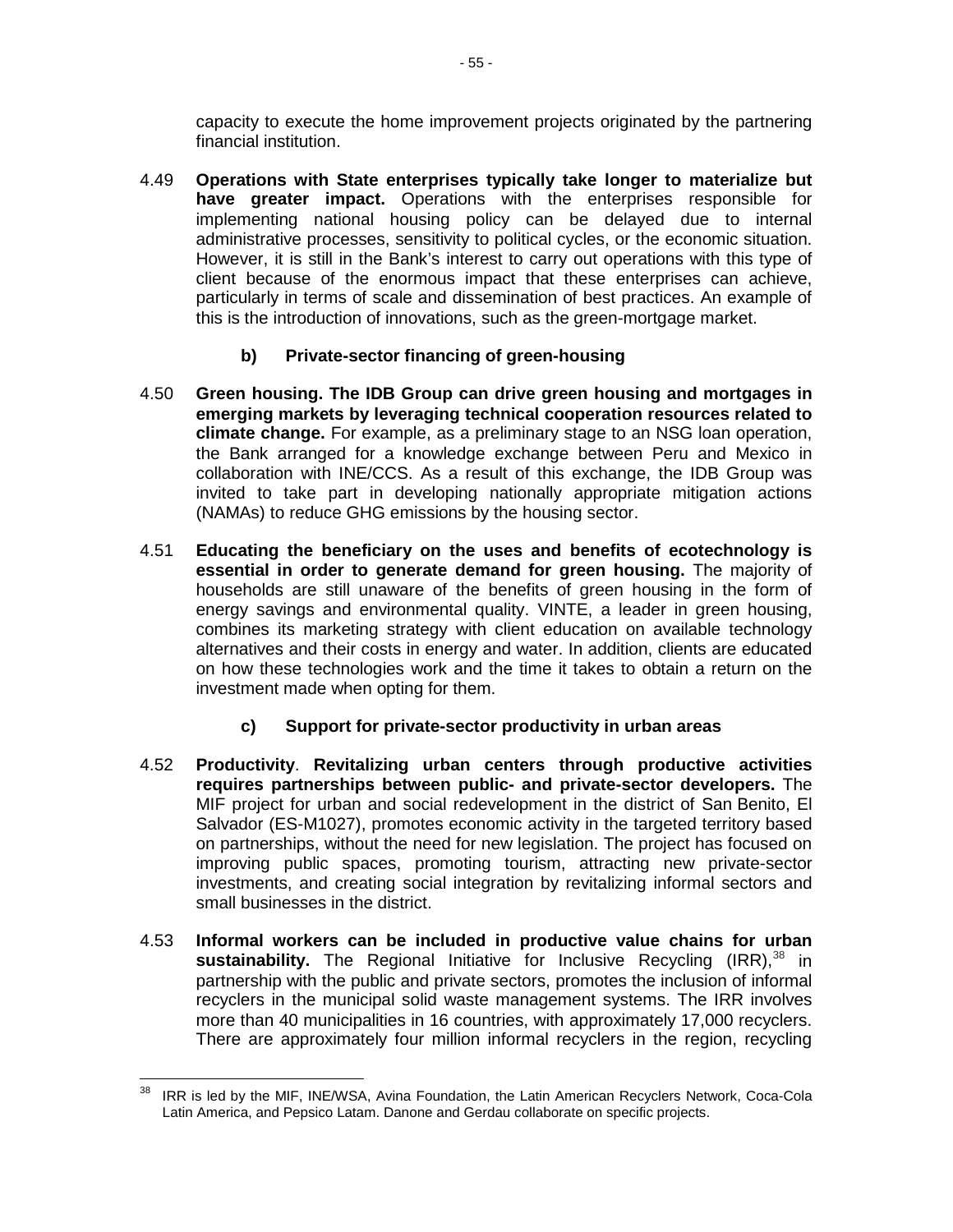90% of the materials used by the industry, working in poor health conditions, and subject to high risk and job insecurity. The MIF integrates the IRR into various informal neighborhood improvement programs, thereby improving the working conditions of the recyclers and reducing waste disposal in open dumps.

# **3. Emerging and Sustainable Cities Initiative (ESCI)**

- 4.54 The ESCI program, established as a special program in 2012 following a pilot year in 2011, has applied its methodology in more than 50 cities in LAC.<sup>[39](#page-60-0)</sup> As of December 2015, 36 of these cities had finished formulating an action plan and were preparing preinvestment studies on priority policy and sustainable infrastructure issues. $40$  It is projected that by year-end 2016, the ESCI network will have reached a total of 70 cities. From its inception to the present date, ESCI has evolved its methodology and scope and is now firmly established as one of the Bank's regular technical assistance programs. ESCI's systematic work, in the cities it has served, has allowed the Bank to solidify a methodology that provides a diagnostic assessment rapidly, and is highly capable of guiding urban sustainability agendas in the short, medium, and long term. Thanks to this, ESCI has created a unique space to facilitate a comprehensive, innovative, and pragmatic dialogue on how to improve the quality of life in cities, contributing valuable inputs to support the Bank in adapting to the current challenges of urbanization.
- 4.55 ESCI's capacity to respond to the real needs of emerging cities in LAC has transformed both ESCI and its methodology into a regional public good. This status is reflected in the decision by multiple development institutions to incorporate the ESCI methodology as an instrument for project prioritization and technical-financial structuring of interventions. To date, ESCI's main strategic partnerships have been with Findeter (Colombia), Caixa Económica Federal (Brazil), YPF (Argentina), BANOBRAS (Mexico), SubDeRe (Chile), and Ministry of the Interior and Transportation (Argentina). These partnerships have made it possible to replicate the ESCI methodology in 25 cities in the region, in addition to the cities included in the regular ESCI program financed with the Bank's Ordinary Capital. The primary lessons arising from ESCI implementation are presented as: (a) strategic lessons for fully integrating ESCI's work with Sector work; and (b) design lessons based on operational experience in comprehensive urban programs.

# **a) Strategic lessons**

4.56 **Structuring high-impact projects requires multisector work**. Thanks to its crosscutting approach on issues that affect the quality of life in cities, ESCI has made it possible to identify synergies among themes. In turn, this has resulted in

<span id="page-60-0"></span> $39$  The ESCI methodology begins with a technical and participatory process of evaluating the quality of urban life and identifying priorities. It continues with the development of an action plan that includes an explanation of the evaluation process and proposes strategic interventions in critical sectors to enhance the quality of life in the cities. The methodology ends with the preparation of preinvestment studies for

<span id="page-60-1"></span>these interventions and the implementation of a citizen monitoring system.<br><sup>40</sup> In several of the cities that have an ESCI action plan, there are operations associated with the Bank's regular programming. These operations are in the design stage or the approval process or have been approved. At the present time, ESCI is associated with 19 operations in the amount of US\$1.624 billion.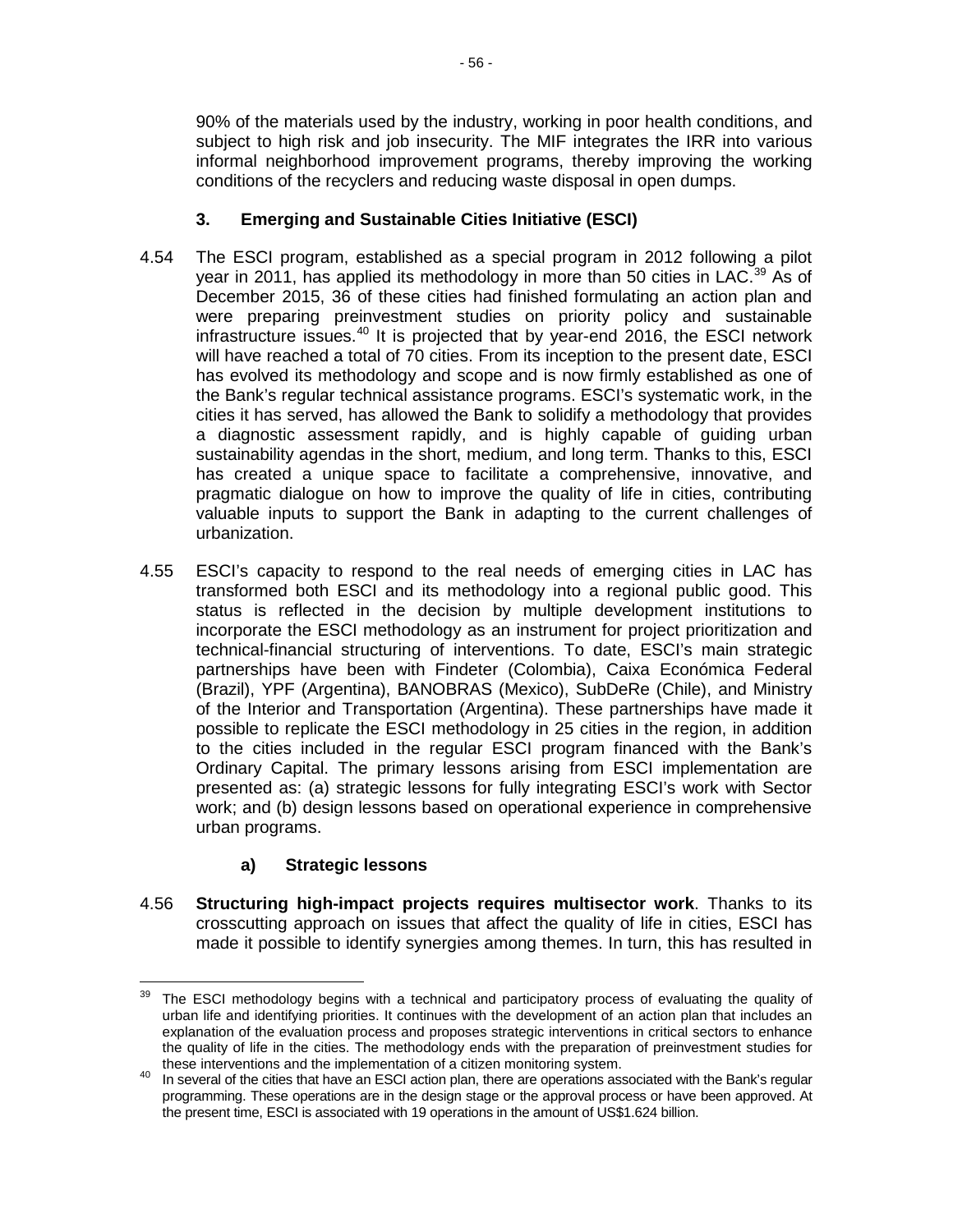territorially coordinated interventions capable of enhancing the sector-specific work that the Bank has already been doing in countries and regions through its various divisions. Given the nature of urban development projects, the Sector has the potential to lead this approach within the Bank. It should be noted that the design of multisector operations does not mean working with multiple executing units simultaneously but rather having a foundational plan that organizes the interventions within a specific territory.

- 4.57 **Environmental urban studies and spatial information should be systematically generated in urban projects**. The methodological core of the initiative has included designing and continuously improving the standards for preparing three types of basic studies in all ESCI cities: a GHG inventory (C1), an analysis of natural disaster risks (C2), and a study of urban growth (C3). These studies have created a wealth of knowledge and georeferenced databases that constitute a valuable technical input both for local planning activities and for the design of operations. The Sector should continue to work on enhancing the utility and impact of the studies.
- 4.58 **Innovation should be actively promoted.** ESCI has become a testing ground for implementing many of the new ideas that the countries in the region and the various sectors of the Bank have had an interest in developing. This space for experimentation should be preserved, since it will allow the Bank and its clients to generate solutions for adapting to the fast pace of technological innovation as well as to the uncertainties associated with phenomena such as climate change and market volatility.
- 4.59 **Geospatial information themes need a space for multisector dialogue within the Bank**. In some cases, local governments in the region have very limited georeferenced data and lack the capacity to ensure maintenance and applied use of this data. ESCI has put in place a significant legacy of structured knowledge, as well as opportunities for open data  $access<sup>41</sup>$  $access<sup>41</sup>$  $access<sup>41</sup>$  Efforts will be made to take advantage of these data as explicitly as possible within the initiative and the Sector. To this end, it is critically important to have a dialogue with the specialists of different sectors on each of the reviewed issues.
- 4.60 **Comprehensive planning is the basis for productive and sustainable urban development.** The ESCI methodology has succeeded in integrating indicators at the urban scale. This is of key importance in enabling Sector operations to improve the capacity for climate change adaptation and mitigation and the functioning of urban economies. Atomized interventions cannot achieve the synergy required to produce an impact on urban sustainability and competitiveness.

# **b) Lessons on design issues**

4.61 The experience of ESCI points to three key issues for the design of future interventions in the Sector: the lack of financing for urban infrastructure; the weakness of planning instruments; and the need to support governance in the metropolitan areas. Below are the primary lessons regarding these issues:

<span id="page-61-0"></span> $41$  The new trends in urban management, such as big-data and smart cities, favor this exercise.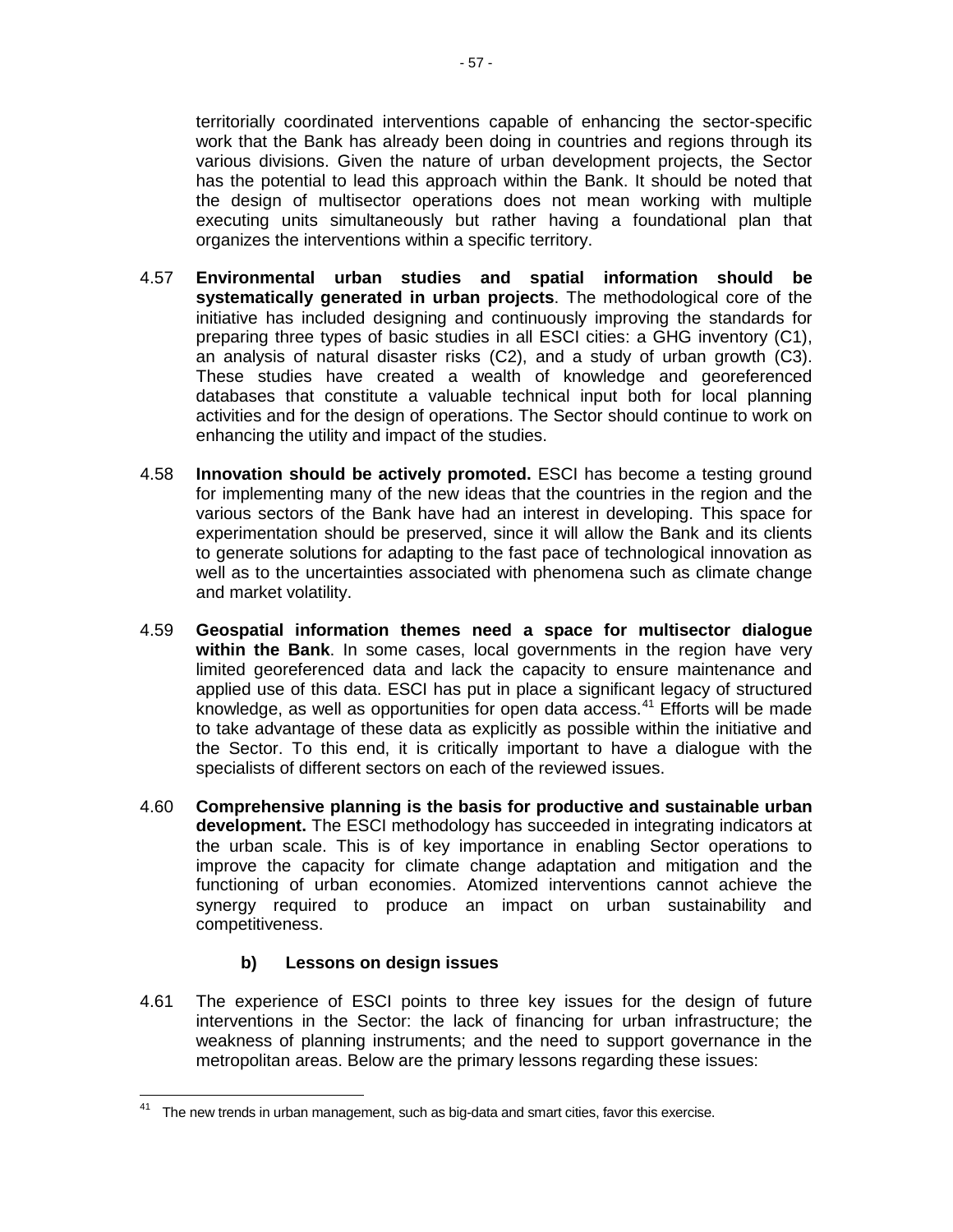- 4.62 **Subnational government financing to close the urban infrastructure gap needs to be reinforced, particularly in emerging cities.** The subnational governments of medium-sized cities typically lack the technical and financial capacity needed to optimally collect local taxes and to effectively collect payment for the provision of urban public services. This results in significant limitations for municipal finances, adversely affecting the borrowing capacity of local governments and discouraging private investment in urban infrastructure. As a consequence, urban infrastructure projects have to go through long project cycles (an average of seven years), impairing financial sustainability and the impact of the interventions.
- 4.63 **Urban planning requires tools that integrate various scales and studies based on each specific context.** Each of the three base studies for the ESCI diagnostic assessment analyzes phenomena that act on particular administrative, biophysical, and urban morphology areas. For example, the scale of analysis for watersheds differs from the scale for productive activities. Once the criteria are standardized, consistency of the technical analysis requires the use of several scales for studies in a single city. The three ESCI base studies respond to the challenges of climate change and rapid urbanization. However, there are at least nine sectors that can prove critically important in several of the cities, and studying them helps to properly prioritize the interventions. Examples include the study of urban mobility and public spaces in Xalapa, of tourism and the historical city center in Cuenca, of competitiveness in Quetzaltenango, and of public management and transparency in Panama.
- 4.64 **Urban planning is strengthened through coordination and technical training of urban governments.** Technical or operational limitations have been identified in the local governments of many of the cities in which ESCI has worked. This hinders the application of the ESCI methodology and can compromise the technical feasibility of the investment projects proposed under the ESCI action plans. In view of this, Sector programs should incorporate even more training activities, such as workshops and virtual training sessions, to train officials and other local actors. In addition, it is important to coordinate the project timeframes with the local political cycles. For example, there should be an effort to ensure that the initial results of the ESCI diagnostic assessment for the action plans are obtained when a new mayor takes office. This coordination prevents the result of the process from being interpreted as a censure of the work in progress. Moreover, it helps to guide the new government administration's programs by presenting an up-to-date analysis of the city.
- 4.65 **Governance of a metropolitan area begins by including all of its constituent entities.** The number of jurisdictions involved in the urban footprint is becoming increasingly larger. Whenever ESCI has recognized only the central government of a metropolitan nucleus, technical and political dialogue problems have ensued. There is a need to identify the current or imminent state of metropolitan expansion before a letter of interest is signed, and to involve all relevant entities from the outset. In this regard, the case of Asunción, Paraguay, is emblematic. The inefficiencies created by a lack of metropolitan coordination were identified from the start, resulting in a dialogue that made it possible to include the provision of services at the metropolitan level as one of the strategic lines of the action plan.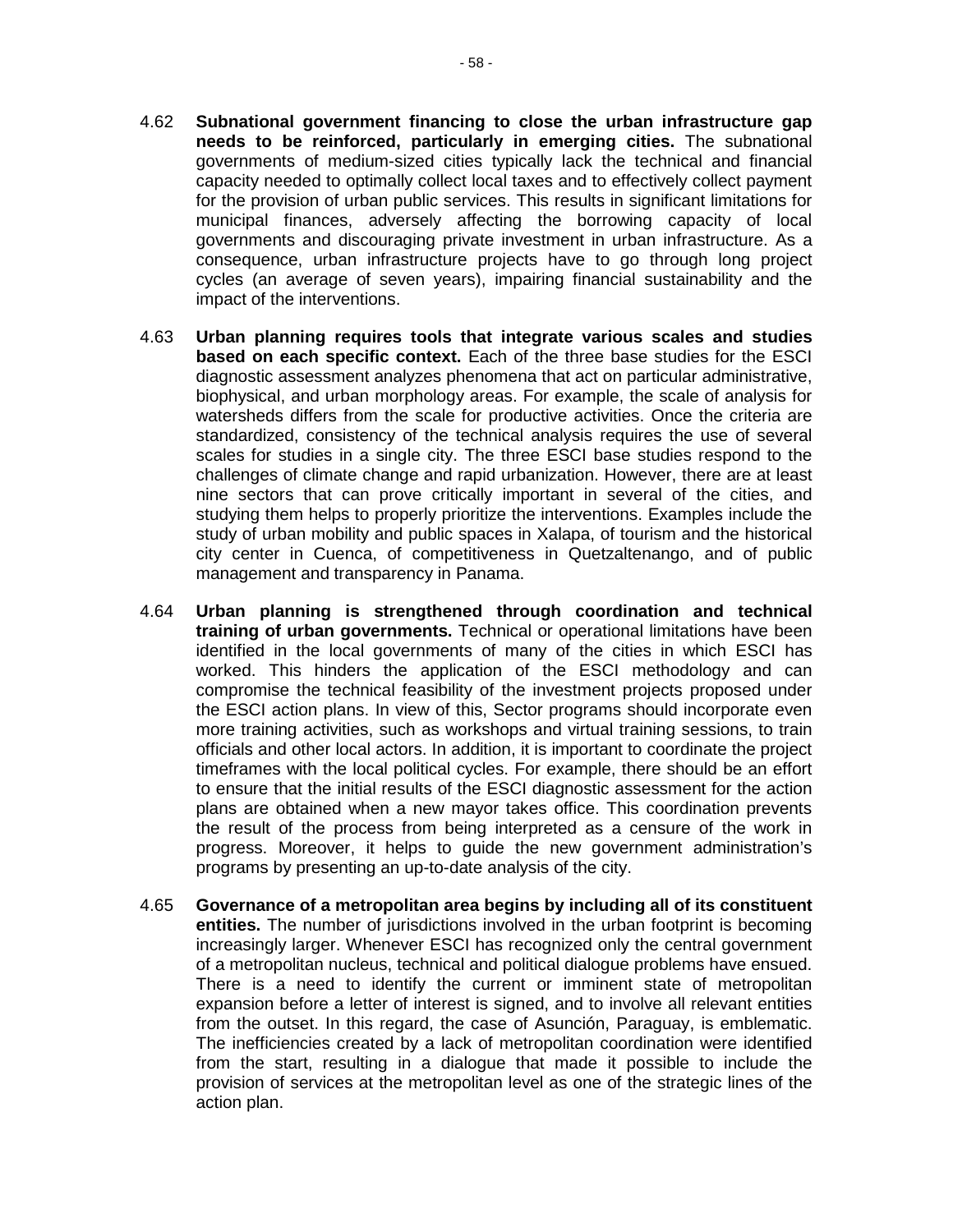- 4.66 **Urban governance is reinforced through a culture of open and inclusive civic participation**. The ESCI methodology involves civil society through multiple channels, including indicators, public opinion surveys, citizen monitoring systems, and hackathons. However, in cities that have no tradition of citizen participation, the methodology's components have not been enough to create it. This may be due to the absence of participatory habits or to the low transparency levels in public management. Since the programs and the citizen monitoring systems have been implemented only recently, these analyses are premature. In the future, the channels for citizen participation should be reinforced in accordance with the Bank's guidelines for citizen consultations.
- 4.67 **Urban projects should focus on sector priorities on the basis of a comprehensive analysis**. The ESCI action plans for 34 cities identify three sectors that account for 74% of priority urban interventions: mobility and transportation (33%); water and sanitation (27%); and adaptation to climate change (14%) (ESCI, 2016). Other identified sectors include competitiveness, urban renewal, solid waste management, and citizen security. Deficiencies in mobility and transportation have an impact on the level of carbon dioxide emissions and on vehicle congestion, which in turn impair urban sustainability and productivity. In addition, the supply of water service is not keeping up with the growing demand, in part due to unbilled water losses. Lastly, urban vulnerability to climate change has yet to be addressed. For these reasons, investing in renovating and adapting the urban infrastructure is a priority in order to protect urban assets and boost urban resilience.

#### **D. The Bank's comparative advantages**

- 4.67 In recent years, various governments in LAC have started to search for more comprehensive and metropolitan-based approaches to address the urban deficits. The Bank can support this search based on its ability to implement and coordinate large-scale interventions that rely on the Bank's solid technical knowledge of the Sector, taking institutional considerations into account as well as aspects related to the provision of urban public services (Clark 2015). There are certain areas of work in which the Bank, recognizing the expertise and institutional capacity already developed by other institutions, opts for assisting these institutions in their activities, strengthening partnerships and promoting joint actions. Specific examples include serving small rural settlements disconnected from urban areas and managing and building camps for refugee or displaced populations.
- 4.68 Today the Bank is well positioned to lead the development of a sustainable, productive, and inclusive urbanization, putting forth a model that comprehensively addresses the deficits of management, urban public services and infrastructure, housing, and habitat quality that affect approximately 495 million people in the region. To this end, the Bank possesses five essential characteristics that may be summarized as multisectoriality, experience, jurisdiction, opportunity, and relationships (MEJOR). Below is a description of these characteristics and the role they play in the Bank's vision for its work in the Sector.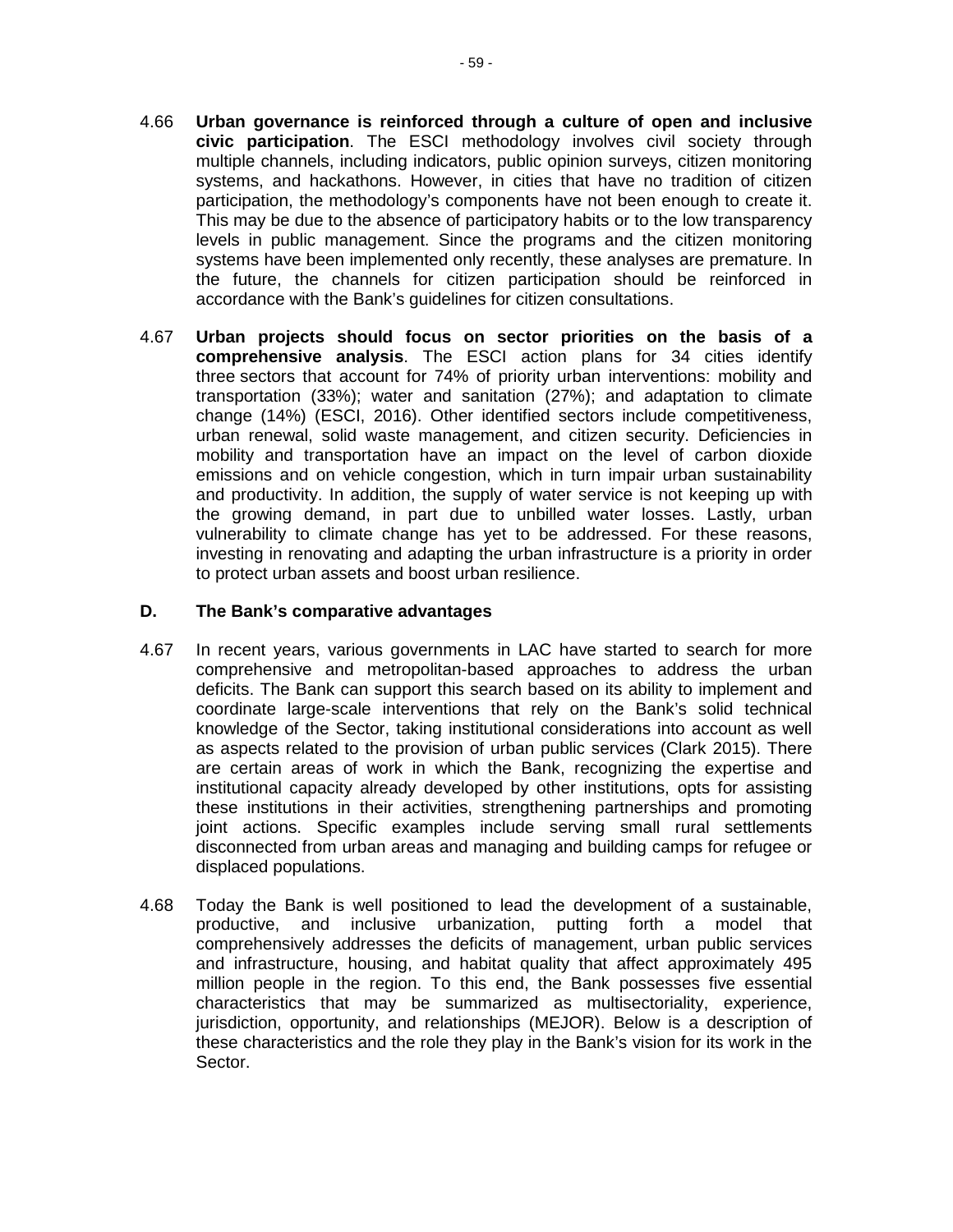- 4.69 **Multisectoriality**. Under the banner of comprehensive urban planning and development, the successful interventions in the Sector incorporate the themes of provision and management of urban public services and infrastructure, transportation and mobility, natural or anthropogenic risk management, and fiscal policy and administration. In addition, certain critical crosscutting themes are included, specifically climate change mitigation and adaptation, and gender and diversity. The Bank has specialists in each of these areas and is therefore able to provide the sector-specific knowledge needed to design and implement comprehensive and effective urban interventions.
- 4.70 **Experience.** From its inception to the present time, the Bank has financed more than 230 projects in the amount of US\$12.59 billion, helping to build millions of housing units and develop more than 100 cities. The Bank has more than 50 years of experience working in the region's Sector; affordable housing was one the first areas of Bank's intervention. In the mid-1980s, the Bank expanded its Sector portfolio to include neighborhood improvement projects. The Sector has evolved from a vision focused on housing production to a comprehensive vision of urban development.
- 4.71 **Jurisdiction.** Good urban development and housing affordability support policies involve a large number of entities and require coordination between jurisdictions and between levels of government. The Sector has a proven capacity for dialogue with national and subnational authorities as well as with territorial entities and metropolitan consortia. For the most part, housing programs are developed jointly with the national authorities and are then implemented throughout the territory or in certain regions of the country. In addition, the Sector has intensified its involvement in urban programs of national scope, as in the cases of PROCIDADES in Brazil, of Colombian cities through FINDETER, and of the Development Program for Metropolitan Areas outside the Capital in Argentina. Added to this is the ESCI network of cities, which covers more than 70 cities in all countries in the region.
- 4.72 **Opportunity.** In 2015, the United Nations decided to replace the eight Millennium Development Goals (MDG) with 17 SDGs, for the first time including a specific goal to address urbanization (SDG 11). This goal recognizes that cities should be approached comprehensively and that the development challenges related to cities should not be considered separately from the problems of housing affordability and informal neighborhoods. The significance of an urbanscale vision is also in keeping with the urgent need to address the challenges of climate change. Cities are the highest GHG emitters, but at the same time they are centers of opportunity for creating and quickly disseminating new ways of interacting with the environment.
- 4.73 **Relationships.** The Urban Development and Housing Sector is consolidated within several knowledge networks both within and outside the Bank. Thanks to ESCI's dissemination work, the MINURVI networks, and the Bank's active participation in Habitat III, the Sector is one of the region's key players in innovation and knowledge dissemination regarding urban development and housing. Furthermore, the increased relation between urban and sustainability themes renews the Sector's vision through a more comprehensive approach to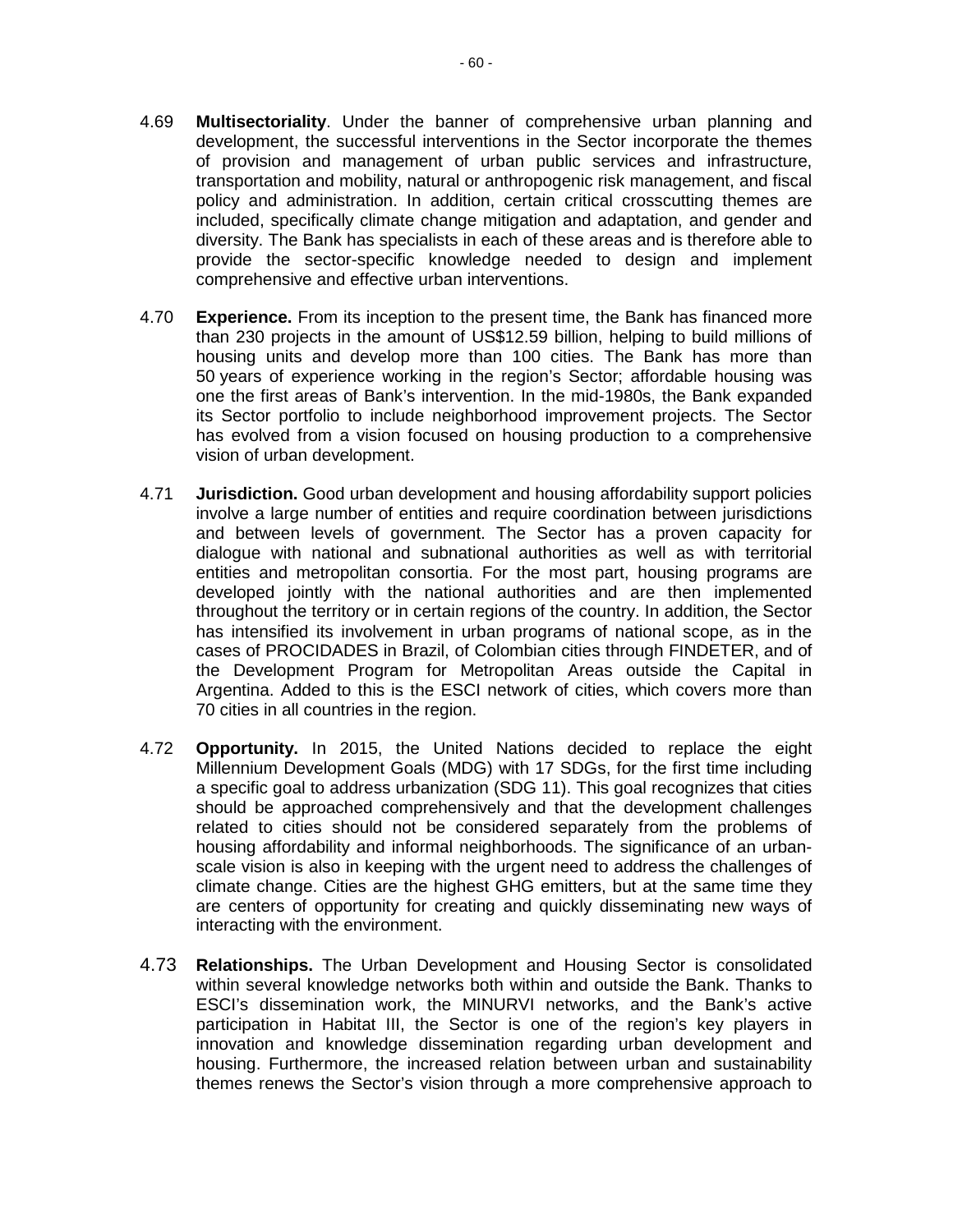the territory that closely connects with territorial work on all scales, natural and anthropogenic risk prevention, and climate change adaptation and mitigation.

# **V. GOAL, PRINCIPLES, DIMENSIONS OF SUCCESS, AND LINES OF ACTION GUIDING THE BANK'S OPERATIONAL AND RESEARCH ACTIVITIES IN THE SECTOR**

#### **A. Goal and principles underlying work in the Sector**

- 5.1 The Bank's primary goal in the Urban Development and Housing Sector is to extend the full benefits of sustainable and productive urbanization to all residents of Latin American and Caribbean cities. This goal is aligned with the Update to the Institutional Strategy of the IDB, directly contributing to the crosscutting theme of mitigating climate change and improving environmental sustainability, and helping to address two of the three structural challenges faced by the region: (i) reducing social exclusion and inequality; and (ii) boosting productivity and innovation (IDB, 2015). In addition, the Sector's goal is aligned with SDG 11, which promotes "cities and human settlements" that are "inclusive, safe, resilient, and sustainable" (UN, 2015b).
- 5.2 To achieve these goals, this SFD proposes four dimensions of success in response to the diagnostic assessment set forth in Section III, integrating physical interventions with the creation of appropriate institutional incentives. Each dimension identifies the main lines of action and operational activities aligned with the lessons learned and the Bank's comparative advantages identified in Section IV. This SFD also includes knowledge and dissemination activities based on the experience in other regions described in Section II, dialogue with Bank specialists, ESCI's experience, and the region's emerging themes (financing of urban infrastructure, metropolitan areas, and planning instruments), this being the basis for developing further innovations in the Sector. In addition, in line with the multisector approach to interventions that is required to achieve the Sector goals, this SFD identifies certain other sectors for particularly assiduous collaboration in implementing the proposed activities.
- 5.3 The design of Sector interventions will be guided by the lines of action proposed herein. In addition, in the design of operations, whenever possible and relevant for purposes of learning about the effectiveness of the interventions, efforts will be made to include the appropriate methodologies to evaluate the expected impact, in accordance with the Development Effectiveness Matrix for Sovereignguaranteed and Non-sovereign Guaranteed Operations (document GN-2489). There will also be an effort to make the impact metrics of the projects consistent with the SDG indicators in order to help monitor progress on the SDGs [\(http://unstats.un.org/sdgs\)](http://unstats.un.org/sdgs), and to promote new monitoring and evaluation techniques based on the most recent big-data management and generation technologies in order to capture the multisector impacts of the interventions (UNDP 2013). In addition, the Bank will promote knowledge dissemination on, and public access to, the information produced. Lastly, the Bank will design the interventions in line with the specific conditions in each country and city, in accordance with the principles of Sector work derived from an analysis of the international evidence, the lessons learned, and the more than 50 years of Bank experience in urban development and housing projects.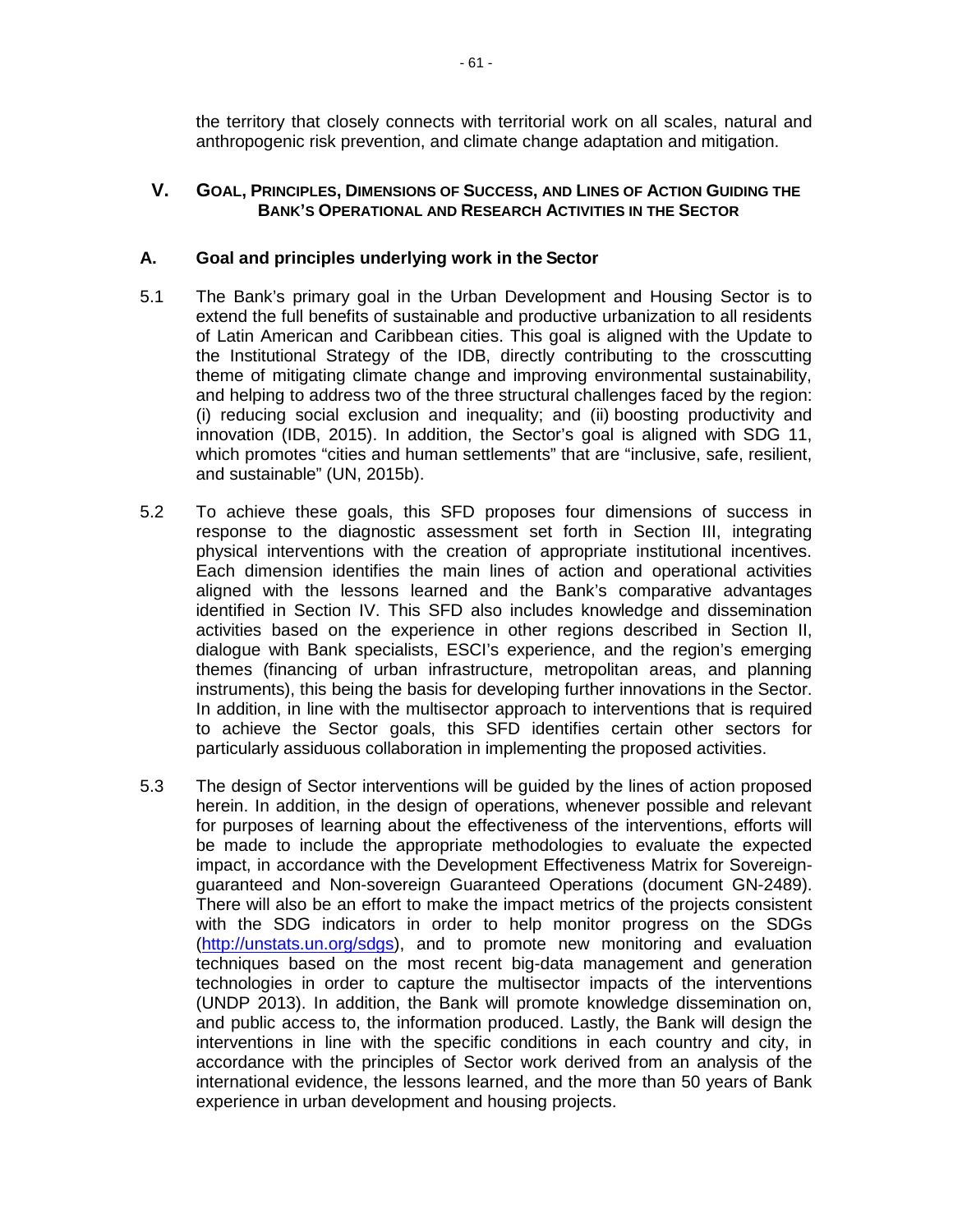- 5.4 The principles that will guide Bank interventions in the Sector are the following:
	- **1. Interventions displaying consistency between the physical works and the institutional incentives.** Analyze and improve the regulatory context in which urban interventions are carried out, with a view to supporting interventions that are consistent with national and subnational policies, and that promote effective arrangements among the various levels of government with jurisdiction over a territory and between contiguous territorial entities within the same level of government.
	- **2. Territorially comprehensive and multisector interventions.** Design interventions based on the characteristics of a specific territory, considering the various interventions' interactions and externalities on the territory and the nontargeted population and including knowledge of the Bank's various sectors, seeking a comprehensive and multisector vision of urban development.
	- **3. Sustainable and effective interventions.** Consider the short- and longterm impact of the interventions on the environment, public finances, and urban governance. In addition, consider how these interventions act to boost the resilience and minimize the contribution of urban areas to climate change.
	- **4. Interventions to serve all residents.** Focus on improving the quality of life of urban households, particularly those most vulnerable to climate-related and geophysical environmental risks, actively promoting inclusive participation by all residents in productive urban activities and in the design and use of public spaces.
	- **5. Non-atomized interventions.** Generate projects sufficiently large-scale to create the desired impacts. These projects will be guided by master plans, including coordination among the various institutions involved and reflecting a long-term vision.
- **B. Dimensions of Success, Lines of Action, and Activities[42](#page-66-0)**
- 5.5 **Dimension of Success 1. National and subnational institutions acquire greater capacity for management of urban areas, including by promoting more equitable and productive societies and sustainable urbanization patterns.** Activities will reinforce the capacity of the national and subnational institutions involved in the management of urban areas, particularly their capacity to: develop coordinated, sustainable, and financeable territorial development strategies; promote productivity and innovation; and adequately represent the needs of all residents. In addition, the activities will help to ensure that these institutions have a high technical capacity and are transparent, inclusive, and participatory. The lines of action for this dimension of success are the foundation of the operational activities of this and the following dimensions, enabling

<span id="page-66-0"></span> $42$  The lines of action and activities to be financed by the Bank will follow the guidelines of this SFD and any other SFDs that are applicable to the specific proposed interventions.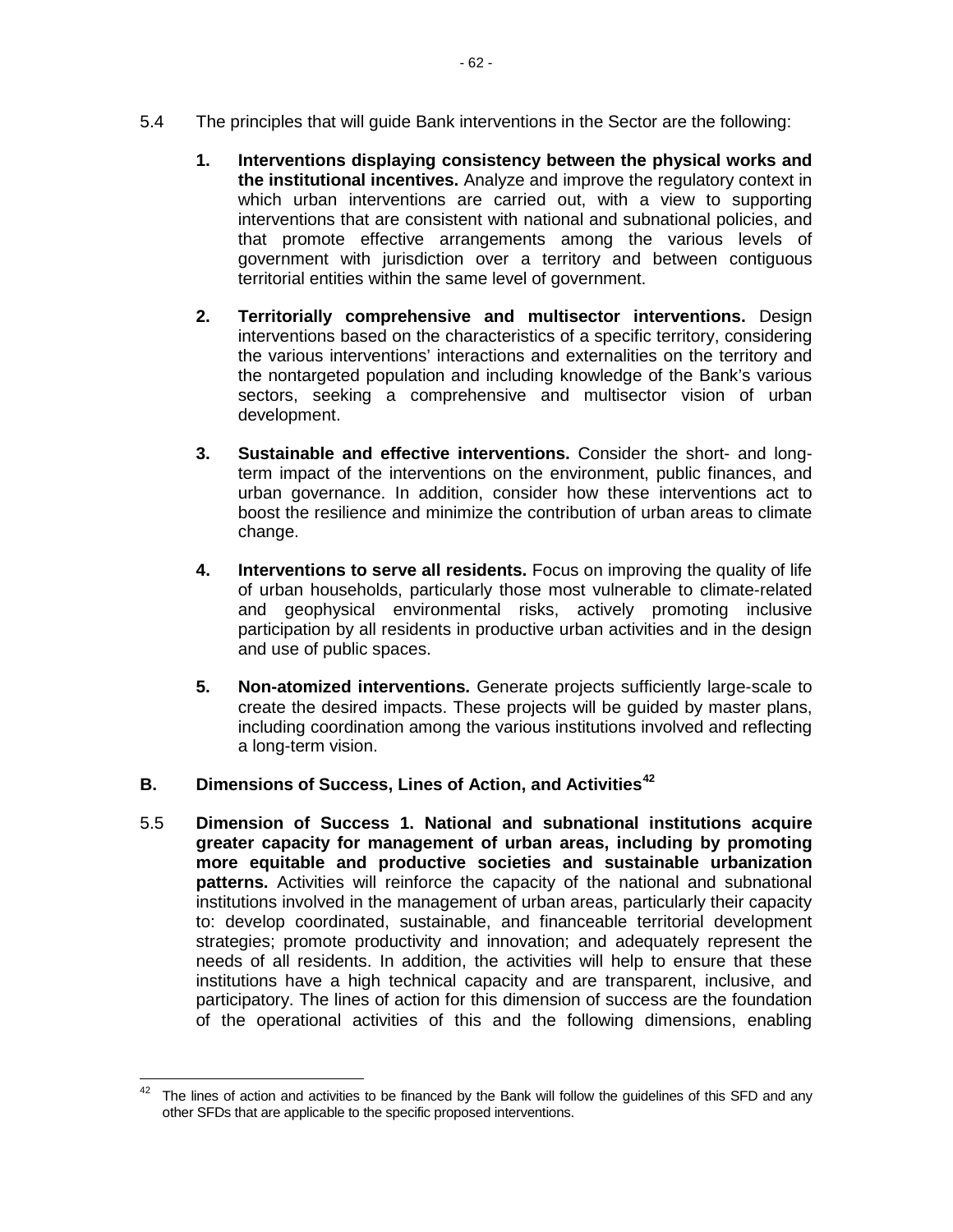multisector work and the social, fiscal, and environmental sustainability of the proposed interventions.

- 5.6 **Lines of action.** The lines of action will include the following: (i) strengthen the capacity for coordination, efficiency, and transparency in national and subnational institutions with authority over urban planning; (ii) improve access to financing and the capacity to generate local economic promotion projects on the part of subnational governments; and (iii) improve the quality, efficiency, resilience to climate change, and environmental and financial sustainability of entities providing urban public services.
	- **a. Operational activities.** Operational activities will include the following: (i) support integrated urban planning, including coordinated development of national, metropolitan, and municipal master plans that reduce the urban population's exposure to environmental, climate-related, or geophysical risks and promote sustainable use of the territory;<sup>[43](#page-67-0)</sup> (ii) support national and subnational governments in the use of coordinated platforms to manage anthropogenic and geophysical environmental risks, including by creating environmental management units at the municipal level with access to and training in the use of early warning systems; (iii) strengthen the official environmental statistics systems with a view to supporting the development of evidence-based territorial development and risk prevention policies; (iv) work with national and subnational governments to create lines of credit for municipalities to mitigate climate change and respond to climate-related and geophysical disasters in urban areas; (v) reinforce municipal finances through medium-term fiscal planning, capture of increases in property values, cadastral updates, including the use of new technologies to improve the design and implementation of tax revenue collection systems,  $44$  and strengthening of the local governments' capacity to prepare and evaluate economic promotion projects, including innovation hubs in urban areas;<sup>[45](#page-67-2)</sup> (vi) strengthen the creditworthiness of subnational governments, including their access to financial markets, and their ability to create PPPs; (vii) support the modernization of public management at the local level, [46](#page-67-3) strengthening the internal management capacity, including in the management of integrity risks, in the use and generation of digital data, and in citizen service, enhancing transparency and participation; $47$  (viii) promote efficient, progressive, and low-environmental-impact management models for the operation and maintenance of urban infrastructure, equipment, and services, taking into account the financial sustainability of the institutions involved; $48$  (ix) support a review of national and subnational land-use legislation to promote better governance of metropolitan and conurbation areas; (x) promote improvements in metropolitan governance, taking into

<span id="page-67-1"></span><span id="page-67-0"></span><sup>&</sup>lt;sup>43</sup> This issue is dealt with in greater detail in the Climate Change SFD.<br><sup>44</sup> This issue is dealt with in greater detail in the Fiscal Policy and Management SFD and is an area of joint work by FMM and HUD.

<span id="page-67-3"></span><span id="page-67-2"></span>work by Fram and HUD.<br>45 This issue is dealt with in greater detail in the Innovation, Science, and Technology SFD.<br>46 This is an area of joint work by FMM, ICS, and HUD, in accordance with the Sector Strategy on Instituti for Growth and Social Welfare.<br><sup>47</sup> The planning and accountability processes will promote effective participation by the population, especially

<span id="page-67-4"></span>women, indigenous peoples, and Afro-descendants, taking cultural and gender diversity into consideration.<br><sup>48</sup> See Public Utilities Policy (document GN-2716-6).

<span id="page-67-5"></span>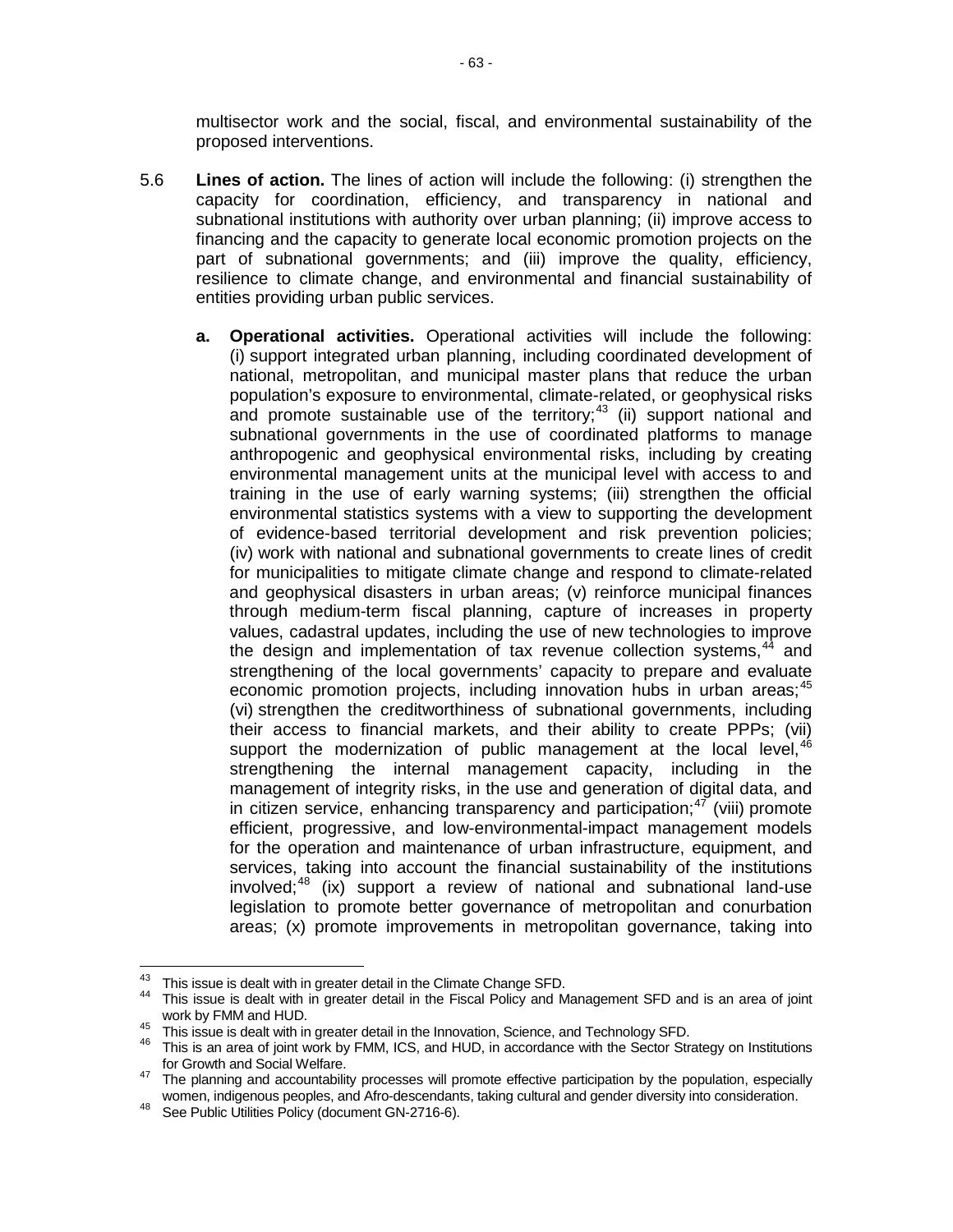account the specific needs of large and medium-sized cities; (xi) support the creation of specialized economic development hubs, particularly in medium-sized cities; and (xii) support institutional agreements favoring the development of creative industries in urban areas. These interventions will promote the use of innovative information and communication technologies that can facilitate access to information for the entire population.

- **b. Knowledge and dissemination activities.** These activities will include studies and dissemination of the following themes: (i) incentives for efficient coordination of land-use plans between conurbation municipios and metropolitan areas; (ii) methodologies for estimating the funds needed by municipios and metropolitan regions to directly address disasters and for environmental risk insurance; (iii) strategies to capture increases in the value of urban properties in medium-sized cities; (iv) planning instruments and data platforms to improve urban governance and residents inclusive participation; (v) appropriate methodologies for the monitoring and evaluation of multisector urban projects; and (vi) use of public-sector investment to promote productivity, innovation, and competitiveness in the urban private sector.
- 5.7 **Dimension of Success 2: City residents have access to quality urban infrastructure and public services, which helps to reduce their vulnerability to climate-related and geophysical risks and support environmental stewardship.** Urban interventions will address the accessibility and quality gap in urban infrastructure and public services for the various segments of the population, focusing on the poorest and most vulnerable households<sup>[49](#page-68-0)</sup> and on critical infrastructure for productivity. In addition, the interventions will consider institutional reforms that can promote improvements in the quality and scope of urban infrastructure and public services. These interventions will be implemented as part of a comprehensive urban plan in a properly regulated institutional context that promotes the inclusive participation of all residents and includes incentives to encourage good use of the territory at all scales. These plans need to be informed by a long-term vision that envisages the capacity to operate and maintain the completed works. The neighborhood improvement programs will be contained within a local development plan that takes environmental risks and urban productive functions into account and will provide for inclusive participation by beneficiary households. Moreover, the programs will encourage private-sector participation in providing resilient urban public services and in promoting actions to mitigate the climatic impact of urbanization.
- 5.8 **Lines of action**. The lines of action will include the following: (i) support programs for the improvement of informal neighborhoods, particularly in areas with a large number of households highly exposed to climate-related, geophysical, and environmental risks in large and medium-sized cities;<sup>[50](#page-68-1)</sup> (ii) improve the maintenance, coverage, quality, and environmental sustainability of urban services and infrastructure and improve the functioning of the institutions that regulate and promote them; (iii) promote sustainable and safe urban mobility systems, integrated with land uses and urban planning; and (iv)

<span id="page-68-0"></span>The specific needs of vulnerable population groups (with a special focus on women, indigenous peoples, Afro-descendants, and the disabled) will be taken into account in determining these gaps.<br><sup>50</sup> Cities will be classified on the basis of each country's census data.

<span id="page-68-1"></span>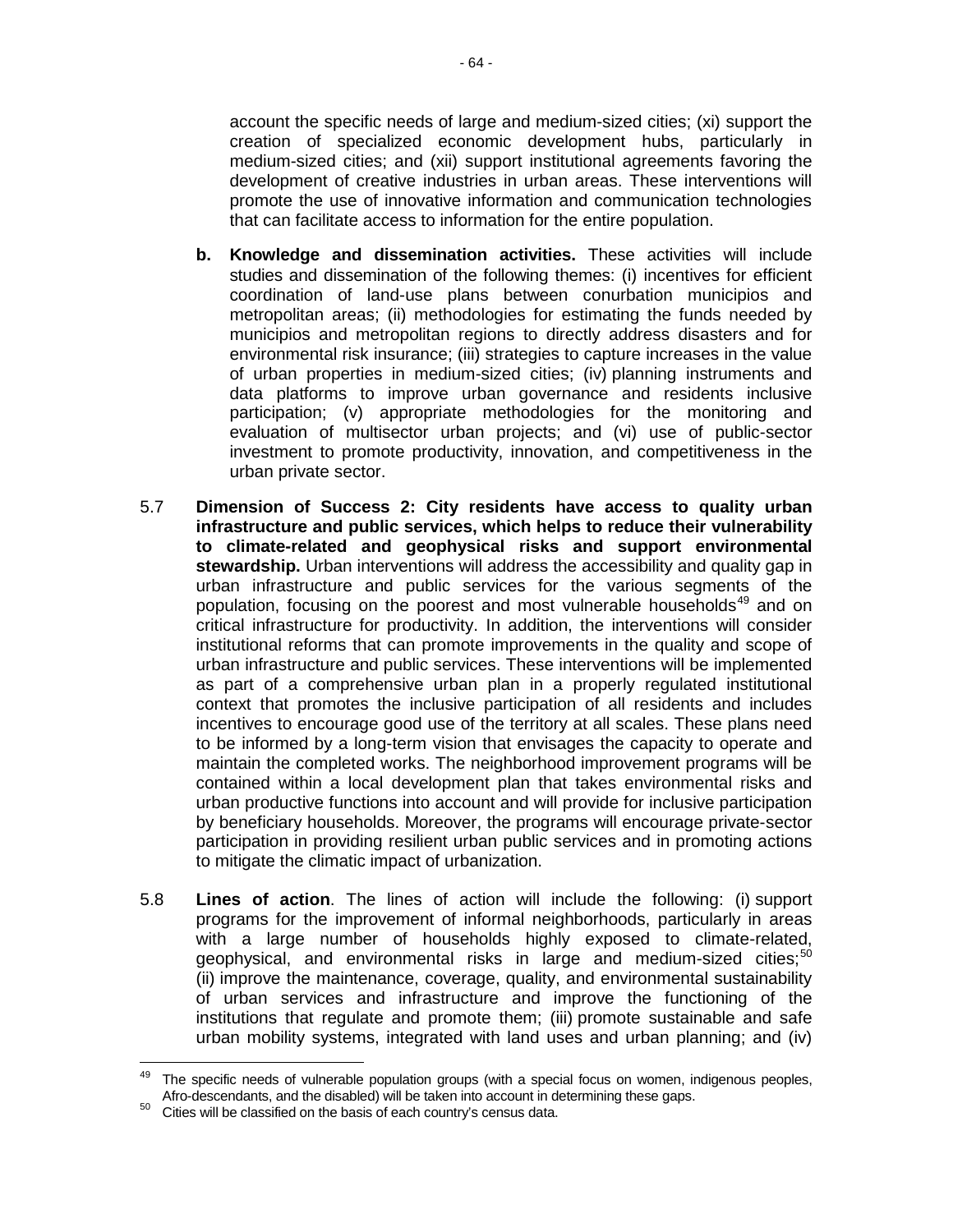strengthen the institutions involved in planning, building, and maintaining the urban infrastructure and public services.

**a. Operational activities.[51](#page-69-0)** Operational activities will include the following: (i) support comprehensive informal neighborhood improvement programs that foster social participation to all residents and can include programs to reduce climate-related, geophysical, and environmental vulnerability, enhance the neighborhood's connectivity with the rest of the city, regularize home and land tenure, provide basic infrastructure and social services, and prevent social violence, especially against women;<sup>[52](#page-69-1)</sup> (ii) promote integrated investments based on land-use plans to expand and improve the quality of basic urban services, minimizing their vulnerability and helping to mitigate climate change; (iii) support national and subnational governments in developing sector master plans consistent with the urban master plans, promoting citizen participation and including urban watershed management plans to protect access to water and reduce the urban population's vulnerability to disasters; (iv) support the use of information and communication technologies to improve the capacity of local governments and service providers to monitor and evaluate the functioning of the urban infrastructure and public services; (v) support investments that promote public transportation systems that have low emission levels and are lowpolluting, accessible to handicapped and aged residents, planned and coordinated with land-use plans that include design parameters aimed at optimizing transportation use and reducing accident rates on public roads; $53$ (vi) support interventions in infrastructure and services in border cities in coordination with territorial development plans, promoting regional integration and competitiveness; (vii) support a comprehensive review of urban plans with a view to intensifying the use of the existing infrastructure and reducing the environmental, climate-related, and geophysical vulnerability of the urban population; and (viii) strengthen the institutions responsible for planning, building, and maintaining the urban infrastructure, particularly their capacity to coordinate with national plans, suppliers, social development plans, and production hub development plans. The proposed activities will include specific considerations regarding the financial, fiscal, and social viability of the works<sup>[54](#page-69-3)</sup> and provisions for their maintenance. The latter includes exploring the creation of service operators<sup>[55](#page-69-4)</sup> and programs to educate the population on the proper and sustainable use of electricity, water, sanitation, drainage, and waste management services. The interventions will also consider private-sector participation in reducing the infrastructure and services gap by means of regulatory incentives and PPPs.

<span id="page-69-0"></span> $51$  The proposed activities will be carried out in collaboration with other areas of the Bank, particularly those that work with citizen security, gender and social protection, water, sanitation, and drainage infrastructure, transportation, environmental risk, and climate change issues.

<span id="page-69-1"></span>transportation, environmental risk, and climate change is consistent in the change is violence prevention encompasses social prevention issues, including actions explicitly designed to protect women, strengthen security-related services, and improve local governments' capacity to manage security and its risk factors. This issue is dealt with in greater detail in the Citizen Security and Justice SFD, and in the

<span id="page-69-3"></span>

<span id="page-69-2"></span>Gender and Diversity SFD.<br>
<sup>53</sup> This issue is dealt with in greater detail in the Transportation SFD.<br>
<sup>54</sup> The financial viability of the service providers and the social viability of their rates will be analyzed in<br>
acc

<span id="page-69-4"></span>accordance with the Bank's Public Utilities Policy (document GN-2716-6). <sup>55</sup> This issue is dealt with in greater detail in the Water and Sanitation SFD.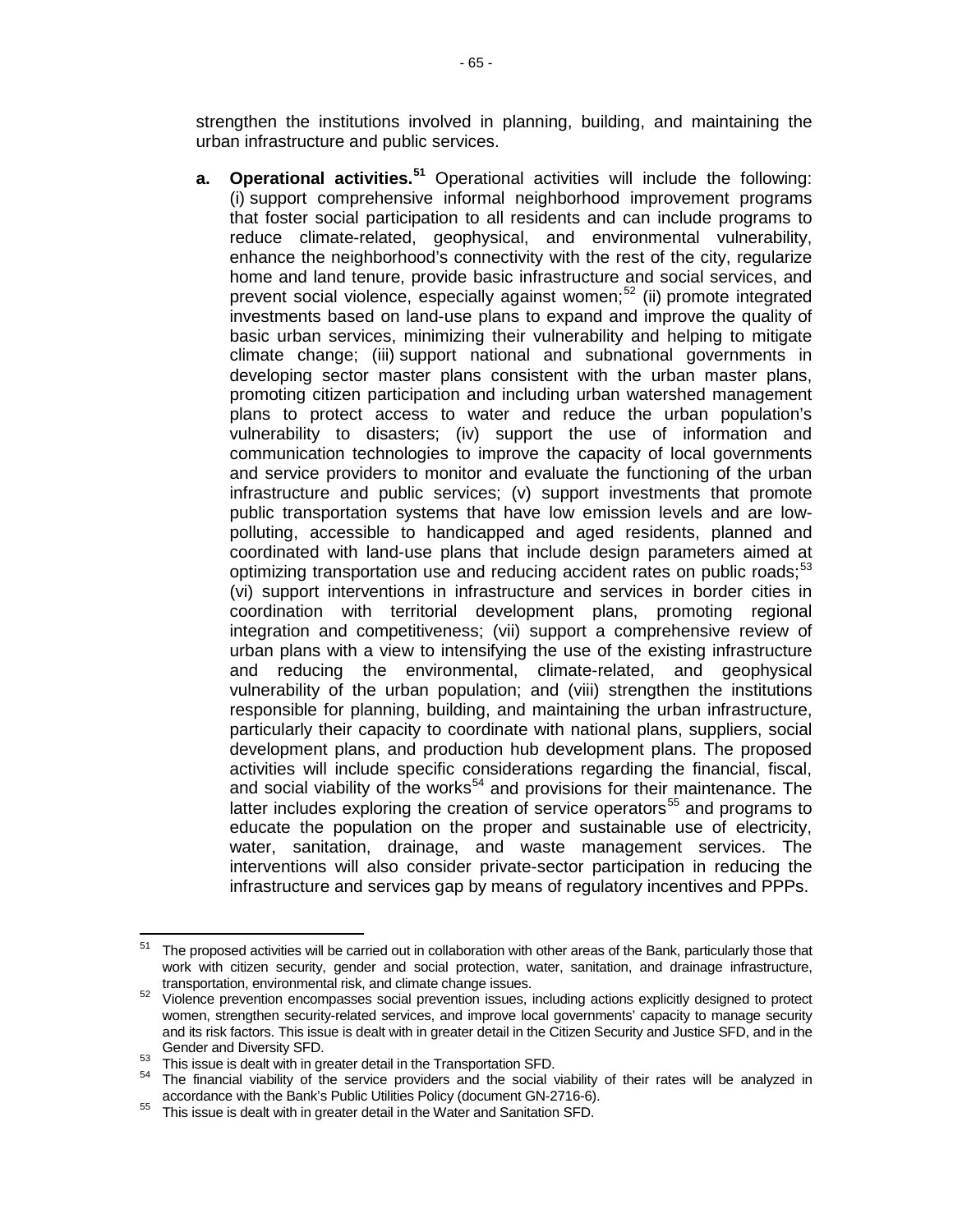- **b. Knowledge and dissemination activities.** These activities will include studies and events on the following topics: (i) impact of the neighborhood improvement plans on citizen security levels in the targeted neighborhoods, with particular emphasis on their impact on women; (ii) effective strategies to promote urban densification and equity in access to services in mediumsized and large cities; (iii) strategies to encourage private-sector participation in the provision of urban infrastructure; (iv) urban plans integrating transportation and land use that can help mitigate climate change and optimize urban transportation, adapted to the institutional capacities of medium-sized cities; and (v) studies on the appropriate regulatory systems to encourage the use of public and non-motorized transportation and reduce the use of private vehicles in urban areas.
- 5.9 **Dimension of Success 3. Housing allows the population to improve its access to basic social services, green spaces, and job markets, while reducing the quantitative and qualitative housing deficits.** The interventions will promote access to housing services,<sup>[56](#page-70-0)</sup> supporting housing improvement, construction, and rental in areas with basic infrastructure and services and accessibility to job markets. The interventions will target the poorest households, considering their location needs and including these needs in the housing design process, and incorporating vernacular knowledge of the use of local materials. In addition, the interventions will promote projects designs without architectural barriers that address the housing needs of handicapped and aged residents. These activities will promote sustainable housing, which includes architectural design with low-environmental-impact materials, considerations for the rational use of water and energy, protection from environmental, climate-related, or geophysical risks, and for the location of housing in non-vulnerable areas with access to public transportation. In addition, these activities will promote the development of an inclusive and sustainable housing financing market.
- 5.10 **Lines of action.** The lines of action will include the following: (i) foster and expand access to public and private financing for housing services for the poorest households or in areas of high environmental, climate-related, or geophysical vulnerability; (ii) foster and expand the supply of housing services with low environmental and climate impact in areas with access to services and job markets; and (iii) reinforce the capacity of the institutions involved in producing, financing, and regulating affordable housing.
	- **a. Operational activities.**[57](#page-70-1) Operational activities will include the following: (i) focus on the housing services needs of the poorest households, considering the income levels, characteristics, and composition of the beneficiary households and the behavior of the housing market as a whole,  $58$ and promote a housing supply that includes new, improved, and incremental

<span id="page-70-0"></span> $56$  The term housing services is understood to refer to access to basic residential infrastructure services (water, sanitation, electricity, waste collection) in areas with access to basic urban infrastructure (streets, lighting, public transportation, parks, shops).

<span id="page-70-1"></span>public transportation, parks, shops). 57 The proposed activities will be carried out in collaboration with other areas of the Bank, particularly those working with financial services, expenditure efficiency, gender and social protection, environmental risk, and

<span id="page-70-2"></span>climate change issues.<br><sup>58</sup> The design of the programs should specifically address protection of housing and land ownership rights of women.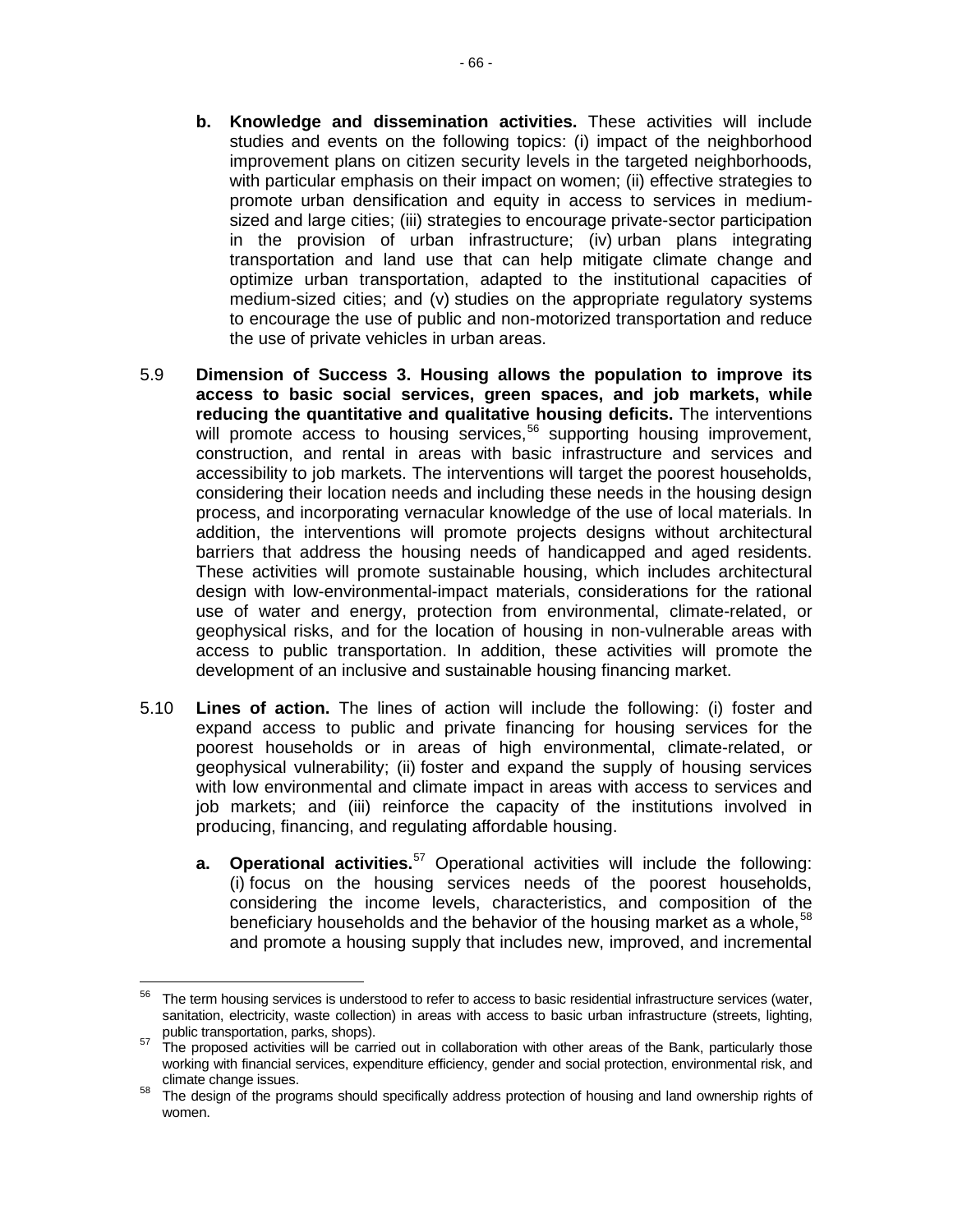housing;<sup>[59](#page-71-0)</sup> (ii) support the supply of rental housing in urban areas and of rentto-buy mechanisms, making the incentives involved in this type of housing equivalent to those of owned housing, balancing the rights and obligations of owners, and offering guarantees for private investment in rental housing; (iii) support mechanisms aimed at generating urban land for housing, including partnerships with the private sector and land readjustment mechanisms; (iv) promote housing programs, adapted to the local bioclimate and geophysical conditions, that reduce the vulnerability of residents and help diminish the urban carbon footprint and the invasion of rural land and ecosystems in periurban areas; (v) promote private-sector and third-sector participation in the development of affordable housing with low environmental impact and in the creation of new mortgage instruments;<sup>[60](#page-71-1)</sup> (vi) support housing programs that respond to the specific needs of rural households; (vii) support post-disaster housing reconstruction programs for the low-income or vulnerable population; and (viii) strengthen the institutions involved in producing, financing, and regulating affordable housing, particularly their capacity to properly target affordable housing programs by coordinating the location of the housing supply with household demand and with national and urban development plans. These activities will address the characteristics and needs of the beneficiary population, and will strengthen the public and private institutions involved in the delivery of housing services.

- **b. Knowledge and dissemination activities.** These activities include events and studies on the following topics: (i) impact of improvements in access to and functioning of mortgage loans on the poorest households' access to housing, considering the entirety of the financial systems; (ii) efficiency of housing expenditure, considering the impact of housing subsidies on the territorial expansion patterns of medium-sized cities and on investment in infrastructure; (iii) changes in demand for low-income housing as a result of changes in the demographic structure and social patterns of urban households, disaggregating results by gender and income quintile; (iv) strategies to foster private-sector participation in building affordable housing with low environmental impact; (v) study of management models and impacts of programs to support incremental housing construction;<sup>[61](#page-71-2)</sup> and (vi) study of the housing supply for the various income levels, with a view to improving housing subsidy calculations and targeting.
- 5.11 **Dimension of Success 4. The cities in the region intervene in their habitat to improve the quality, accessibility, use, and sustainability of urban spaces.** These interventions will focus on upgrading degraded public spaces and areas of heritage value, and on expanding the supply and enhancing the quality of urban green areas, helping to reduce the population's vulnerability to environmental and climate-related risks and mitigate urban GHG emissions. The

<span id="page-71-0"></span><sup>&</sup>lt;sup>59</sup> The Bank will finance efficient, equitable subsidy programs for low-environmental-impact housing to stimulate access to housing services for the poorest households. The subsidies will always be transparent and targeted, and will be explicitly shown in government budgets. There will be sufficient evidence that the

<span id="page-71-2"></span>

<span id="page-71-1"></span>subsidies are sustainable until the Sector objectives for these households are achieved.<br><sup>60</sup> This issue is dealt with in greater detail in the Financial Markets SFD.<br><sup>61</sup> This study will incorporate the lessons derived fr Paraguay PR-L1057: Vision Banco - Habitat Humanity's Improved Housing Initiative for Low-income Families.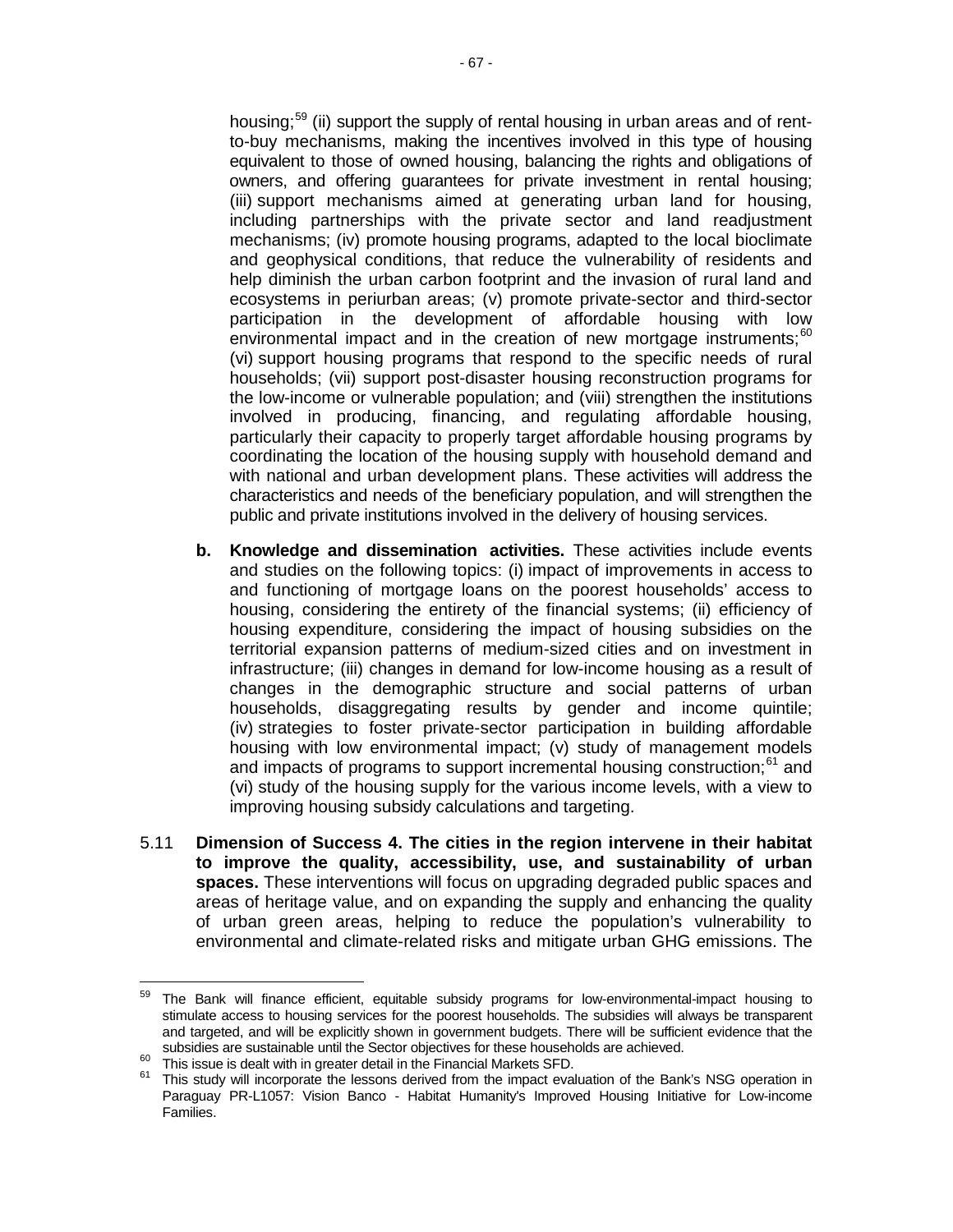interventions will be part of a comprehensive urban development plan that will include risk mapping and climate change mitigation and adaptation measures. These interventions will seek to provide for inclusive resident and private-sector participation in the design as well as in the implementation and maintenance stages of the works. Steps will also be taken to help cities adopt better practices in terms of preservation of the natural and the built habitat of urban areas, disaster risk management, and climate change adaptation and mitigation.

- 5.12 **Lines of action.** The lines of action will include the following: (i) revitalize degraded urban areas and preserve the historical heritage of the cities without harming the residents of these areas; (ii) expand the supply and improve the accessibility and quality of urban green areas; (iii) reduce geophysical or climaterelated disaster risks, protecting the most vulnerable residents from their adverse impacts and enhancing the cities' capacity to adapt to climate change; and (iv) reinforce the capacity of the institutions involved in planning, developing, and maintaining the natural and the built urban habitat.
	- **a. Operational activities.[62](#page-72-0)** Operational activities will include the following: (i) rehabilitate and redevelop underused public spaces and urban areas of historical heritage, maintaining their sociocultural diversity, promoting sustainable productive and tourism activities,<sup>[63](#page-72-1)</sup> and adopting participatory management arrangements; (ii) improve the quality and accessibility of green spaces and increase the reforestation of urban areas, using design standards that maximize the environmental and climate-related benefits of urban parks and promote their inclusive use; (iii) promote the adoption of low-environmental-impact construction and maintenance techniques in public spaces. These activities will take into account the cultural and climatological characteristics of the beneficiary cities, preserving local biomes and using local and sustainable technologies; (iv) promote privatesector participation in creating, upgrading, and maintaining the urban habitat based on comprehensive urban plans; (v) support the creation of databases to document and monitor anthropogenic or geophysical environmental risks to the population and to the architectural and natural heritage of urban areas; (vi) support the development of comprehensive projects designed to improve the use of, access to, and security in urban public spaces; and (vii) promote urban designs that are accessible to handicapped and aged residents, and the removal of the existing architectural barriers in public spaces.
	- **b. Knowledge and dissemination activities.** These activities include events and studies on the following topics: (i) impact of the renovation of historical centers on their productivity and the quality of life of their residents; (ii) creation of strategic plans for service provision, quality enhancement, and access to public parks in medium-sized cities, developing institutional models for PPPs to maintain and promote the use of these spaces; (iii) systematic and specific analysis of the environmental vulnerability of metropolitan areas and their disaster risks so as to prioritize territorial planning actions; (iv) analysis of strategies to improve the borrowing capacity

<span id="page-72-0"></span>The proposed activities will be carried out in collaboration with other areas of the Bank, particularly those working with health, gender and social protection, tourism, environmental risk, and climate change issues.<br><sup>63</sup> Tourism in heritage areas will be dealt with in greater detail in the Tourism SFD.

<span id="page-72-1"></span>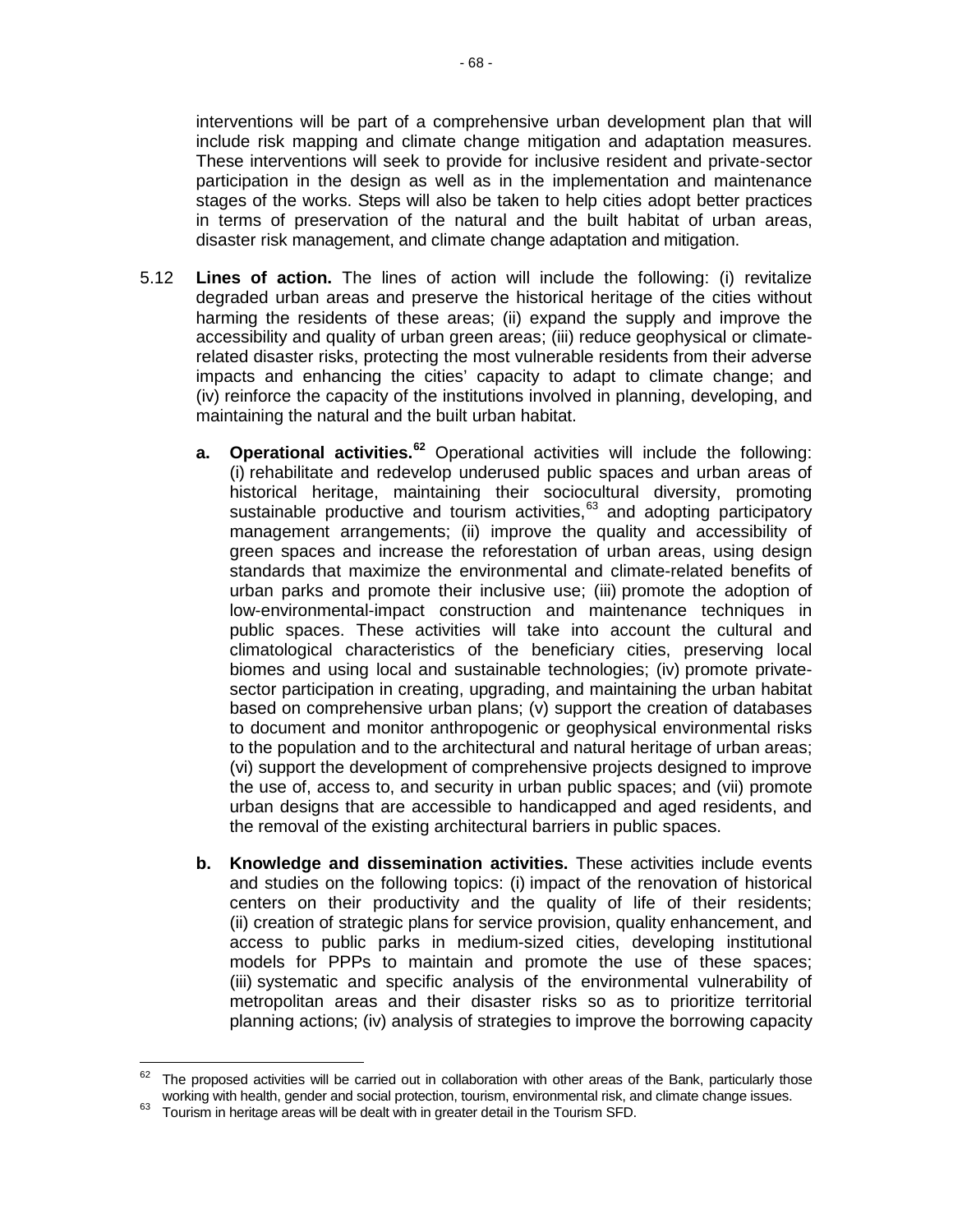of subnational governments for urban habitat improvement interventions; (v) analysis of the regulatory systems, including incentives and actions that might be included in operations to renovate historical centers, so as to avoid undermining the income of the poorest population groups residing in these areas or forcing their relocation; and (vi) study of the conditions for success in implementing and sustaining comprehensive projects designed to improve citizen security in urban public spaces.

5.13 These four dimensions of success will guide the Bank's operational and analytical activities in the Sector of urban development and housing. The overarching purpose of the set of policies, programs, and studies presented in this document is to create a region where all city residents have access to the benefits of sustainable and productive urbanization today and tomorrow.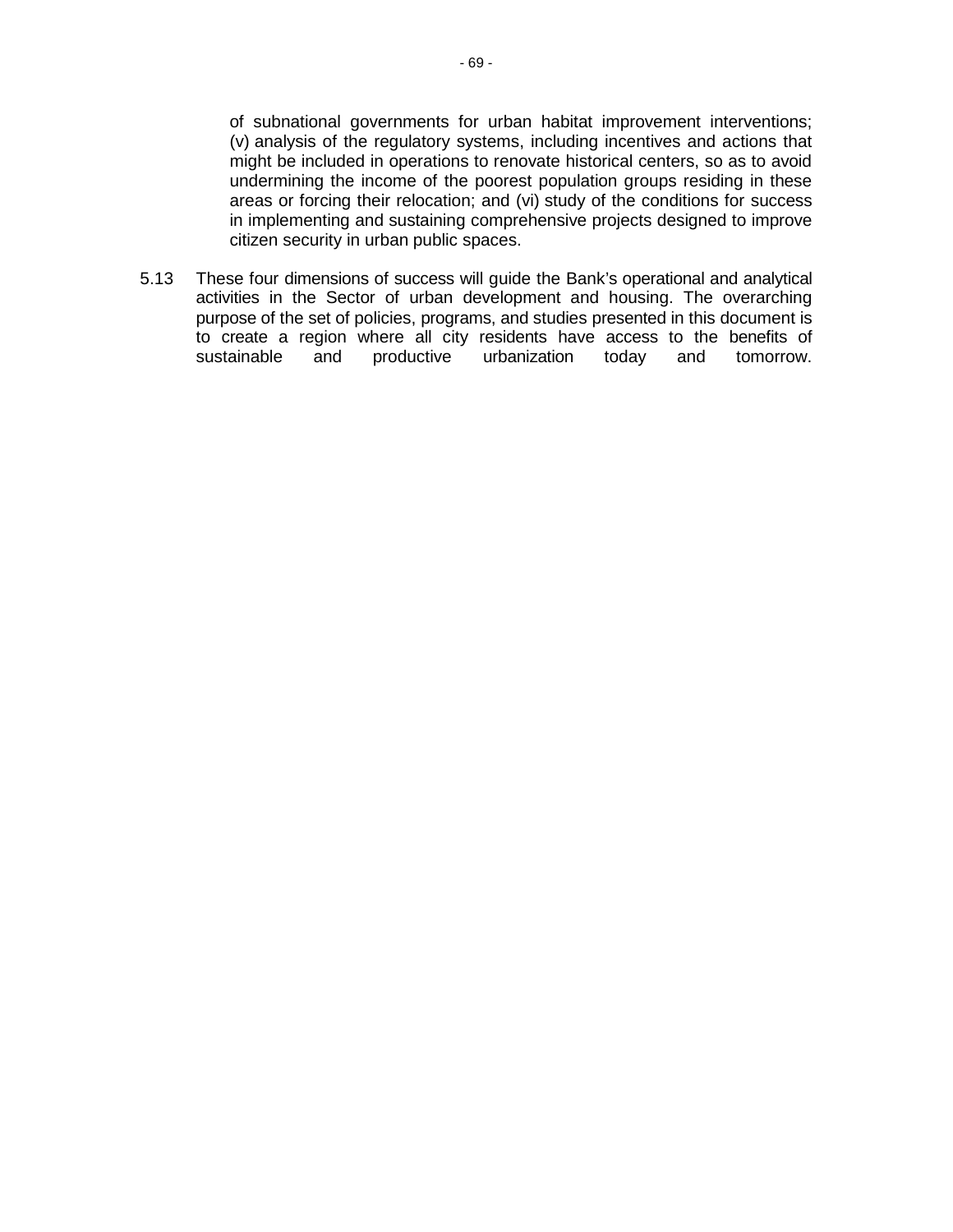## **BIBLIOGRAPHY**

- Ahern, J. (2013). *Urban landscape sustainability and resilience: the promise and challenges of integrating ecology with urban planning and design*. *Landscape Ecology*, *28*(6), 1203-1212.
- Ahrend, R., Farchy, E., Kaplanis, I., & Lembcke, A. C. (2014). *What makes cities more productive? Evidence on the role of urban governance from five OECD countries*.
- Akbari, H. and Konopacki, S. (2003). "*Streamlined energy-savings calculations for heatisland reduction strategies*." Lawrence Berkeley National Laboratory: Berkeley, CA. LBNL Paper #47307.
- Arshad, A y Athar, S (2013) Rural housing reconstruction program post-2005 earthquake. *Learning from the Pakistan experience; a manual for post-disaster housing program managers*. The World Bank. Washington DC.
- Alirol, E., Getaz, L., Stoll, B., Chappuis, F., & Loutan, L. (2011). Urbanisation and infectious diseases in a globalised world. The Lancet infectious diseases, 11(2), 131-141.
- Almeida, J, Condessa, B., Pinto, P., & Ferreira, J. A. (2013). Municipal Urbanization Tax and land-use management—The case of Tomar, Portugal.*Land Use Policy*, *31*, 336-346.
- Altshuler, A. A., & Gomez-Ibanez, J. A. (2000). *Regulation for revenue: The political economy of land use exactions*. Brookings Institution Press.
- American Institute of Architects. (2012). Local leaders in sustainability: green building incentive trends.
- Angel S. (2014). Urban expansion. World Bank report.
- Angel, S. (2012). Planet of cities. Cambridge, MA: Lincoln Institute of Land Policy.
- Angel S, Sheppard SC and Civco DL (2005) The Dynamics of Global Urban Expansion. Washington, DC: Transport and Urban Development Department, The World Bank.
- Aquino, F. L., & Gainza, X. (2014). Understanding Density in an Uneven City, Santiago de Chile.
- Atkins. (2012). Future Proofing Cities: Risk and Opportunities for Inclusive Urban Growth in Developing Countries London: University College of London.
- Awuor, Cynthia B, Victor A Orindi and Andrew Adwerah (2008), "Climate change and coastal cities: the case of Mombasa, Kenya", Environment and Urbanization Vol 20, No 1, April, pages 231–242.
- Bahl, R. and Bird. R. (2013). "Decentralization and Infrastructure in Developing Countries: Reconciling Principles and Practice." IMFG Paper No, 16. University of Toronto, Institute on Municipal Finance and Governance.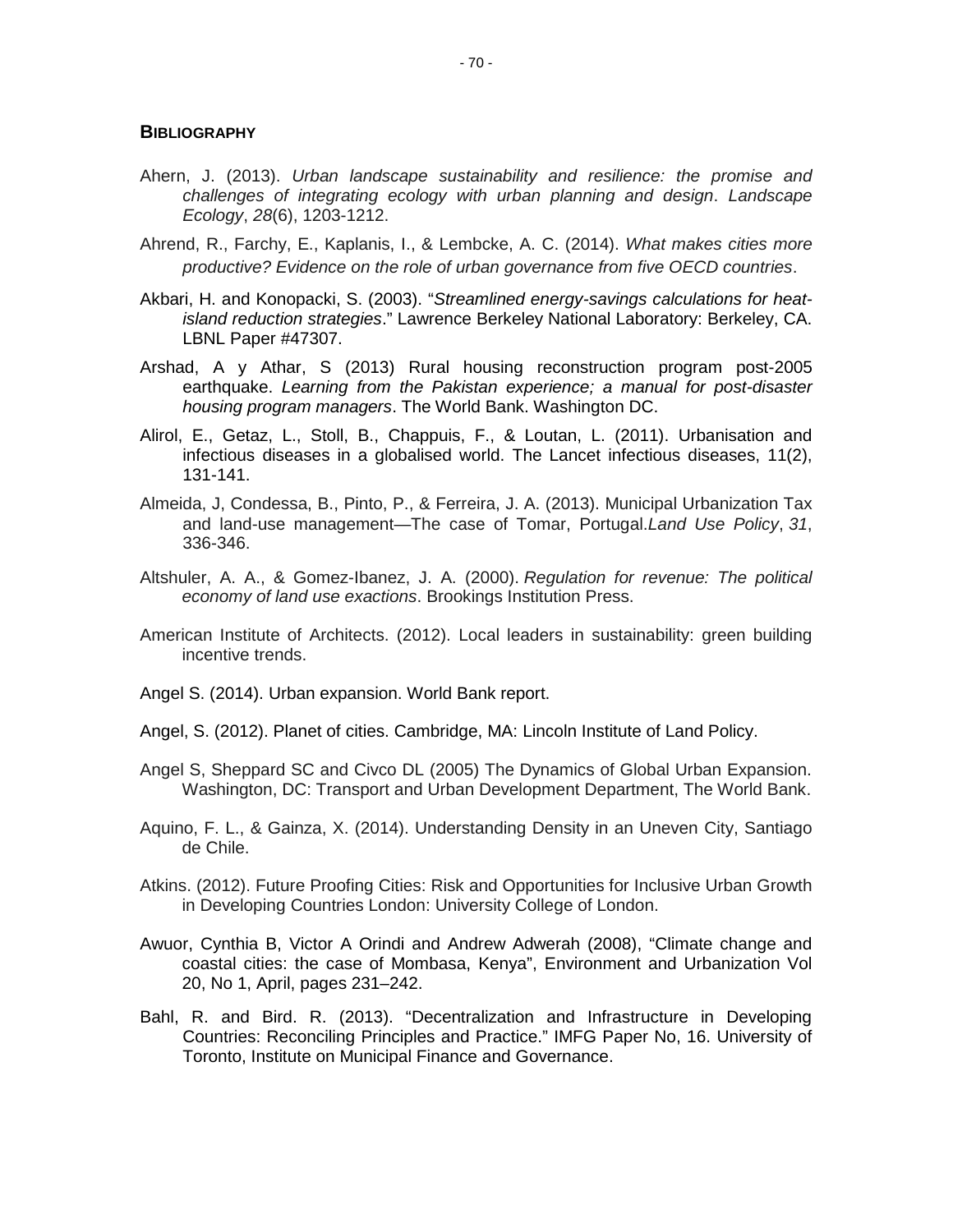- Bain, I; Mora, P y Sabatini, F (2014) El alquiler en una politica habitacional dinamica en Chile. En Blanco Blanco, A; Fretes Cibils, V; Muñoz Miranda, A; (eds) Busco casa en arriendo: Promover el alquiler tiene sentido. BID.
- Banadarin and van Oers. (2014). Reconnecting the City: The Historic Urban Landscape Approach and the Future of Urban Heritage. Wiley-Blackwell. (2014).
- Batas, *The economic value of the old & new towns of Edinburgh World Heritage site*. Edinburgh world Heritage. Edinburgh, UK.
- Bates, B.C., Z.C. Kundzewicz, S.Wu and J.P. Palutikof (Eds.) (2008). Climate Change and Water. Technical Paper of the Intergovernmental Panel on Climate Change. IPCC Secretariat, Geneva.
- Bebczuk R y Demaestri E. (2014). Restricciones la financiamento de vivenda en América Latina. Enfoque metodológico y resultados de encuesta. Nota Técnica #IDB-TN-709. Banco Interamericano de Desarrollo.
- Bell, M. L., O'Neill, M. S., Ranjit, N., Borja-Aburto, V. H., Cifuentes, L. A., & Gouveia, N. C. (2008). Vulnerability to heat-related mortality in Latin America: a case-crossover study in Sao Paulo, Brazil, Santiago, Chile and Mexico City, Mexico. *International journal of epidemiology*, *37*(4), 796-804.
- Beall, Jo, et.al. ―Beyond the Tipping Point: A Multidisciplinary Perspective on Urbanization and Development‖ Working paper, Department of Applied Economics and Management, Cornell University, Ithaca, New York, April 2009.
- Beslky, E. y Drew, R (2008) Overview Rental Housing Challenges and Policy Responded. In Retsinas y E Belsky (eds) revisiting rental Housing. Washington DC. Brookings Institution Press.
- Belsky, E. DuBroff, N., McCue, D., Harris, C., McCartney, S., & Molinsky, J. (2013). Advancing inclusive and sustainable urban development: Correcting planning failures and connecting communities to capital. *Joint Cener for Housing Studies of Harvard Univesity*.
- BID (2013). Documento de marco sectorial de Agricultura y Gestión de Recursos Naturales.
- BID (2013). Documento de marco sectorial de Desarrollo Urbano y Vivienda.
- BID (2014). Documento de marco sectorial de Agua y Saneamiento.
- BID (2014). Documento de marco sectorial de Respaldo para PYME y Acceso y Supervisión Financieros.
- BID (2014). Documento de marco sectorial de Seguridad Ciudadana y Justicia.
- BID (2014). Mega-ciudades e infraestructura en América Latina Lo que piensa su gente. BID.
- BID (2015). Actualización de la Estrategia Institucional 2010-2020. Una alianza con América Latina y el Caribe para seguir mejorando vidas.
- BID (2015). *Corporate Results Framework 2016-2019.* Second revised version.
- BID (2015). Documento de marco sectorial de Género y Diversidad. GN-2800-3. BID.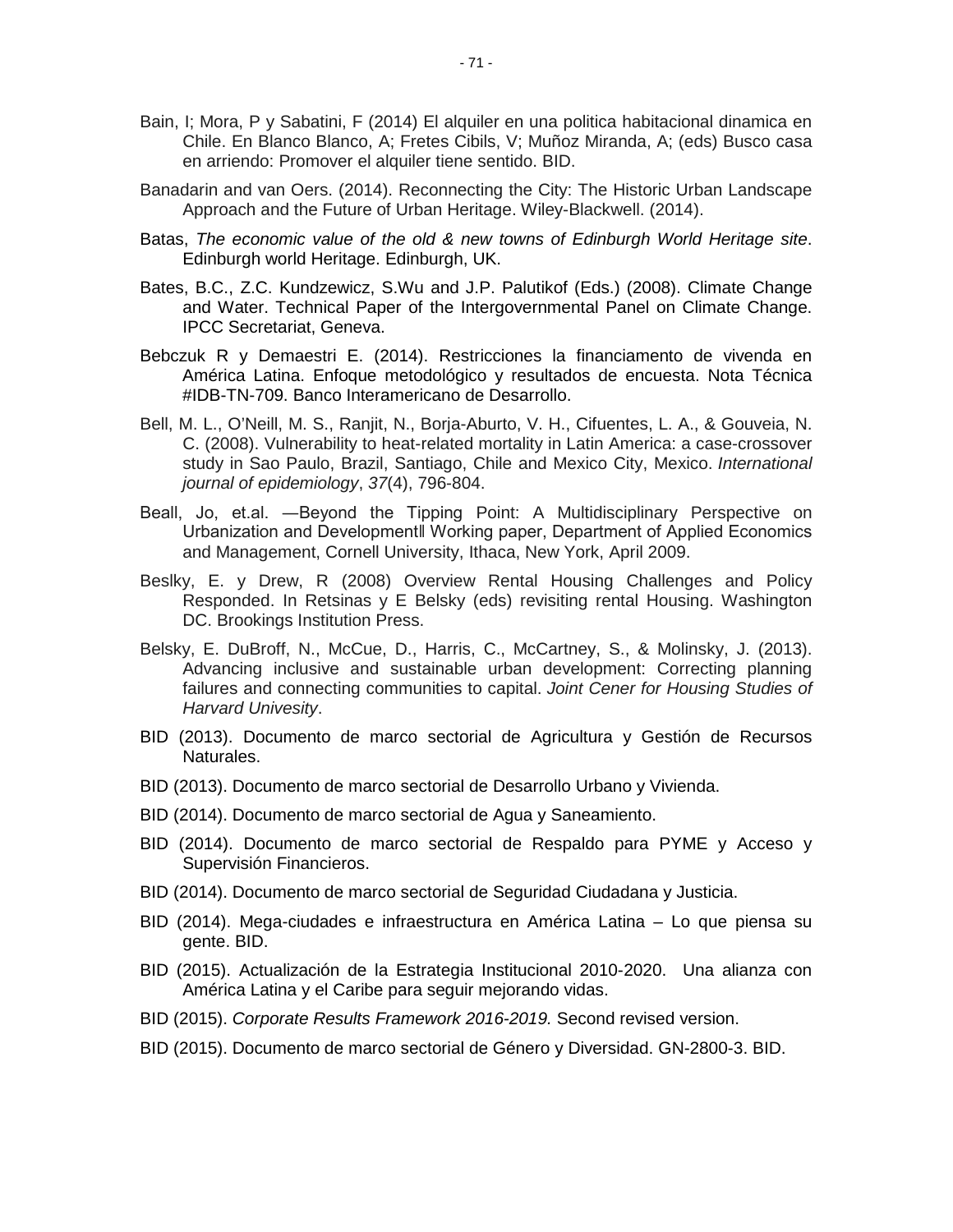- BID (2015). Gestión Urbana, Asociaciones Público-Privadas y Captación de Plusvalías: El caso de la recuperación del frente costero del río Paraná en la Ciudad de Rosario, Argentina.
- BID. (2014). Documento del marco sectorial de IDB. SFD seguridad ciudadana.
- BID. (2014). Varios Caminos hacia una Vivienda, Oportunidades para la mayoría.
- BID. (2015). Documento del marco sectorial de Cambio Climático.
- BID. (2015). Documento del marco sectorial de Descentralización y Gobiernos Subnacionales.
- Bird, R. (2011). Subnational taxation in developing countries: a review of the literature. Journal of International Commerce Economic Policy 2:139–61.
- Bird, R. M., & Slack, E. (2007). An approach to metropolitan governance and finance. *Environment and Planning C: Government and Policy*, *25*(5), 729-755.
- Blanco Blanco, A; Fretes Cibils, V; Muñoz Miranda, A; (2014) Busco casa en arriendo: Promover el alquiler tiene sentido. BID.
- Blanco, A, Muñoz, A. y Fretes V. (2016). Usando La Valorización Del Suelo Para Financiar Grandes Operaciones Urbanas: La Captura De Plusvalías En AmericaAmérica Latina Y El Caribe (En Preparación).
- Bonet, J., A. Muñoz y C. Pineda. (2014). El potencial oculto Factores determinantes y oportunidades del impuesto a la propiedad inmobiliaria en América Latina. Bonet, Muñoz y Pineda, editores. BID.
- Bondonio, D., Greenbaum, R. (2007). Do local tax incentives affect economic growth? What mean impact miss in the analysis Enterprise Zones policies. Regional Science and Urban Economics 37, 121–136.
- Bonomo et al. (2015). Policies on Access to Housing. In *Towards Universal Social Protection. Latin American Pathways and Policy Tools*. Cecchini et al eds. ECLAC.
- Bose, B. K. (ed) (date), Energy Efficient Cities: Assessment Tools and Benchmarking Practices, World Bank, Washington DC, pp. 165-184.
- Bouillon, C. Ed. (2012). Un espacio para el Desarrollo. Los mercados de vivienda en Latinoamérica y el Caribe. Washington, DC: Banco Interamericano de Desarrollo.
- Bouillon, C., N. Medellín and C. Boruchowicz. (2012), "Two bedrooms, two bathrooms, and a big yard? Housing demand in Latin America and the Caribbean", Room for Development: Housing Markets in Latin America and the Caribbean, C. Bouillon (ed.), Washington, D.C., Inter-American Development Bank (IDB).
- Bouskela, S (2016). Smart Cities in Latin America and the Caribbean. Washington, D.C. BID.
- Brakarz, J., Greene, M., y Rojas, E. (2002). Ciudades para Todos: Experiencias Recientes en Programa de Mejoramiento de Barrios. Washington, DC: Banco Interamericano de Desarrollo.
- Brakarz, José; Jaitman, Laura (2013). *Evaluation of Slum Upgrading Programs: Literature Review and Methodological Approaches*.
- Broto, V. and Bulkeley, H. (2013). *A survey of urban climate change experiments in 100 cities. Global Environmental Change*. Vol 23, Issue 1,. Pp 92-102.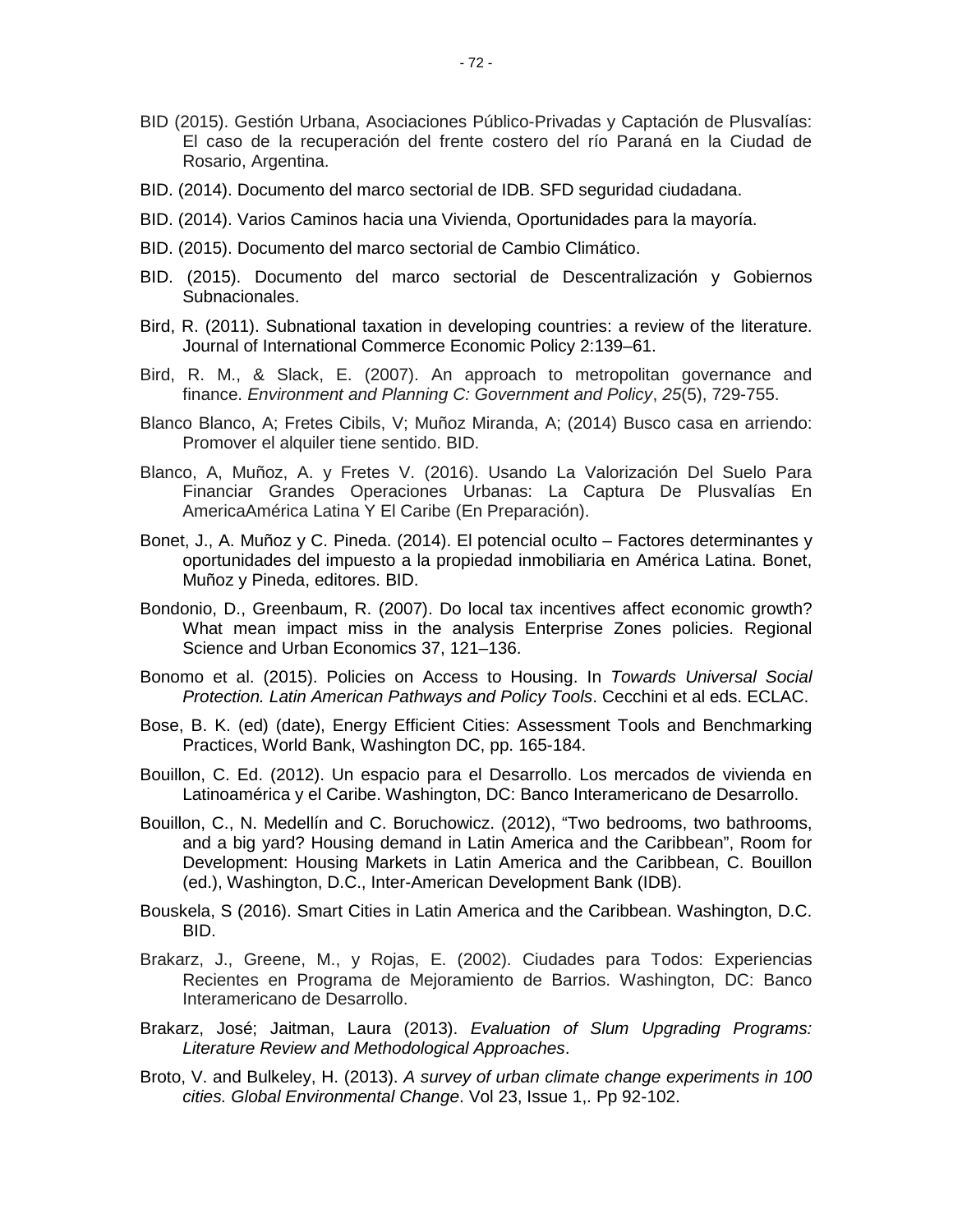- Byrd, H. (2010) *The Potential of PVs In Developing Countries: Maintaining An Equitable Society In The Face Of Fossil Fuel Depletion, in International Conference on Environment* USM.
- USM: Penang.Cadena, A. Remes, J. Manyika, J. Dobbs, R.Roxburgh, C. Elstrodt, H.Chaia, A. Restrepo. A. (2011). *Building Globally Competitive cities. The key to Latin American Growth. Report.*
- CAF, Cooperacion Andina de Fomento & Maplecroft. (2014). *Vulnerability and adaptation to climate change in the Latin American and Caribbean Region*.
- Calderon-Cockburn, J (2014) El potencial del alquiler en la politica de vivienda de Peru. En Blanco Blanco, A; Fretes Cibils, V; Muñoz Miranda, A; (eds) Busco casa en arriendo: Promover el alquiler tiene sentido. BID.
- Canuto, O. and L. Liu. (2010), ―*Sub-National Debt Finance: Make it Sustainable‖*, World Bank Working Paper, World Bank, Washington DC.
- Caribbean Development Bank. (2014). *Barbados Country Development Strategy Paper*.
- Carley, M., Smith, H., & Jenkins, P. (2013). *Urban development and civil society: The role of communities in sustainable cities*. Routledge.
- Castro, L., and C. Scartascini. 2015. "*Tax Compliance and Enforcement in the Pampas: Evidence from a Field Experiment." Journal of Economic Behavior and Organization* 116: 65–82.
- Castells, M. (2015). *Networks of outrage and hope: Social movements in the Internet age*. John Wiley & Sons.
- CDP. (2014). Aprovechando las oportunidades de colaboración entre ciudades y empresas para una economía sostenible.
- CEDB (*Centre d'Estudis Demografics d'Barcelona) (2010). The Second Demographic Transition features in LAC*.
- CEPAL (2012). Efectos del Cambio Climático en la costa de América Latina y el Caribe: Vulnerabilidad y Exposición.
- CEPAL (2012). Vulnerabilidad y Exposición. Efectos del cambio climático en la costa de América Latina y el Caribe.
- CEPAL (2012). Efectos del Cambio Climático en la costa de América Latina y el Caribe: Vulnerabilidad y Exposición.
- CEPAL y UNICEF (2012). La evolución de las estructuras familiares en América Latina, 1990-2010.
- CEPAL (2010). Plan de Acción para la Recuperación y el Desarrollo de Haití: Grandes Tareas Inmediatas para el Futuro. Marzo. Santiago de Chile: CEPAL.
- Cervero, R. B. (2013). Linking urban transport and land use in developing countries. *Journal of Transport and Land Use*, *6*(1), 7-24.
- Cervero, R., & Dai, D. (2014). BRT TOD: Leveraging transit oriented development with bus rapid transit investments. *Transport Policy*, *36*, 127-138.
- Cesa-Bianchi, A. (2012). *Housing cycles and macroeconomics fluctuations: A global perspective.* Washington, DC: Inter-American Development Bank.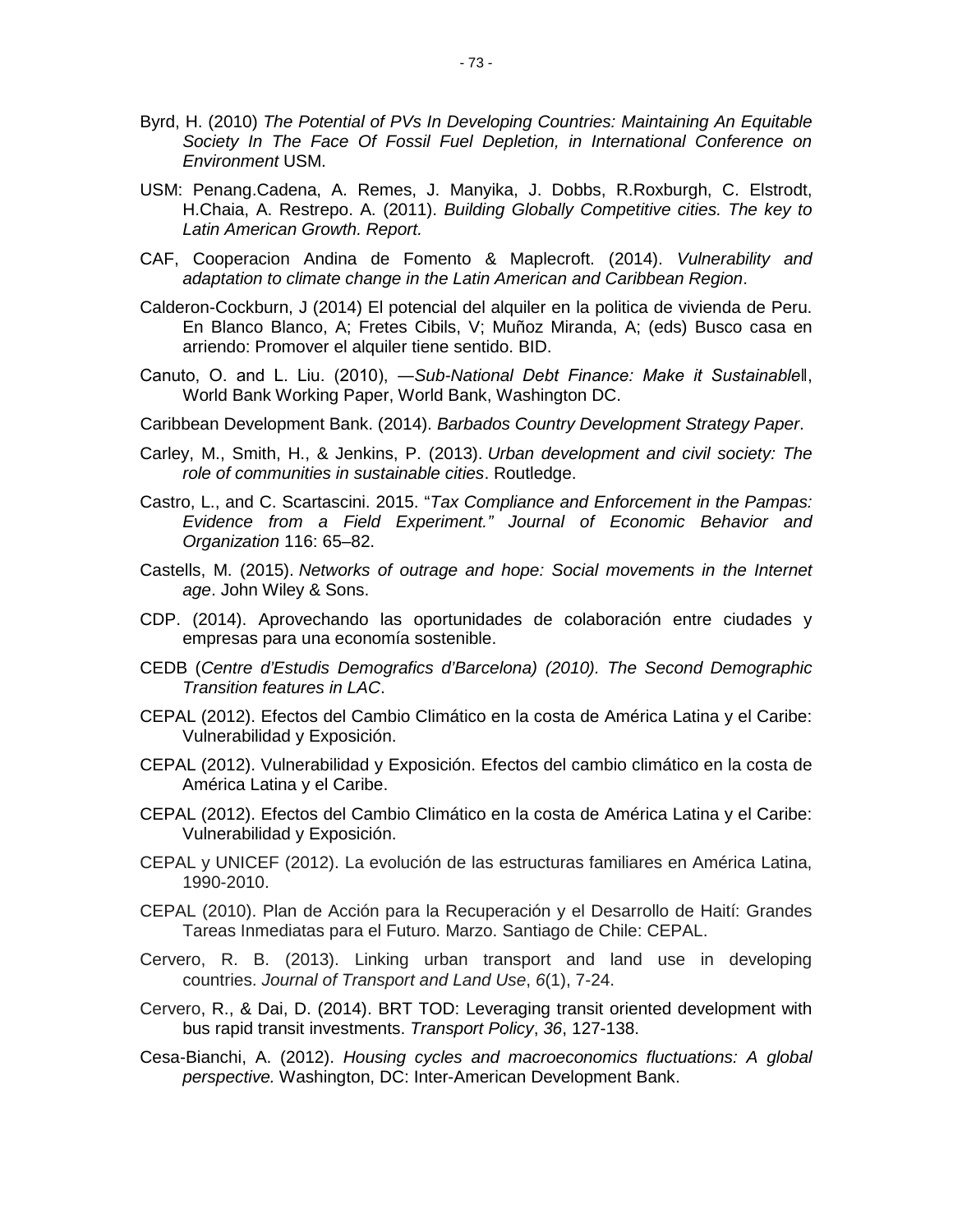- Chevalier, O. (2013). Abordar la vulnerabilidad social en las operaciones de desarrollo urbano y vivienda: Guía para equipos. UNBID. Discussion Paper.
- Chong, A. et al. (2008). *Privatization for the Public Good: Welfare Effects of Private Intervention in Latin America.* Washington, DC: Inter-American Development Bank.
- Clark, G., & Clark, G. (2014). *Nations and the Wealth of Cities: a new phase in public policy. Centre of London and the Global City Initiative, a joint project of Brookings and JPMorgan Chase*.
- Clarke, C y Pineda, C (2007) Riesgo y desastres. Su gestión municipal en Centroamérica. BID.
- Clark, G (2015). Examen del Programa del BID para las Ciudades y los Entornos Urbanos y el papel futuro de la Iniciativa de Ciudades Emergentes y Sostenibles (ICES). Versión final. BID
- Clarke, C. (2006). *Decolonizing the Colonial City: Urbanization and Stratification in Kingston, Jamaica. Oxford Geographical and Environmental Studies*.
- Cohen, D. A., McKenzie, T. L., Sehgal, A., Williamson, S., Golinelli, D., & Lurie, N. (2007). Contribution of public parks to physical activity. *American Journal of Public Health*, *97*(3), 509-514.
- Collison, R; Ellen, I. and Ludwig, J (2015) *Low Income Housing Policy. Kreisman Working Paper on Housing Law and Policy No 21*. The Law School of the University of Chicago.
- Combes, P. P., & Gobillon, L. (2014). *The empirics of agglomeration economies*.
- Connelly, S, Markey, S.and Roseland, M. (2013)"*We Know Enough: Achieving Action Through the Convergence of Sustainable Community Development and the Social Economy." In The Economy of Green Cities. Dordrecht: Springer.*
- Corbacho, A., Fretes, V., y Lora, E. (2013). Recaudar No Basta: los Impuestos Como Instrumento de Desarrollo. Washington, DC: Banco Interamericano de Desarrollo. Santiago de Chile: CEPAL.
- Crespo, A; Puerta, J; Martin, L. (2015). Evaluation of PROCIDADES, BID.
- Criscuolo, C., Martin, R., Overman, H. and Van Reenen, J. (2008), "*The Impact of Government Subsidies on Firm Performance*".
- Crosby, B. C., & Bryson, J. M. (2010). *Integrative leadership and the creation and maintenance of cross-sector collaborations. The Leadership Quarterly*, 21(2), 211- 230.
- Cubeddu, L. Tovar Mora, C. y Tsounta, E (2012) *Latin America: Vulnerabilities under construction? IMF working paper* No 12/193.
- Dasgupta et al, 2014. *Urbanization and Housing Investment. Policy Research Working Paper* 711. World Bank.
- Davis, D. (2004). *Discipline and Development: Middle Classes and Prosperity in East Asia and Latin America*. Cambridge University Press.
- Davis, D (2015). Evidence from Latin America. *Cities and Inequalities in a Global and Neoliberal World*, 75.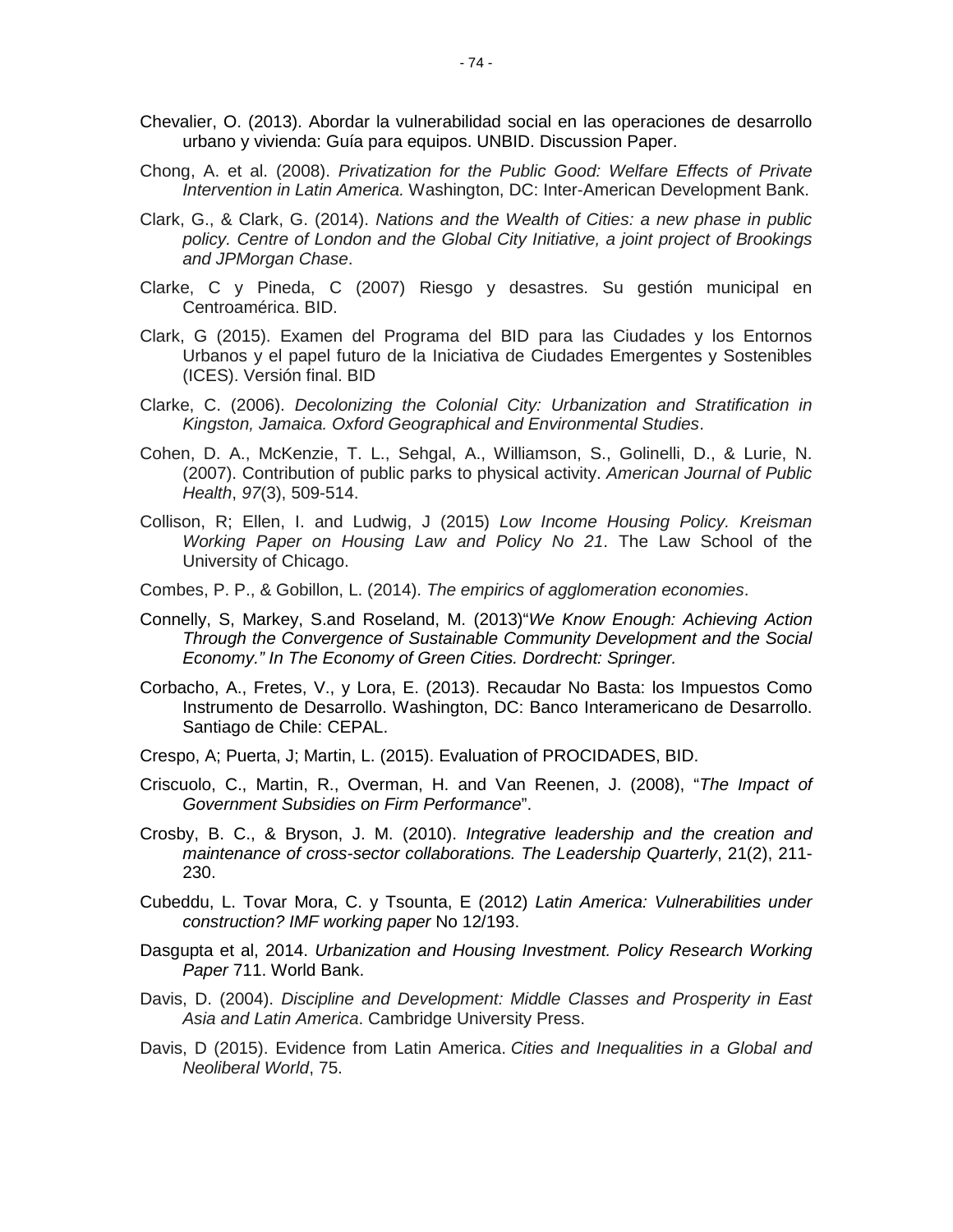- De Sherbinin, A, Schiller A. and Pulsipher A.(2007). "The vulnerability of global cities to climate hazards", Environment and Urbanization Vol 19, No 1, April, pages 39–64.
- Della Croce, R., C. Kaminker, F. Stewart (2011). The Role of Pension Funds in Financing Green Growth Initiatives, OECD Working Papers on Finance, Insurance and Private Pensions, No.10, OECD, Paris.
- Devas, N. (2014). *Urban governance voice and poverty in the developing world*. Routledge.
- DeFries, R; [Rudel,](https://scholar.google.com/citations?user=50Z2BYgAAAAJ&hl=en&oi=sra)T Uriarte, [M; Hansen,](https://scholar.google.com/citations?user=rnSx_4IAAAAJ&hl=en&oi=sra) M (2010). Deforestation driven by urban population growth and agricultural trade in the twenty-first century *Nature Geoscience*.
- DFID\_Department for International Development of the United Kingdom. (2004), T*he impact of climate change on the vulnerability of the poor.*
- DNP & WB. Departamento Nacional de Planeación de Colombia y Banco Mundial (2012). Sistema de Ciudades: Una aproximacion visual al caso Colombiano.
- Donovan, M.; McHardy, P (2016) The State of Social Housing in Six Caribbean Countries.
- Donovan, M.; Sanjak, J. (2016). *A Methodological Framework for Comparative Land Governance Research in Latin America and the Caribbean*.
- Duran Vargas L. (1999). Centroamérica después del huracán Mitch: Gestión del riesgo y preparativos para desastres.
- Dunning, T., F. Monestier, R. Piñeiro, F. Rosenblatt, y G. Tuñón. (2015). *Positive vs. Negative Incentives for Compliance: Evaluating a Randomized Tax Holiday in Uruguay.* Prepared for presentation at the Meeting on Political Geography, Harvard University, May 8-9, 2015.
- Ebener, S., Murray, C., Tandon, A., & Elvidge, C. C. (2005). From wealth to health: modelling the distribution of income per capita at the sub-national level using nighttime light imagery. International Journal of health Geographics, 4(1), 1.
- Echenique, M. H., Hargreaves, A. J., Mitchell, G., & Namdeo, A. (2012). *Growing cities sustainably: does urban form really matter?*. *Journal of the American Planning Association*, *78*(2), 121-137.
- Eckert, [S. and Kohler, S.](http://www.longwoods.com/content/23722#abtauth) (2014). *Urbanization and Health in Developing Countries: A Systematic Review.* World Health & Population, 15(1).
- ECLAC. Economic Commission for Latin America and the Caribbean (2011). *Population ageing. Latin America and the Caribbean demographic observatory #12*. October.
- ECLAC. (2015). The economics of climate change in Latin America and the Caribbean.
- Eguino, H.; Ribeiro, P.; Vercillo, M. (2013). Grandes eventos esportivos e planejamento de desenvolvimiento urbano: documentos de refêrencia e discussão.
- Eguino, H (2012). Observatorio PROCIDADES Fase II: Análisis de los aspectos de gestión de proyectos. Sector de Conocimiento y Aprendizaje. Notas Técnicas # IDB-TN-415 por KNL.
- EIU- The Economist Intelligence Unit. (2013). *Hot Spots 2025: Benchmarking the future of competitiveness of cities*.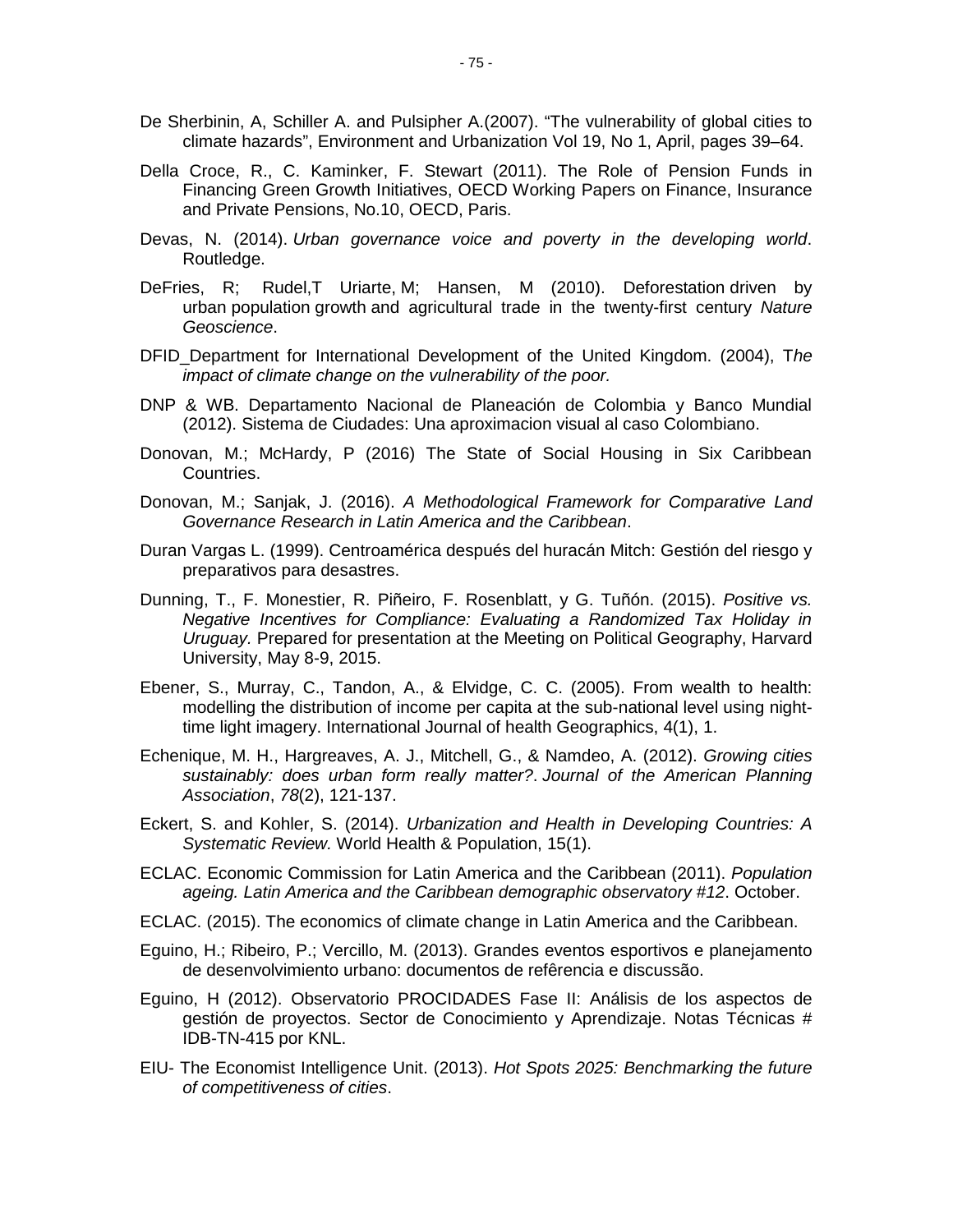Elliott, J. (2012). *An introduction to sustainable development*. Routledge.

- Engel J. & del Palacio, I (2009). Global networks of clusters of innovation: Accelerating the innovation process. Bussines Horizons 52, issue 5, pages 493-503.
- EPA\_ Environmental Protection Agency (2010). Green Infrastructure Case Studies: Municipal Policies for Managing Stormwater with Green Infrastructure.
- Esteve, A. (2013). Demography in Latin America: Autumn of the Patriarchs. *The Economist* June 1st.
- Evaluación Programa de País Colombia, 2011-2014 (2015).
- Evaluación Programa de País Bolivia, 2011-2015 (2015).
- Evaluación del Programa de País de El Salvador, 2009-2014 (2015).
- Ewing, R., & Rong, F. (2008). T*he impact of urban form on US residential energy use*. Housing policy debate, 19(1), 1-30.
- Ezquiaga LM(2015). T*he Experience of Latin America and the Caribbean in Urbanization: Knowledge Sharing Forum on Development Experiences: Comparative Experiences of Korea and Latin America and the Caribbean.*
- FAO. Food and Agriculture Organization of the United Nations (2014). Ciudades más verdes en América Latina y el Caribe.
- Fauci, A. S., & Morens, D. M. (2016). Zika Virus in the Americas—Yet Another Arbovirus Threat. *New England Journal of Medicine*.
- Fay, M., & Opal, C. (2000). *Urbanization without growth: A not so uncommon phenomenon* (Vol. 2412). World Bank Publications.
- Ferguson (2015). Detroit Future City: re-imagining the way a city works.
- Ferré, C., Ferreira, F. H., & Lanjouw, P. (2012). *Is There a Metropolitan Bias? The relationship between poverty and city size in a selection of developing countries*. The World Bank Economic Review, lhs007.
- Ferreira, F. H. G., Messina, J. Rigolini, Jamele López-Calva L., Lugo M., and Vakis R.. (2013). Economic Mobility and the Rise of the Latin American Middle Class. Washington, DC: World Bank.
- Field, E. (2005). *Property Rights and Investment in Urban Slums.* Journal of the European Economic Association Papers and Proceedings. 3 (2-3): 279-290.
- Field, E. and Torero, M. (2003). *Do property Titles Increase Access to Credit? Evidence from Peru. Working paper.* Cambridge, MA: Harvard University.
- Fisher, L., Pollakowski, H., & Zabel, J. (2009). *Amenity-Based Hounsing Affordability.* Real Estate Economics, 37(4), 705-746.
- Forsyth A (2003) *Measuring density: Working definitions for residential density and building intensity.* Design Brief 8. Minneapolis, MN: University of Minnesota.
- Fretes, V.; Gilbert, A. y Webb, S (2014) La Vivienda en Alquiler: Mas alla de America Latina. En Blanco A; Fretes, V; Muñoz, A (Eds) *Busco casa en arriendo: Promover el alquiler tiene sentido*. BID.
- Fretes, V y Ter-Minsassian, T (2015) *Decentralizing revenue in Latin America; Why and How*. BID.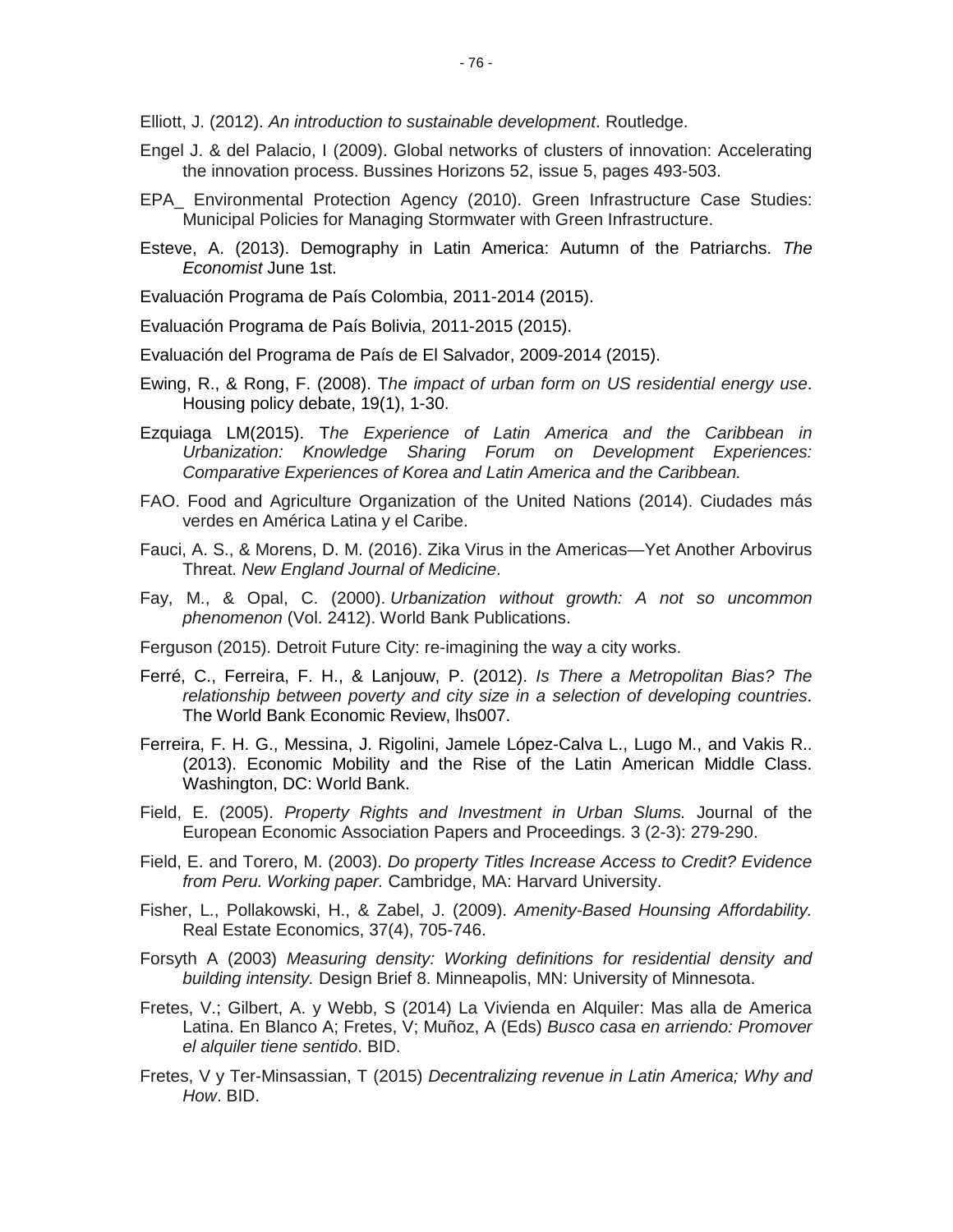- Friedmann. J, (1973). *Urbanization, planning, and national development London: Routledge*.
- Fuchs, E. R. (2012). Governing the Twenty-First-Century City. *Journal of International Affairs*, 43-56.
- Gallego, J. M., & Gutiérrez, L. H. (2015). ICTs in Latin America and the Caribbean: Stylized Facts, Programs and Policies.
- GE. Gobierno de España (2015). Plan Nacional de Ciudades Inteligentes.
- Gilbert, A. (2012). *Housing Abroad: Latin America.* The Encyclopedia of Housing. Second edition.
- Gilbert, A. (2013). *How to help, and how not to help, the poor in the megacities of the South*. *City*, *17*(5), 628-635.
- Gilbert, A. (2006). *Good urban governance: evidence from a model city?* Bulletin of Latin American Research. 25(3) 392 – 419.
- Gilbert, A. (2016). R*ental housing: The international experience. Habitat International*, *54*, 173-181.
- Glaeser, E. (2011). *Triumph of the City: How Our Greatest Invention Makes Us Richer, Smarter, Greener, Healthier, and Happier* . New York: Penguin Press.
- Glaeser, E (2015) *A world of cities; The causes and consequences of urbanization in poorer countries*. NBER working paper no 19745. JEL No R).
- Glaeser, E. L., & Joshi-Ghani, A. (2014). Overview--the urban imperative: toward shared prosperity. *World Bank Policy Research Working Paper*, (6875).
- Glaeser L, Kolko J and Saiz A (2001) Consumer city. Journal of Economic Geography 1(1): 27–50.
- Glaeser, E. L., Kominers, S. D., Luca, M., & Naik, N. (2015). Big Data and Big Cities: The Promises and Limitations of Improved Measures of Urban Life (No. w21778). National Bureau of Economic Research.
- Glaeser, L y Sacerdote B (1999) *Why is there more crime in cities?* Journal of Political Economy 107(S6): S225–S258.
- Glaeser, E. L., & Ward, B. A. (2009). T*he causes and consequences of land use regulation: Evidence from Greater Boston*. Journal of Urban Economics,65(3), 265- 278.
- Glaeser, E. L., Kerr, S. P., & Kerr, W. R. (2015). Entrepreneurship and urban growth: An empirical assessment with historical mines. *Review of Economics and Statistics*, *97*(2), 498-520.
- Goethert, R. (2010). Incremental Housing. A proactive strategy.
- Gonzalez-Navarro, M., y Quintana-Domeque, C. (2010). *Urban infrastructure and economic development: experimental evidence from street pavement.* IZA Discussion Paper 5346. November 2010.
- Gonzalez-Navarro, M., y Quintana-Domeque, C. (2016). *Paving streets for the poor: Experimental analysis of infrastructure effects.* Review of Economics and Statistics, 98(2), 254-267.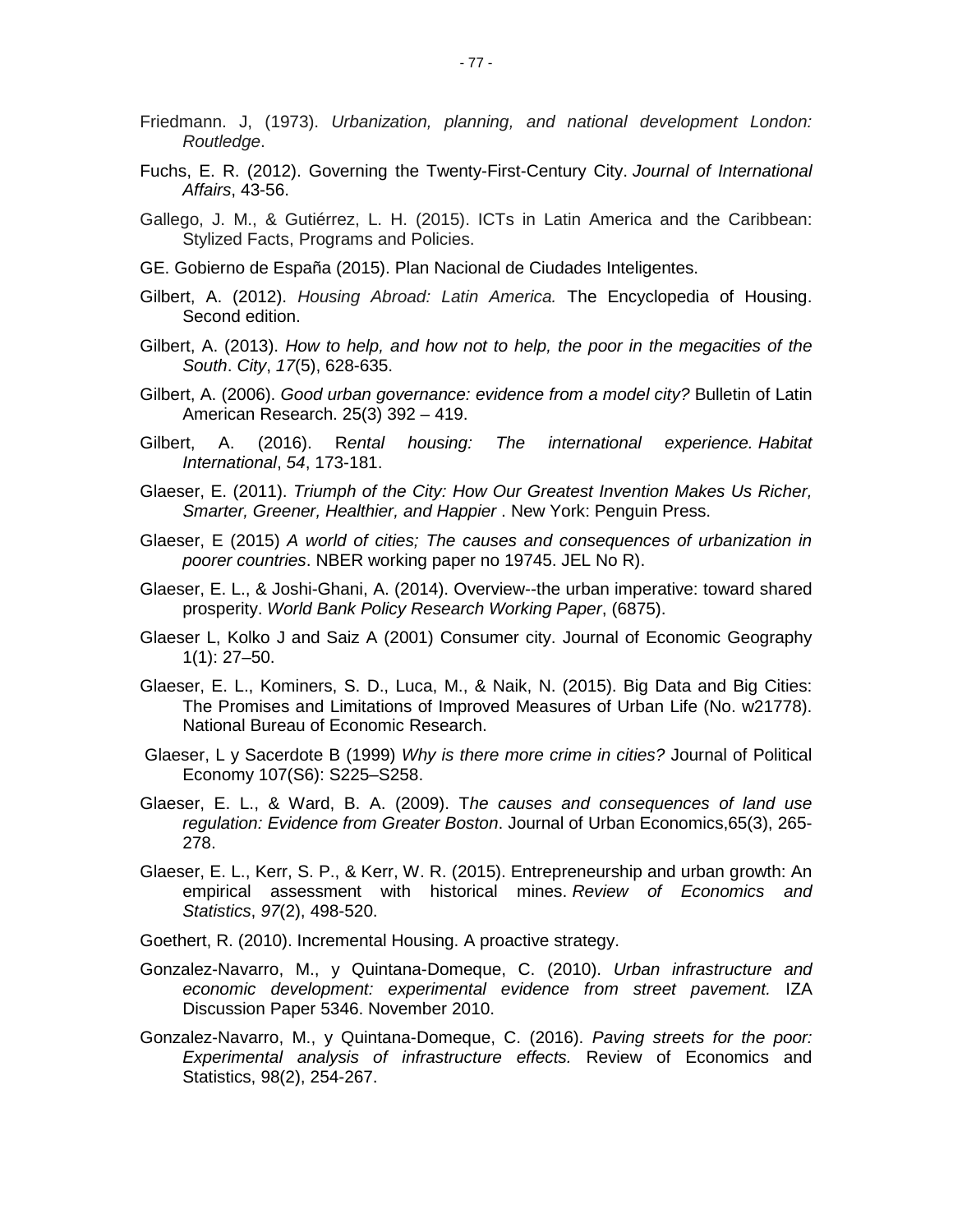- Grau, Javier, Horacio Terraza, Diana Milena Rodríguez Velosa, Alfredo Rihm, Germán Sturzenegger, Javier Grau, Horacio Terraza et al. (2015). "*Solid Waste Management in Latin America and the Caribbean*." IADB publications.
- Greene and Rojas, (2008). "I*ncremental Construction: A Strategy to Facilitate Access to Housing," Environment & Urbanization*, Vol 20(1): 89–108. DOI: 10.1177/0956247808089150.
- Guasch, J. L., Benitez, D., Portabales, I., & Flor, L. (2014). *The Renegotiation of PPP Contracts: An overview of its recent evolution in Latin America*.
- Habitat III (2015). Issue Papers. 22 Informal Settlements. New York.
- Hábitat III (2016). Borrador cero de la Nueva Agenda Urbana. 06 de Mayo.
- Hallegatte, S. (2014). Climate Change and Poverty—An Analytical Framework. Banco Mundial.
- Hamann, R., & April, K. (2013). *On the role and capabilities of collaborative intermediary organizations in urban sustainability transitions.* Journal of Cleaner Production, 50, 12-21.
- Hardoy, J and Pandiella G (2009). Urban Poverty and climate change in Latin America. Environment & Urbanization. Vol 21(1): 203–224.
- Hardoy, J. E., Mitlin, D., & Satterthwaite, D. (2013). *Environmental problems in an urbanizing world: finding solutions in cities in Africa, Asia and Latin America*. Routledge.
- HarperCollins. (2005). *The Flight of the Creative Class. The New Global Competition for Talent*,. HarperBusiness.
- Harriott, A., F. Brathwaite, and S. Wortley. Editors. (2004). Crime and Criminal Justice in the Caribbean. Kingston: Arawak.
- HCN Health Council of the Netherlands and Dutch Advisory Council for Research on Spatial Planning, Nature and the Environment (2004). *In Nature and Health: The Influence of Nature on Social, Psychological and Physical Well-being; Health Council of the Netherlands and RMNO*: The Hague, The Netherlands.
- Helsley, R. W., & Strange, W. C. (2014). Conglomeration, clusters, and the scale and composition of cities. *Journal of Political Economy*, *122*(5), 1064-1093.
- Henderson, J.V., Wang, H.G., 2005. A*spects of the rural–urban transformation of countries.* Journal of Economic Geography 5, 23–42.
- Herbert, C E.; Belsky, E.; DuBroff, N (2012). T*he State of Mexico's Housing – Recent Progress and Continued Challenges Joint Center for Housing Studies* . Harvard University. Cambridge Massachusetts.
- Hidalgo, D., & Huizenga, C. (2013). Implementation of sustainable urban transport in Latin America. *Research in transportation economics*, *40*(1), 66-77.
- ICES (2012). Guía Metodológica Iniciativa Ciudades Emergentes y Sostenibles. Primera Edición, Banco Interamericano de Desarrollo.
- ICES (2016). Financing urban infrastructure in Latin America and the Caribbean: Challenges and a way forward. Inter-American development Bank (forthcoming).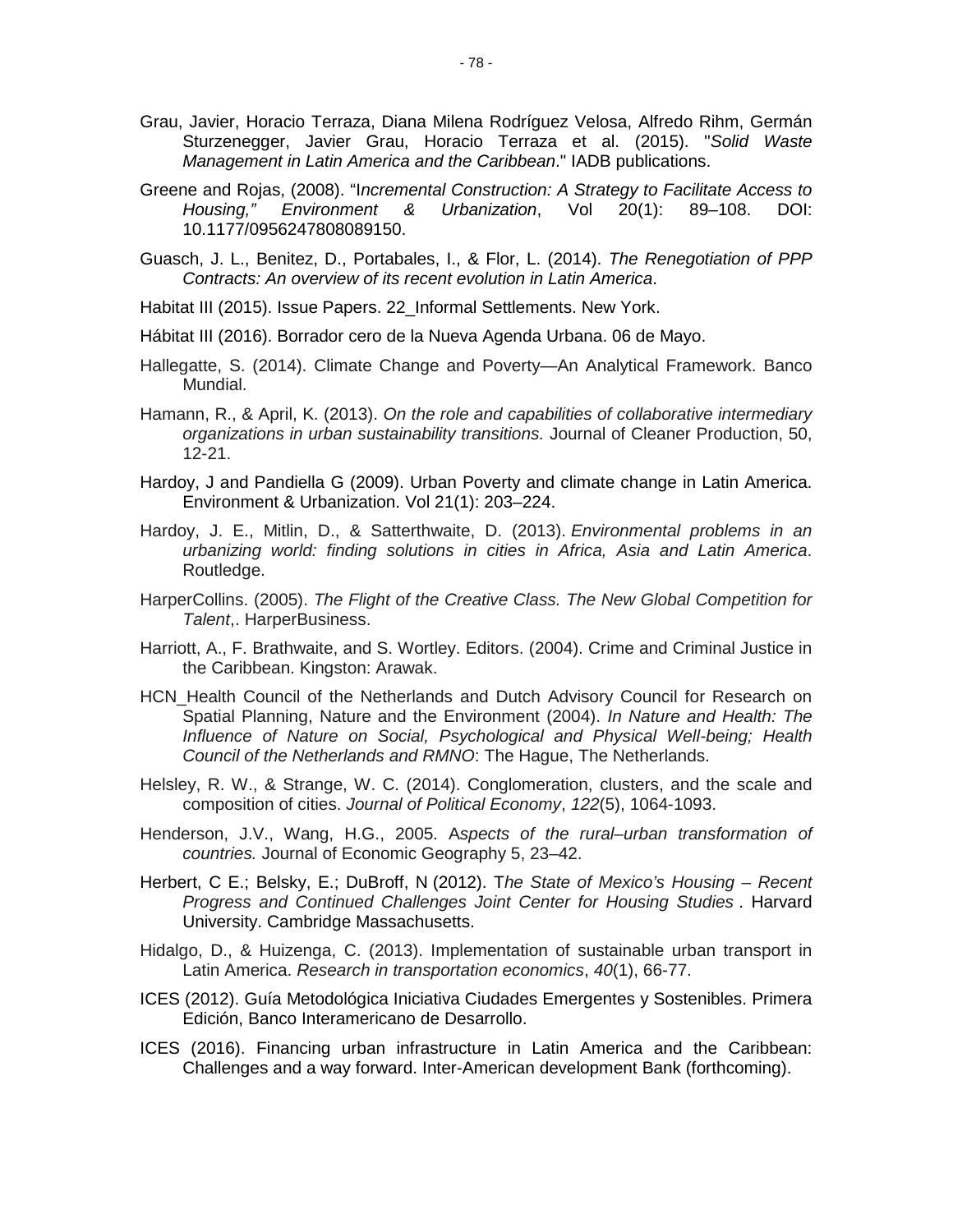- ICLEI (2014). Climate Change: Implications for Cities. Key findings of the IPCC AR5. University of Cambridge.
- ICLEI (2015). Resilient Cities Report 2015. Global developments in urban adaptation and resilience: Proceedings of the 6th Global Forum on Urban Resilience and Adaptation.
- Imbusch, P., Misse, M., & Carrión, F. (2011). *Violence research in Latin America and the Caribbean: A literature review.* International Journal of Conflict and Violence, 5(1), 88.
- IMF (2012). *Regional Economic Outlook Analytical Notes. Western Hemisphere Notes. Keeping an Eye on Housing Markets in Latin America.*
- IMF (2015). Di Bella, C. G., Norton, L. D., Ntamatungiro, J., Ogawa, S., Samake, I., & Santoro, M. *Energy Subsidies in Latin America and the Caribbean: Stocktaking and Policy Challenges.* International Monetary Fund.
- IMF (2016) Farid, M., Keen, M., & Papaioannou, M. After Paris: Fiscal, Macroeconomic, and Financial Implications of Climate Change.
- IPCC (2007) Summary for policymakers. In: Parry ML, Canziani OF, Palutikof JP, van der Linden PJ, Hanson CE (eds) Climate change 2007: impacts, adaptation and vulnerability. *Contribution of Working Group II to the Fourth Assessment Report of the Intergovernmental Panel on Climate Change.* Cambridge University Press, Cambridge.
- IPCC (2014). Cambio Climático 2014: Impactos, adaptación y vulnerabilidad. Resumen para responsables de políticas. NYC:ONU.
- IPCC, R. P. (2014). Climate Change 2014: *Synthesis Report. Contribution of Working Groups I, II and III to the Fifth Assessment Report of the Intergovernmental Panel on Climate Change*. Geneva, Switzer: IPCC.
- IPPC (2007). *Climate change 2007: working group II: Impacts adaptation and vulnerability glossary*. In [https://www.ipcc.ch/publications\\_and\\_data/ar4/wg2/en/annexessglossary-a-d.html.](https://www.ipcc.ch/publications_and_data/ar4/wg2/en/annexessglossary-a-d.html)
- Jabareen, Y. (2013). *Planning the resilient city: Concepts and strategies for coping with climate change and environmental risk.* Cities, 31, 220-229.
- Jaitman, L., Soares, R., Olavarría-Gambi, M., & Guerrero Compeán, R. (2015). T*he Welfare Costs of Crime and violence in latin American countries.* Inter-American Development Bank.
- Jaitman, L. and N. Ajzenman, 2016. "*Crime Concentration and Hot Spot Dynamics in Latin America*" IDB Working Paper, IDB-WP-699
- Jan Burck, F. M. (2016). *Climate Change Performance Index Results 2016.* Climate Action Network Europe and German Watch.
- Jaramillo, M and Alcazar, L. (2013). D*oes participatory budgeting have an effect on the quality of public services? The case of Peru's water and sanitation sector*. Washington, DC: Inter-American Development Bank.
- Jaramillo, S. (2006). Reflexiones sobre la 'informalidad' fundiaria como peculiaridad de los mercados del suelo en las ciudades de América Latina. Bogotá: Universidad de los Andes.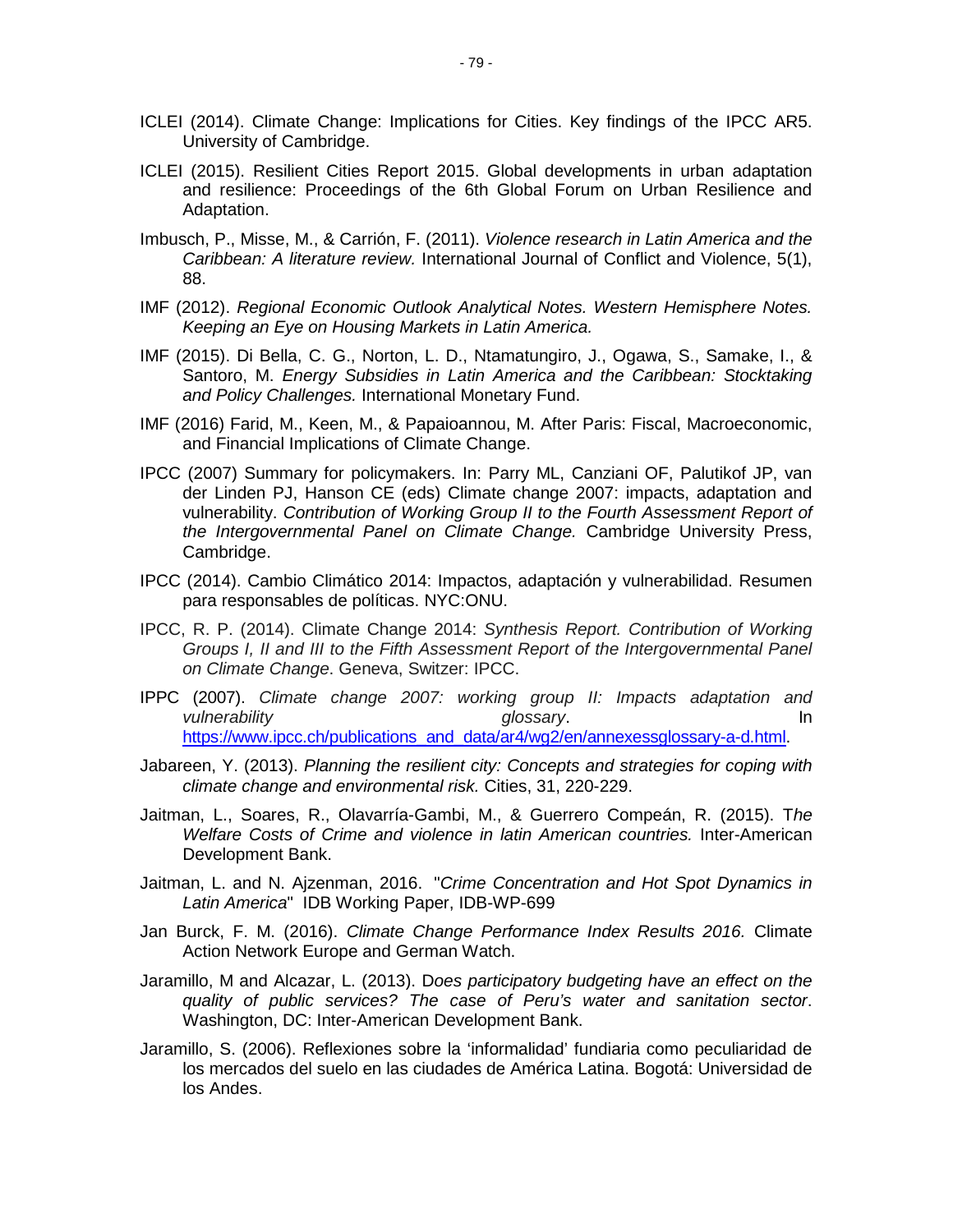- Jedwab, R., & Vollrath, D. (2015). *Urbanization without growth in historical perspective. Explorations in Economic History*, *58*, 1-21.
- Jedwab, R; Christiansen, L; Gindelsky (2015) *Demography, Urbanization and Development: Rural Push, Urban Pull and…urban Push? Journal of Urban Economics*.
- Jefferson, M (1939) The Law of the Primate City. In Geographical Review, No 29.
- JCHS- Joint Center for Housing Studies of Harvard University, (2014). Housing America's older adults: meeting the needs of an aging population.
- Jim, C.Y. (2002). *Planning Strategies to Overcome Constraints on Greenspace Provision in Urban Hong Kong*. Town Planning Review 73(2): 127-152.
- Jirón, P. (2013). Sustainable Urban Mobility in Latin America and the Caribbean. *Global Report on Human Settlements: regional report for Latin American and the Caribbean*.
- Jiron, P. (2011). Sustainable urban mobility in Latin America and the Caribbean. Technical report, UN Habitat, Nairobi, Kenya. URL [http://www.unhabitat.org/grhs/2013.](http://www.unhabitat.org/grhs/2013)
- Jones, B., Keen, M., & Strand, J. (2013). Fiscal implications of climate change. *International Tax and Public Finance*, *20*(1), 29-70.
- Jones, N., Evangelinos, K., Gaganis, P., & Polyzou, E. (2011). Citizens' perceptions on water conservation policies and the role of social capital. Water Resources Management, 25(2), 509-522.
- Katz, B., Turner, M., Brown, K., Cunningham, M., & Sawyer, N. (2003). Rethinking Local Affordable Strategies.
- Kennedy, C. et al. (2010). Getting to Carbon Neutral: A Review of Best Practices in Infrastructure Strategy‖, in
- Kelly, J. F., Hunter, J., Harrison, C., & Donegan, P. (2013). *Renovating housing policy.* Grattan Institute, Melbourne.
- Khosla, Renu (2009) *[Addressing Gender Concerns in](http://www.undp.org/content/dam/india/docs/addressinggenderconcerns.pdf) India's Urban Renewal Mission*. Nueva Delhi, India.
- Killip G, 2013, "*Transition management using a market transformation approach: lessons for theory, research and practice from the case of low-carbon housing refurbishment in the UK*" Environment and Planning C: Government and Policy 31 876–892
- KNL "PROCIDADES, El *Observatorio de Procidades- Fase II"* (2012). BID
- Kolko, J., Neumark, D. (2010). Do some Enterprise Zones create jobs? Journal of Policy Analysis and Management 29 (1), 5–38.
- Krugman P y Elizondo, R (1996) Trade Policies and Third World Metropolis. Journal of Development Economics, Vol 49; 137-150.
- Ladd, H. (1998). *Local Government Tax and Land Use Policies in the United States: Understanding the Links*. Cheltenham, UK: Edward Elgar Pub.
- Ladd HF (1992) Population growth, density and the costs of providing public services. Urban Studies 29(2): 273–295.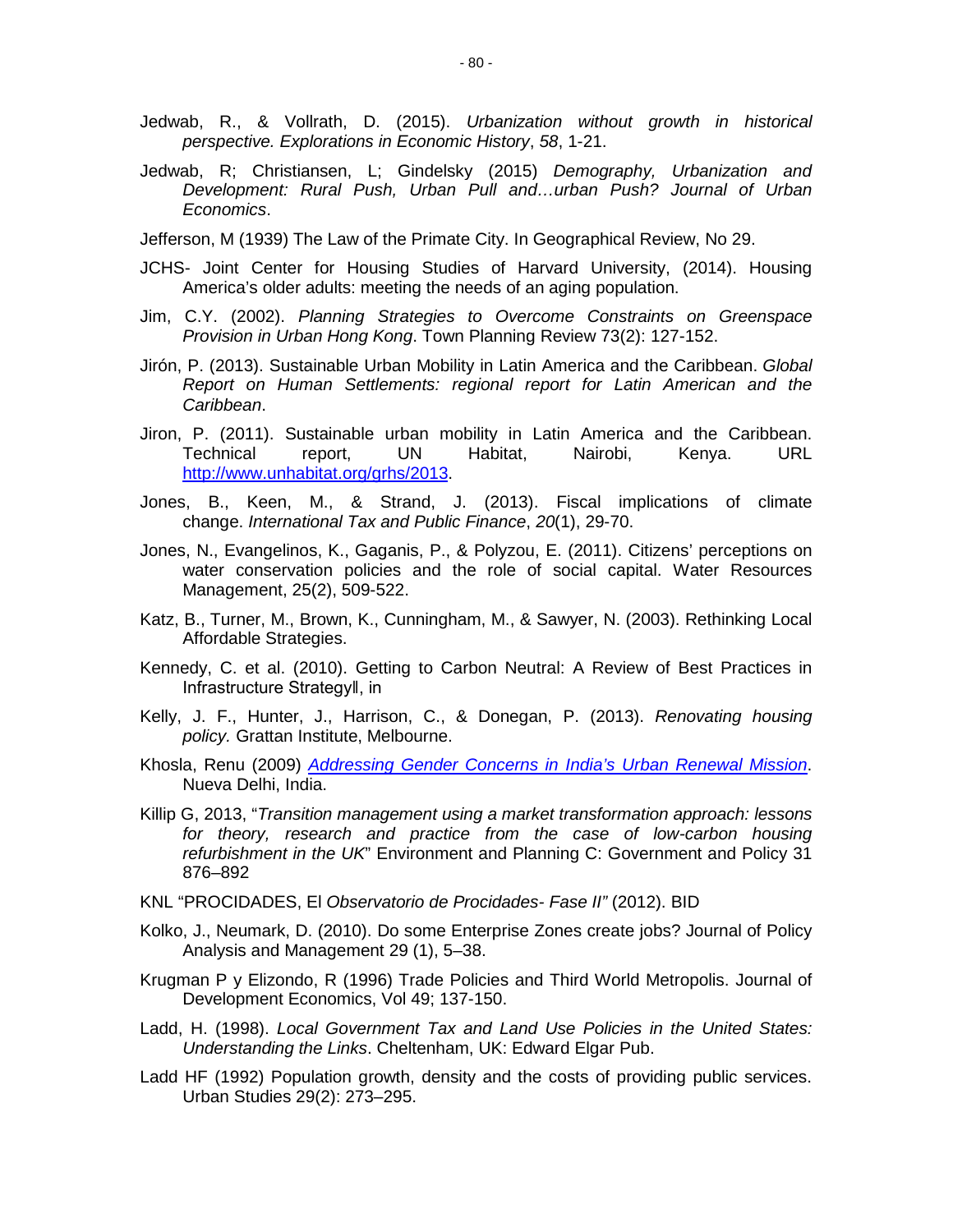- Latinobarómetro. (2013). Informe 1995-2015. Santiago de Chile: Corporación Latinobarómetro.
- Lee, S.; You, H.; Kwon, H.(2015). *Korea's Pursuit for Sustainable Cities through New Town Development: Implications for LAC: Knowledge Sharing Forum on Development Experiences: Comparative Experiences of Korea and Latin America and the Caribbean*.
- Lee, A. C., & Maheswaran, R. (2011). *The health benefits of urban green spaces: a review of the evidence*. *Journal of public health*, *33*(2), 212-222.
- Lehman, P Brenck M, Gebhardt O, Challer, S, Subbauer E. (2015). Barriers and opportunities for urban adaptation planning: analytical framework and evidence form cities in Latin America and Germany. *Mitigation and adaptation strategies for Global Change*. Volume 20- issue 1 pp 75-97.
- Libertun de Duren (2009). *Urban Planning and State reform: from industrial suburbs to gated communities. Journal of Planning Education and Research*. Vol 28. No3. 310-322
- Libertun de Duren, N. (2014). *Rapid Urbanization and Development : Latin America and China Summit*. BID
- Libertun de Duren, N. (2016). *Living in the edge: Suburban social housing in Brazil, Mexico and Colombia*" *International Journal of Housing Policy* (forthcoming)
- Libertun de Duren, N.; Guerrero Compeán, Roberto (2015). *Growing Resources for Growing Cities: Density and the Cost of Municipal Public Services in Brazil, Chile, Ecuador, and Mexico*.
- Litman, T. (2015). *Affordable-Accessible Housing In a Dynamic City*. Victoria, Canada: Victoria Transport Policy Institute.
- Liu et al. (2015). Measuring the Effect of Green Space on Property Value: An Application of the Hedonic Spatial Quantile Regression.
- Lora, E., Powell A., van Praag, B. M. S., Sanguinetti, and P. (2010). The Quality of Life in Latin American Cities: Markets and Perception. Washington, DC: Inter-American Development Bank.
- Lopez-Gay, A. Esteve, A. Lopez-Colas, J; Permanyer, I; Turu, A. Kennedy, S; Laplante B, Lesthaeghe, R (2014) A geography of unmarried cohabitation in the Americas. Demographic Research. Vol 30. Art 59 Pp 1621-1638
- Lovelock, C y Gummerson, E (2004) Whither services marketing? In search of a new paradigm and fresh perspectives. Journal of Service Research. Vol 7. No 1. 20-41.
- McLanahan, S., & Beck, A. N. (2010). Parental relationships in fragile families. *The Future of children/Center for the Future of Children, the David and Lucile Packard Foundation*, *20*(2), 17.
- Magalhaes, F. and Di Villarosa, F. Ed. (2012). *Slum upgrading: Lessons Learned from Brazil*. Washington, DC: Inter-American Development Bank.
- Maliene, V., Wignall, L., & Malys, N. (2012). *Brownfield Regeneration: Waterfront Site Developments in Liverpool and Cologne.* Journal of Environmental Engineering and Landscape Management. 20(1): 5-16. DOI:10.3 846/16486897.2012.6 59030.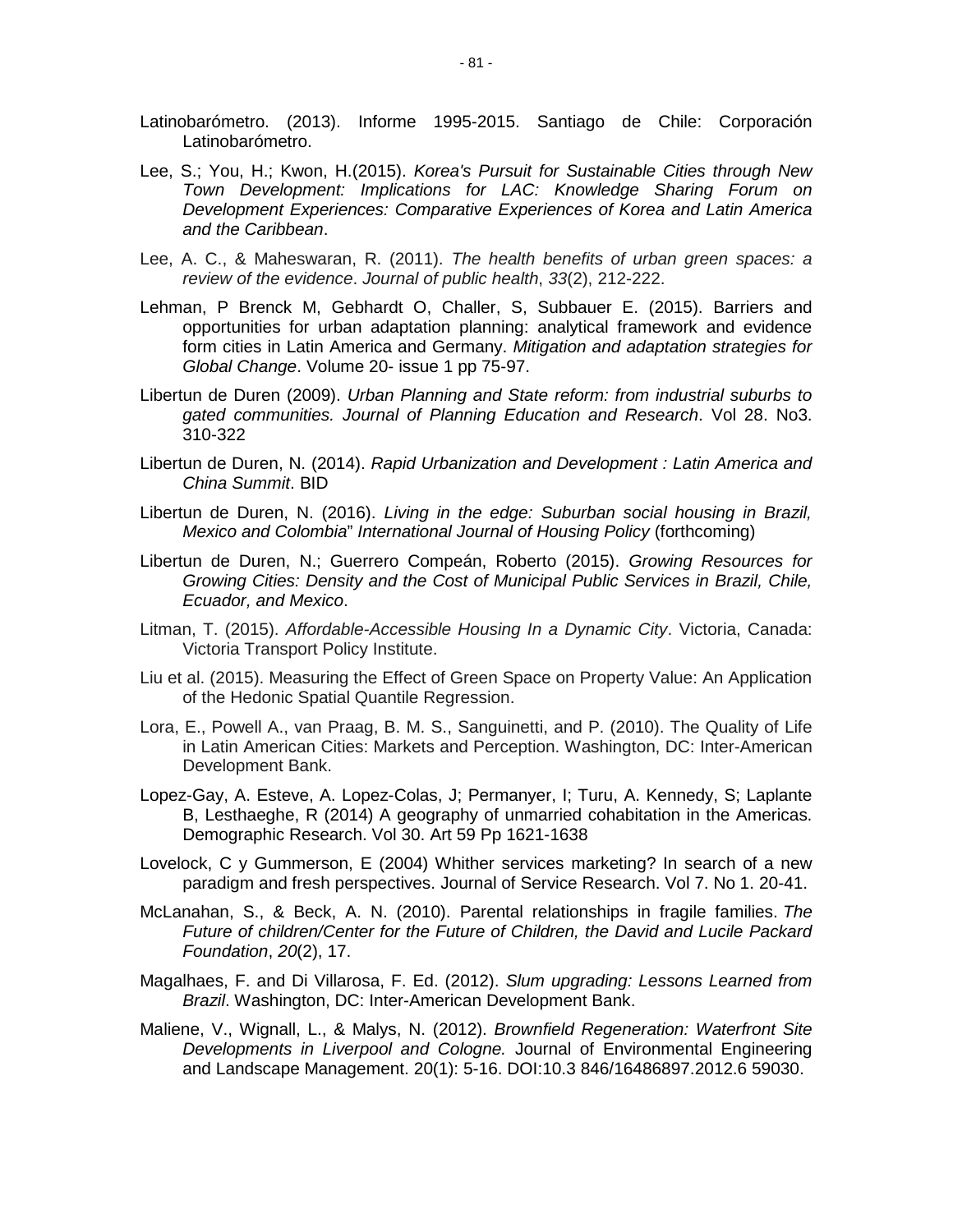- Martone, Assunta; Pennella, Gabriella; Sepe, Marichela. (2014). *Improving quality of life through cultural regeneration and urban development: The Marseille Euroméditerranée renewal project.* [Journal of Urban Regeneration & Renewal,](http://www.ingentaconnect.com/content/hsp/jurr;jsessionid=2jlo14gakprbr.victoria) Volume 7/ Number 4/ summer, 2014, pp. 351-362(12).
- Marull, J., Galletto, V., Domene, E., & Trullén, J. (2013). *Emerging megaregions: A new spatial scale to explore urban sustainability*. *Land use policy*, *34*, 353-366.
- Mata, J. L. and Nobre. C.(2006). *"Impacts, vulnerability and adaptation to climate change in Latin America", Background Paper* presented at Regional Workshop on Latin American Adaptation, UNFCCC, 18–20 April, Lima, Peru.
- McKInsey Global Institute. (2011). Building Globally Competitive cities.
- McKInsey Global Institute. (2016). *Urban World: The global consumers to watch*. Executive summary.
- Mechler. (2005). *Cost-Benefit Analysis of Natural Disaster Risk Management in Development Countries Cost-benefit analysis of natural disaster risk management in developing countries. Working paper*. Deutsche Gesellschaft fuer Technische Zusammenarbeit (GTZ) (date), Eschborn.
- Mekhilef, S., Safari, A., Mustaffa, W. Saidur, R., Omar, R., & Younis, M. (2012). *Solar energy in Malaysia: current state and prospects.* Renewable and Sustainable Energy Reviews, 16(1), 386-396.
- Mell, I. C., Henneberry, J., Hehl-Lange, S., & Keskin, B. (2013). *Promoting urban greening: Valuing the development of green infrastructure investments in the urban core of* Manchester, UK. *Urban forestry & urban greening*, *12*(3), 296-306.
- Merk, O., Saussier, S., Staropoli, C., Slack, E., Kim, J-H (2012). Financing Green Urban Infrastructure, OECD Regional Development Working Papers 2012/10, OECD Publishing; http://dc.doi.org/101787/5k92p0c6j6r0-en
- Merlinsky, M. G., & Stoller, R. (2016). Mists of the Riachuelo. LATIN AMERICAN PERSPECTIVES, Issue XXX, Vol. XX No. XXX, 1–13
- Merritt, A., & Stubbs, T. (2012). Incentives to promote green citizenship in UK transition towns. *Development*, *55*(1), 96-103.
- Miller, J., & Viscidi, L. (2016). Clean Energy Innovation in Latin America. Washington D.C.: Inter-American Dialogue; CAF.
- Ministerio del Interior y Transporte de la República Argentina. (2015). Políticas e Instituciones Metropolitanas.
- MINVU. Ministerio de Vivienda y Urbanismo de Chile (2014). Hacia una nueva política urbana para Chile. Gobierno de Chile.
- MVA. Ministerio de Vivienda y Asentamientos Humanos de la República de Costa Rica. (2012). Política Nacional de Ordenamiento Territorial 2012 a 2040.
- Monkkonen, P.. (2014). *The Role of Housing in Mexico's Vacancy Crisis UCLA Ziman Center Working Paper Series*.
- Montalvo, D. (2008). *Citizen Participation in Municipal Meetings. Americas Barometer Insights* No 4. Pages 1-6. Vanderbilt University.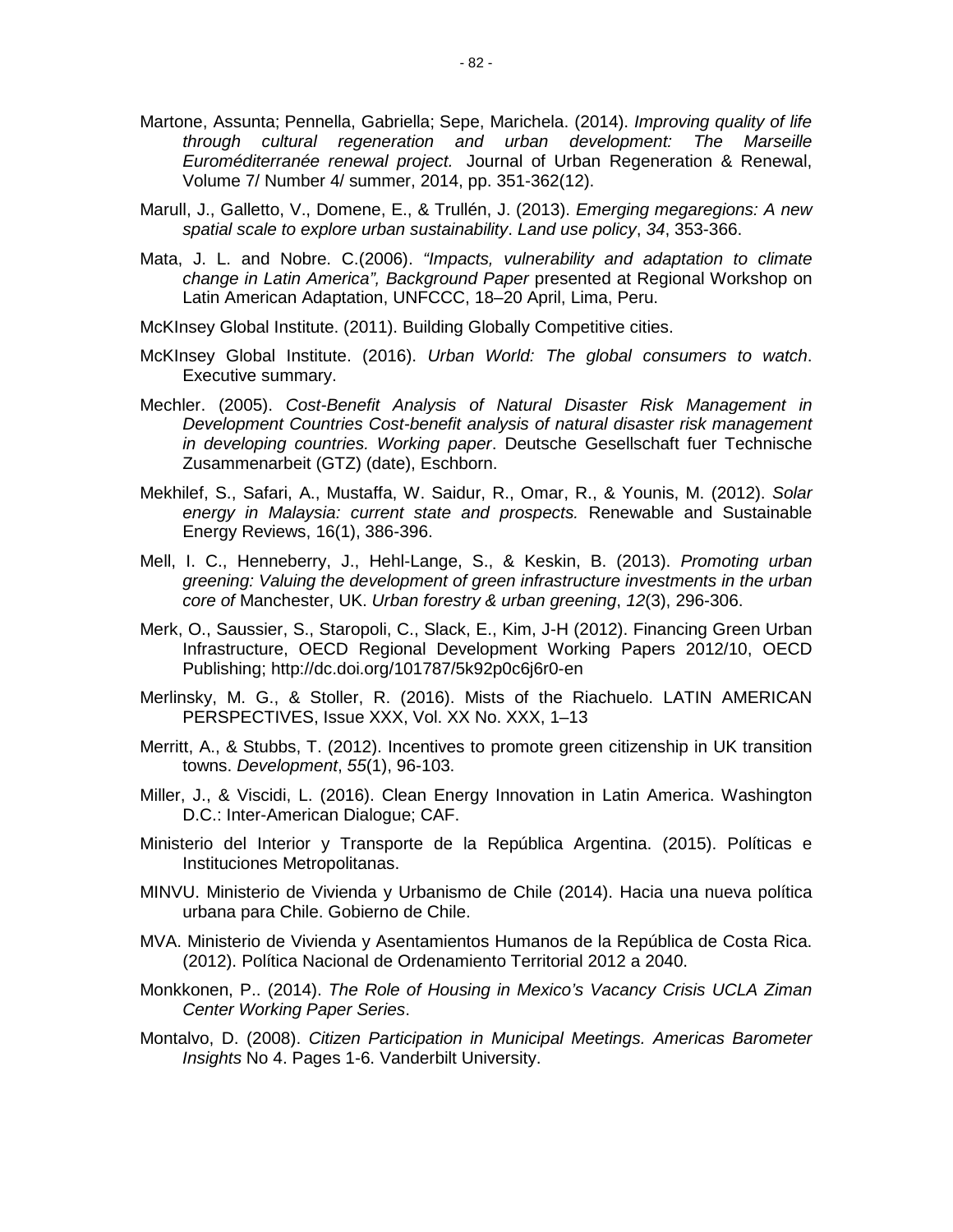- Moore, J, Kissinger, M and Rees. W. (2013): *"An urban metabolism and ecological footprint assessment of Metro Vancouver."* Journal of Environmental Management 124 51–61.
- Moya, R. (2012). *The Rental Market in Argentina: An assessment study*. Washington, DC: Inter-American Bank.
- Mulliner, E., Malys, N., & Maliene, V. (2015). Comparative analysis of MCDM methods for the assessment of sustainable housing affordability .
- Navarrete, Jesús (2011). Desarrollo urbano y vivienda en Colombia. Nota Sectorial.
- Newmark, G. L., & Hass, P. M. (2015). *Income, Location Efficiency and VMT: Affordable Housing as a Climate Strategy*. Center for Neighborhood Technology. Chicago: CNT.
- North, D. C. (1990). *Institutions, institutional change and economic performance*. Cambridge university press.
- NYCEDC- New York City Economic Development Corporation (EDC) (2011). *New York City parks and its impact on residential property values*. August 2011.
- O'Brien, O., Cheshire, J., & Batty, M. (2014). Mining bicycle sharing data for generating insights into sustainable transport systems. *Journal of Transport Geography*, *34*, 262-273.
- O'Flaherty, B. (2005). City Economics. Cambridge, MA: Harvard University Press.
- O'Sullivan, A. (2009). *Urban Economics*. McGraw Hill Irwin.
- OECD (2011). *Divided We Stand: Why Inequality Keeps Rising. Special Focus: Inequality in Emerging Economies*.
- OECD (2013). OECD Territorial Reviews: Brazil.
- OECD (2010). Green LA Climate Action Plan .
- OECD (2014). Cities and Climate Change, National governments enabling local action.
- OECD (2015). Governing the City.
- OECD (2015). The Metropolitan Century.
- OECD. (2015). *Urban Policy Reviews: Mexico 2015. – Transforming Urban Policy and Housing Finance*, OECD
- Ojiako, J. C., Emengini, E. J., Umoh, N. U., & Igbokwe, E. C. (2016). *Creation of Digital Cadastre…* Housing Estate UYO, AKWA IBOM State Nigeria. *International Journal of Scientific Research*, *4*(6).
- ONU Habitat (2014). Reporte nacional de movilidad urbana en Mexico 2014-2015. ONU Mexico
- Opadeyi, J and Brown, D. (2008). *"Geographic Information Systems for Urban Management in the Caribbean: Finding the right Approach"*. West Indian Journal of Engineering Vol. 30 (2). 1-12. Publishing, Paris.
- Ordóñez y otros (2012). [Informe de medición de impacto del programa Hábitat.](http://www.2006-2012.sedesol.gob.mx/work/models/SEDESOL/EvaluacionProgramasSociales/Evaluacion_Impacto/EI_Habitat_2008_2011/Habitat_Impacto_IF.pdf) El Colegio de la Frontera Norte. Baja California.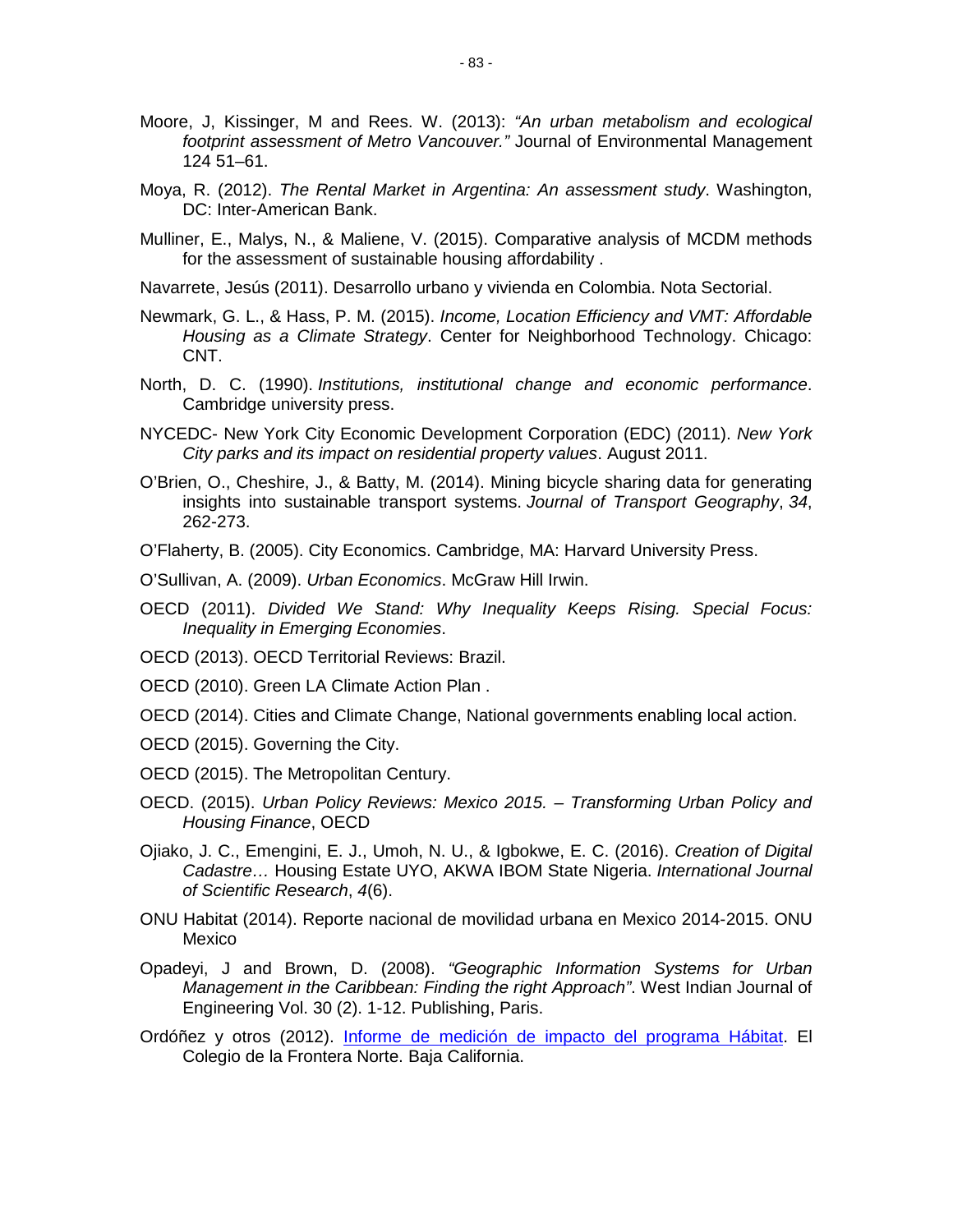- Ortega, D., y Sanguinetti. P. (2013) "*Deterrence and Reciprocity Effects on Tax Compliance: Experimental Evidence from Venezuela."* CAF Working Paper 2013/08. Caracas, Venezuela: CAF.
- Ortega,D. y Scartascini, C. (2015). "*Don't Blame the Messenger: A Field Experiment on Delivery Methods for Increasing Tax Compliance"* Working Paper No. 627. Washington, DC, United States: Inter-American Development Bank.
- Osborne, S. P., Radnor, Z., & Nasi, G. (2013). *A new theory for public service management? Toward a (public) service-dominant approach*. The American Review of Public Administration, 43(2), 135-158.
- Parnell, S. (2016), *Defining a Global Urban Development Agenda,* World Development Vol. 78, pp. 529–540, 2016.
- Patterson, R., Wood, M., Lam, K., Patrabansh, S., Mills, G., Sullivan, S., et al. (2004). Evaluation of the Welfare to Work Voucher Program: Report to Congress. Cambridge, MA: Abt. Associates.
- Peck, J. (2005). Struggling with the creative class. *International journal of urban and regional research*, *29*(4), 740-770.
- Pauchard, A., & Barbosa, O. (2013). *Regional assessment of Latin America: rapid urban development and social economic inequity threaten biodiversity hotspots*. In *Urbanization, biodiversity and ecosystem services: Challenges and opportunities* (pp. 589-608). Springer
- Peña, L. C., Miranda Velázquez, A., & Gómez Torrez, M. (2015). IDEAL 2014. La infraestructura en el desarrollo de América Latina. Infraestructura y cambio climático.
- Peppercorn, I y Taffin, C. (2013). *Rental Housing: Lessons from International Experience and Policies Emerging*.
- Perlman, J. (2010). F*avela: Four Decades of Living on the Edge in Rio de Janeiro*. Oxford: Oxford University Press. pobreza, la vulnerabilidad y el cuidado.
- Portes, A., & Walton, J. (2014). *Urban Latin America: The political condition from above and below*. University of Texas Press.
- PRF. Prefeitura de Rio de Janeiro (2016). Rioresiliente: Estratégia de Resiliência do Rio de Janeiro. Rio de Janeiro. Brazil.
- Quartesan, A.; Romis, M.; and Lanzafame, F.. (2007). "Las Industrias Culturales en America Latina y el Caribe: Desafios y Oportunidades" Inter-American Development Bank.
- Quiñones, A. (2011). "Informe Final de Investigación: Análisis y Estudio de Experiencias de Accountability Social en América Latina". CIDER – Centro de Estudios Interdisciplinarios Sobre el Desarrollo. Bogotá: Universidad de Los Andes.
- Rajack, R. and Barhate, S. (2004). *Urban poverty and habitat precariousness in the Caribbean. Sustianable Development and Human Division*. Santiago de Chile: CEPAL.
- Rapoport A (1977) *Human Aspects of Urban Form: Towards a Man–Environment Approach to Urban Form and Urban Design*. New York: Pergamon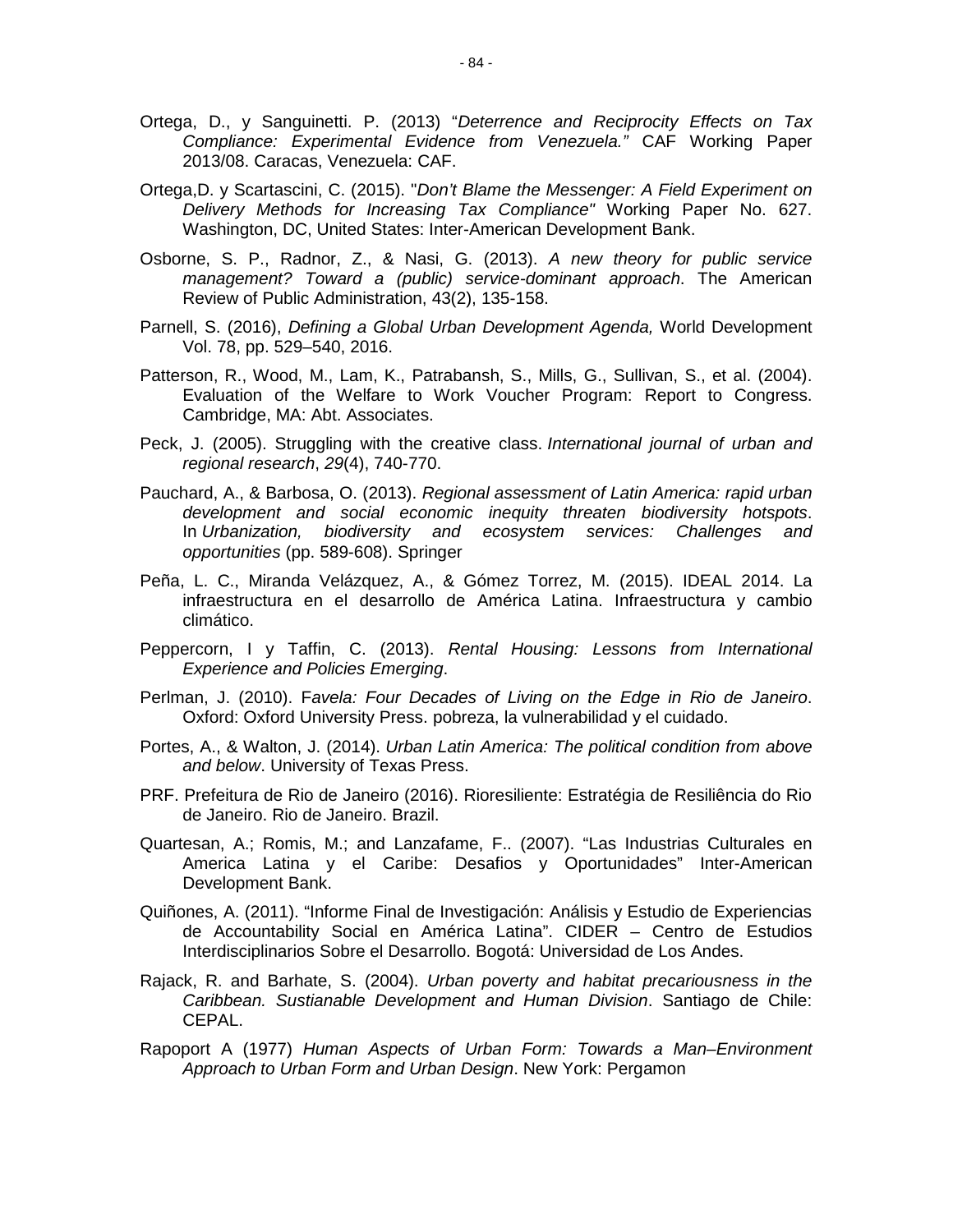- Ravallion, Martin, et.al. (2009) N*ew Evidence on the Urbanization of Global Poverty,‖* Background Paper for the 2009 World Development Report, Washington, D.C,
- Rodriguez Tejerina, M. (2015). *Assessing carbon and water footprints in Andean cities: Comparative study of* La Paz, Quito and Lima. Climate & Development Knowledge Network & Servicios Ambientales.
- Rodriguez Tejerina. M (2015). Ciudades sostenibles en Latinoamérica. Working Papers N16, IDDRI, Paris, France, 28p.
- Rojas, E. Ed. (2009). Construir Ciudades. Mejoramiento de barrios y calidad de vida urbana. Washington, DC: Banco Interamericano de Desarrollo.
- Rojas, E., and F. Lanzafame. (2012). *City Development: Experiences in the Preservation of Ten World Heritage Sites*. Washington, DC: Inter-American Development Bank.
- Rojas, E., and Medellin, N. (2011). *Housing policy matters for the poor. Housing conditions in Latin America and the Caribbean* 1995-2006. IDB Working Paper Series No.IDB-WP-289. Washington, DC: Inter-American Development Bank.
- Romero Lankao et al. (2005). *Can Cities Reduce Global Warming? Urban Development and Carbon Cycle in Latin America*. México, IAI, UAM-X, IHDP, GCP.
- Romero-Lankao, P., Hardoy, J., Hughes, S., Rosas-Huerta, A., Bórquez, R., & Gnatz, D. M. (2015). *10 Multilevel Governance and Institutional Capacity for Climate Change Responses in Latin American Cities*. *The Urban Climate Challenge: Rethinking the Role of Cities in the Global Climate Regime*, *4*, 181.
- Romero-Lankao, P., Qin, H., & Borbor-Cordova, M. (2013). *Exploration of health risks related to air pollution and temperature in three Latin American cities*. *Social Science & Medicine*, *83*, 110-118.
- Roseland, M., & Spiliotopoulou, M. (2016). *Converging Urban Agendas: Toward Healthy and Sustainable Communities*. *Social Sciences*, *5*(3), 28.
- Rouse,D. I. B.-O. (2013). *Green Infrastructure: A landscape approach.* American Planning Association.
- Sanchez, F and España, I (2014). "Cobrar como la ley Manda: Maximizando el potencial del impuesto predial en Colombia" En Bonet, J. A., Muñoz Miranda, A., Pineda Mannheim, editores. (2014). *El potencial oculto: Factores determinantes y oportunidades del impuesto a la propiedad inmobiliaria en América Latina*. BID.
- Sandström, U.F. (2002). *Green Infrastructure planning in urban Sweden. Planning Practice and Research*, 17, 4, 373-385.
- Sanyal, P. (2006). *Capacity building through partnership: Intermediary nongovernmental organizations as local and global actors*. Nonprofit and Voluntary Sector Quarterly, 35(1), 66-82.
- Scanlon, E., and Page-Adams, D. (2001). *Effects of asset holdings on neighborhoods, families, and children: A review of research. In*. Boshara R (Ed.), *Building assets: A report on the asset-development and IDA field* (pp.35-50). Washington, DC: Corporation of Enterprise Development.
- Scheel, C. (2014). 11. Colombia and Mexico: *innovation and entrepreneurship as a new paradigm for regional development in Latin America. Global clusters of innovation: entrepreneurial engines of economic growth around the world*, 271.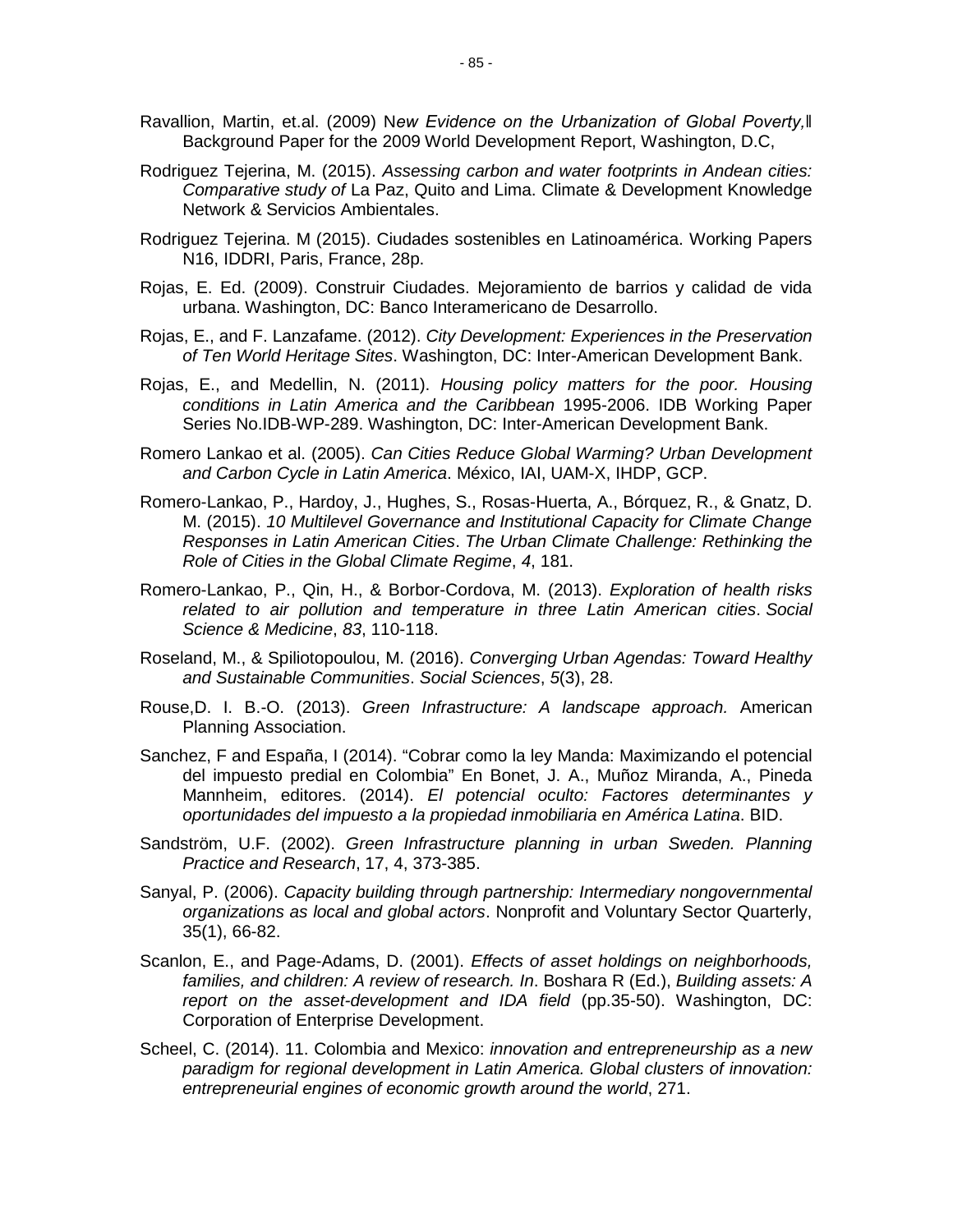- Schroeder, H Burch, S Rayner S (2013) *Novel multisector networks and entrepreneurship in urban climate governance*. Environment and Planning C: Government and Policy, volume 31, pages 761–768.
- Scott, A. J. (2004). *Cultural-products industries and urban economic development prospects for growth and market contestation in global context*.*Urban affairs review*, *39*(4), 461-490.
- Serebrinsky, T.(2015). *Financing Infrastructure in Latin America and the Caribbean: How, How Much and by Whom?*. IDB.
- Simpson. M et al. (2012). *Coastal setbacks in Latin America and the Caribbean: A study of emerging issues and trends that inform the guidelines for coastal planning and development*. Washington, DC: Inter-American Bank.
- Singh G, S. M. (2014). *Widening rural-urban disparities in life expectancy*, U.S., 1969- 2009. American Journal of Preventive Medicine, 46(2), 19-29.
- Slack, E. (2002). *Municipal finance and the pattern of urban growth.* Commentary (160).
- Slenders, H., Dols, P., Verburg, R. et al. (2010). *Sustainable remediation panel: Sustainable synergies for the subsurface: Combining groundwater energy with remediation.* Remediation. 143- 153.
- Smit, B., Burton, I., Klein, R. J., & Wandel, J. (2000). *An anatomy of adaptation to climate change and variability*. *Climatic change*, *45*(1), 223-251.
- Smith, K. (2013). *Environmental hazards: assessing risk and reducing disaster*. Routledge.
- Smith, N. (1996). *The new urban frontier: Gentrification and the revanchist city*; Psychology Press.
- Smoke, P. (2013). "*Metropolitan Cities in the National Fiscal and Institutional Structure." In Financing Metropolitan Governments in Developing Countries*, edited by Roy W. Bahl, Johannes F. Linn, and Deborah L. Wetzel. Cambridge, MA: Lincoln Institute of Land Policy.
- Smolka, M. and C. Biderman (2011). *Housing Informality: An Economist's Perspective on Urban Planning*, Cambridge, Massachusetts, Lincoln Institute of Land Policy.
- Smolka, M., and Amborski, D. (2000). *Value capture for urban development: an interamerican comparison.* Working Paper WP00MS1. Cambridge, MA: Lincoln Institute of Land Policy.
- Stickney, C. (2014). *Many Paths to a Home Emerging Business Models for Latin America and the Caribbean's Base of the Pyramid*, Washington, D.C., Inter-American Development Bank (IDB).
- Stone, M. E. (2006). *What is housing affordability? The case for the residual income approach. Housing Policy Debate*, 17(1), 151-184.
- Sullivan, E., & Ward, P. M. (2012)*. Sustainable housing applications and policies for lowincome self-build and housing rehab. Habitat International*,*36*(2), 312-323.
- Suzuki, H., Cervero, R., & Iuchi, K. (2013). *Transforming cities with transit: Transit and land-use integration for sustainable urban development*. World Bank Publications.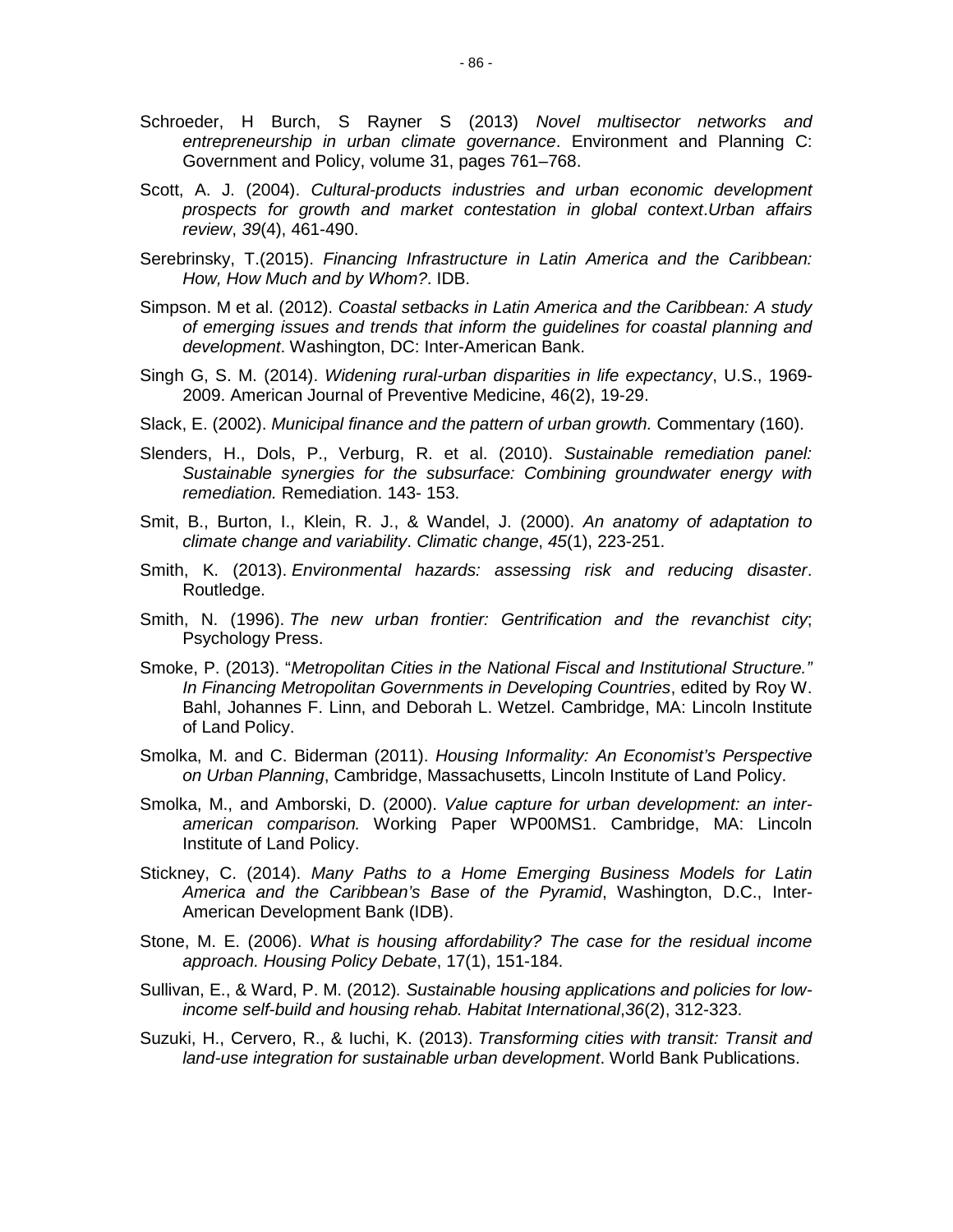- Tarleton, R. L., Reithinger, R., Urbina, J. A., Kitron, U., & Gürtler, R. E. (2007). The challenges of Chagas disease—Grim outlook or glimmer of hope?. PLoS Med, 4(12), e332.
- Terraza, H; Pons, B.; Soulier Faure, M.; Juan, A. (2015). Gestión urbana, asociaciones público-privadas y captación de plusvalías: El caso de la recuperación del frente costero del río Paraná en la Ciudad de Rosario, Argentina.

The Cities Alliance (2011). *The Case for Incremental Housing*.

The Economist (2011). *City LImits Productivity in Latin America*. August 13.

The Trust for Public Land. (2009). *Measuring the Economic Value of a City Park System*.

- Thomas, E. Brastow, C., Rosa, G., Majorin, F., y Clasens, T. (2013), *Use of Remotely Reporting Electronic Sensors for Assessing Use of Water Filters and Cook Stoves in Rwanda. Environmental Science & Technology*, 47 (23) pp 13602-13610.
- Torres Arzayús, P; Caicedo Cuervo, C.(2015). Las ciudades intermedias con mayor potencial en Colombia: Un sistema de identificación.
- Torres-Ramirez, J (2014) Alquiler y desarrollo urbano en Colombia. Blanco Blanco, A; Fretes Cibils, V; Muñoz Miranda, A; (eds) Busco casa en arriendo: Promover el alquiler tiene sentido. BID
- Townsend. (2013). Smart Cities: Big Data, Civic Hackers, and the Quest for a New Utopia. New York: W. W. Norton & Company.
- Tratado de Toluca. (2016). Declaración de Toluca para Hábitat III.
- UK-DCLG (United Kingdom, Department for Communities and Local Government) (2010) English Housing Survey: Headline Report 2008-2009. Londres: DCLG
- UN (2015). General Assembly, Resolution adopted by the General Assembly on 25 September 2015. 70/1. *Transforming our world: the 2030 Agenda for Sustainable Development*. A/RES/701.
- UNDP\_United Nations Development Program (2013) *Discussion Paper: Innovations in Monitoring and Evaluation*. New York.
- UN Habitat. (2005). Foro Iberoamericano y del Caribe sobre mejores prácticas. Aprendiendo de la innovación. El patrimonio cultural en América latina y el Caribe.
- UN Habitat. (2011). *State of the world's cities 2010/2011. Bridging the urban divide. Nairobi: UN Habitat.*
- UN Habitat. (2011). *Cities and Climate Change: Policy Directions*.
- UN Habitat. (2011). *Building Urban Safety through Slum Upgrading*.
- UN Habitat. (2012). *Sustainable Housing for Sustainable Cities. A Policy Framework for Developing Countries*.
- UN Habitat. (2012). El Estado de las Ciudades de América Latina y el Caribe: Rumbo a una Nueva Transición Urbana. Nairobi: UN Habitat.
- UN Habitat. (2013). *Planning and Design for Sustainable Urban Mobility Global Report on Human Settlements* 2013.
- UN Habitat (2013). *Urban Planning for City Leaders. United Nations Human Settlements Program.* Nairobi: UN Habitat.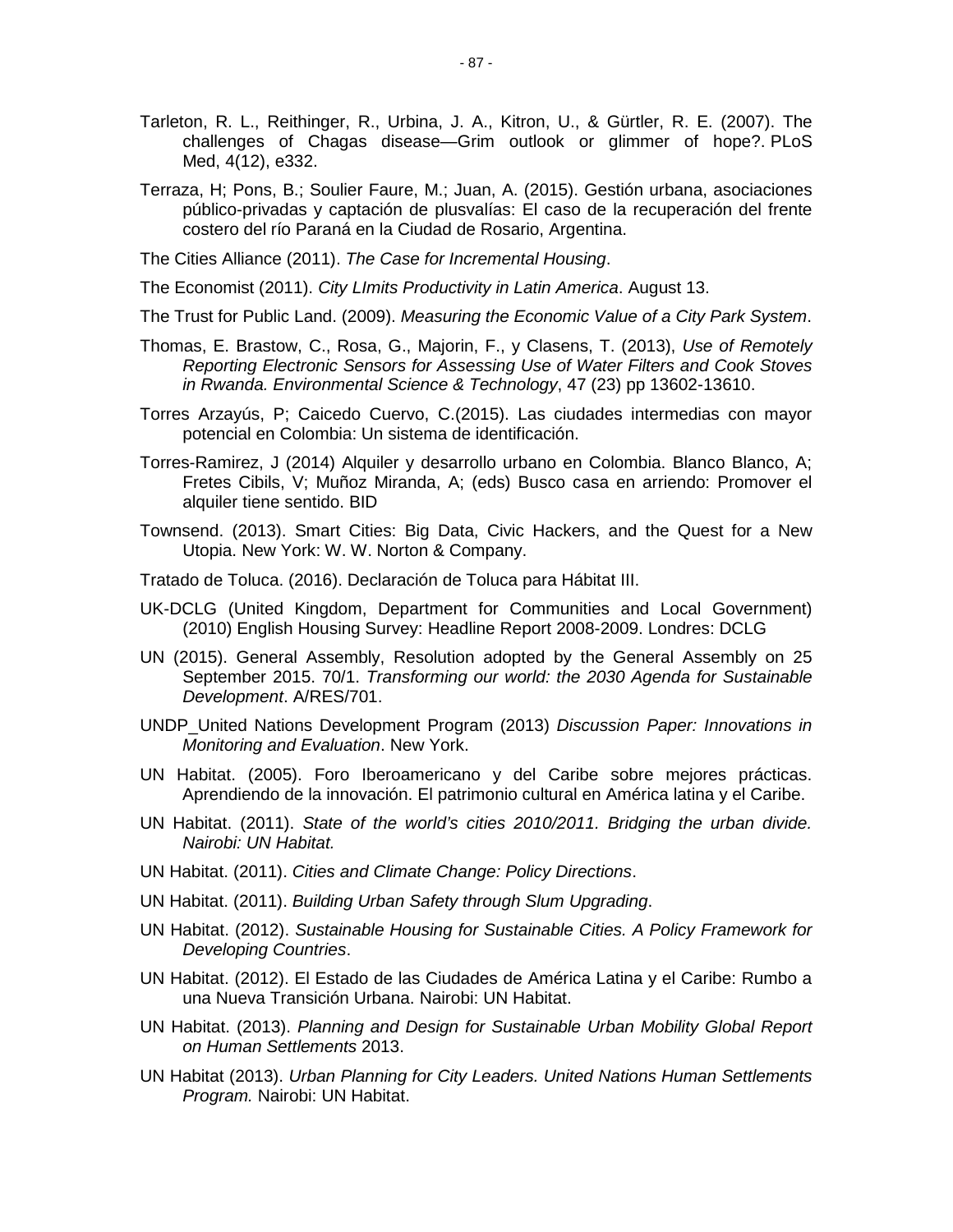- UN Habitat. (2015). *Urban Patterns for a Green Economy: Clustering for Competitiveness*.
- UN Habitat. (2015). *Global Public Space Toolkit: From Global Principles to Local Policies and Practice*.
- UN Habitat. (2015). *Green building interventions for social housing*.
- UN Habitat. (2015). *Guiding Principles for City Climate Action Planning*.
- UN Habitat. (2015). *Housing at the Centre of the New Urban Agenda*, UN-Habitat Policy Paper.
- UN Habitat. (2016). *The City Prosperity Initiative*: 2015 Global City Report.
- UN Habitat. (2015). *Déficit Habitacional en América Latina y El Caribe*.
- UN Habitat. (2016). *Habitat III Policy Paper Housing Policies.* [www.habitat3.org/the-new](http://www.habitat3.org/the-new-urban-agenda/policy)[urban-agenda/policy.](http://www.habitat3.org/the-new-urban-agenda/policy)
- UN United Nations. (1948). Declaración Universal de los Derechos Humanos. Artículo 25.1.
- UNEP. United Nations Environment Program. (2014). Situación de la edificación sostenible en América Latina. Laura Alejandra Téllez Martínez, Luis Villarreal Ugarte, Carmen Armenta Menchaca, Rena Porsen Oveergard. Martín H. Bremer Bremer. México.
- UNESCO (2016). *World Heritage List.* [http://whc.unesco.org/en/list/.](http://whc.unesco.org/en/list/)
- UNICEF (2012). *Disaster Risk Reduction in School Curricula: Case Studies from Thirty Countries*.
- UNISDR. *United Nations office for International Strategy for Disaster Reduction (2014). Progress and Challenges in Disaster Risk Reduction: A contribution towards the development of policy indicators for the Post-2015 Framework on Disaster Risk Reduction*. Geneva, UN
- UNISDR. (2013). Impacto de los Desastres en América Latina y el Caribe 1990-2013. Tendencias y estadísticas para 22 países.
- UNISDR. (2005). Hyogo Framework for Action 2005-2015.
- UNISDR. Oficina de las Naciones Unidas para la reducción del riesgo de desastres. (2012). *Impacto de los desastres en América Latina y El Caribe, 1990 – 2013: tendencias y estadísticas para 22 países.*
- UNODC\_ United Nations Office on Drugas and Crime (2014) Annual Report.
- Von Weizsäcker, E , Karlson Hargroves, M., Smith, Cheryl D., and Peter S. (2009) "Chapter 1—*A Framework for Factor Five—The Natural Edge Project." In Factor 5: Transforming the Global Economy through 80% Increase in Resource Productivity—A Report to the Club of Rome. London: Earthscan Publications Ltd*.
- Venter, C., Biermann, S., & van Ryneveld, M. (2014). *Low cots housing location in South African Cities. 23rd Southern African Transport Conference* (SATC 2004) (pp. 563- 572). *Pretoria: Document Transformation Technologies* .
- Vergara, W., A. R. Ríos, L. M. Galindo, P. Gutman, P. Isbell, P. H. Suding y J.L. Samaniego (2013). *The Climate and Development Challenge for Latin America and the Caribbean* Washington, DC.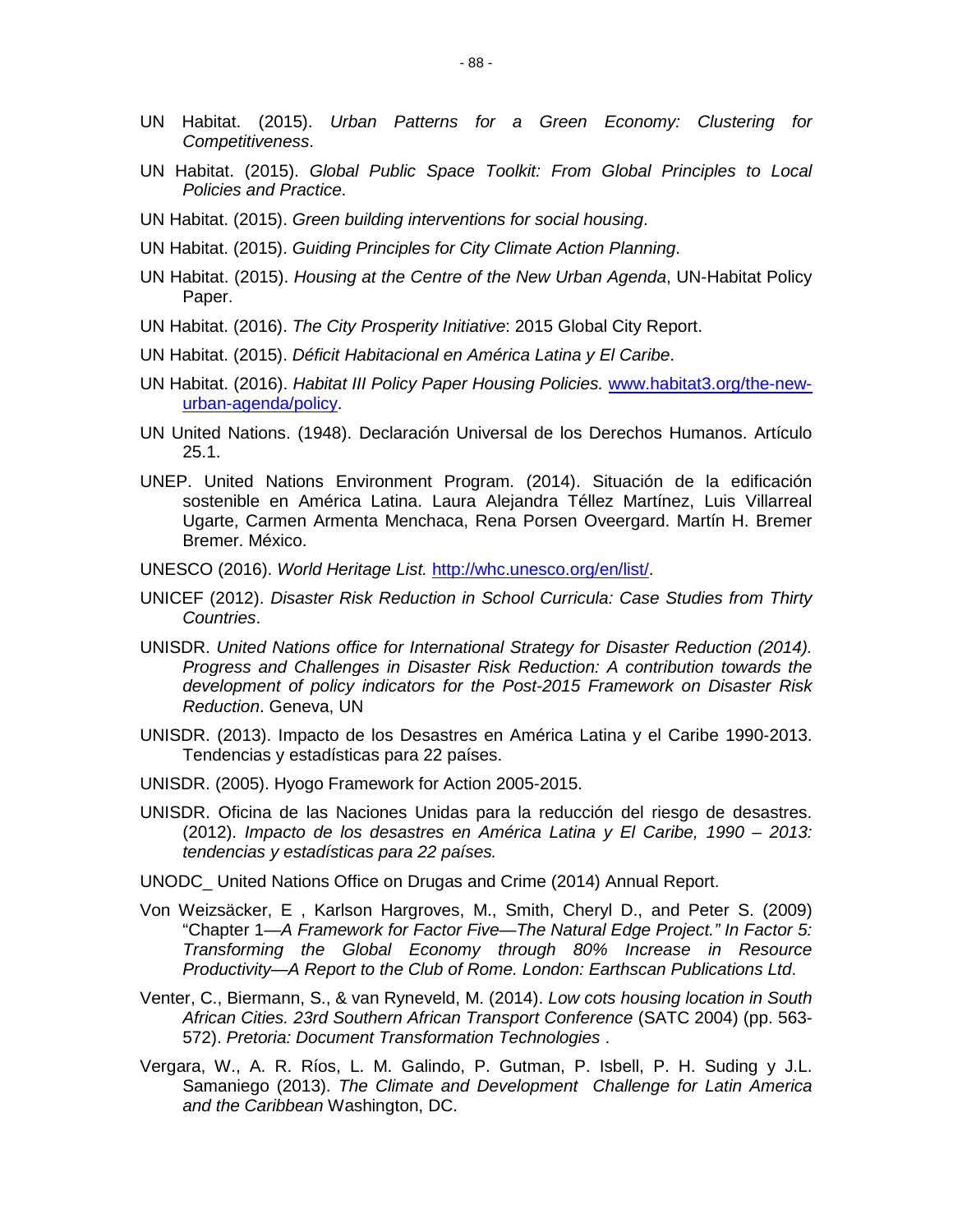- Walker, S. (2016). *Urban agriculture and the sustainability fix in Vancouver and Detroit, Urban Geography*, 37:2, 163-182.
- Walks, A., & August, M. (2008). *The factors inhibiting gentrification in areas with little non-market housing: policy lessons from the Toronto experience. Urban Studies*, 45(12), 2594-2625.
- Wheaton WC and Lewis MJ (2001) *Urban wages and labor market agglomeration. Journal of Urban Economics* 51: 542–562.
- Weingast, B. 2009. *Second generation fiscal federalism: the implications of fiscal incentives. Journal Urban Economics* 65:279–93.
- WEF. World Economic Forum (2016). *Inspiring Future Cities & Urban Services: Shaping the Future of Urban Development & Services Initiative.*
- WHO. (2016). *Global report on urban health: equitable, healthier cities for sustainable development*.
- Wolch, J. R., Byrne, J., & Newell, J. P. (2014). *Urban green space, public health, and environmental justice: The challenge of making cities 'just green enough*'.
- World Bank. (2002). *[Gender in Urban Infrastructure Projects: the Case of the Caracas](http://siteresources.worldbank.org/INTUSU/Resources/cameba.pdf)  [Slum-Upgrading Project](http://siteresources.worldbank.org/INTUSU/Resources/cameba.pdf)*. Washington, DC.
- World Bank. (2011). *Cities and Climate Change: Responding to an Urgent Agenda*.
- World Bank. (2010). *[Making Urban Development Work for Women and Men](file:///C:\Users\nathyelia\AppData\Local\Microsoft\Windows\Temporary%20Internet%20Files\Content.Outlook\8PS4YA4E\Tools%20for%20Task%20Teams%20http:\siteresources.worldbank.org\EXTSOCIALDEVELOPMENT\Resources\244362-1265299949041\6766328-1270752196897\Making_Urban_Development_Work_for_Women_and_Men.pdf)*. Washington, DC.
- World Bank. (2013). *Economic mobility and the rise of the Latin American Middle Class*.
- World Bank. (2013). *The Rio de Janeiro Low Carbon City Development Program Report*.
- WB World Bank. (2015). *Competitive Cities for Jobs and Growth. What, Who, and How*. The Competitive Industries and Innovation Program.
- World Bank. (2009). *Systems of Cities. Harnessing urbanization for growth and poverty alleviation*. The World Bank and Local Government Strategy.
- World Bank. (2010). *Economics of Adaptation to Climate Change: Synthesis Report*. Washington, DC.
- World Bank. (2015). *State and Trends of Carbon Pricing 2015*. Washington.
- World Bank (2016) *Approach Paper: Mobile Metropolises: An Independent Evaluation Group Evaluation of the World's Bank's Group Support for Urban Transport.* May 16. WB: IEG. Washington DC.
- Wu, J. (2010). *Urban sustainability: An inevitable goal of landscape research. Landscape Ecology*. 25:1-4.
- Yonghui, W (2014) *Resolver el Deficits de Vivienda de los Residentes. In Rapid Urbanization and Development : Latin America and China Summi*t. BID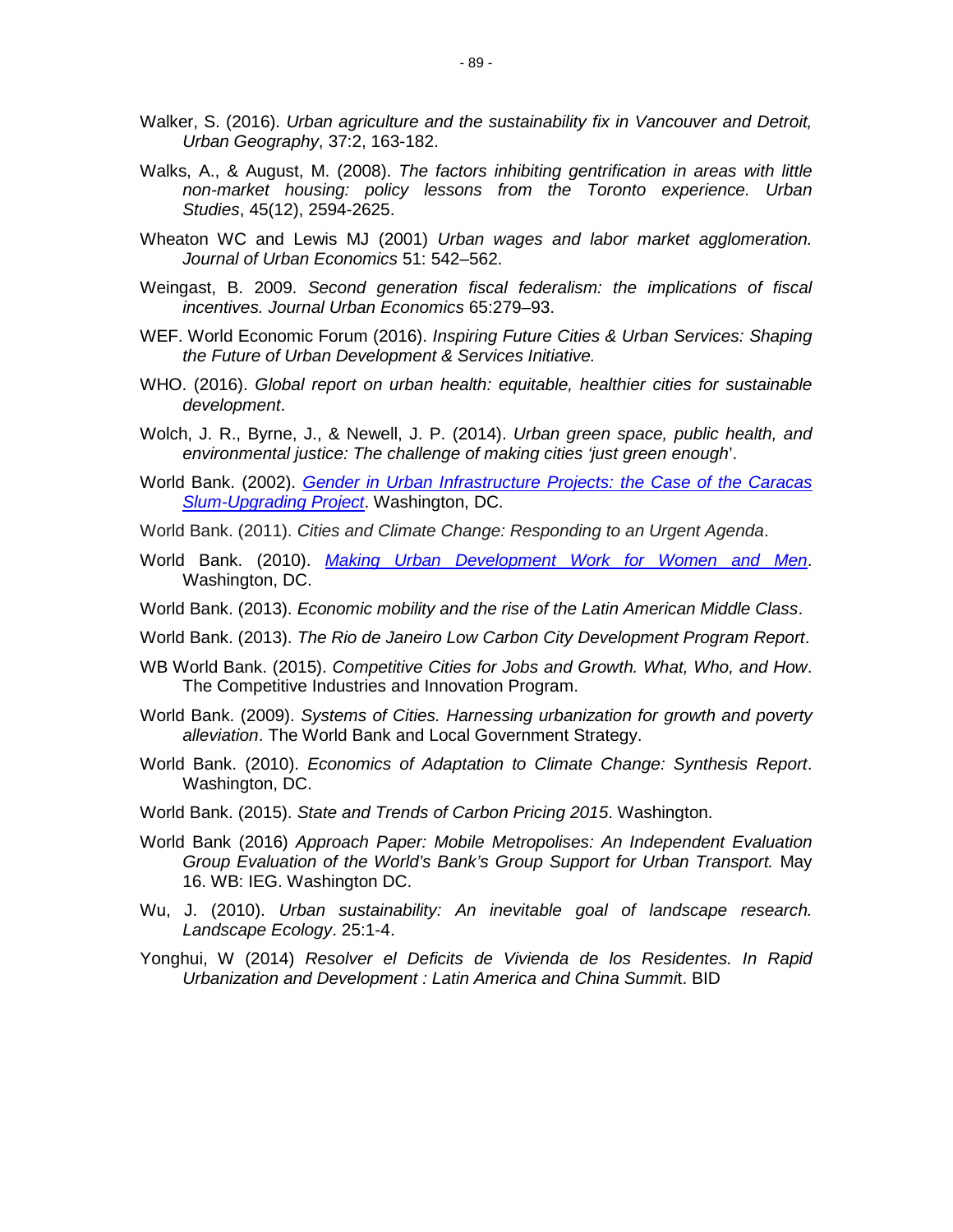## **ELECTRONIC LINKS**

American Society of Landscape Architects (ASLA)\_ urban farms [https://www.asla.org/ContentDetail.aspx?id=43535.](https://www.asla.org/ContentDetail.aspx?id=43535)

Brookings Institute \_Productividad urbana en Latinoamérica [http://www.brookings.edu/blogs/the-avenue/posts/2015/03/05-latin-americas](http://www.brookings.edu/blogs/the-avenue/posts/2015/03/05-latin-americas-stagnating-global-cities-parilla-trujillo-berube)[stagnating-global-cities-parilla-trujillo-berube](http://www.brookings.edu/blogs/the-avenue/posts/2015/03/05-latin-americas-stagnating-global-cities-parilla-trujillo-berube)

Bloomberg- Vivienda abandonada en México

http://www.bloomberg.com/news/articles/2013-05-21/mexico-s-400-000-abandonedhomes-draw-venture-capital

Cooperación Andina de Fomento Observatorio de Movilidad Urbana. <http://www.caf.com/es/temas/o/observatorio-de-movilidad-urbana/bases-de-datos/>

City of New York \_A Stronger, More Resilient New York. [http://www.nyc.gov/html/sirr/downloads/pdf/final\\_report/001SIRR\\_cover\\_for\\_DoITT.pd](http://www.nyc.gov/html/sirr/downloads/pdf/final_report/001SIRR_cover_for_DoITT.pdf) [f](http://www.nyc.gov/html/sirr/downloads/pdf/final_report/001SIRR_cover_for_DoITT.pdf)

City of Vancouver greenest City 2020 Action Plan <http://vancouver.ca/files/cov/greenest-city-2020-action-plan-2015-2020.pdf>

Copenhagen Climate Adaptation Plan <https://stateofgreen.com/files/download/1038>

Copenhagen Plataforma de participacion Ciudadana <http://www.citiesforpeople.net/home.html>

Greater London Authority climate change adaptation strategy. [https://www.london.gov.uk/sites/default/files/gla\\_migrate\\_files\\_destination/Adaptation.](https://www.london.gov.uk/sites/default/files/gla_migrate_files_destination/Adaptation-oct11.pdf) [pdf](https://www.london.gov.uk/sites/default/files/gla_migrate_files_destination/Adaptation-oct11.pdf)

Global Climate Risk Index [www.germanwatch.org/en/cri](http://www.germanwatch.org/en/cri)

ICES Planes de Acción

http://www.iadb.org/en/topics/emerging-and-sustainable-cities/sustainable-citiespublications,18715.html

ICES Tasa de crecimiento anual de la huella urbana. [www.urbandashboard.org/](http://www.urbandashboard.org/)

ICLEI Resilient Cities Report

http://resilientcities2015.iclei.org/fileadmin/RC2015/RC2015\_Congress\_Report\_\_Fin [al.pdf](http://resilientcities2015.iclei.org/fileadmin/RC2015/RC2015__Congress_Report__Final.pdf)

Municipio del Distrito Metropolitano de Quito, Estrategia Quiteña al Cambio Climatico. [http://www.quitoambiente.gob.ec/ambiente/index.php/biblioteca-digital/category/9](http://www.quitoambiente.gob.ec/ambiente/index.php/biblioteca-digital/category/9-cambio%20climatico?download=155:estrategia-quitena-al-cambio-climatico) [cambio climatico?download=155:estrategia-quitena-al-cambio-climatico](http://www.quitoambiente.gob.ec/ambiente/index.php/biblioteca-digital/category/9-cambio%20climatico?download=155:estrategia-quitena-al-cambio-climatico)